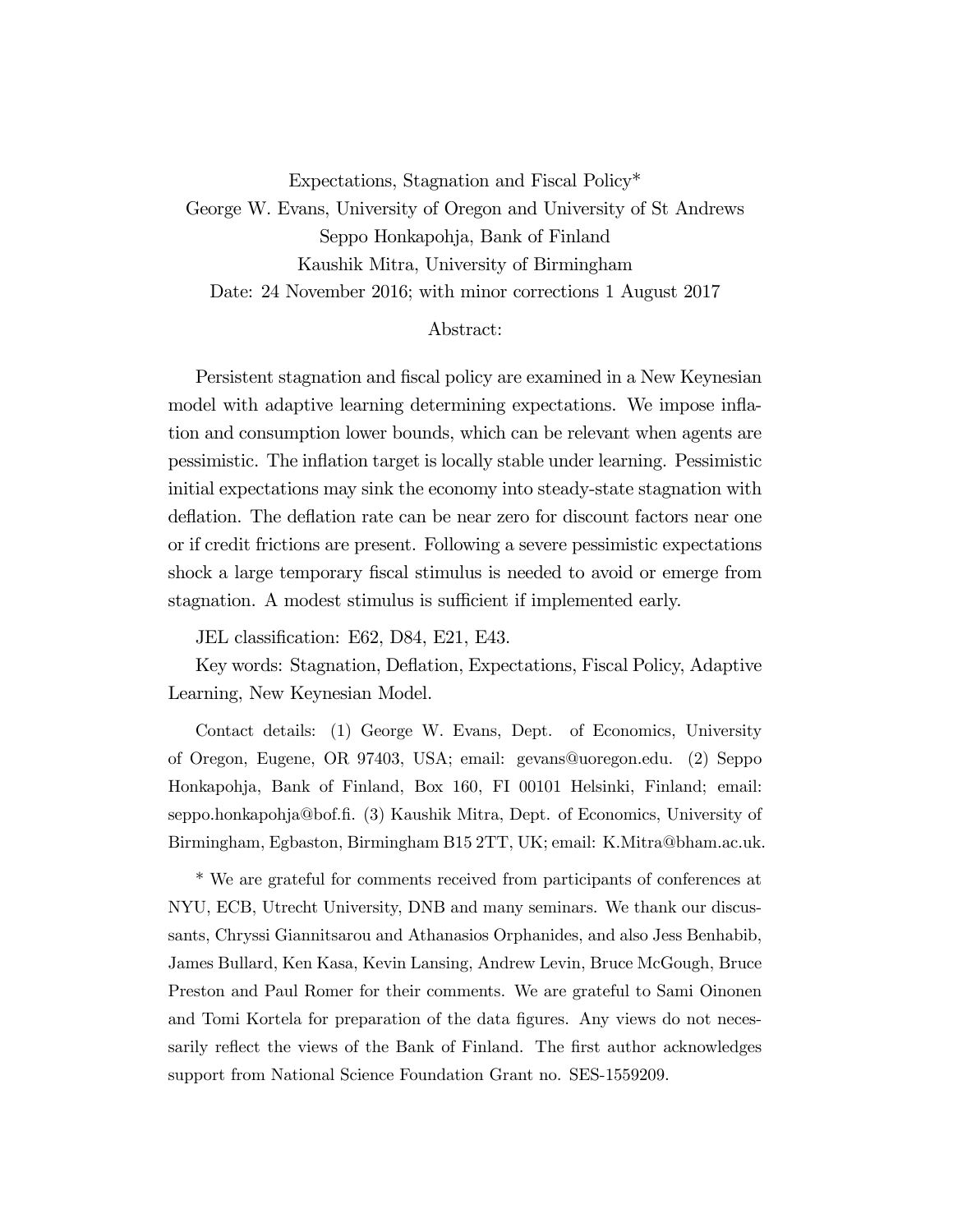## I. Introduction

The sluggish macroeconomic performance of advanced market economies in the seven years after the Great Recession has raised interest in the possibility of the economy becoming stuck for long periods in a distinct stagnation state and that this stagnation might be associated with the zero lower bound  $(ZLB)$  for the policy interest rate.<sup>1</sup> One possible explanation for the stagnation state is that it is caused by a wide-spread lack of confidence on the part of economic agents. Specifically, a stagnation state with low output, deflation and interest rates constrained by the ZLB may be a self-fulfilling equilibrium of the economy. We develop an extension of a standard new Keynesian (NK) model to account for existence of a stagnation steady state. Our analysis assumes that economic agents make forecasts using adaptive learning (AL) and we impose the requirement that the stagnation steady state be (locally) stable under adaptive learning. Existence of a stagnation steady state is consistent with the observation that under the ZLB constraint, real economic performance of the US, Japanese and the euro area economies appears to be clearly worse than in the earlier period before the ZLB became binding.

Within the context of the standard NK model and rational expectations (RE), the implications of the ZLB have been approached from several angles. First, there is the possibility of exogenous shocks to demand that push the economy to the ZLB. Exogenous discount rate or, more plausibly, creditspread shocks have been emphasized by Eggertsson and Woodford (2003), Christiano, Eichenbaum, and Rebelo (2011), Corsetti, Kuester, Meier, and Muller (2010) and Woodford (2011). These shocks are often assumed to follow a two-state Markov process in which the credit-spread shock disappears each period with a fixed probability, with aggregate output and inflation recovering as soon as the exogenous shock stops operating.

While this approach has been fruitful in suggesting suitable monetary and fiscal policy responses to such shocks, it has several somewhat unattractive features. It relies heavily on the persistence of a shock that evaporates according to an exogenous process, and recession ends as soon as the exogenous negative shock ends.2 Furthermore, this approach does not do justice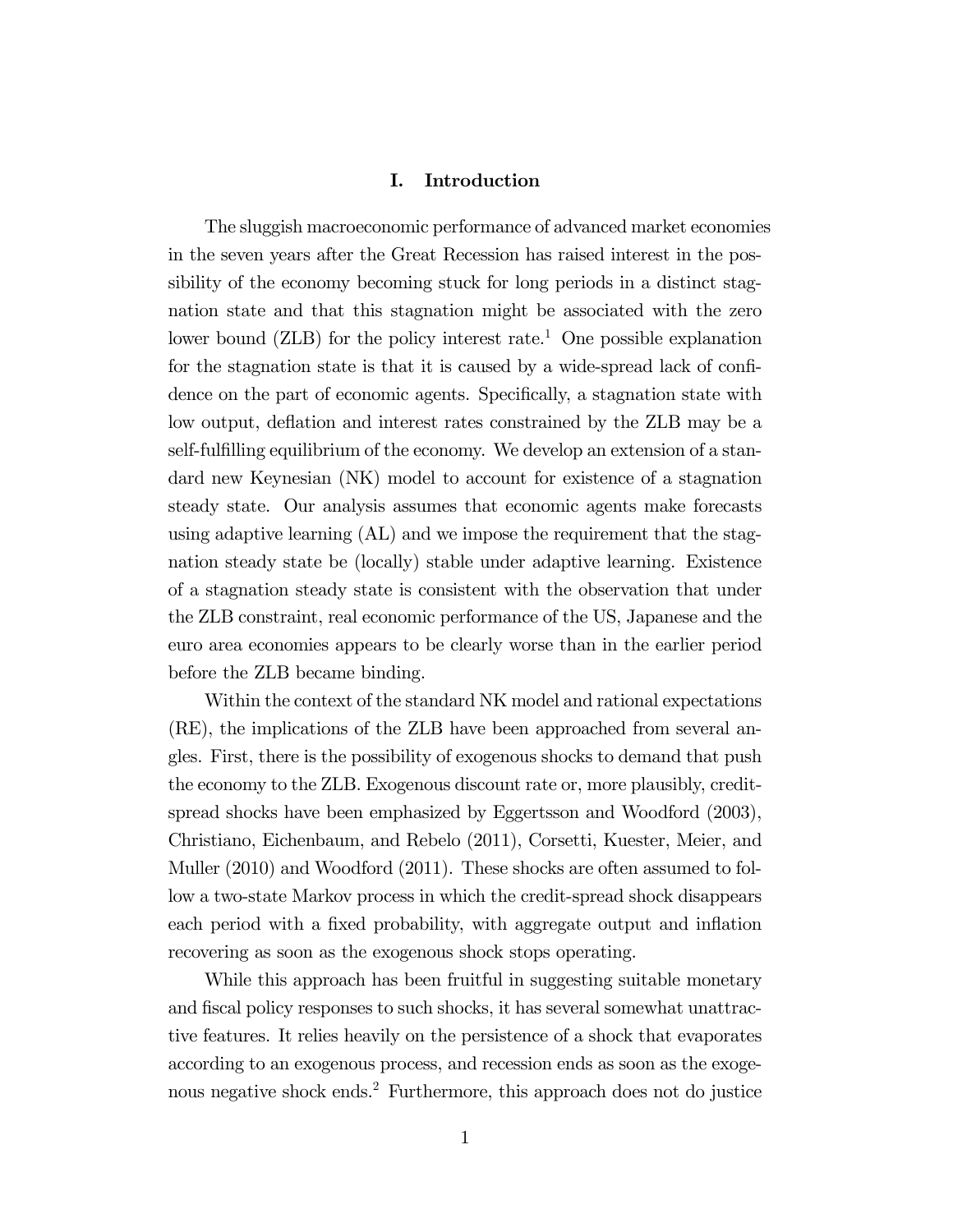to an independent role for expectations.

A second approach, emphasized by Benhabib, Schmitt-Grohe, and Uribe (2001b), focuses squarely on the existence of multiple rational expectations equilibria (REE) when the interest-rate rule is subject to the ZLB. In particular, in addition to the intended steady state at the inflation rate targeted by monetary policy, there is a second, unintended steady state at a low inflation or modest deflation rate, as well as perfect foresight paths converging to the unintended steady state. This multiplicity was emphasized in Bullard (2010). Figure 1 gives a scatter plot of core inflation vs. the policy interest rate, as originally done in Bullard (2010) for Japan and US data and extended by Honkapohja (2016) using also euro area data.



Figure 1: Interest rate vs inflation in Japan, US and euro area

Figure 1 uses monthly data, over 1/2002 to 1/2015 for euro area and US and to  $10/2013$  for Japan, and combines them in one figure.<sup>3</sup> The illustrated policy rule is drawn with a two-percent inflation target and is merely used to provide a common reference since the two percent target does not exactly match either U.S. or euro area practice. Inflation and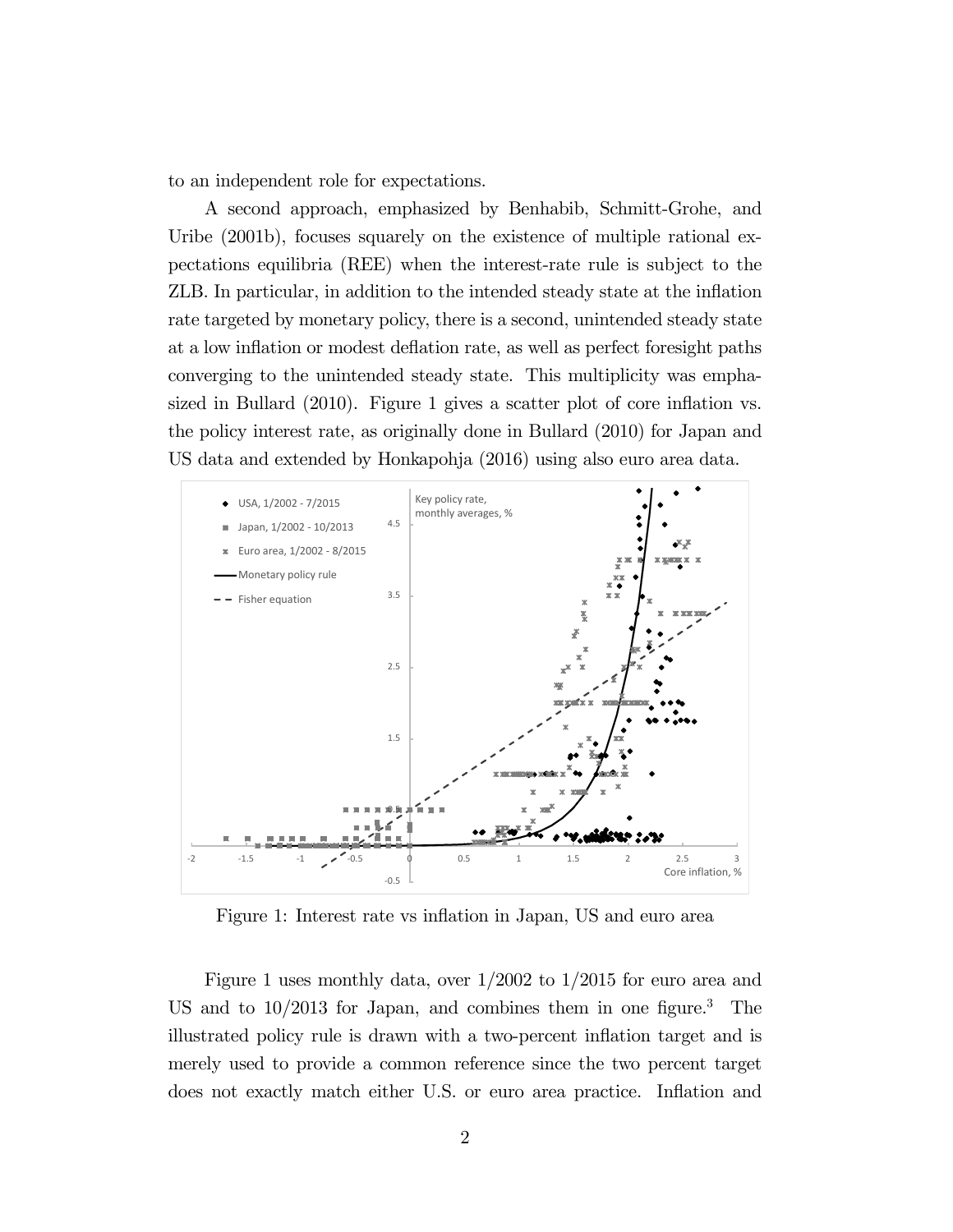interest rates at the two steady states in Figure 1 correspond to the two intersections of the Fisher equation and a Taylor-type interest rate rule. The Japanese data from this period is essentially entirely within the liquidity trap, while the US and euro area data show a mixture of liquidity-trap and non-liquidity trap periods. Both the US and the euro area had brief periods of deflation during 2009 and the Great Recession, followed by a period of inflation. However more recently, since 2013, inflation in both the euro area and the US has often been below target and sometimes shown signs of decline. Figure 1 thus suggests some possibility of convergence to an unintended low inflation steady state.

A major problem with this second approach is its neglect of the association of the ZLB with periods of recession, low output and stagnation. Although there is a long-run trade-off in the NK model between output and inflation, the extent of this trade-off is quite minor: at the unintended low inflation steady state the level of aggregate output is only very slightly below that of the intended steady state in Figure 1.

Figure 2, which gives real GDP per capita since 2001 for the US, Japan and the euro area, illustrates the association of depressed output levels in these countries with the ZLB. This is inconsistent with the view of two steady-states in the second approach. Taken together with Figure 1, there appears also to be the possibility of stagnation, i.e. persistently depressed levels of output, at low inflation or deflation steady states. For the US, the decrease from 2007Q4 to 2009Q2 was about 6.0%. Given an underlying trend growth in the US of real GDP per capita of 2% per year, one would have expected 3% total growth over this period, so one could argue this corresponds to a 9% GDP gap. For Japan, the decrease in GDP per capita from 1997Q1 to 1999Q1 was 3.5% and from 2008Q1 to 2009Q2 was 7.5%. For the euro area the drop in GDP per capita from 2008Q1 to 2009Q2 was 5.5%. Again, allowing for usual trend growth in GDP per capita, the resulting GDP gaps would be larger.

Another objection to the two-steady state view of recent events is that the unintended low-inflation steady state is not stable under adaptive learning. This point was emphasized in Evans, Guse, and Honkapohja (2008)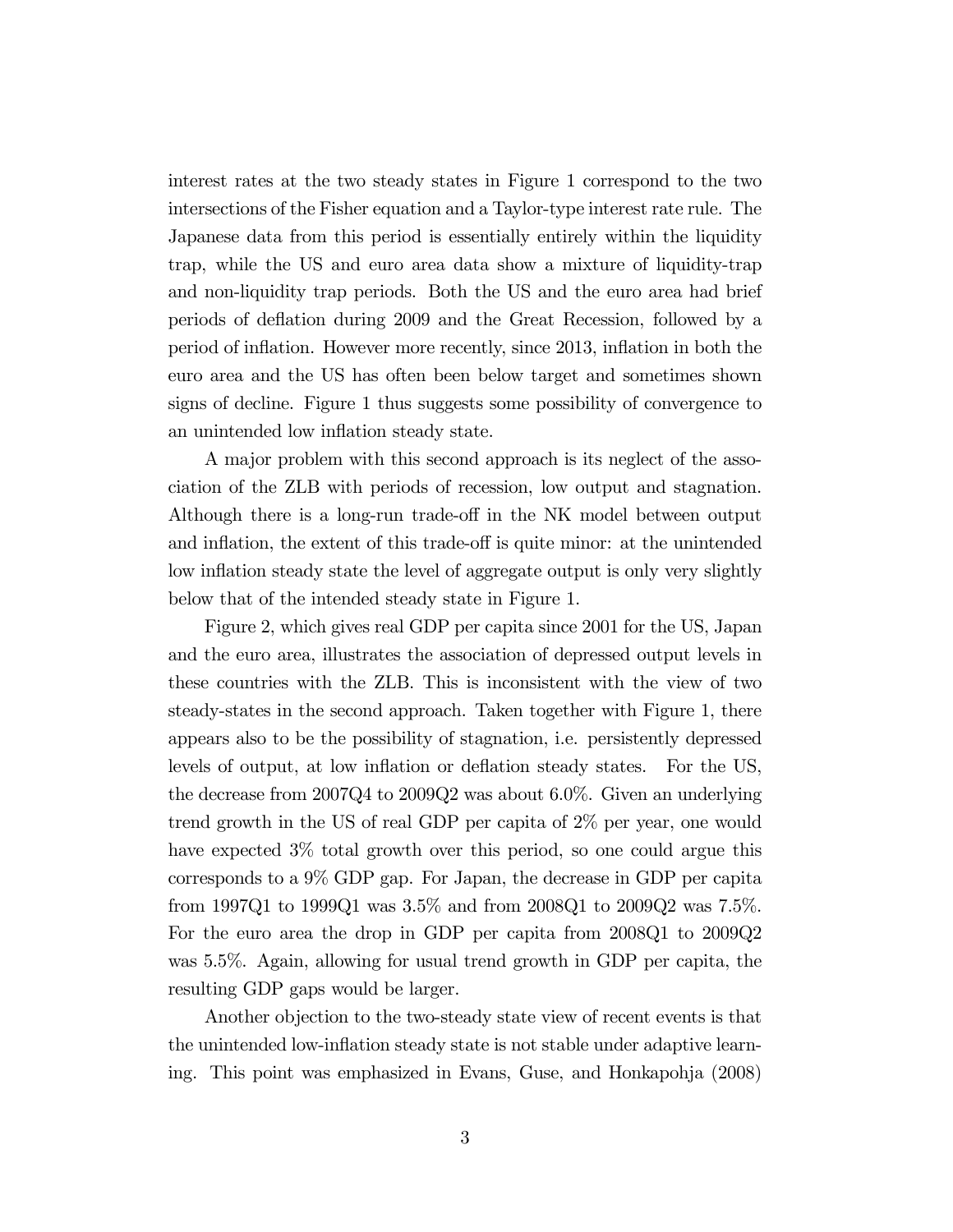and Benhabib, Evans, and Honkapohja (2014). We expand on this at length below, but the key point is that this makes it implausible that the economy will converge to the unintended steady state.



Figure 2: Real GDP per capita in local currency

A third approach relies on sunspot equilibria that can also be shown to exist when there are two steady states. A sunspot is modelled as a twostate Markov process with fixed transition probabilities. This can either be a stationary 2-state sunspot equilibrium, as in Aruoba, Cuba-Borda, and Schorfheide (2014) or a 2-state sunspot equilibrium with an absorbing state at the targeted steady state, as in Mertens and Ravn (2014). In this approach the state corresponding to deflation and recession is not due to a fundamental shock, but to a pure confidence shock.

This approach is attractive in that it gives full weight to the multiple equilibria issue. However it also has disadvantages. There is the practical question of exactly what variable is used to coordinate expectations, and there is again the issue of stability under learning. Two-state sunspot equilibria are not locally stable under learning when they are close to two steady states, one of which is not locally stable under learning as in the present case; e.g. see Evans and Honkapohja (2001), Chapter 12.

There is also an issue concerning the relatively small magnitude of recessions on this approach. The size of recessions appears to be greatest in the case of a Markov sunspot equilibrium with an absorbing state. However, even in this case the size of the recession is relatively mild: in the illustrations given in Mertens and Ravn (2014) the impact on output is  $-1.6\%$ . This is a magnitude well below those in the Great Recession, which in turn were relatively small compared to the Great Depression during which sub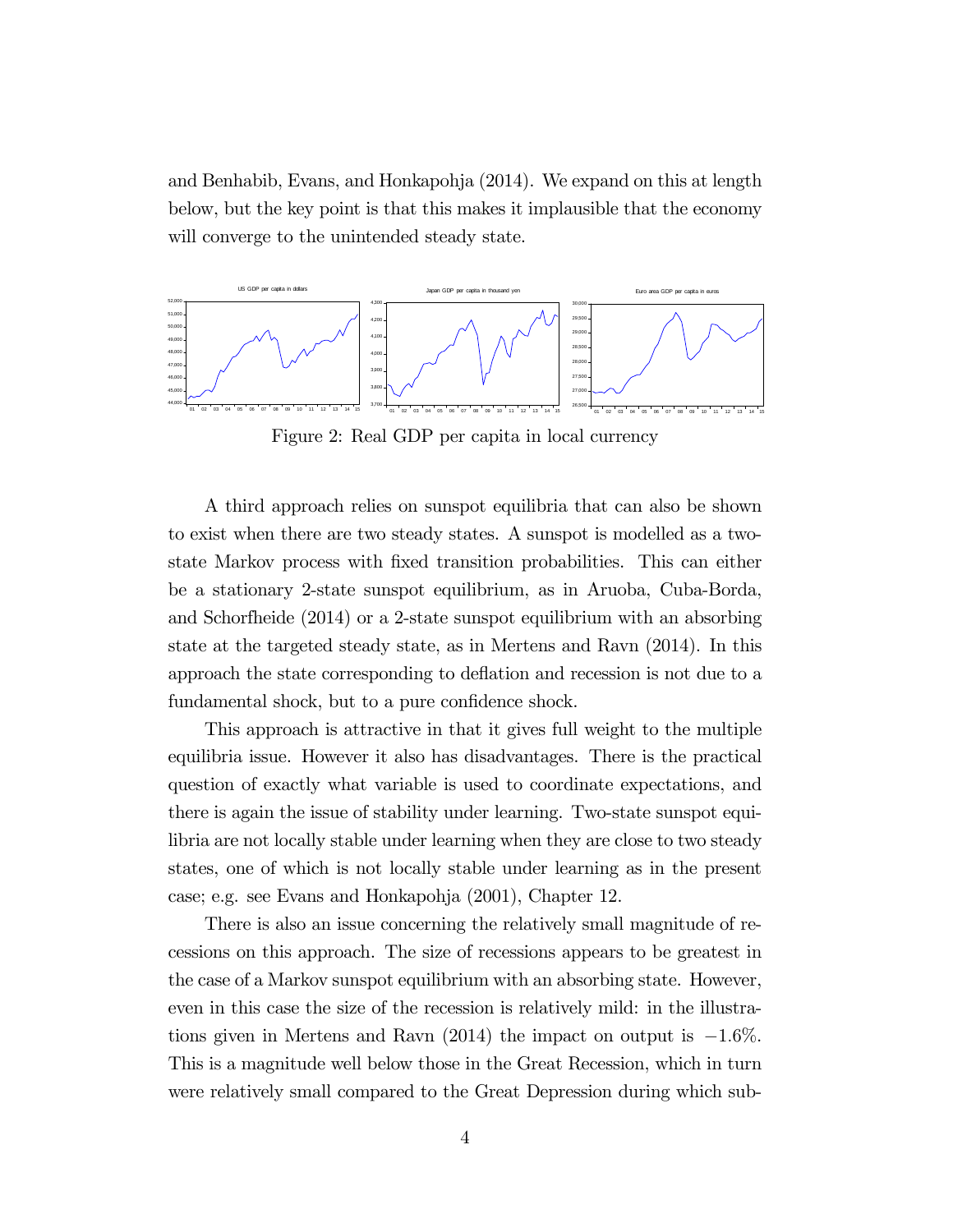stantial deflation and the ZLB was also attained; real GDP figures for the US show a 26.5% drop between 1929 and 1933.

This discussion motivates the approach that we take in the current paper. The dynamics of private-sector expectations are modeled using the AL approach rather than standard RE. RE assumes a great deal of knowledge on the part of agents and also implicitly assumes coordination of agents on those expectations. These criticisms of RE are particularly forceful when the economy is in an unusual situation, i.e. outside the usual regime of positive inflation and interest rates. In such circumstances the government may also need to consider policies outside the usual range of experience.

In Evans, Guse, and Honkapohja (2008) and Benhabib, Evans, and Honkapohja (2014) AL was introduced into the NK model with two steady states arising from the ZLB. These papers showed that while the unintended steady state is not locally stable under learning, it is on the edge of a deflation trap region in which inflation and output fall without bound. In the current paper we add lower bounds to inflation and consumption into a NK model. As discussed in Section III., we think such bounds are both plausible and more consistent with observed data. Although in normal times the inflation and consumption lower bounds are not relevant, they can play an important role during times of deep recession.

Depending on the magnitude of the inflation lower bound there are then one or three steady states. The critical level is a net deflation rate equal to the net discount rate. If the inflation lower bound is higher than this critical rate then the deflation trap region does not exist. However, if the inflation bound is below this critical rate, then there are three steady states, including a stagnation steady state at the inflation lower bound. This stagnation or "trap" steady state can have very low output accompanied by moderate deflation.

The three steady states all satisfy RE, and the model is therefore indeterminate. AL resolves the indeterminacy issue in the sense that, given initial expectations and the learning rule, the time path of the economy is pinned down. Thus AL explains how deep recessions accompanied by deflation and zero interest rates can emerge. We show that the usual tar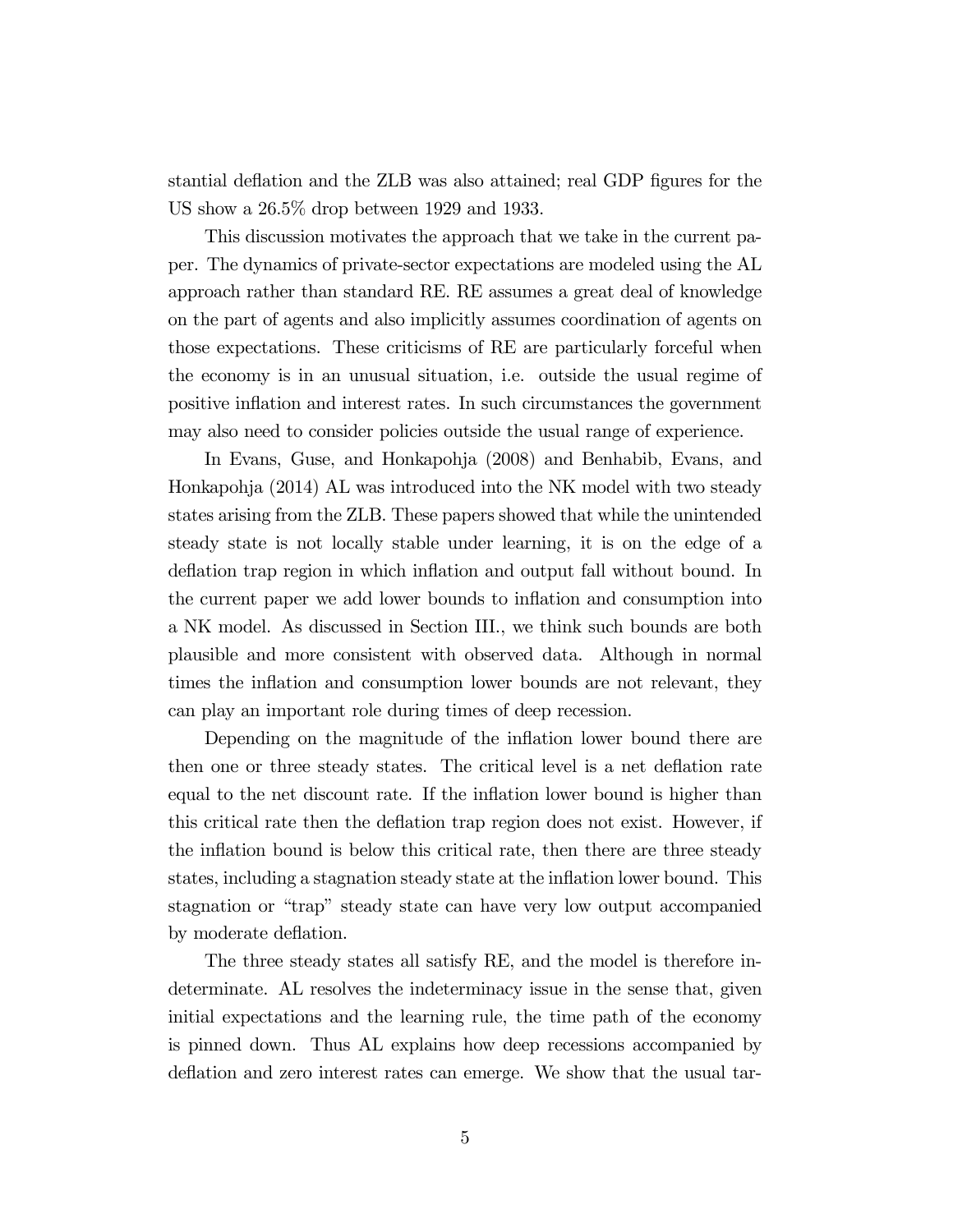geted steady state is locally stable under learning, whereas the unintended steady state emphasized by Benhabib, Schmitt-Grohe, and Uribe (2001b) is unstable. There will either be convergence to the intended steady state or expectations will evolve toward the stagnation steady state, which is also locally stable under learning.<sup>4</sup>

The key point of our approach is that the low output and inflation during the period of exogenous discount rate, credit or other shocks, may have made agents generally more pessimistic about the future, and that these pessimistic expectations may well continue for a time after the exogenous shocks have ceased and the economy may have gone out of the basin of attraction of the targeted steady state.

The possibility of a stagnation steady state raises the question of whether policy can return the economy to normal levels. Can fiscal policy prevent the economy from converging to stagnation? If the economy has settled into stagnation, can fiscal policy return the economy to the targeted steady state? Earlier work has shown that the fiscal policy effects under AL can sometimes be significantly different from those based on the RE assumption.<sup>5</sup>

The AL approach used in the current paper is implemented as follows. We use the anticipated-utility approach advocated by Preston (2005) and Eusepi and Preston (2010), but extended for policy changes as discussed in Evans, Honkapohja, and Mitra (2009) and Mitra, Evans, and Honkapohja (2013). Agents are assumed to incorporate the announced path of future government spending and taxes into their intertemporal budget constraint, and thus take into account the known direct impact of the policy. At the same time, agents are assumed not to know the general equilibrium effects of the temporary change in fiscal policy, and to use adaptive learning to forecast future values of output and inflation. Under AL agents update each period their estimates of the coefficients in their forecast model, and the evolution of these parameters over time modulates the impact of fiscal policy under learning vis-a-vis the impacts under RE.

The structure of our paper is as follows. In Section II. we present the basic Rotemberg adjustment-cost version of the NK model with AL.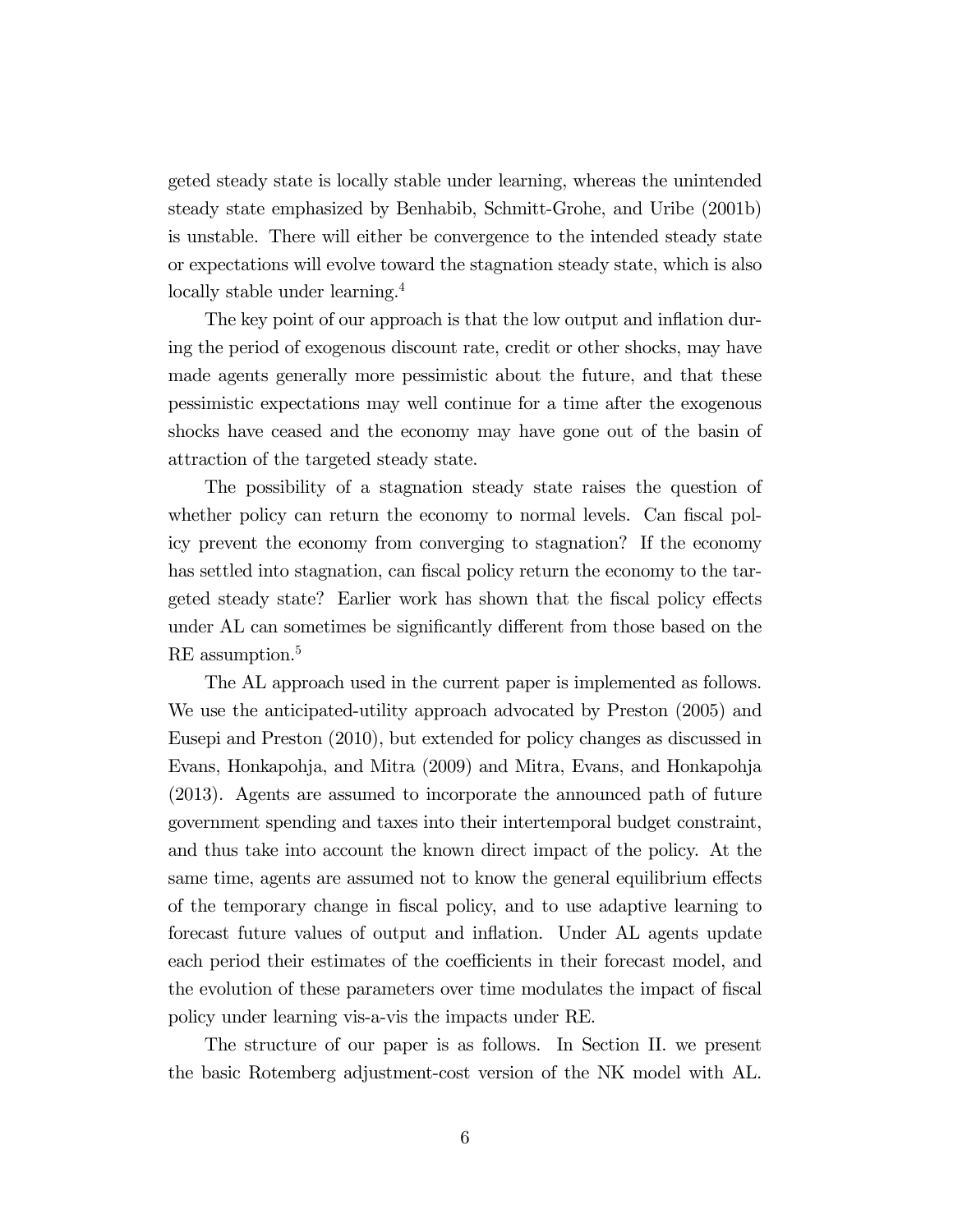In Section III. we extend the model to include lower bounds for interestrates, inflation and consumption. This section obtains the key existence and learning stability results for the different steady states, demonstrating in particular the possibility of a locally learnable stagnation steady state.

In Section IV. we first compare fiscal policy under RE and AL in normal times: the overall size of the output multipliers for government spending under AL and RE are about the same, but under AL the impact is front-loaded. We then provide numerical results for fiscal policy when expectations are sufficiently pessimistic that there is a high likelihood under unchanged policy of the economy converging to stagnation. We examine the impact of a temporary fiscal stimulus for a stated period of time.

In the latter situation the impact of fiscal policy is nonlinear: for a given duration, a small stimulus can fail to prevent convergence to the stagnation state, while a sufficiently large temporary stimulus can be very effective in returning the economy to the targeted steady state. The results are also stochastic, since convergence to the targeted steady state depends in part on the sequence of stochastic shocks, and the proportion of times stagnation is avoided depends on the magnitude and length of fiscal stimulus.

Section V. considers several important extensions. We consider worstcase situations in which the economy has converged to and fully adapted to a stagnation steady state. Even in this case there are fiscal policies that will return it over time to the targeted steady state. The section also discusses the connection between the discount factor and the magnitude of the deflation rate in the stagnation state and considers the implications of financial frictions. We show that with a high discount rate and financial frictions, the inflation rate in the stagnation steady state can be zero or even a low positive rate.

## II. New Keynesian Model

We use a NK model following the approach developed in Eusepi and Preston (2010). The model uses a Rotemberg adjustment cost version of the pricing friction, which is convenient for solving under AL. We index households by  $i$  and firms by  $j$ , but in the temporary equilibrium dynamics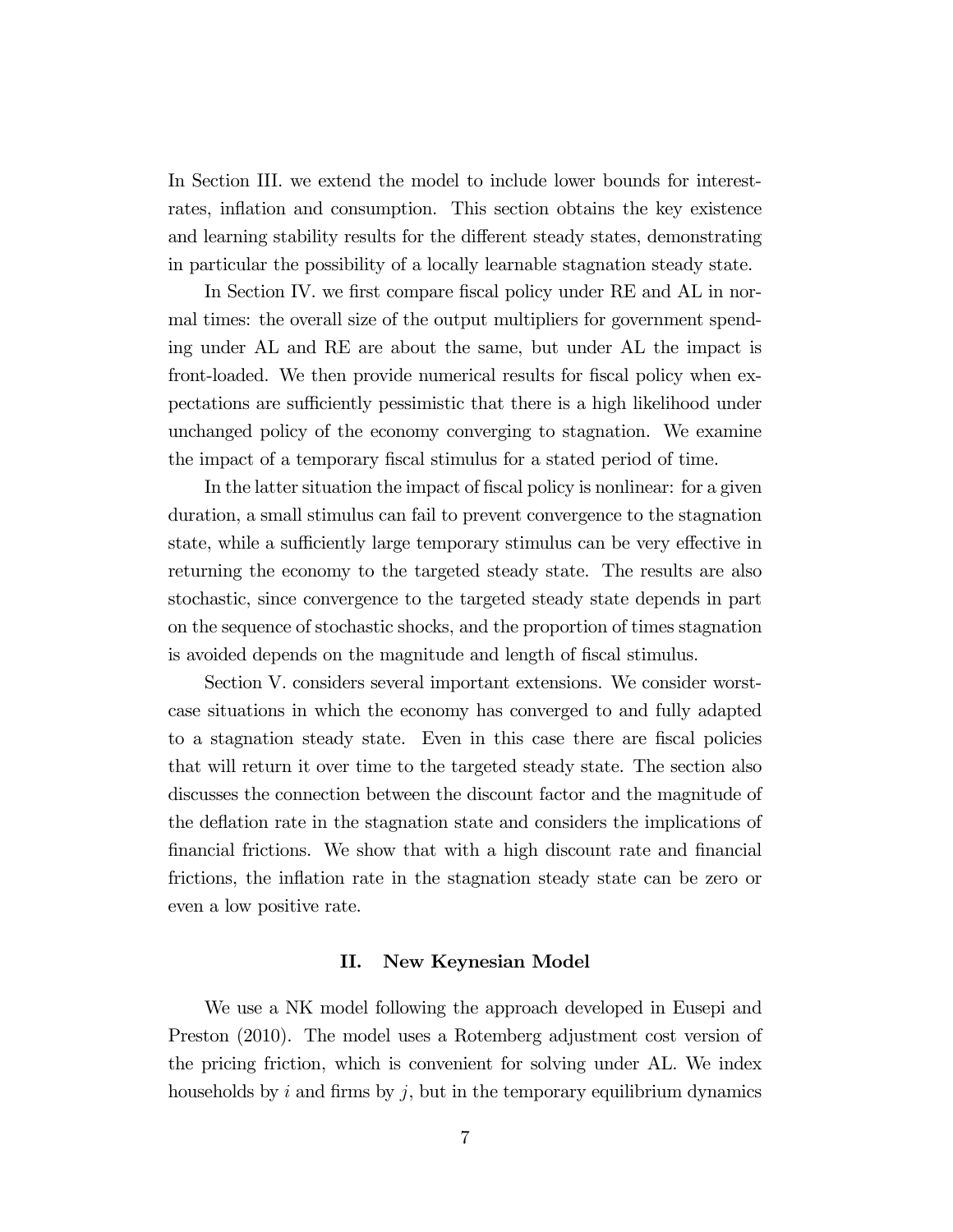that we study all households and firms will make identical decisions. We start with the households. We assume a cashless limit and that households are Ricardian. In this section we assume the ZLB on interest rates is never binding. The ZLB and other bounds are introduced in Section III..

The model incorporates random markup and productivity shocks, and our approach is to linearize the model around the targeted steady state, which is the usual procedure for local analysis. In Section III. we consider more global aspects of the economy. As the model is stochastic, we continue to use the linearized model in the analysis except in Figure 4, where the global learning dynamics incorporate quadratic adjustment costs in the market-clearing condition. Global nonlinear analysis in the fully nonlinear stochastic setup would be challenging, though approximations based on the assumption of point expectations could be used. See e.g. Benhabib, Evans, and Honkapohja (2014). Our results are consistent with that paper, so the qualitative results seem to be robust to this issue.

## A. Households

The objective for agent  $i$  is to maximize expected, discounted utility subject to a standard flow budget constraint:

(1) 
$$
Max \hat{E}_{0,i} \sum_{t=0}^{\infty} \beta^{t} U_{t,i} (C_{t,i}, h_{t,i})
$$

(2) s.t. 
$$
C_{t,i} + b_{t,i} + \Upsilon_{t,i} = R_{t-1} \pi_t^{-1} b_{t-1,i} + Y_{t,i}.
$$

Here  $\hat{E}_{0,i}$  denotes the subjective expectation of *i* at  $t = 0$ ,  $C_{t,i}$  is the Dixit-Stiglitz consumption aggregator,  $h_{t,i}$  is the labour input into production,  $b_{t,i}$  denotes the real quantity of risk-free one-period nominal bonds held by the agent at the end of period t,  $\Upsilon_{t,i}$  is the lump-sum tax collected by the government,  $R_{t-1}$  is the nominal interest rate factor between periods  $t-1$ and t,  $P_t$  is the aggregate price level and the inflation rate is  $\pi_t = P_t/P_{t-1}$ . The utility function is assumed to take the parametric form  $U_{t,i} = \log C_{t,i}$  $\gamma_{1+\varepsilon}^{h^{1+\varepsilon}_{t,i}}$ , where  $\varepsilon > 0$ . Household income  $Y_{t,i}$  is given by  $Y_{t,i} = \frac{W_t}{P_t} h_{t,i} + \Omega_t^i$ , where  $W_t$  is the nominal wage and  $\Omega_t^i$  denotes profits from holding shares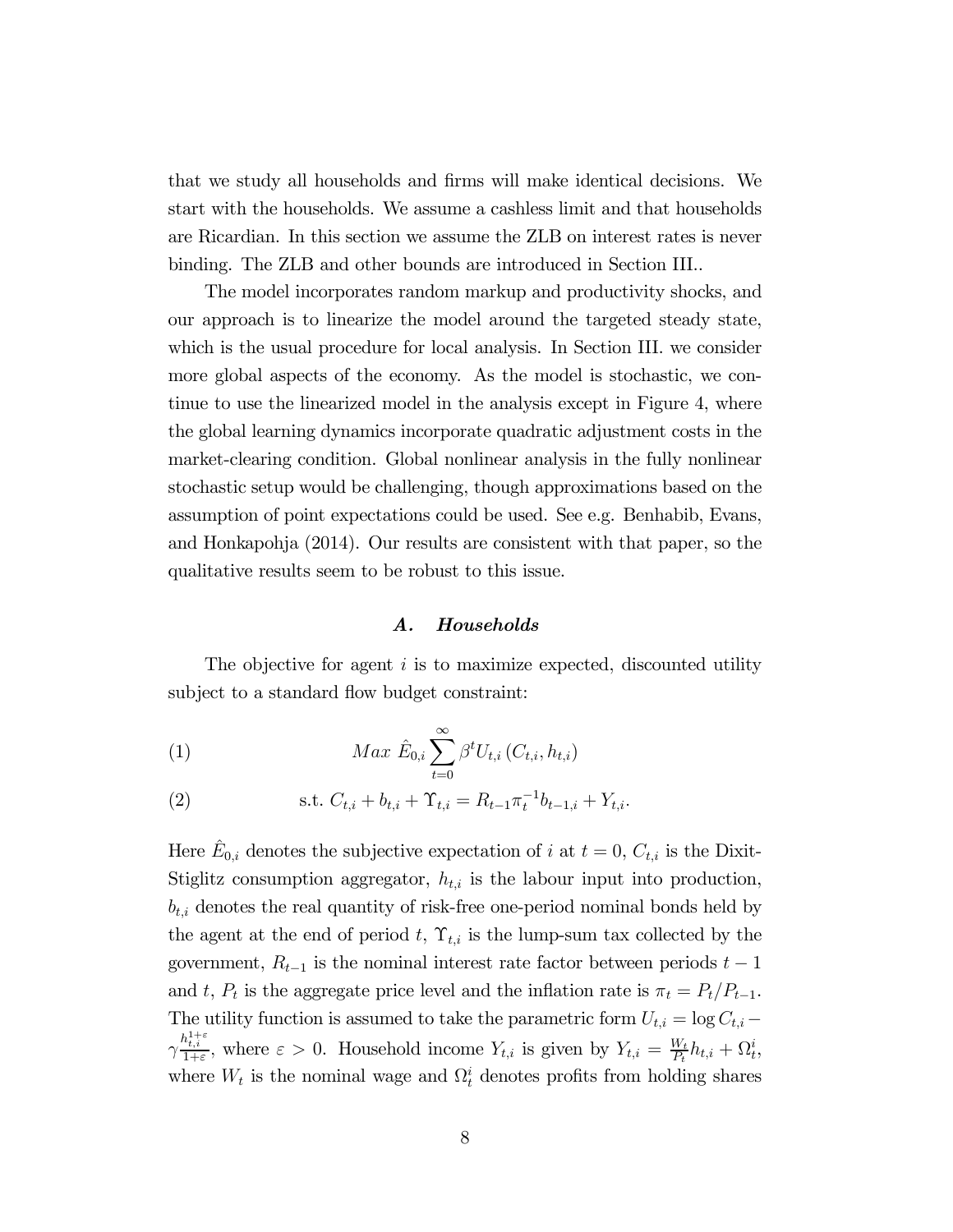in equal part of each firm. The subjective discount factor is denoted by  $0 < \beta < 1$ . The household decision problem is subject to the usual 'no Ponzi game' condition.

We assume households use a decision rule based on a linearization around the targeted steady state. Details of the solution to the household optimization problem are discussed in Online Appendix B (more details may also be found in the earlier working paper version Evans, Honkapohja, and Mitra (2016)). We assume consumers are Ricardian: they know the government runs a balanced budget policy. $6$  Using the representative agent assumption  $\hat{C}_{t,i} = \hat{C}_t$ ,  $\hat{Y}_{t,i} = \hat{Y}_t$  and  $\hat{E}_{t,i} = \hat{E}_t$  yields the consumption function<sup>7</sup>

$$
(3) \quad \hat{C}_t = (1 - \beta) \left[ \sum_{s=0}^{\infty} \beta^s \hat{E}_t \left( \frac{\hat{Y}_{t+s}}{\left( \overline{C}/\overline{Y} \right)} - \frac{\hat{G}_{t+s}}{\left( \overline{C}/\overline{G} \right)} \right) \right] - \hat{E}_t \sum_{s=1}^{\infty} \beta^s \hat{r}_{t+s},
$$

where  $\hat{E}_t \hat{Y}_t = \hat{Y}_t$  and  $\hat{E}_t \hat{G}_t = \hat{G}_t$  and a hatted variable indicates proportional deviations from its mean. e.g.  $\hat{C}_{t,i} = \frac{C_{t,i} - \bar{C}}{\bar{C}}$  and  $\hat{r}_{t+1} = \frac{r_{t+1} - \bar{r}}{\bar{r}}$ .

## B. Firms

The production function for each firm, producing good  $j$ , is given by  $Y_{t,j} = A_t h_{t,j}^{\alpha}$ , where  $0 < \alpha \leq 1$  and  $A_t$  is a random productivity shock with mean A. Output is differentiated and firms operate under monopolistic competition. Each firm faces the downward-sloping demand curve

(4) 
$$
P_{t,j} = \left(\frac{Y_{t,j}}{Y_t}\right)^{-1/\theta_t} P_t.
$$

Here  $P_{t,j}$  is the profit maximizing price set by firm j consistent with its production  $Y_{t,j}$ . The elasticity of substitution between two goods  $\theta_t > 1$  is assumed to be a random stationary process with mean  $\theta$ .  $Y_t$  is aggregate output, which is exogenous to the firm. The firms' problem is

$$
\max \hat{E}_{T,j} \sum_{T=t}^{\infty} Q_{t,T} P_T \Omega_{T,j},
$$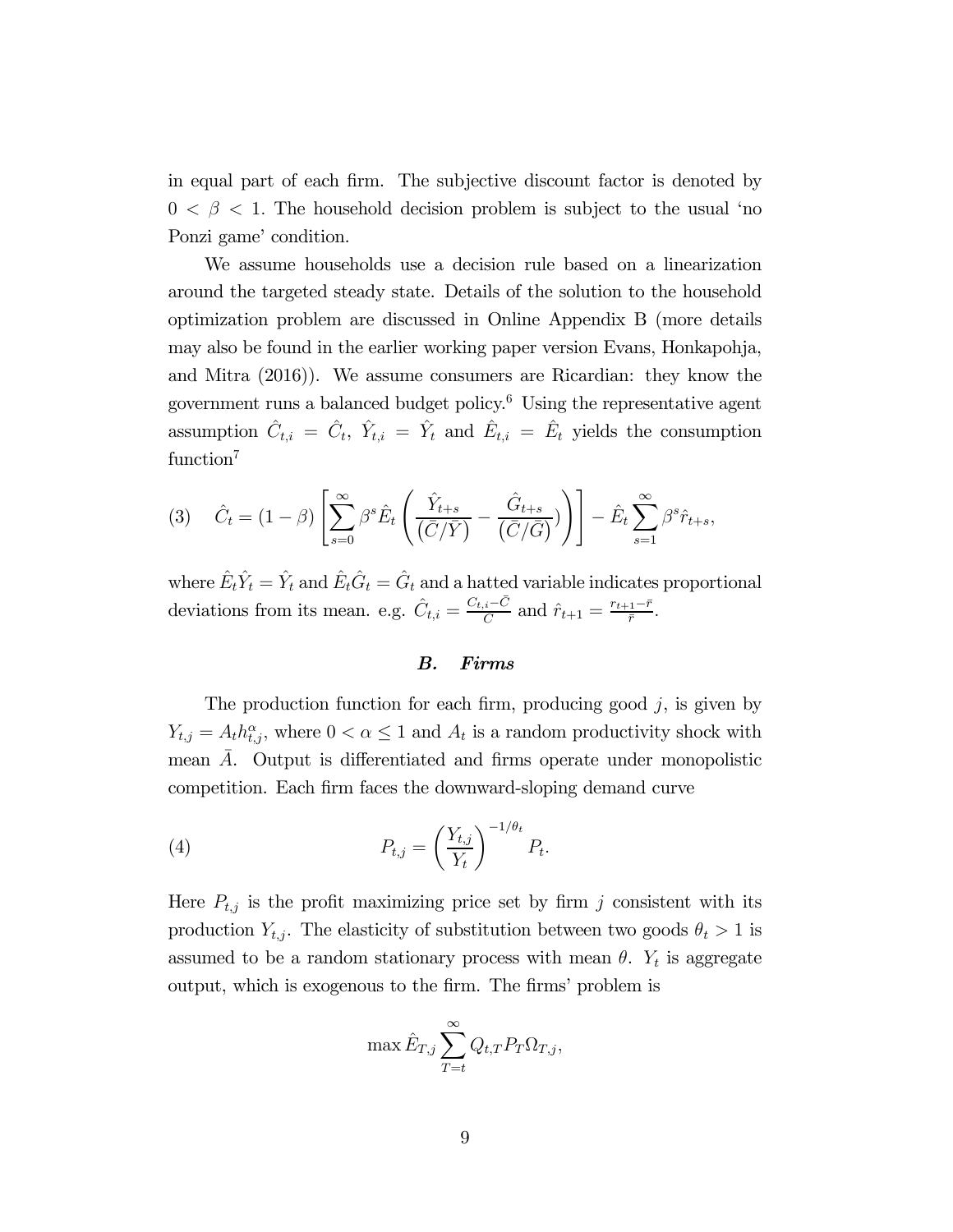where, due to log utility,  $Q_{t,T} = \beta^{T-t} \frac{P_t C_t}{P_T C_T}$ , for  $T \geq t$ , where

$$
\Omega_{t,j} = (1 - \tau) \frac{P_{t,j}}{P_t} Y_{t,j} - \frac{W_t}{P_t} h_{t,j} - \frac{\psi}{2} (\frac{P_{t,j}}{P_{t-1,j}} - \pi^*)^2,
$$

and where  $\tau$  is the revenue tax rate to eliminate the steady state distortion in output caused by monopolistic competition. Here  $\pi^*$  is the (gross) rate of inflation  $\pi_t = P_t/P_{t-1}$  targeted by policymakers. Thus firms view it as costly to change prices by an amount that differs from the policymaker target  $\pi^*$ . We interpret the quadratic term as reflecting the costs of justifying to consumers price increases at a rate higher than the target rate and the additional marketing costs of making customers aware of price increases below the target rate.<sup>8</sup>

We assume firms use a decision-rule for price setting based on a linearization around the targeted steady state. Online Appendix B shows how to obtain the infinite horizon linearized New Keynesian Phillips curve

(1 - a<sub>1</sub>)
$$
\hat{\pi}_t
$$
 - a<sub>2</sub> $\hat{Y}_t$  = a<sub>1</sub> $\sum_{s=1}^{\infty} (\beta \gamma_1)^s \hat{E}_t \hat{\pi}_{t+s} + a_2 \sum_{s=1}^{\infty} (\beta \gamma_1)^s \hat{E}_t \hat{Y}_{t+s}$   
\n(5) 
$$
+ \sum_{s=0}^{\infty} (\beta \gamma_1)^s \left( -a_3 \hat{E}_t \hat{A}_{t+s} - a_4 \hat{E}_t \hat{G}_{t+s} + a_5 \hat{E}_t \hat{\mu}_{t+s} \right).
$$

where  $\mu_t = \theta_t/(1-\theta_t)$ , and coefficients  $a_1, ..., a_5$  and  $\gamma_1$  are defined in Online Appendix B. Interpretation of (5) is standard; see Appendix B.

## C. Temporary equilibrium and learning

We can now define the temporary equilibrium which is given by the Phillips curve (5), the NK IS curve and an interest rate rule. The interest rate rule is, for example,  $R_t = \beta^{-1} \left( \pi^* + \chi_{\pi} (\pi_t - \pi^*) + \check{\chi}_Y (Y_t - \bar{Y}) \right)$ , which in log-linearized form becomes

(6) 
$$
\hat{R}_t = \chi_{\pi} \hat{\pi}_t + \chi_Y \hat{Y}_t,
$$

where  $\hat{R}_t = (R_t - \bar{R})/\bar{R}$ , and  $\chi_Y = \frac{\tilde{\chi}_Y \tilde{Y}}{\pi^*}$ . We also assume a government fiscal policy in which government spending is financed by lump-sum taxes.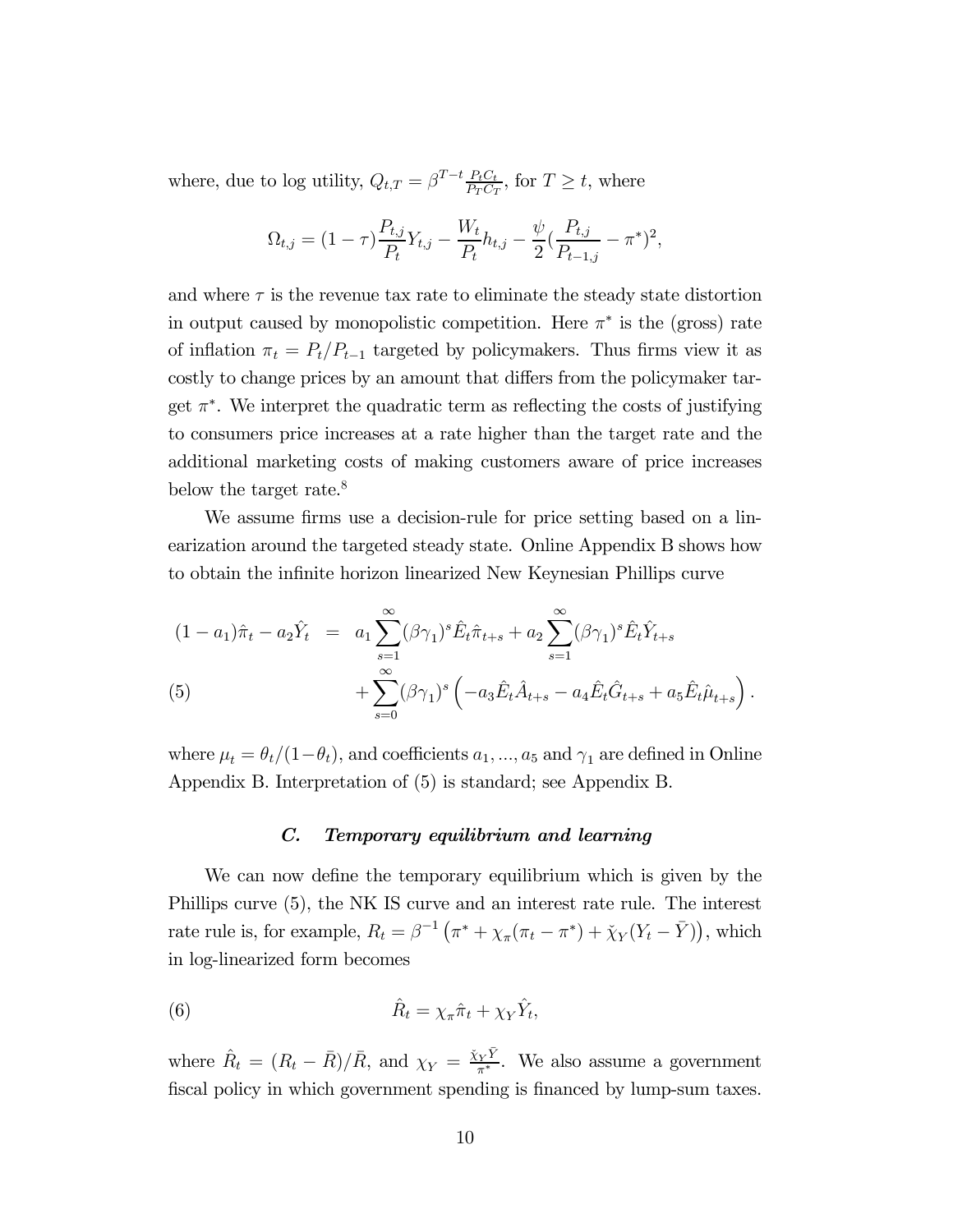In Appendix B it is shown that the IS equation for  $\hat{Y}_t$  which combines the consumption function and the market clearing condition can be written as

$$
\hat{Y}_t = \bar{g}\hat{G}_t + (1-\beta)\beta^{-1} \sum_{s=1}^{\infty} \beta^s \hat{E}_t \hat{Y}_{t+s} - (1-\beta)\bar{g}\beta^{-1} \sum_{s=1}^{\infty} \beta^s \hat{E}_t \hat{G}_{t+s}
$$
\n
$$
(7) \qquad -(1-\bar{g})(\hat{R}_t - \hat{E}_t \hat{\pi}_{t+1}) - (1-\bar{g}) \sum_{s=2}^{\infty} \beta^{s-1} \hat{E}_t \hat{r}_{t+s},
$$

where  $\bar{g} = \frac{\bar{G}}{Y}$ . This assumes the ZLB is not violated. The next section shows how to allow for cases in which the ZLB may bind.

The shocks to  $A_t$  and  $\mu_t$  are assumed to follow exogenous AR(1) processes given by

(8) 
$$
\hat{A}_t = \rho_A \hat{A}_{t-1} + v_{At} \text{ and } \hat{\mu}_t = \rho_\mu \hat{\mu}_{t-1} + v_{\mu t},
$$

where  $0 < \rho_A, \rho_\mu < 1$  and the shocks  $v_{At}$  and  $v_{\mu t}$  are iid normal variables with zero mean and constant variances  $\sigma_A^2$  and  $\sigma_\mu^2$ .

This completes the description of the model apart from a specification of how expectations are formed. Under RE the solution technique is standard. See Online Appendix B for details. Under AL agents need to form forecasts of future inflation and output and, when a fiscal policy change occurs, of government spending and taxes. We assume that agents know the interest rate rule.

Under AL agents have perceived laws of motion (PLMs) of the same form as the RE solution of the economy under standard policy, but they update the coefficients using constant gain least-squares to allow for the indirect general-equilibrium impact of a policy change on future output and inflation. There is a stochastic steady state of the form

(9) 
$$
\hat{\pi}_t = f_{\pi} + d_{\pi A} \hat{A}_t + d_{\pi \mu} \hat{\mu}_t
$$
 and  $\hat{Y}_t = f_Y + d_{YA} \hat{A}_t + d_{Y\mu} \hat{\mu}_t$ 

where  $\hat{A}_t$ ,  $\hat{\mu}_t$  are observable processes (with known coefficients) given by (8). Under AL agents estimate the coefficients of (9) using constant-gain least squares, which discounts past data. (Online Appendix B gives details).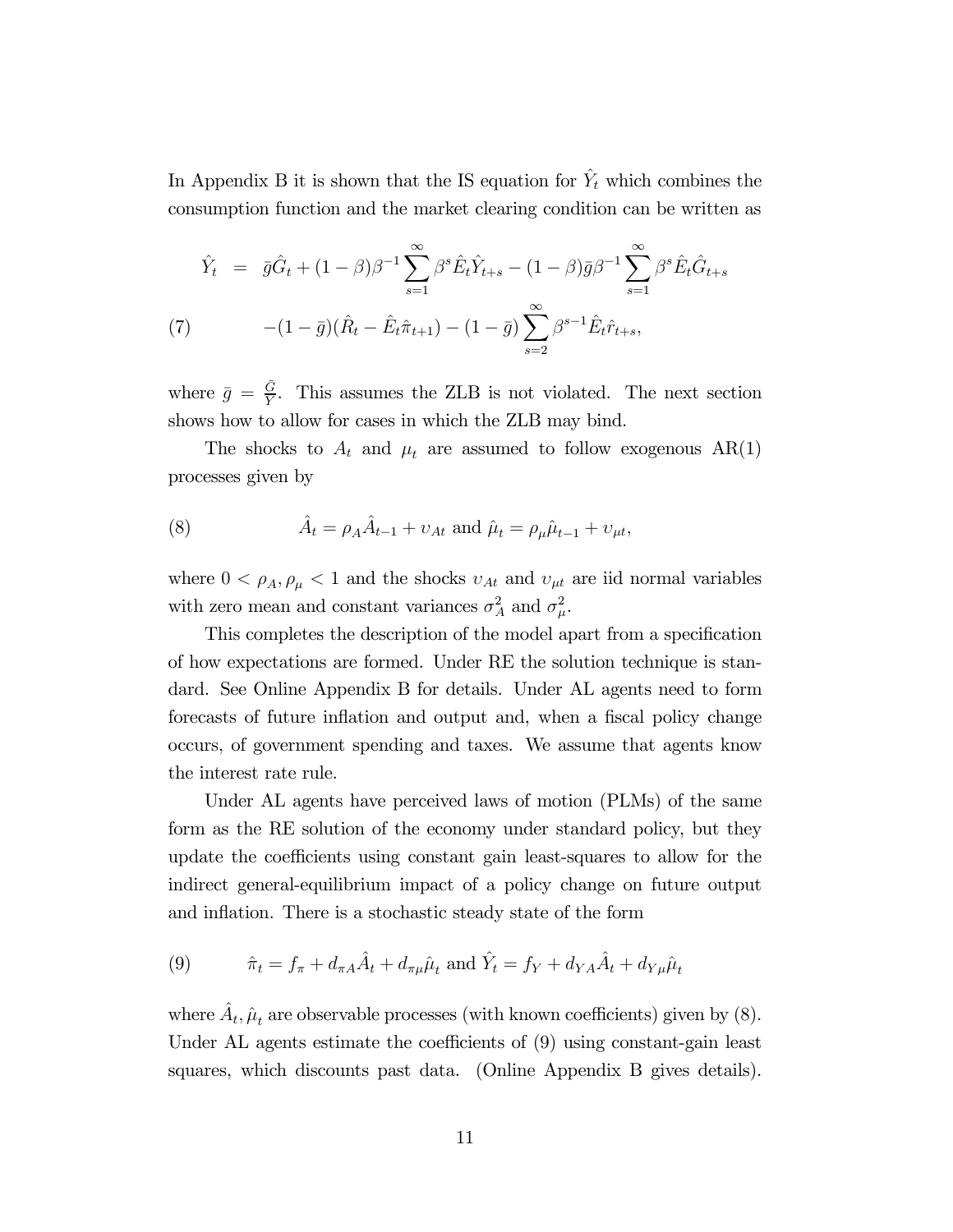Given their time t estimates of the coefficients  $f_{\pi}$ ,  $d_{\pi A}$ ,  $d_{\pi \mu}$ ,  $f_Y$ ,  $d_{YA}$ ,  $d_{Yu}$ forecasts  $\hat{E}_t \pi_{t+s}$  and  $\hat{E}_t \hat{Y}_{t+s}$  are given by

$$
\hat{E}_t \hat{\pi}_{t+s} = f_{\pi} + d_{\pi A} \rho_A^s \hat{A}_t + d_{\pi \mu} \rho_{\mu}^s \hat{\mu}_t \text{ and } \hat{E}_t \hat{Y}_{t+s} = f_Y + d_{YA} \rho_A^s \hat{A}_t + d_{Y\mu} \rho_{\mu}^s \hat{\mu}_t.
$$

These forecasts can then be inserted into the model  $(5)-(7)$ , and the infinite series summed, to determine the temporary equilibrium at time  $t$ . When there is no fiscal policy change, government spending is constant and  $\hat{G}_t$  =  $\hat{E}_t \hat{G}_{t+s} = 0$  and the corresponding terms in (5)-(7) are zero.

#### III. Model with Lower Bounds

We now extend the temporary equilibrium framework of the model under learning to allow for the ZLB and other lower bounds. Most of the RE literature, following Eggertsson and Woodford (2003), has assumed that low inflation and output at the ZLB are triggered by exogenous preference or credit shocks that shift the RE equilibrium in such a way that the  $ZLB$  becomes a constraint.<sup>9</sup> Under RE the path of the economy is largely determined by these exogenous preference shocks.

In contrast, the approach followed here focuses directly on a pessimistic shock to expectations. An initial pessimistic expectations shock, under learning, has the capacity to drive the economy to low levels of output and inflation and become self-sustaining.<sup>10</sup> As noted in the Introduction, it is known from earlier work on AL in the NK model that there is the possibility of deflation traps that cannot be overcome by interest rate policy, due to the ZLB, and which push the economy along divergent deflationary trajectories. We think that in these circumstances other bounds may also be important, which will act to stabilize the economy along an otherwise divergent trajectory.

# A. Lower bounds on  $R, \pi$  and  $C$

A zero lower bound on net nominal interest rates corresponds to a bound  $R_t \geq 1$ . Usually, central banks prefer not to reduce net interest rates below a small positive number  $\eta > 0$  and we thus impose the lower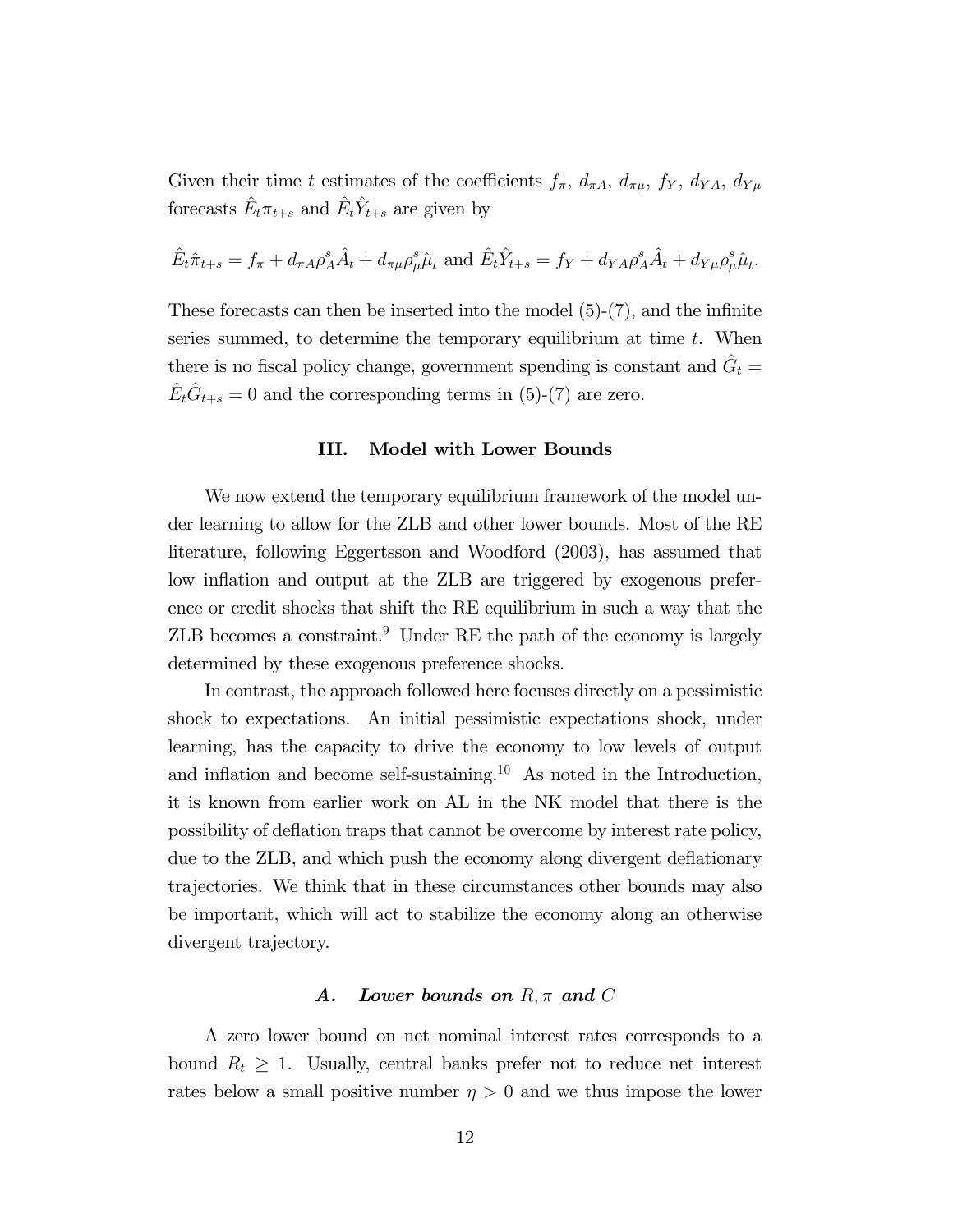bound  $R_t \geq 1 + \eta$ . At the global level we also introduce two other lower bounds that will plausibly arise in extreme circumstances: an inflation lower bound  $\underline{\pi}$  and a consumption lower bound  $\underline{C}$ .

An inflation lower bound is natural because it seems implausible that an output level slightly but persistently below the steady state level will eventually lead to deflation rates that intensify without bound. A lower bound can be motivated by downward wage rigidity or money illusion, e.g. see Akerlof and Dickens (2007) and Akerlof and Shiller (2009). This may also be empirically appealing because the extent of deflation appears bounded even at very low levels of aggregate output (see e.g. Ball and Mazumder (2011) and IMF (2013)).<sup>11</sup> We capture these factors through the simple device of an inflation lower bound  $\underline{\pi}$ , which we usually take to correspond to a modest rate of deflation.<sup>12</sup> The value of  $\underline{\pi}$  may vary over time and across countries.

We assume  $\pi < \pi^*$ , where  $\pi^*$  is the inflation rate targeted by monetary policy. A consumption lower bound would plausibly arise when consumption approaches the (perhaps socially determined) subsistence level. Below we assume that  $\underline{C}$  is significantly below the targeted steady state. The spirit of this bound is similar to the subsistence level parameter used in Stone-Geary preferences; see, for example King and Rebelo (1993) and Ravn, Schmitt-Grohe, and Uribe  $(2008)^{13}$  Although in normal times these bounds would not be apparent, they can play a role in stabilizing the economy at low levels of output at the ZLB.

We begin with a discussion of the steady states that may arise when the lower bounds may be binding. In this section it is convenient to simplify the monetary policy rule, so that the Taylor-type rule responds only to inflation. Together with the interest-rate lower bound we have

$$
R_t^* = \beta^{-1} \chi_\pi(\pi_t - \pi^*) + \beta^{-1} \pi^*, \text{ with } \chi_\pi > 1, \text{ and}
$$
  

$$
R_t = \max(R_t^*, 1 + \eta).
$$

This parameterization is consistent with our earlier linearization  $\hat{R}_t = \chi_\pi \hat{\pi}_t$ at the intended steady state. In this section for convenience we abstract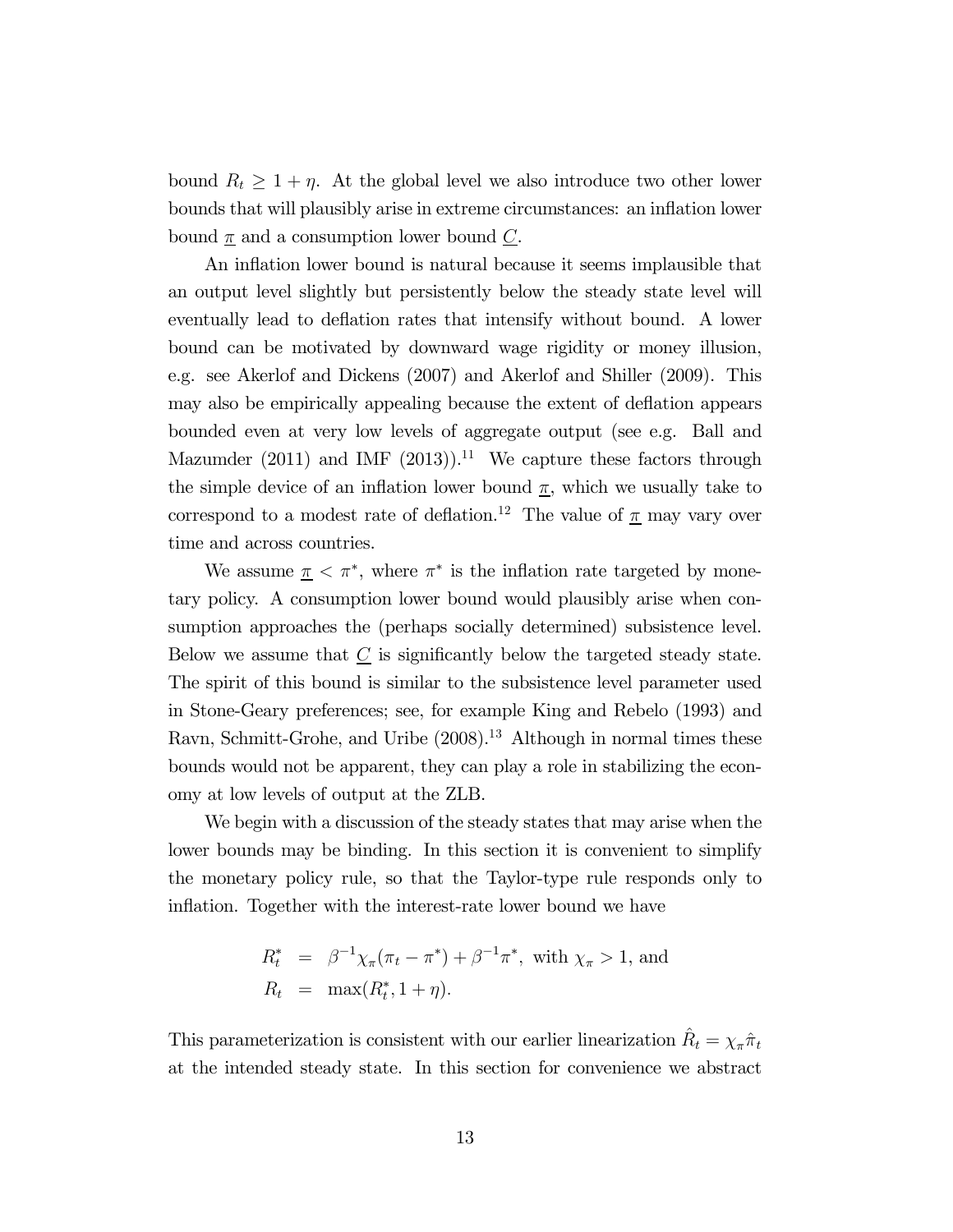from the intrinsic random productivity and mark-up shocks.

To analyze the possible non-stochastic steady states we can focus attention on the Euler equations for consumption and price setting. These will hold with equality unless constrained by the consumption or inflation lower bounds. Setting  $C_t = C_{t+1} = C$  and  $\pi_t = \pi$ , the consumption Euler equation implies the Fisher equation

$$
R/\pi = \beta^{-1}
$$

unless consumption is at its lower bound. Figure 3, which shows this relationship together with the steady state interest rate rule

$$
R = \max (\beta^{-1} \chi_{\pi}(\pi - \pi^*) + \beta^{-1} \pi^*, 1 + \eta),
$$

illustrates the usual indeterminacy result that in addition to the intended steady state at  $\pi = \pi^*$  there is an unintended steady state at  $\pi = \pi_L \equiv$  $\beta(1 + \eta)$ . Figure 3 also shows the additional stagnation steady state arising when inflation and consumption are constrained at their lower bounds.



Figure 3: Existence of multiple steady states.

We assume  $0 < \eta < \beta^{-1}\pi^* - 1$  and  $\chi_{\pi} > 1$  so that  $\pi_L < 1$  exists.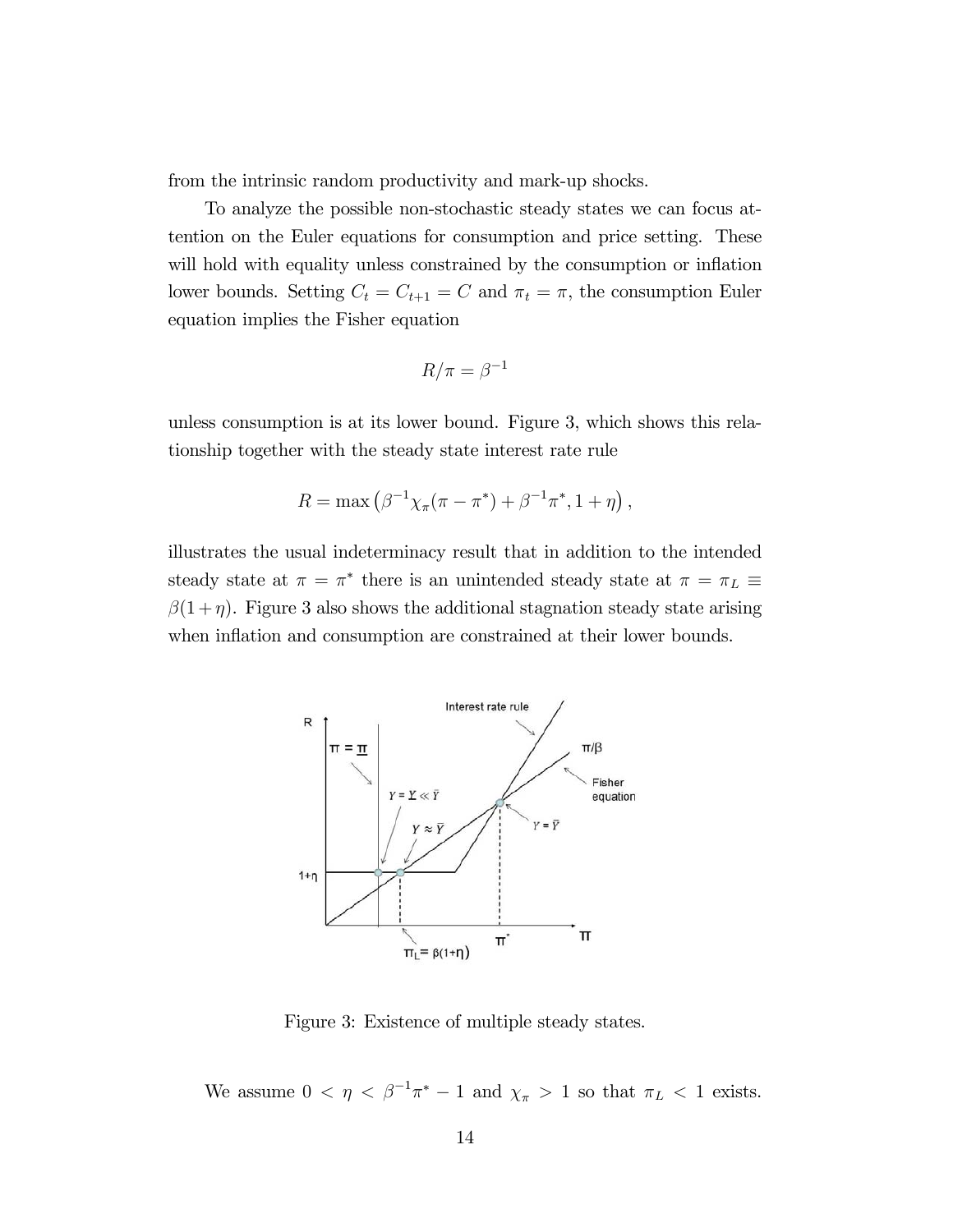This multiplicity issue was analyzed in detail, under the RE assumption, in Benhabib, Schmitt-Grohe, and Uribe (2001b) and Benhabib, Schmitt-Grohe, and Uribe (2001a). Bullard (2010) gave a forceful argument that the pattern of inflation and interest rates in Japan and the US was cause for concern that the US experience might converge to a Japanese style stagnation with steady mild deflation. The remaining steady state equation is obtained from combining the price-setting Euler equation, the household static first-order condition and the mark-up equation. Online Appendix B shows these yield

(10) 
$$
(\pi - \pi^*)\pi(1 - \beta) = \frac{\theta}{\alpha \psi} \left[ C\gamma h^{1+\epsilon} - \alpha(1-\tau)(1-\theta^{-1})Ah^{\alpha} \right].
$$

This is the steady-state NK Phillips curve equation, which must hold unless inflation is constrained by its lower bound. We will also need the GDP steady state accounting identity

(11) 
$$
Ah^{\alpha} = C + G + \frac{\psi}{2}(\pi - \pi^*)^2.
$$

The above steady-state Phillips curve and Fisher equations hold unless inflation or consumption are constrained by their lower bounds. The inflation lower bound  $\pi$  holds if (10) would otherwise lead to an inflation rate lower than this bound, and similarly the consumption lower bound holds if otherwise we would have  $\beta R > \pi$ . Taking these into account, the Euler equation thus leads to the inequality

(12) 
$$
R/\pi \geq \beta^{-1} \text{ and } C \geq \underline{C}, \text{ with c.s.},
$$

which one could call the Fisher inequality, and the Phillips curve inequality

(13) 
$$
(\pi - \pi^*)\pi(1 - \beta) \ge \frac{\theta}{\alpha \psi} [C\gamma h^{1+\epsilon} - \alpha(1-\tau)(1-\theta^{-1})Ah^{\alpha}]
$$
  
and  $\pi \ge \underline{\pi}$ , with c.s.

Here c.s. denotes that these inequalities hold with complementary slackness, i.e. if either inequality holds strictly then the other holds with equality. We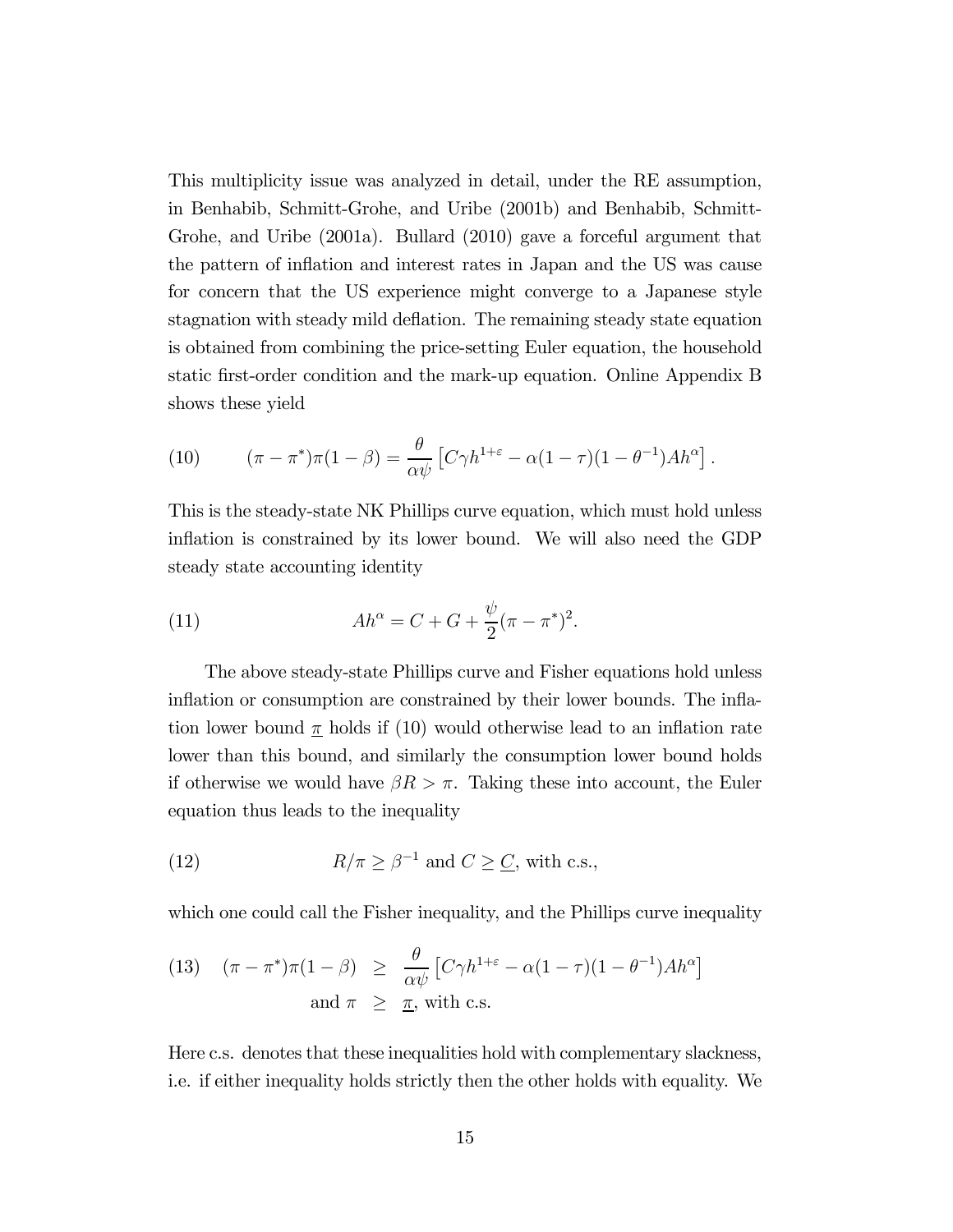can also write the interest-rate rule subject to its lower bound as

(14) 
$$
R \ge \beta^{-1} \chi_{\pi}(\pi - \pi^*) + \beta^{-1} \pi^*
$$
 and  $R \ge 1 + \eta$ , with c.s.

Using the three inequalities  $(12)$ ,  $(13)$ ,  $(14)$  we can examine the possible steady states. We assume throughout that  $G > 0$  and it is convenient to strengthen this slightly and assume that  $G > \underline{G} > 0$  where  $\underline{G}$  is specified below. In addition we assume that the consumption lower bound  $\underline{C}$  is not too large, as further specified below.

#### B. Existence and local stability of steady states under learning

The number of steady states in the economy will depend critically on the inflation lower bound  $\pi < \pi^*$ , specifically on whether  $\pi < \pi_L, \pi = \pi_L$ or  $\pi > \pi_L$ . Full analytical results are available for cases in which price adjustment costs are small. The existence results are given in the following proposition:

**Proposition 1.** (i) Suppose that  $\pi < \pi_L$ . For  $\psi > 0$  sufficiently small, there are exactly three steady states, with  $\pi \in {\pi^*, \pi_L, \pi}$ . (ii) If  $\pi_L < \pi <$  $\pi^*$  then there is a unique steady state at  $\pi = \pi^*$ . (iii) If  $\underline{\pi} = \pi_L$  then for  $\psi > 0$  sufficiently small there is a steady state at  $\pi = \pi^*$  and a continuum of steady states at  $\pi = \pi_L$ .

Proofs of Propositions are given in Online Appendix C. We now consider the stability under AL of the steady states just described. As is well known, the local stability of an RE solution under least-squares learning, of the type outlined in Section II.C. is determined by expectational stability, or "E-stability" conditions, as discussed, for example in Evans and Honkapohja (2001). Although one could allow for the inclusion of exogenous productivity and mark-up shocks in this analysis, local stability in the current setting is governed by the intercepts of the forecast rules. We therefore simplify the theoretical stability results by assuming that the PLM for both output and inflation takes the form of an unknown constant plus a perceived white noise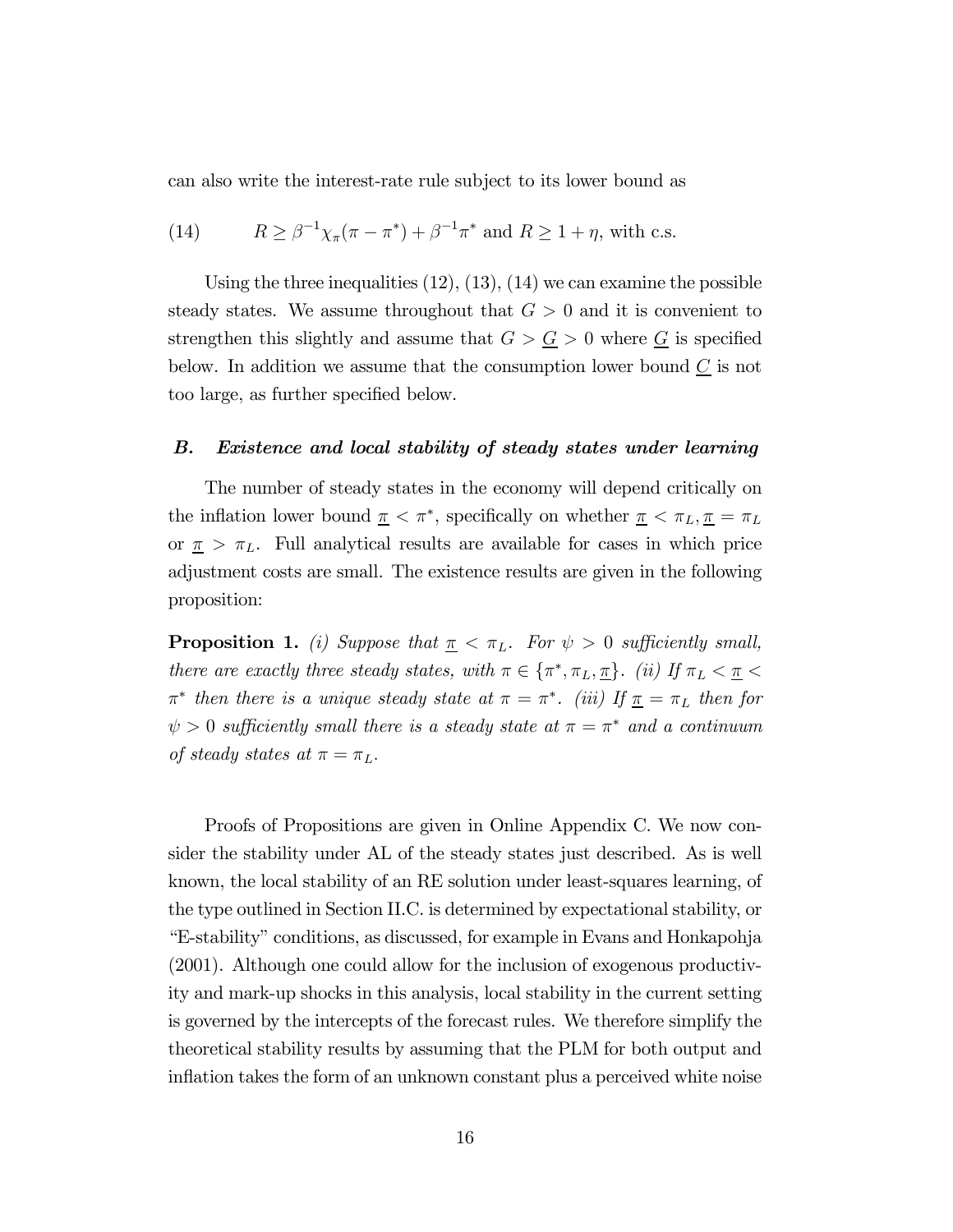disturbance. Furthermore, for theoretical convenience in this section, we assume a forward-looking interest-rate rule  $\hat{R}_t = \max[\chi_{\pi} \hat{E}_t \hat{\pi}_{t+1}, 1 + \eta]$  where  $\chi_{\pi}$  > 1. (Proposition 2 also holds for the analogous contemporaneous-data rule.). We have:

**Proposition 2.** If  $\pi < \pi_L$  then the steady state at  $\pi^*$  is locally E-stable and the steady state at  $\underline{\pi}$  is locally E-stable, while the steady state at  $\pi_L$ is locally E-unstable for  $\psi$  sufficiently small. If  $\pi > \pi_L$  then the (unique) steady state at  $\pi^*$  is locally E-stable.

For the case  $\pi < \pi_L$ , Figure 4 illustrates the global E-stability dynamics that give the mean dynamics of expectations under AL, based on linearized decision rules subject to the lower-bound constraints, but incorporating the nonlinear market clearing condition (11). Here  $\pi^e$  is expected inflation,  $Y^e$  is expected output, E is the targeted steady state, S is the stagnation steady state and U is the unstable unintended steady state. The dashed line is the border between the basin of attractions for E and S. See Online Appendix C for a numerical example and details.



Figure 4: E-stability dynamics with forward-looking Taylor rule for the case of three steady states.  $\pi^e$  and  $Y^e$  are expected inflation and output. The targeted and stagnation steady states have relatively large basins of at-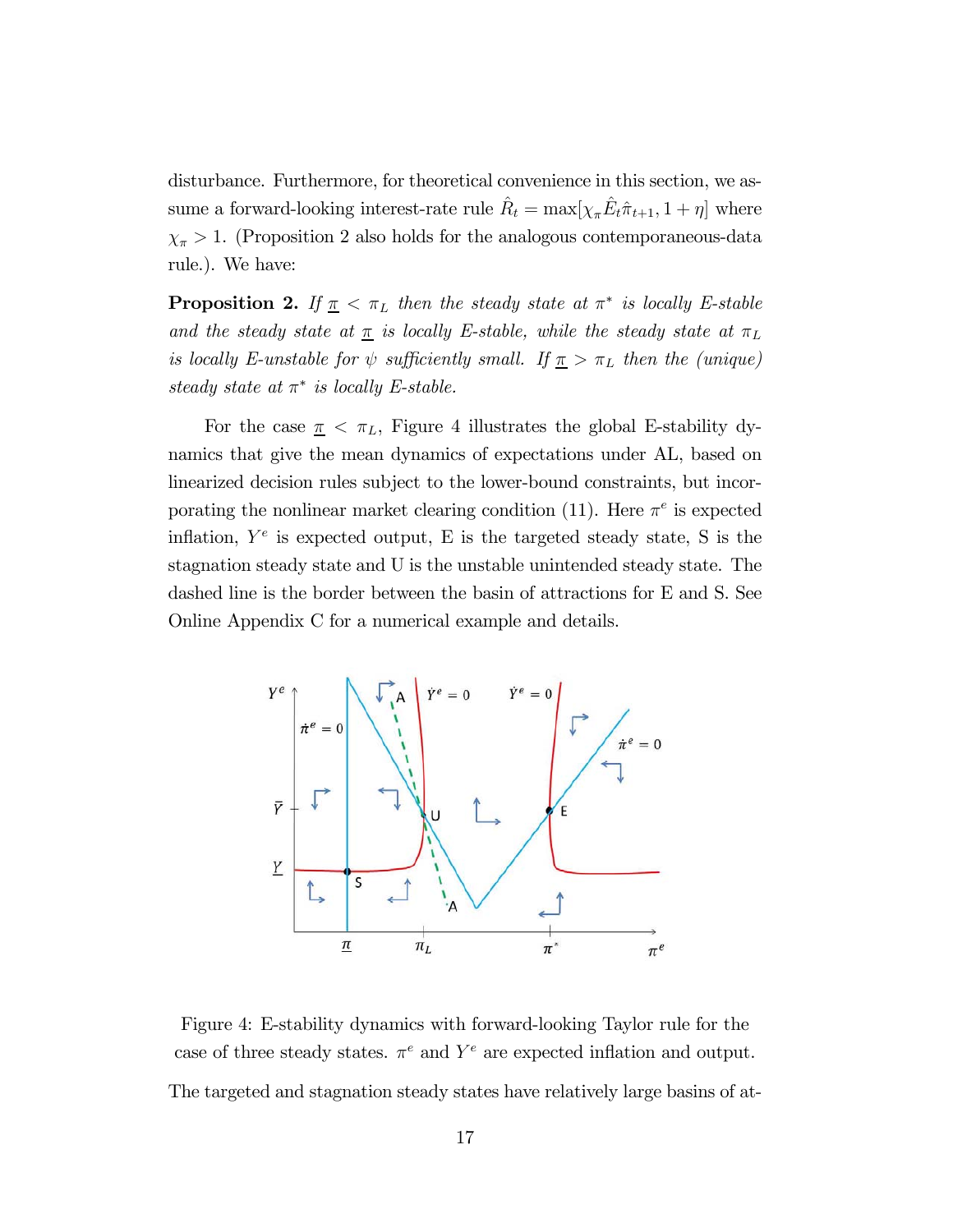traction in the state space while the middle steady state creates a separating curve for these basins. The Figure shows that pessimistic expectations from negative shocks can create dynamics towards the stagnation state. Under AL, when  $\underline{\pi} < \pi_L$ , there is a stable stagnation steady state with deflation at  $\pi = \pi$  and a low level of output underpinned by the consumption lower bound. This possibility is potentially a major policy concern.

This theoretical analysis gives an explanation for the considerable concern among US and European policymakers about deflation and the possibility of their economies, following the financial crisis of 2007-9, becoming enmeshed in a long period of stagnation with mild deflation, similar to that experienced by Japan since the mid 1990s. This concern has been a large part of the motivation for setting and keeping policy interest rates near zero, and for innovative monetary policies like "quantitative easing" and "forward guidance." Because, in the stagnation-deflation trap, steady-state interest rates are at the ZLB, conventional monetary policy cannot move the economy back to the targeted steady state. The effectiveness of fiscal policy in this setting is then of particular interest.

In turning to an examination of fiscal policy we do not mean to suggest that monetary policy is not crucial in the face of large pessimistic shocks. For example the speed with which the policy rate is reduced can be critical. In addition, quantitative easing arising from purchases of a broad range of assets can be effective,<sup>14</sup> affecting a spectrum of interest rates. Finally, both forward guidance concerning future interest rates and explicit inflation targets may be important in affecting how household and firm expectations respond to observed data. We study fiscal policy in this setting primarily in order to examine its effectiveness as an alternative or supplement to unconventional monetary and financial policy when conventional monetary policy appears insufficient to guarantee avoiding convergence to stagnation.

## IV. Fiscal Policy

We turn now to fiscal policy. A growing literature has been reconsidering the effects of fiscal policy in light of the relatively large fiscal stimuli adopted in various countries in the aftermath of the Great Recession. For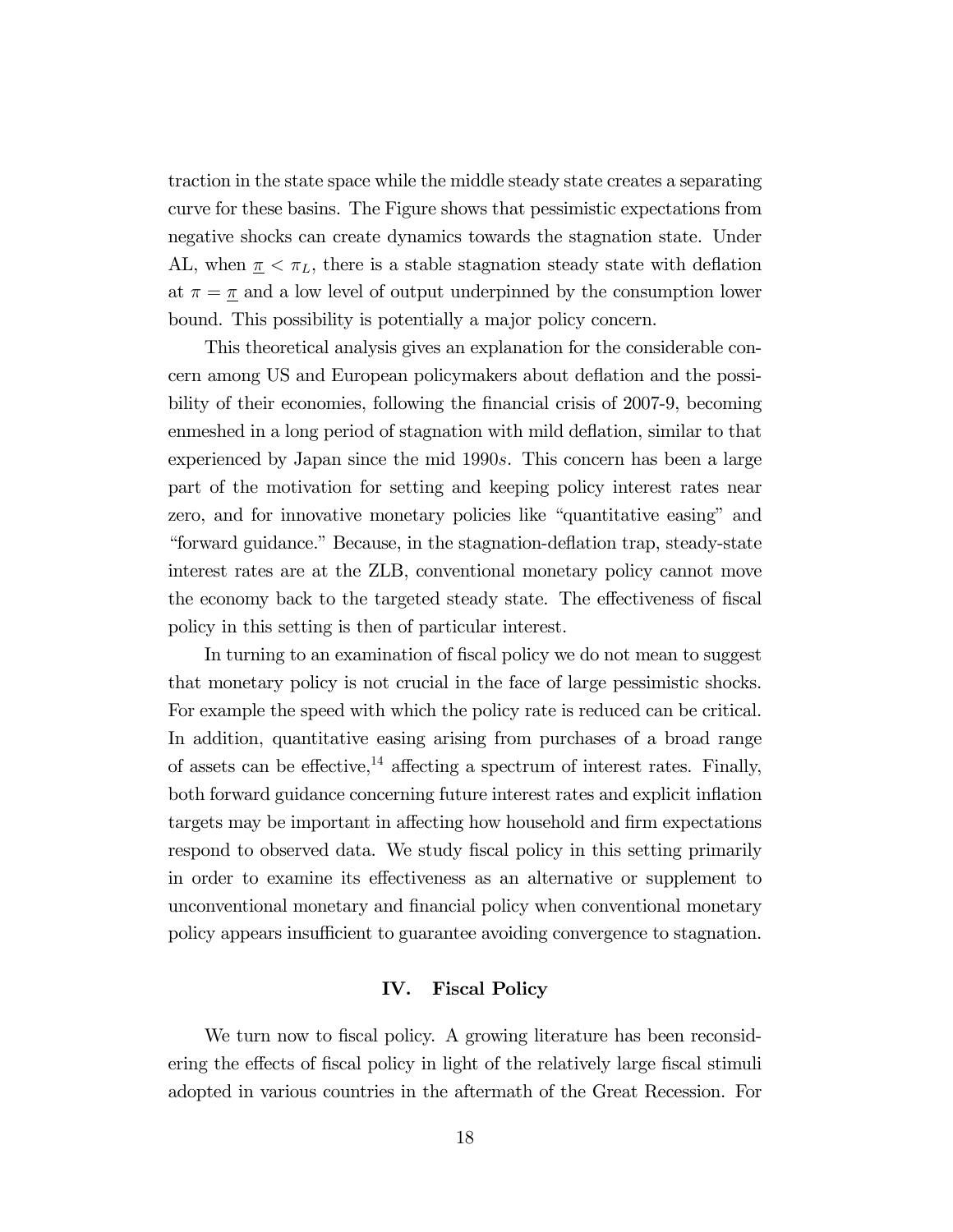example, Christiano, Eichenbaum, and Rebelo (2011), Corsetti, Kuester, Meier, and Muller (2010) and Woodford (2011) demonstrate the effectiveness of fiscal policy in models with monetary policy when the ZLB on the interest rate is reached. For a contrary view see Mertens and Ravn (2014). Most of this literature makes the RE assumption. The AL literature has shown that quite different results can arise both in NK and Real Business Cycle models; see Evans, Guse, and Honkapohja (2008), Benhabib, Evans, and Honkapohja (2014), Mitra, Evans, and Honkapohja (2013), Gasteiger and Zhang (2014) and Mitra, Evans, and Honkapohja (2016).

In this section we examine fiscal policy under AL, and it is convenient to study its impact first in normal times, when the economy is near the targeted steady state. We then turn to cases in which the economy would otherwise be at risk of falling into the stagnation steady state or even has already converged to the stagnation steady state.

Because we assume Ricardian households, we examine the impact of changes in the level of government purchases, and we focus on temporary increases in the level of government spending on goods and services.<sup>15</sup> When there is a change in fiscal policy, agents will take account of the tax effects of the announced path of policy. Given the Ricardian assumption, we can assume balanced budget increases in spending so that the path of taxes matches the path of government spending. We assume that initially, at  $t = 0$ , we are in the stochastic steady state corresponding to  $G = \overline{G}$ , and that at  $t = 1$  the government announces an increase in government spending for  $T$  periods, i.e.

$$
G_t = \tau_t = \begin{cases} \bar{G}', t = 1, ..., T \\ \bar{G}, t \ge T + 1. \end{cases}
$$

Thus government spending and taxes are changed in period  $t = 1$  and this change is reversed at a later period  $T + 1$ . We assume that the announcement is fully credible and the policy is implemented as announced. These assumptions could, of course, be relaxed.

Using simulations we study the impact on endogenous variables and also the distributed lag and discounted cumulative output multipliers for the fiscal policy (defined in Online Appendix E). The baseline parameters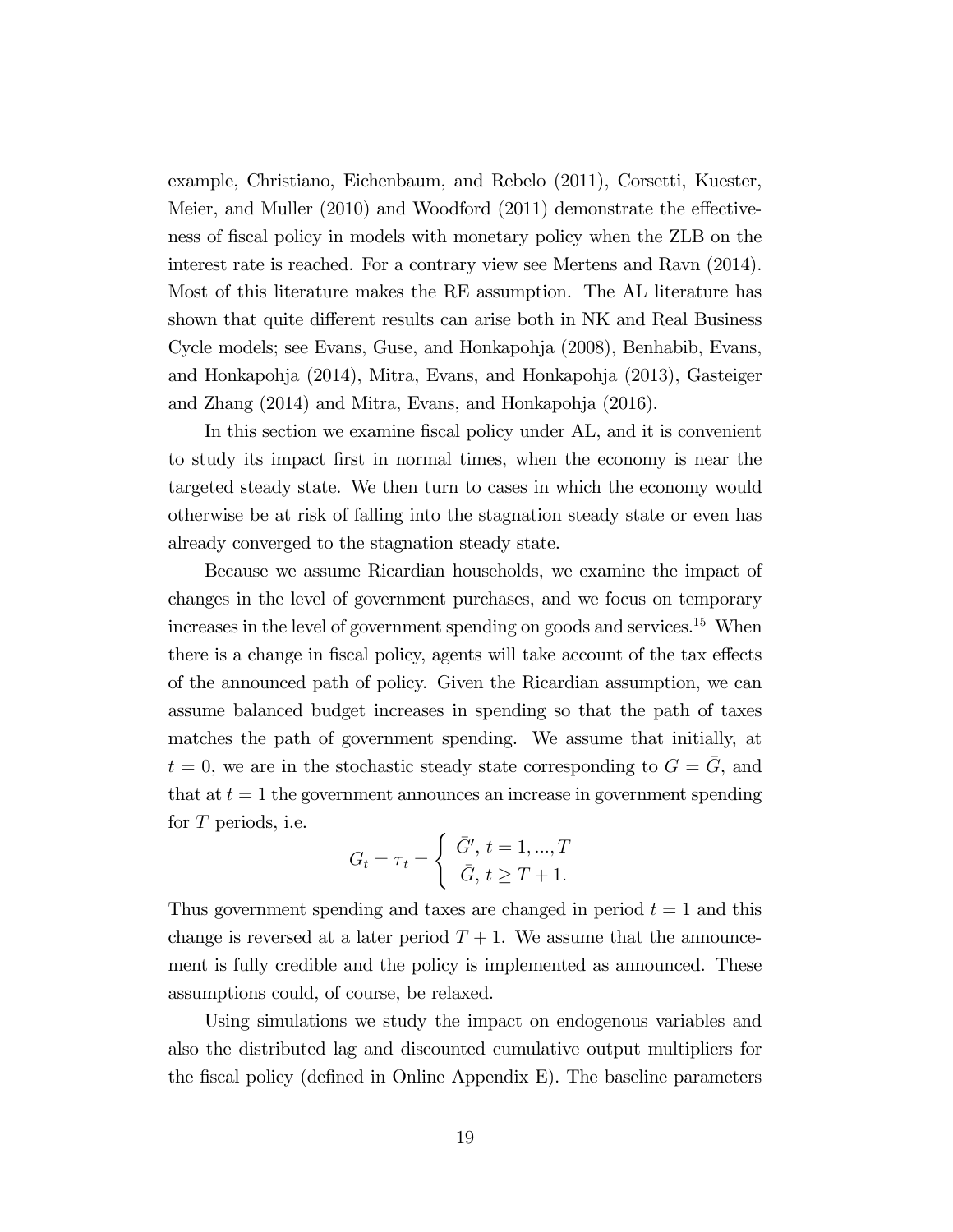used in the simulations in both this and the following section are

$$
\alpha = 0.66, \beta = 0.99, \theta = 7.67, \tau = 0, \epsilon = 2, \gamma = 1, \psi = 128.8,
$$
  

$$
\bar{G} = 0.2, \rho_A = \rho_\mu = 0.8, \sigma_A = \sigma_\mu = 0.0033.
$$

 $A = 1.085$  is chosen so that output is approximately one; precisely  $Y =$ 10081 We interpret the parameters as corresponding to a quarterly calibration. For the inflation target we set  $\pi^* = 1.005$ . For quarterly data this corresponds to an annual rate of inflation of 2% which is a frequently used target for monetary policymakers. The value for  $\psi$  is based on a 15% markup of prices over marginal cost suggested in Leeper, Traum, and Walker (2011) (see their Table 2) and the price adjustment costs estimated from the average frequency of price reoptimization at intervals of 15 months (see Table 1 in Keen and Wang (2007)).

The numerical simulations in this section use the linearized system of equations given in Section II.. It would be possible to combine the linearized decision rules for consumption and price setting with the nonlinear equations for market clearing, production, factor prices and labor supply, but this raises computational complexity.<sup>16</sup> The notation  $\hat{Y}, \hat{C}, \hat{\pi}$ , etc., continues to denote deviations from the targeted steady state values.

As a reference point we first briefly discuss multipliers for normal times when the ZLB does not bind. For our policy, there is not a large quantitative difference between the output multipliers under RE and AL, but they do differ in the time profile. Suppose the economy is initially in a steady state and consider a 10% increase in  $G$  for  $T = 10$  periods. Under both RE and AL the maximum multiplier is about 08, but this is reached under RE at  $t = 10$ , while under AL this occurs at the start of the policy. Under AL the impact of policy is front-loaded, and is partially offset following the end of policy. Details and discussion are provided in Online Appendix E (see also figure E1 there).

We now turn to fiscal policy when the economy is at low levels of output and inflation due to pessimistic expectations following earlier large adverse shocks. In such cases the ZLB will often bind and from the earlier literature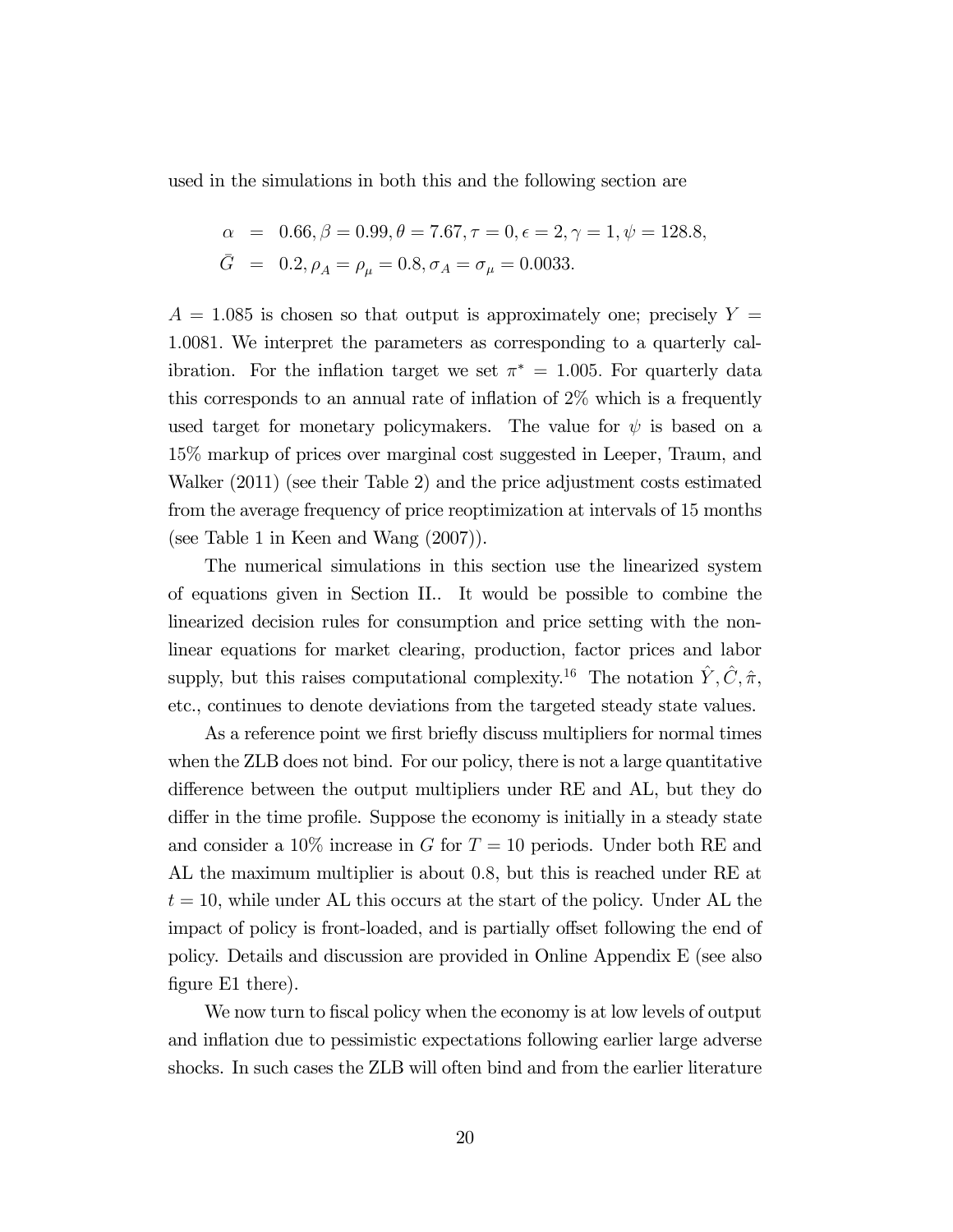multipliers can now be expected to be large. However, when the stagnation steady state is a possible outcome without policy, there is the possibility of very large multipliers if policy can avoid stagnation.

A zero lower bound on net nominal interest rates corresponds to a bound on the gross nominal one-period interest rate  $R_t \geq 1$ . Recall that the steady state real interest rate factor is  $\bar{r} = \beta^{-1}$ . When the target inflation rate is  $\pi^* \geq 1$ , the steady state nominal interest-rate factor is  $\bar{R} = \beta^{-1}\pi^*$ . Because  $\hat{R}_t = (R_t - \bar{R})/\bar{R} = (\beta R_t)/\pi^* - 1$ , it follows that at the ZLB we have  $\hat{R}_t = \beta/\pi^* - 1$ . In practice, in our numerical simulations, much like the actual monetary policy followed in the US and the UK in the 2008 - 2015 period, we will assume net interest rates are bounded by some small value  $\eta > 0$ . Thus the ZLB is defined by the bound  $\hat{R}_t \geq \frac{\beta(1+\eta)}{\pi^*} - 1$ . We continue to assume that in normal times the interest-rate policy is given by the Taylor rule. With the ZLB added policy takes the form

$$
\hat{R}_t = \max\left\{\hat{R}_t^*, \frac{\beta(1+\eta)}{\pi^*} - 1\right\}, \text{ where } \hat{R}_t^* = \chi_\pi \hat{\pi}_t + \chi_Y \hat{Y}_t.
$$

The New Keynesian Phillips curve (5) is unaffected because it does not depend on the interest rate. However, the New Keynesian IS equation (7) is altered because expected future interest rates and the current interest rate may be subject to the ZLB.

Whether agents expect the ZLB to bind in the future depends both on the fundamental shocks and the beliefs of agents as measured by their estimates of the parameters of the PLM. There are actually four cases to consider depending on whether the ZLB is expected to bind in all future periods, no future periods, after a finite number of periods or up to some date. These cases are discussed in Online Appendix D. The condition determining the applicable case depends in part on the parameters  $\rho_A$  and  $\rho_\mu$ , and for analytical convenience we restrict attention to the case  $\rho_A = \rho_\mu$ . For each case we must also allow for the possibility of the ZLB binding in the temporary equilibrium.

Inflation and consumption are also subject to lower bounds, and the modified IS and Phillips curve equations are described in Sections C and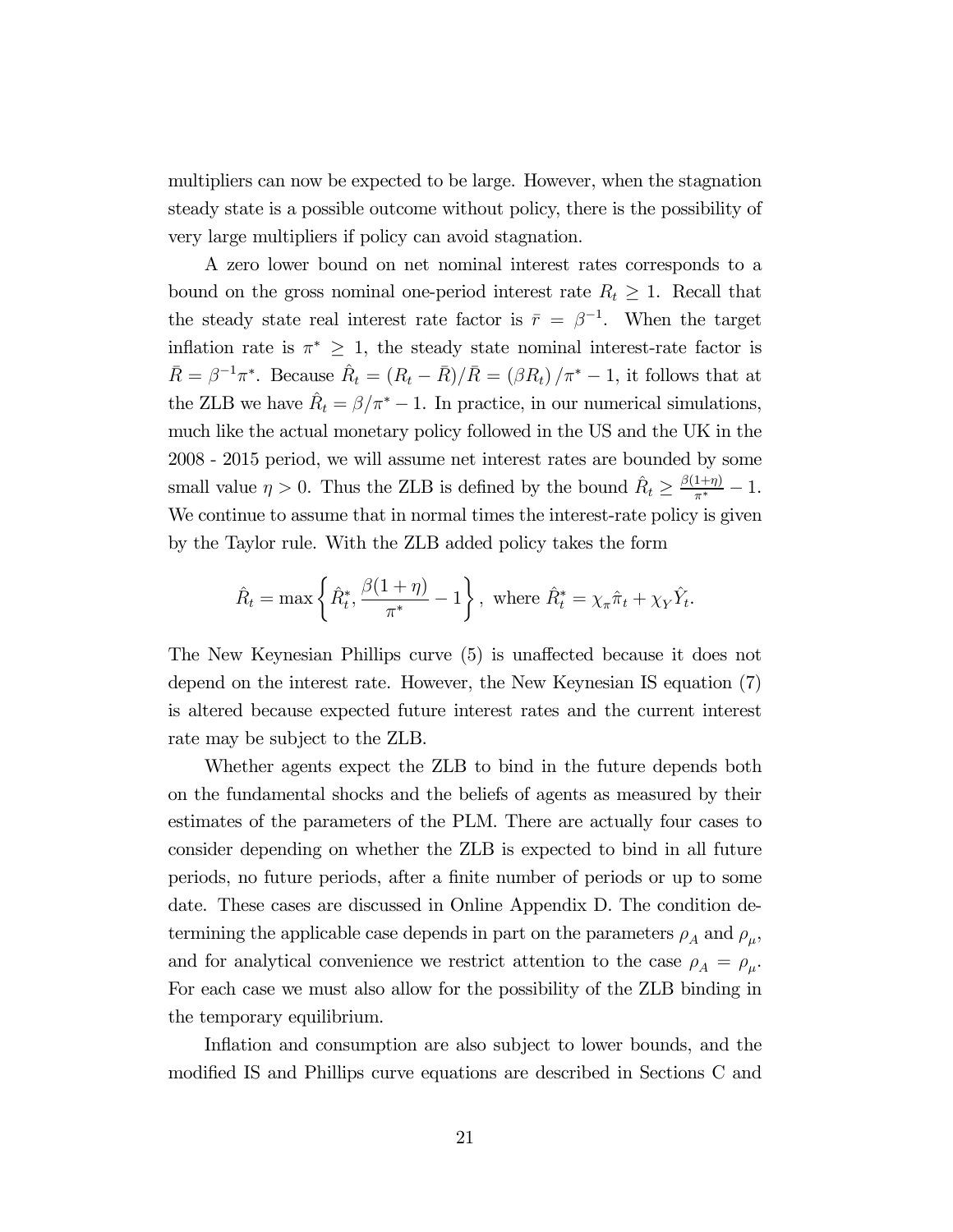D of the Online Appendix. We will take  $\pi$  to correspond to a modest rate of deflation. The lower bounds  $C$  and  $\pi$  come into play when expectations are very pessimistic and can become binding in the stagnation trap regions. We now use simulations to study the possible paths of the economy, under AL, that can arise from a pessimistic expectation shock, and examine the potential role for fiscal policy to prevent stagnation or ameliorate bad outcomes. We emphasize that these simulation results are designed to be illustrative, i.e. to exhibit the range of possible results that can be obtained in our model. Using the model to fit actual historical episodes is reserved for future research.

The impact of fiscal policy will depend sensitively on the values of  $\pi$  and  $\underline{C}$  and the nonstochastic component of  $\hat{\pi}^e(0) = f_{\pi}(0)$  and  $\hat{Y}^e(0) = f_{Y}(0)$ . There are cases in which without policy the economy will converge to a stagnation steady state rather than to the targeted steady state. If initial expectations are close to the edge of the stagnation trap region, fiscal policy may be able to shift the path to the targeted steady state. In cases involving possible convergence to the stagnation regime, the impact of fiscal policy may depend critically on the size and length of fiscal policy.

Before turning to simulations, recall that there are three possible steady states when the inflation lower bound  $\pi$  is below  $\pi_L = \beta(1 + \eta)$ . In proportional deviation form this corresponds to  $\hat{\pi} < \hat{\pi}_L$  where  $\hat{\pi} = \pi/\pi^* - 1$  and  $\hat{\pi}_L = \beta(1 + \eta)/\pi^* - 1$ . The first steady state is the targeted steady state at  $\pi = \pi^*$  i.e. at  $\hat{\pi} = 0$ . There is a second steady state at  $\hat{\pi} = \hat{\pi}_L$  with  $\hat{C}_L > \hat{C}$ . This steady state, however, is unstable under learning. Finally, there is the stagnation steady state at  $\hat{\pi} = \hat{\pi}$  and  $\hat{C} = \hat{C}$ . If instead  $\hat{\pi} > \hat{\pi}_L$  then the usual targeted steady state is the unique steady state, and if  $\hat{\pi} = \hat{\pi}_L$  there will also be a continuum of steady states at  $\hat{\pi} = \hat{\pi}$  with  $\hat{C} > \hat{C}$ .

For our parameterization with  $\beta = 0.99$  and  $\eta = 0.0001$ , the critical value  $\pi_L$  for the inflation bound is approximately  $-0.0099$ . This is a deflation rate of 0.99% per period, which we take to be a quarter, i.e. just under 4% per annum. In our simulations below we set  $\hat{\pi} = -0.017$  or  $\hat{\pi} = -0.01475$ . The inflation lower bound  $\hat{\pi} = -0.017$ , which corresponds to about −121% per quarter, leads to three steady states, while the lower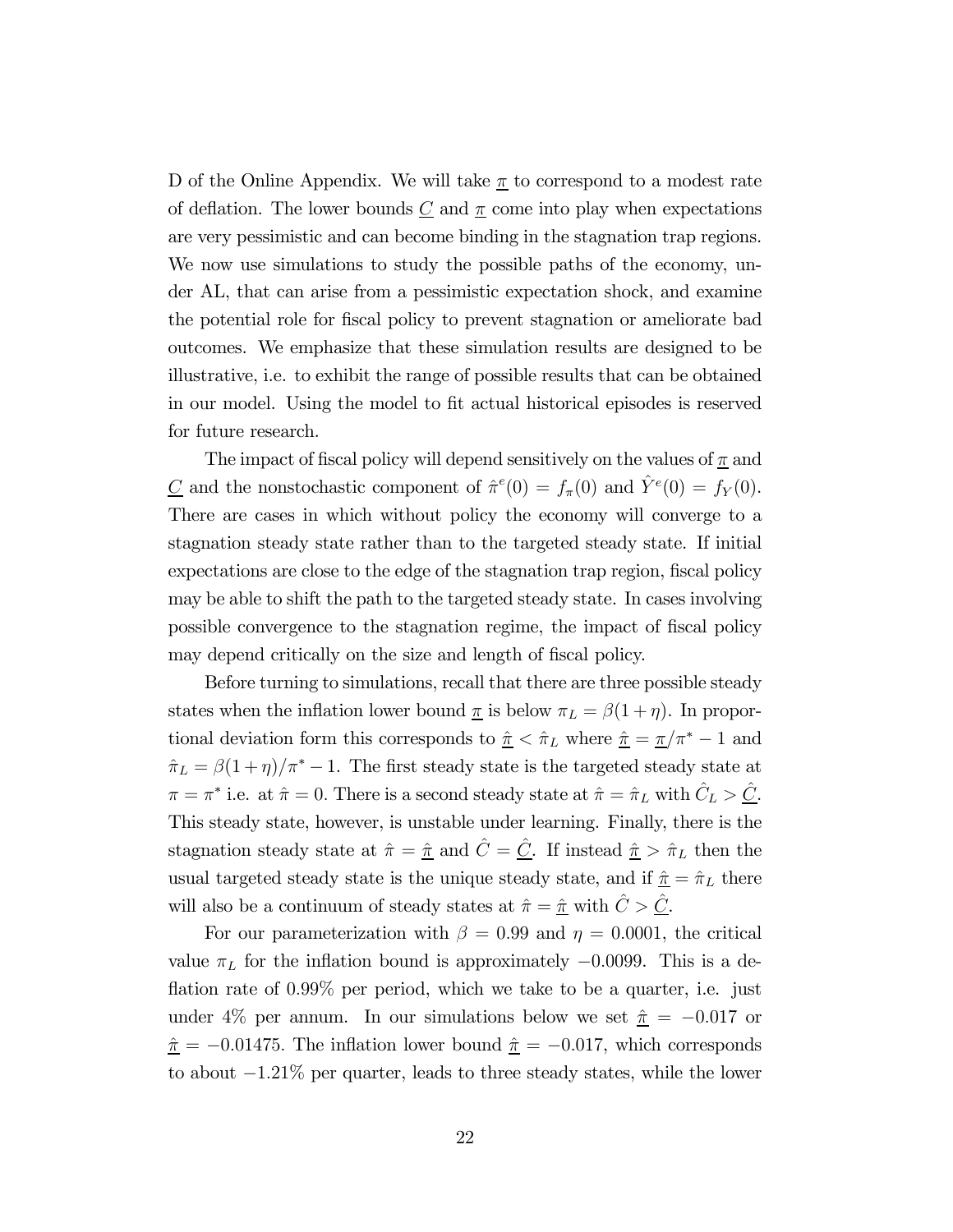bound  $\hat{\pi} = -0.01475$ , corresponding to about  $-0.98\%$  per quarter, leads to a unique steady state.

For the consumption lower bound we set  $\hat{\underline{C}} = -0.3$ , which corresponds to a 30% reduction in consumption from the targeted steady state and which in turn corresponds to a drop of roughly 24% in aggregate output. Thus the level of output in the stagnation state corresponds roughly to the output drop in the Great Depression in the United States in the 1930s.<sup>17</sup> This is a fairly extreme assumption, and it would straightforward to examine calibrations consistent with stagnation steady states more in line with the Great Recession. We choose the setting  $\hat{\underline{C}} = -0.3$  in order to consider the effectiveness of fiscal policy even in extreme cases in which the economy has settled into a persistent stagnation with output far below normal levels.<sup>18</sup> We set the gain parameter of agents at  $\kappa = 0.10$ . This relatively high value reflects the fact that we consider expectations that are sometimes far from rational values. In these circumstances agents have an incentive to adjust expectations relatively quickly to eliminate systematic forecast errors.<sup>19</sup>

To study the effectiveness of fiscal policy we choose initial expectations sufficiently pessimistic so that without policy change stagnation is likely:  $f_{\pi} = -0.0148$  and  $f_{Y} = -0.015$ . With an annual inflation target of  $\pi^* = 2\%$ , and since steady state output is approximately  $\overline{Y} = 1.0081$ , these values for  $f_{\pi}$  and  $f_{Y}$  correspond to initial inflation expectations of just under  $-1.0\%$  per quarter (an annual rate of  $-3.9\%$ ) and output expectations 15% below the level of the targeted steady state (assuming the exogenous shocks are at their mean values). This setting can be thought of as follows. At the beginning of time  $t = 0$  the economy suffers a pessimistic expectation shock, which resets mean expectations to levels below the targeted steady state, specifically  $\hat{\pi}^e = -0.0148$  and  $\hat{Y}^e = -0.015$ . The  $t = 0$  values of inflation and output are also at these same pessimistic values. We then contrast the evolution of the economy under learning when fiscal policy is unchanged with the evolution of the economy under learning when at  $t = 1$ a temporary fiscal stimulus is initiated of known duration. One natural interpretation of the pessimistic expectations at  $t = 0$  is that they arose from the impact of recent adverse discount rate or credit friction shocks that had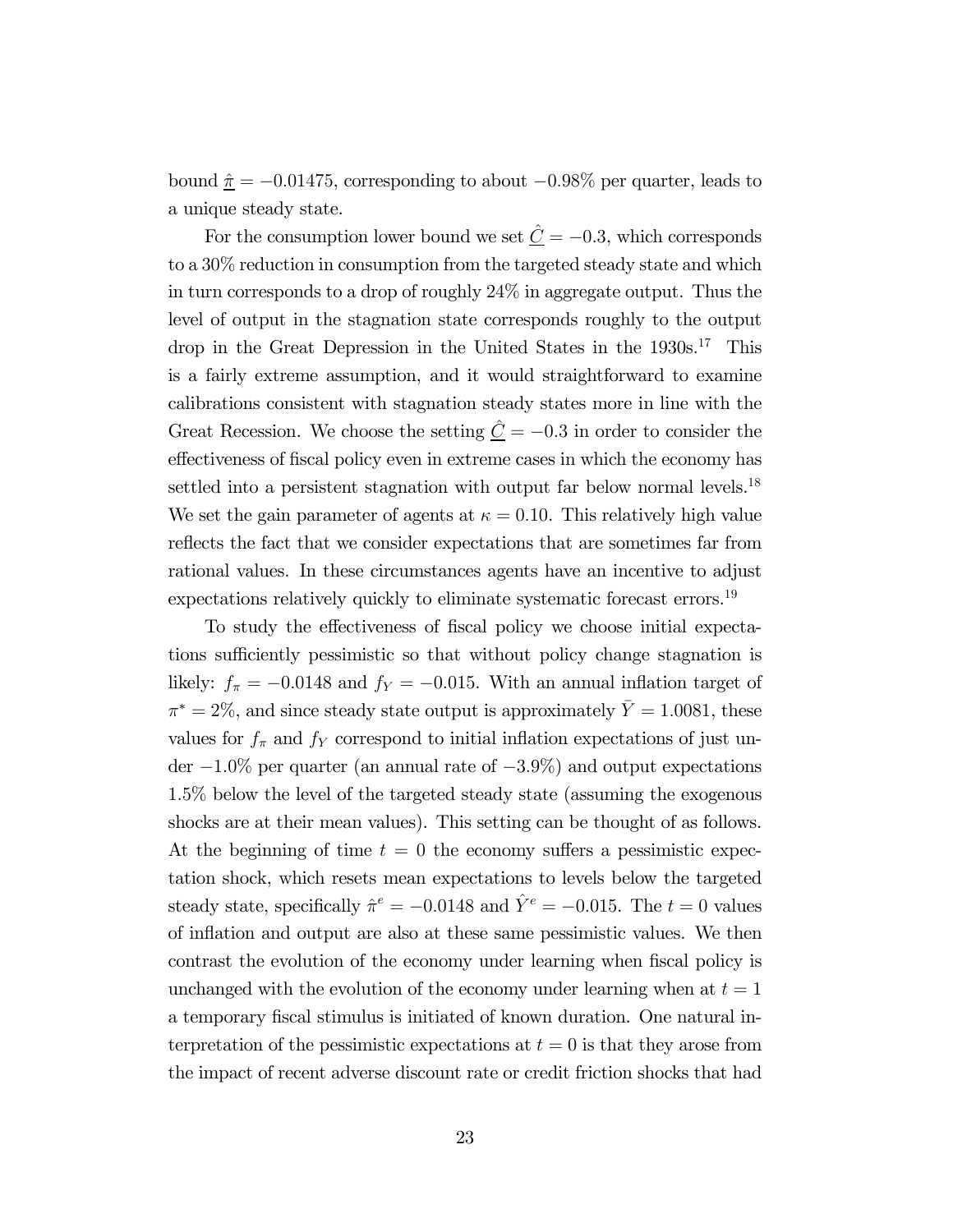dissipated by  $t = 1.^{20}$ 



Figure 5: Large policy change. Paths for output gap  $\hat{y}$  (in percent) and inflation (annualized percent rate) under learning with policy (solid line) and without policy (dashed line). Top: means of paths with convergence to targeted steady state under policy. Lower: means of paths with convergence to stagnation trap despite policy.

Without fiscal policy these initial expectations are sufficiently pessimistic so that inflation at  $t = 1$  falls immediately to the lower bound  $\hat{\pi} = -0.017$ . This is accompanied by small reductions in consumption and output, and the interest rate falls to the ZLB. Because of the ZLB, and with inflation at its (negative) lower bound, current and expected future real interest rates are positive and approximately equal to the deflation rate. Using the temporary equilibrium consumption function and market clearing equations, with inflation and expected inflation at the lower bound, it is shown at the end of Online Appendix D that  $\hat{Y}_t = f_{Y,t} - \Delta$ , where  $\Delta = \frac{(1-\bar{g})(\pi_L - \pi)}{(1-\beta)\pi^*} > 0$ , and  $\hat{C}_t = (1 - \bar{g})^{-1} \hat{Y}_t$ . Thus at each time t output is lower than expected output resulting in expected output falling over time. More specifically, it can be shown that the RLS updating equation for  $f<sub>Y</sub>$  in Section II.C. can be approximated by  $f_{Y,t+1} = f_{Y,t} + \kappa \left(\hat{Y}_t - f_{Y,t}\right) = f_{Y,t} - \kappa \Delta$ , with also  $d_{YA,t}, d_{Y\mu,t} \to 0$ . It follows that  $\hat{E}_t Y_{t+s} = f_{Y,t}, \hat{Y}_t$  and  $\hat{C}_t$  will steadily fall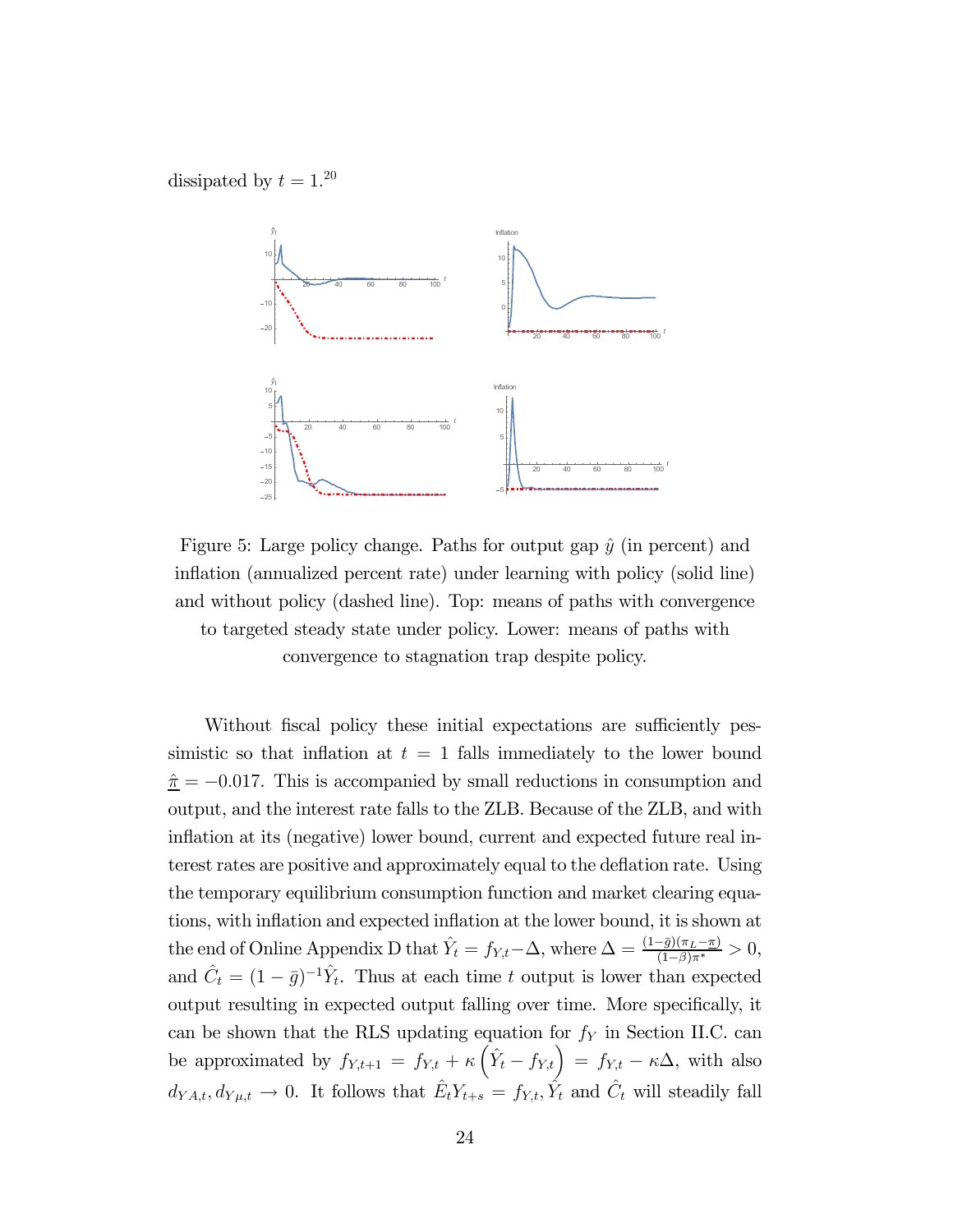over time until  $\hat{C}_t$  is constrained by the consumption lower bound, at which point the economy reaches and stays in the stagnation steady state. With no fiscal policy change the initial pessimistic expectations lead the economy into a deflation trap at  $\pi$  with output approximately 24% below the targeted steady state.

As shown in Online Appendix E, Figure E2, a small fiscal stimulus fails to prevent stagnation. In contrast, if  $G$  is changed by a sufficiently large amount the economy can be shifted to the targeted steady state. In Figure 5 we consider a policy that increases government spending from  $G = 0.2$  to  $G = 0.28$  for  $T = 4$  periods. Output and inflation increase monotonically during the period of the stimulus,  $t = 1, \ldots, 4$ . In approximately 99.61% of the simulations there is then convergence to the intended steady state under this fiscal policy. Figure 5 illustrates the results based on 10 000 simulations. The top panel shows the mean paths of output and inflation for the paths for which fiscal policy is effective in the sense that it leads to convergence to the intended steady state. The lower panel shows that in the relatively few simulations (approximately 039%) in which the economy fails to avoid convergence to stagnation, fiscal policy still has substantial positive effects on output. In sharp contrast, without policy change, all simulations converge to the stagnation state. As seen in the Online Appendix, Figure E3, the multipliers are very large.

The intuition for the results in which there is convergence to the intended steady state under policy is as follows. In period  $t = 1$  pessimistic expectations for inflation and output are predetermined. The increase in  $G$ has a large effect on output because there is only a small crowding out effect on consumption. Although there is deflation and interest rates are near the ZLB, the high level of output in period  $t = 1$  increases inflation above its expected level. Consequently in the following period inflation and output expectations are both revised upward. The higher inflation and output expectations and continued high  $G$  lead in period  $t = 2$  to even higher output and to inflation close to the target level. Beginning in period  $t = 3$ , inflation has risen above target. The high output and inflation levels in period  $t = 3, 4$ , result in inflation and output expectations being large enough so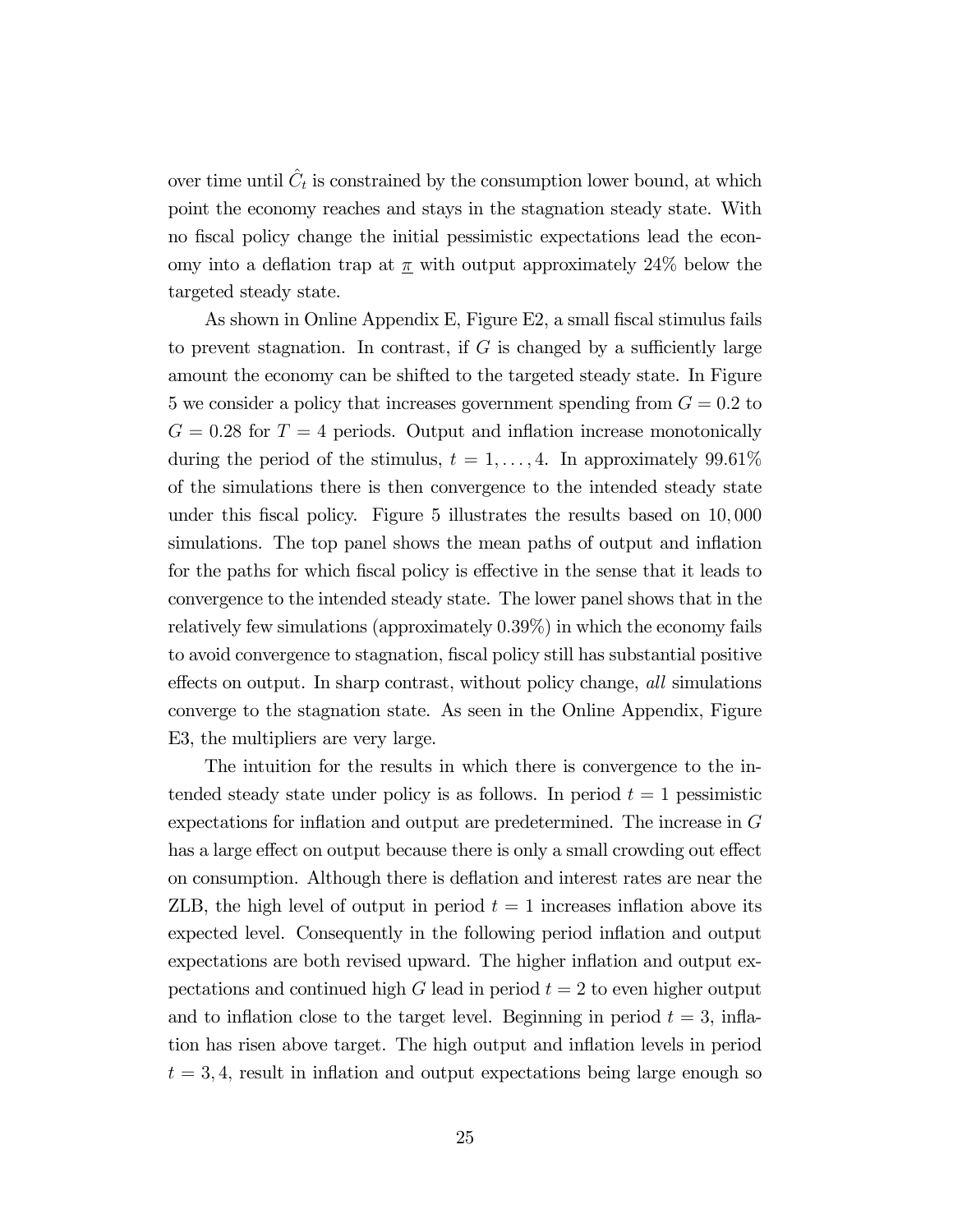that when the government stimulus is removed in  $t = 5$ , output falls back close to normal levels, though inflation remains above target for a sustained period of time. Because expectations of inflation are above target levels, it still takes significant time for the economy to converge to the targeted steady state, but expectations are now within the basin of attraction of the targeted steady state and there is asymptotic convergence to the target.

In summary, temporary increases in  $G$  are effective in raising output. Small temporary increases in  $G$  lead only to temporary increases in  $Y$ , but large temporary increases in  $G$  can shift the economy back to the targeted steady state resulting in a permanent increase in output. It is important to note that whether or not the fiscal policy is successful in pushing the economy back to the targeted steady state depends in part on the sequence of stochastic shocks hitting the economy over time.

Table 1 shows the results for the same initial expectations and for alternative values of  $G$  and  $T$ . Table 1 shows the probability that the fiscal stimulus results in eventual convergence to the targeted steady state.<sup>21</sup> It is not surprising that many entries in Table 1 are neither 100 or 0. Starting from the given initial pessimistic expectations, the sequence of serially correlated random productivity and mark-up shocks affect realized inflation and output over time, which under learning affects the expected inflation and output.<sup>22</sup> For a fiscal policy that is usually successful, a particularly unfavorable sequence of shocks can adversely affect expectations enough to prevent the policy from working. Similarly, under a fiscal policy that will normally be unsuccessful, a particularly favorable sequence of shocks can in some cases be sufficient to lead to convergence to the targeted steady state. Table 1 shows, however, that for a substantial range of policies, in particular for  $G$  between 0.27 and 0.40 with  $T$  between 2 and 5 quarters, a fiscal stimulus is successful at least 99% of the time. In these cases the cumulative multipliers are very large, reflecting the fact that the policies prevent the economy from descending into stagnation and push it back permanently (or almost permanently) to the targeted steady state, even though the fiscal stimulus is temporary.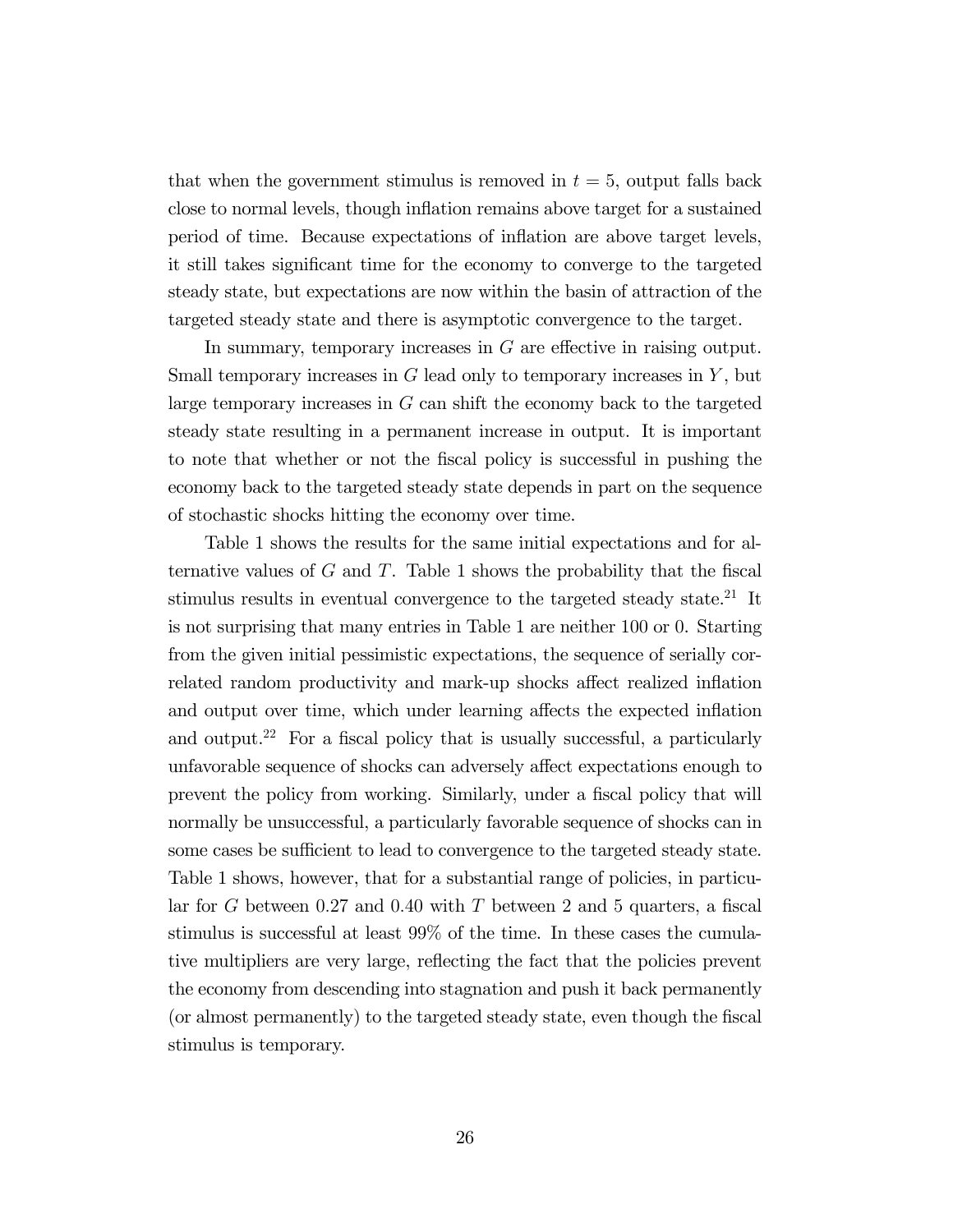| $G\backslash T$ | $\mathbf{1}$   | $\overline{2}$ | 3              | 4              | 5              | $10\,$         | 20             | 40             |
|-----------------|----------------|----------------|----------------|----------------|----------------|----------------|----------------|----------------|
| 0.22            | $\overline{0}$ | $\overline{0}$ | $\overline{0}$ | $\overline{0}$ | $\overline{0}$ | $\overline{0}$ | $\overline{0}$ | $\overline{0}$ |
| 0.24            | $\overline{2}$ | 12             | 16             | 22             | 21             | 13             | 3              | $\overline{0}$ |
| 0.27            | 88             | 100            | 100            | 100            | 99             | 86             | 99             | 10             |
| 0.28            | 98             | 100            | 100            | 100            | 100            | 96             | 70             | 14             |
| 0.30            | 100            | 100            | 100            | 100            | 100            | 100            | 100            | 39             |
| 0.35            | 100            | 100            | 100            | 100            | 100            | 100            | 97             | 99             |
| 0.40            | 100            | 100            | 100            | 100            | 100            | 98             | 92             | 100            |
| 0.50            | 100            | 100            | 100            | 99             | 98             | 86             | 39             | 49             |
| 0.60            | 100            | 100            | 100            | 99             | 95             | 59             | 21             | $\overline{2}$ |
| 1.0             | 100            | 98             | 89             | 56             | 42             | 9              | $\overline{2}$ | $\overline{2}$ |

Table 1: Percentage of simulations in which fiscal policy successfully results in convergence to the targeted steady state starting from pessimistic expectations.

It can also be seen that in many cases a fiscal stimulus that is too long can be counterproductive. For example, for  $G = 0.28$  the effectiveness of the stimulus decreases if T is increased to  $T = 10$  quarters or longer. This is a reflection of the negative effect on consumption of the tax burden associated with higher government spending, which we assume is correctly foreseen by households. In particular, in the first period when a fiscal policy of a given magnitude  $\Delta G$ , for T periods, is initiated, the impact on aggregate output is largest if  $T = 1$ . In this case the present value of the tax burden is simply  $\Delta G$  and the direct impact of this on consumption is  $-(1 - \beta)\Delta G$ , which is very small compared to the increase in aggregate demand for output from government spending  $\Delta G$ . For larger T the present value of the tax burden is larger; consequently the reduction in consumption in the initial period is greater, leading to a smaller initial increase in aggregate output and inflation. Against this, of course, a larger  $T$  means that the increase in demand continues for a longer period of time, which means under learning that expectations will adjust to a greater extent to the higher values of output and inflation realized during the policy. These offsetting factors account for the complicated patterns seen in Table 1.

It is also of interest to investigate fiscal policy for cases of initial pes-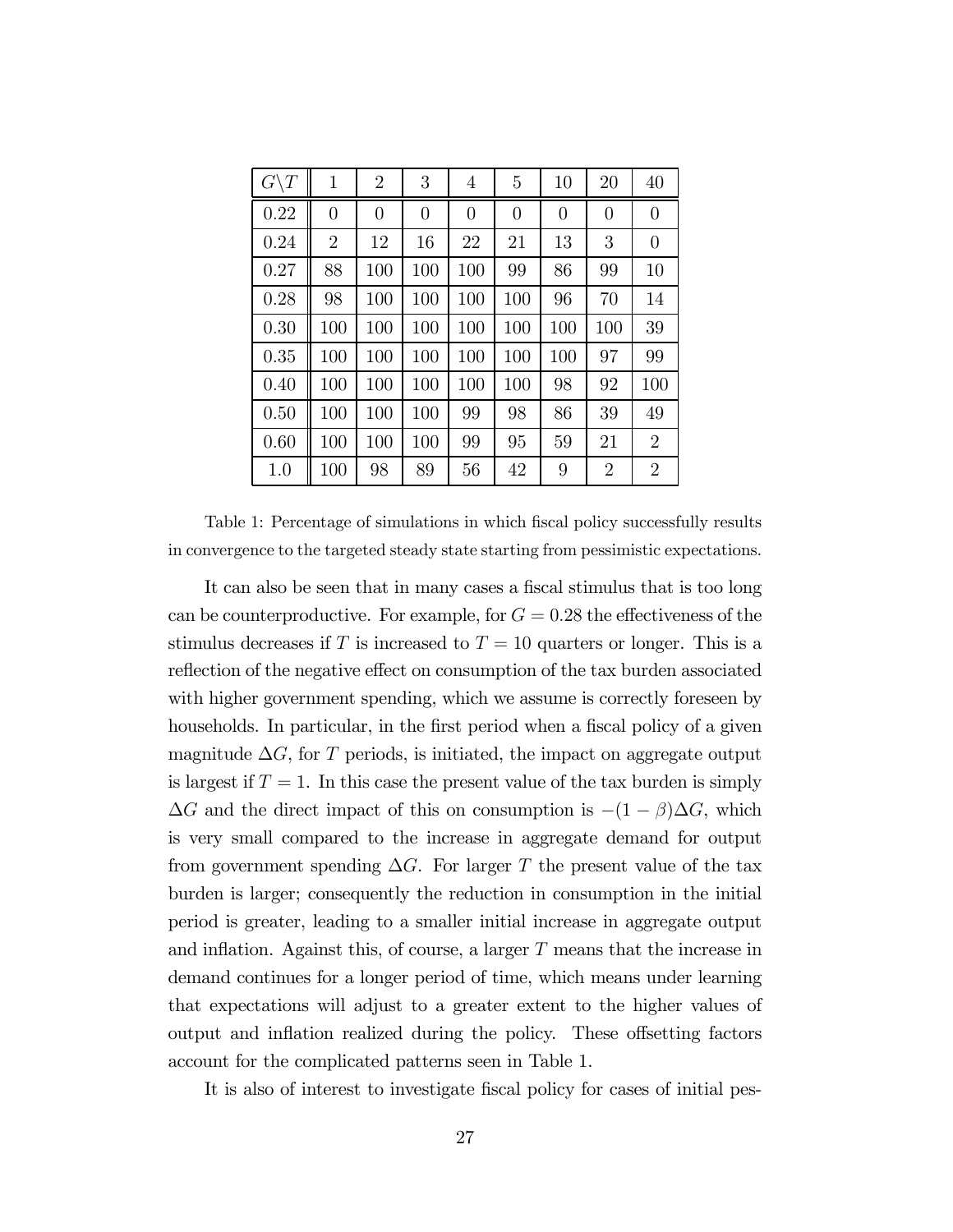simistic expectations when  $\hat{\pi}$  is high enough that there is a unique steady state. Figure E4 in the Online Appendix gives results for the case in which  $\hat{\pi}$  is just above the level needed to avoid the low-level trap. Although without the fiscal stimulus there is no longer the possibility of convergence to a stagnation steady state, there would still be a deep recession. The depth and severity of the recession in this case can be greatly reduced by a large fiscal stimulus: multipliers are large, reaching levels over 3, with a long-run cumulative multiplier of over 5. Thus even in cases in which there is a unique steady state, fiscal policy can be important when there is a sufficiently large pessimistic expectations shock that drives the economy into recession and deflation and monetary policy to the ZLB.

# V. Further Results and Discussion

Our results raise two key questions. In the preceding section we looked at the effectiveness of fiscal policy when expectations were subject to a pessimistic shock that would lead to convergence to the stagnation trap equilibrium in the absence of fiscal policy. Suppose, however, that fiscal policy is not contemplated until the economy has already converged to the trap. Can a fiscal stimulus still be effective is extracting the economy from the stagnation trap and returning it to the targeted steady state? The second question we consider is the size of the critical deflation rate below which a stagnation trap exists. Under our calibration this corresponds to an annual deflation rate of about 4% per year. Are there circumstances in which milder deflation can result in a stagnation trap?

#### A. Escape from stagnation

Suppose now that the economy has been allowed to converge to the stagnation steady state as a result of a large pessimistic shock. This is clearly a worst-case setting since we are assuming that expectations have fully adapted to the stagnation steady state. To examine this question we use numerical simulations, with the calibration of the previous section, but now set the intercepts of the forecast rules so that mean forecasts correspond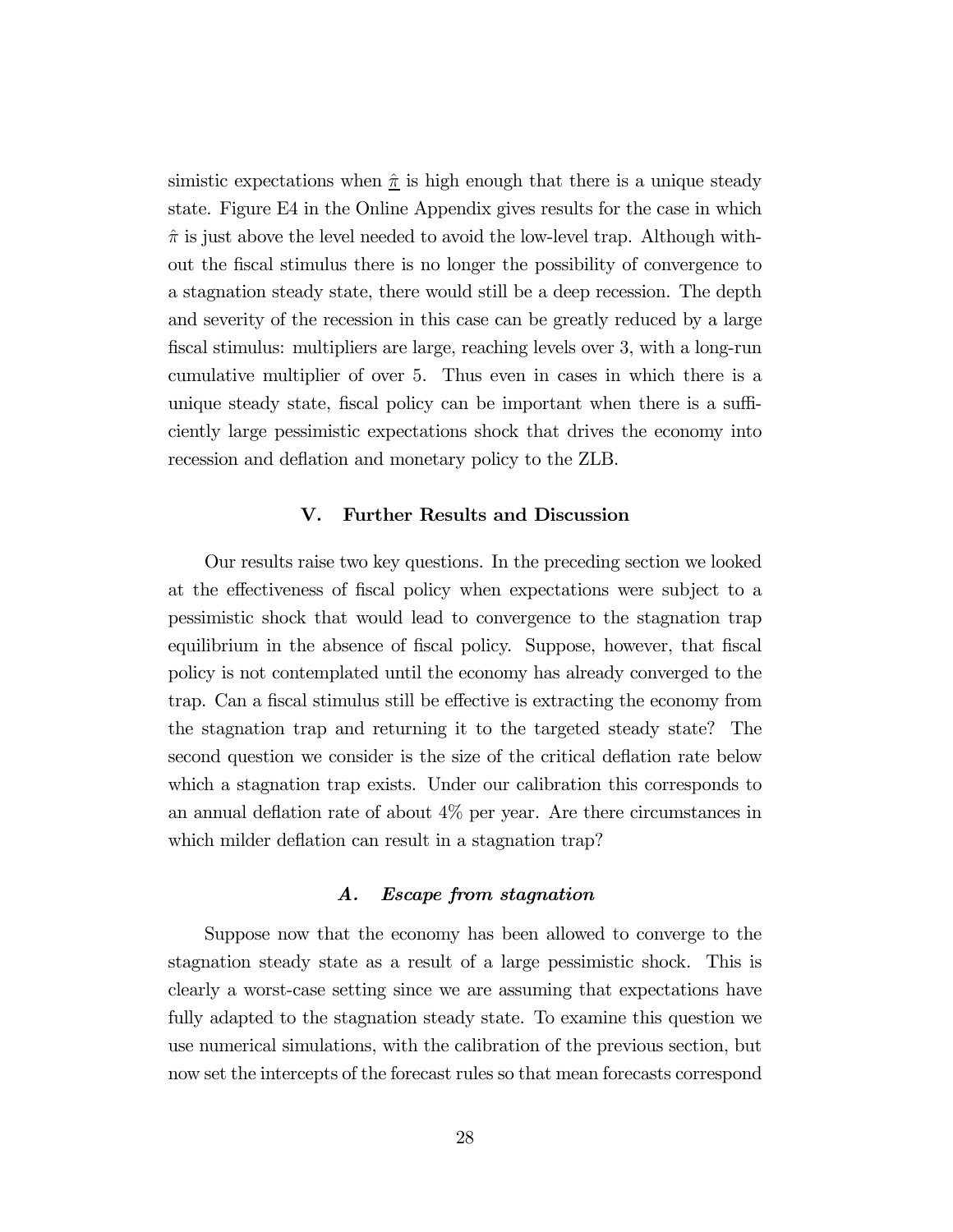to mean inflation and output rates at the stagnation steady states. Table 2 gives the results for 100 simulations. As in Table 1 we consider combinations of increased government spending levels  $G$  and policy length  $T$ .

| $G\backslash T$ | 1              | $\overline{2}$ | 3        | 4  | 5        | 6  | 7              | 8              | 12             | 16             | 20               |
|-----------------|----------------|----------------|----------|----|----------|----|----------------|----------------|----------------|----------------|------------------|
| 0.4             | 0              | $\theta$       | $\theta$ | 0  | $\theta$ | 0  | $\overline{0}$ | $\overline{0}$ | $\overline{0}$ | $\overline{0}$ | $\boldsymbol{0}$ |
| 0.7             | $\overline{0}$ | $\theta$       | $\theta$ | 1  | 6        | 19 | 47             | 60             | 82             | 60             | 37               |
| 0.8             | 0              | $\overline{0}$ | 1        | 13 | 53       | 77 | 86             | 89             | 63             | 33             | 25               |
| 0.9             | 0              | 1              | 29       | 68 | 85       | 90 | 88             | 81             | 36             | 17             | 11               |
| 1.0             | $\theta$       | 14             | 66       | 87 | 90       | 91 | 80             | 60             | 20             | 9              | 5                |
| 1.2             | 0              | 73             | 91       | 88 | 79       | 61 | 44             | 31             | 4              | 4              | 3                |
| 1.5             | 58             | 89             | 84       | 62 | 33       | 22 | 11             | 9              | 1              | $\overline{2}$ | $\mathbf{1}$     |
| 1.7             | 76             | 88             | 72       | 32 | 16       | 10 | 6              | 6              | $\overline{2}$ | $\mathbf{1}$   | $\overline{0}$   |
| $\overline{2}$  | 83             | 66             | 30       | 13 | 6        | 5  | 4              | $\overline{2}$ | 3              | $\theta$       | $\overline{0}$   |

Table 2: Percentage of simulations in which fiscal policy successfully results in convergence to the targeted steady state starting from stagnation expectations.

From Table 2 it can be seen that a fiscal stimulus can be successful in extracting the economy from the stagnation trap even if expectations have settled into levels consistent with the trap. However, the size of the stimulus is now very large — much larger than was required in Table 1, when expectations were less pessimistic — and it has a lower chance of full success. The policies with the highest probability of success, between 89% and 91%, are fiscal expansions that are both relatively short and big, e.g. a six-quarter stimulus at  $G = 1.0$ , a five-fold increase in G. A less huge, but still very large, stimulus of  $G = 0.7$  for twelve quarters, has a  $82\%$  chance of success. Table 2 shows a general trade-off between magnitude and duration, with some intriguing nonlinearities that reflect the balance of factors discussed earlier in connection with Table  $1<sup>23</sup>$  Of course our numerical results will be sensitive to the parameterization used. For example, a smaller stimulus might have a higher chance of success if the consumption lower bound corresponds to a less drastically reduced level of output in the stagnation steady state.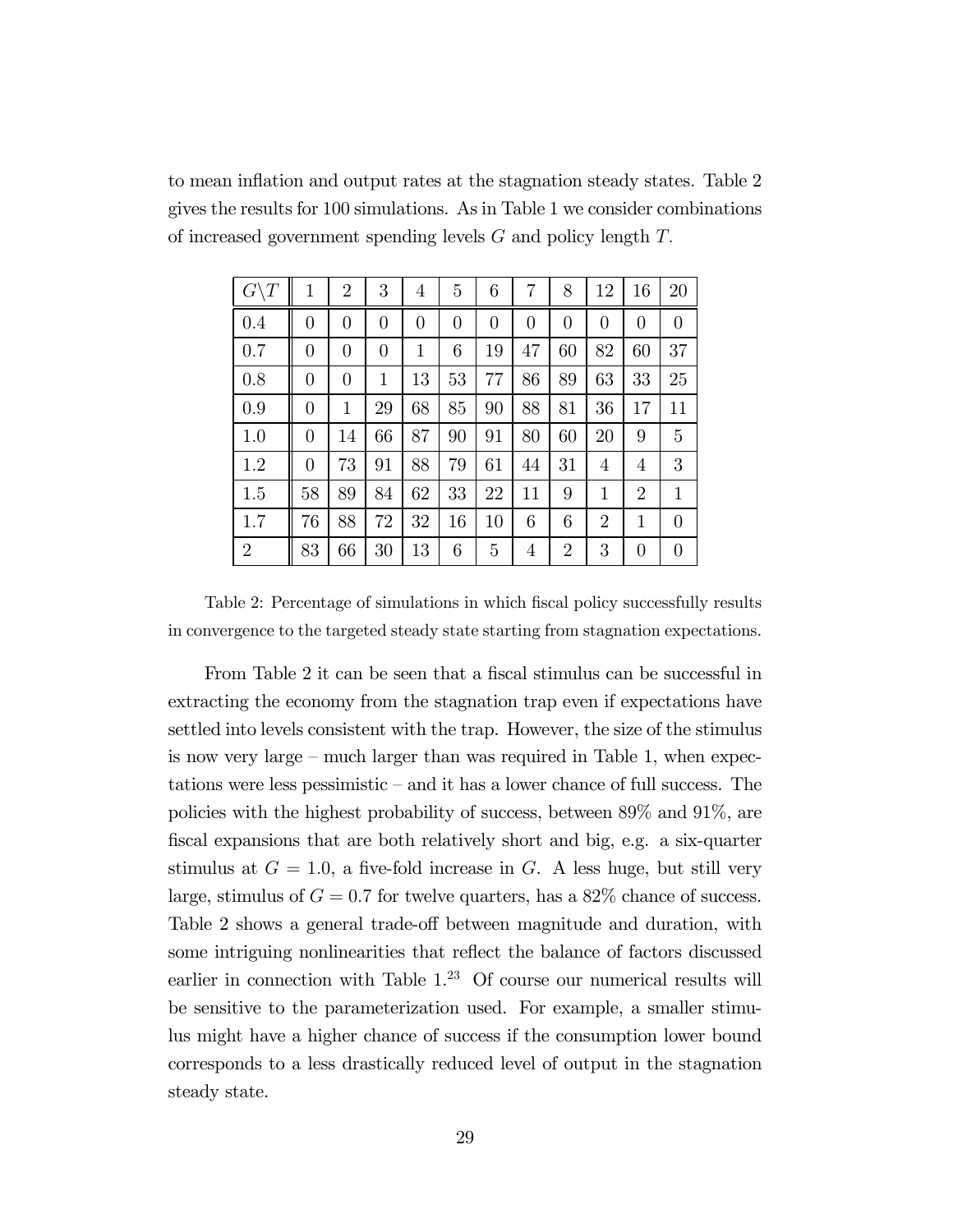While we find from these results that a sufficiently large stimulus of appropriate duration can have a high probability of extracting the economy from a stagnation trap steady state, an equally important conclusion is that a higher probability of avoiding the stagnation trap can be achieved, with a much smaller stimulus, if the policy is implemented earlier, when expectations are less pessimistic. Following a large adverse shock to expectations, in which there is risk of the economy descending into the stagnation trap, a fiscal stimulus should be implemented as early as possible.

#### B. Credit frictions and calibration of discount factor

The results of the previous section emphasize the importance of the level of the inflation lower bound for the existence of a stagnation steady state. This brings up two delicate but important issues. The first is appropriate calibration of the discount factor  $\beta$ . Our numerical results have used the quarterly calibration of  $\beta = 0.99$ . While this is fairly standard, there are good reasons to consider alternative, higher, values. The historical average realized net real interest rate on US Treasuries bills is not more than 1% per annum. In an economy without growth this corresponds to a discount factor of about  $\beta = 0.9975$ . In Online Appendix E, Figure E5, we provide simulation results for  $\beta = 0.9975$ .<sup>24</sup> With pessimistic initial expectations we again get a very high likelihood of convergence to stagnation, but now, in the stagnation state, there is deflation at around 14% per annum. Again a large fiscal stimulus can avoid stagnation in a very high proportion of cases.

A second factor that can lead to a higher level of the critical inflation rate is the existence of credit frictions. Various models have been proposed that generate a spread between different interest rates on loans. A prominent example within a NK setting is described in Curdia and Woodford (2010) and developed at length in Curdia and Woodford (2015). Their framework posits a heterogenous agents set-up with two types of household, at any given time, experiencing different realizations of taste shocks. This leads to lending from agents who are currently more patient to those who are currently more impatient. Frictions in the financial intermediation sector result in a borrowing rate above the lending rate.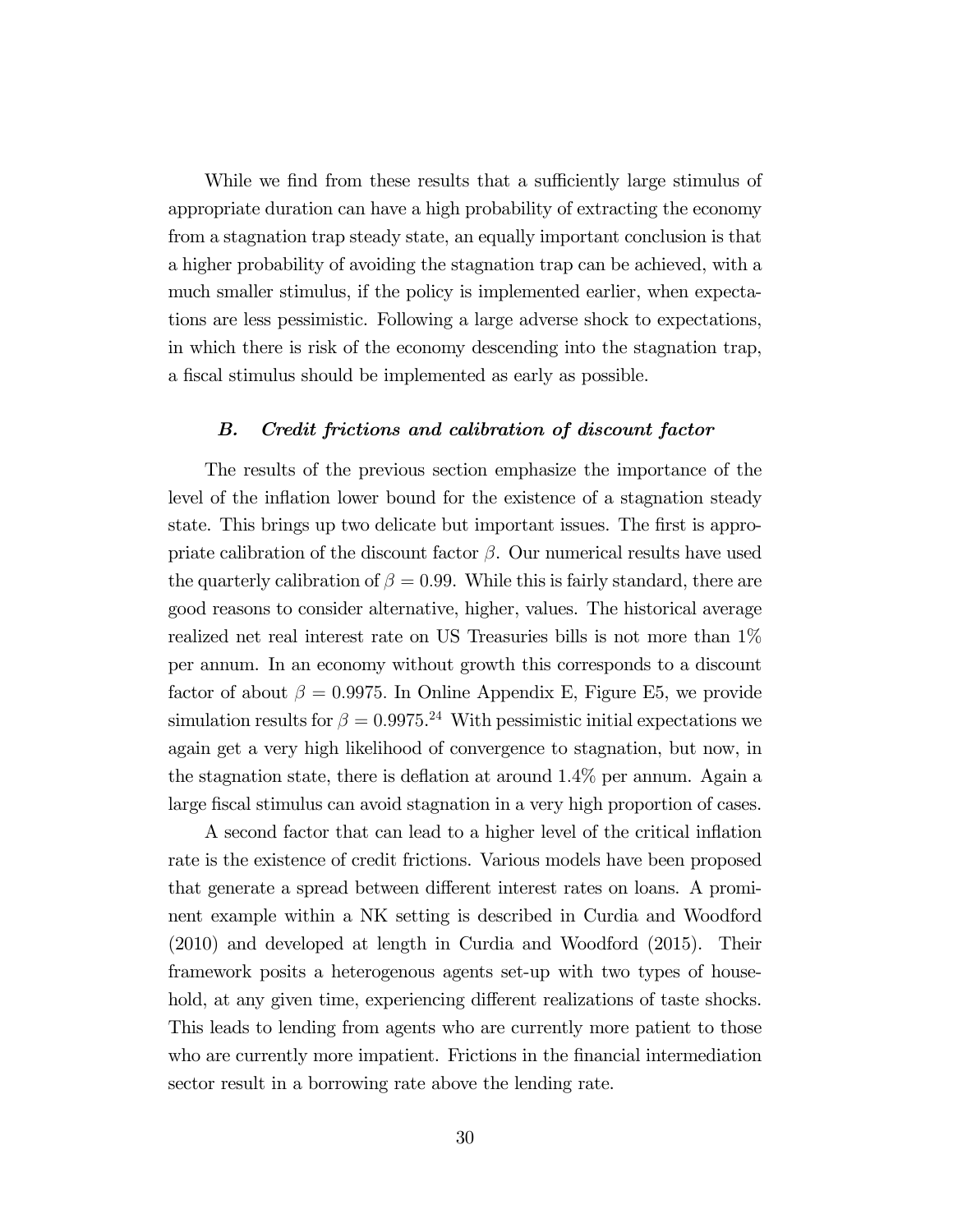Embedding a heterogeneous agents framework into our model is beyond the scope of the current paper. However, it is natural to incorporate a shortcut, motivated by Woodford (2011), which is to assume that the market interest rate relevant in household Euler equations for the "intertemporal allocation of expenditure is not the same as the central bank's policy rate" (p. 16). Woodford (2011) and Curdia and Woodford (2015) focus on the implications of the time variation in this spread, while for our purposes the key implication is a positive steady state spread  $\varphi = R - i > 0$ , where  $i$  is the policy rate and  $R$  is the interest rate relevant for household decision-making. The benchmark calibration in Curdia and Woodford (2015) corresponds to a value  $\varphi = 0.0025$ , i.e. to 1\% per annum.

Online Appendix G shows that incorporating the spread  $\varphi$  and the policy rate ZLB into a Taylor rule, with inflation target  $\pi^*$ , leads to the market interest rate equation  $R = \max(\beta^{-1}\chi_{\pi}(\pi - \pi^*) + \beta^{-1}\pi^*, 1 + \eta')$ , where  $\eta' = \eta + \varphi$  and  $\eta$  is the policy rate ZLB which we set near zero. To capture the impact of a credit friction  $\varphi > 0$  we can thus simply replace  $\eta$  by  $\eta' = \eta + \varphi$ . A higher spread  $\varphi$  increases  $\pi_L = \beta(1 + \eta')$ . This has a number of implications, one of which is particularly relevant for policy: if  $\beta(1 + \eta') > 1$  then it is possible to have  $1 < \underline{\pi} < \pi_L < \pi^*$ , so that the stagnation steady state has a zero or low positive inflation rate.



Figure 6: High  $\beta$  and credit spread. Paths under learning with policy change (solid line) and without policy change (dashed line). Means of paths with eventual convergence to targeted steady state under policy.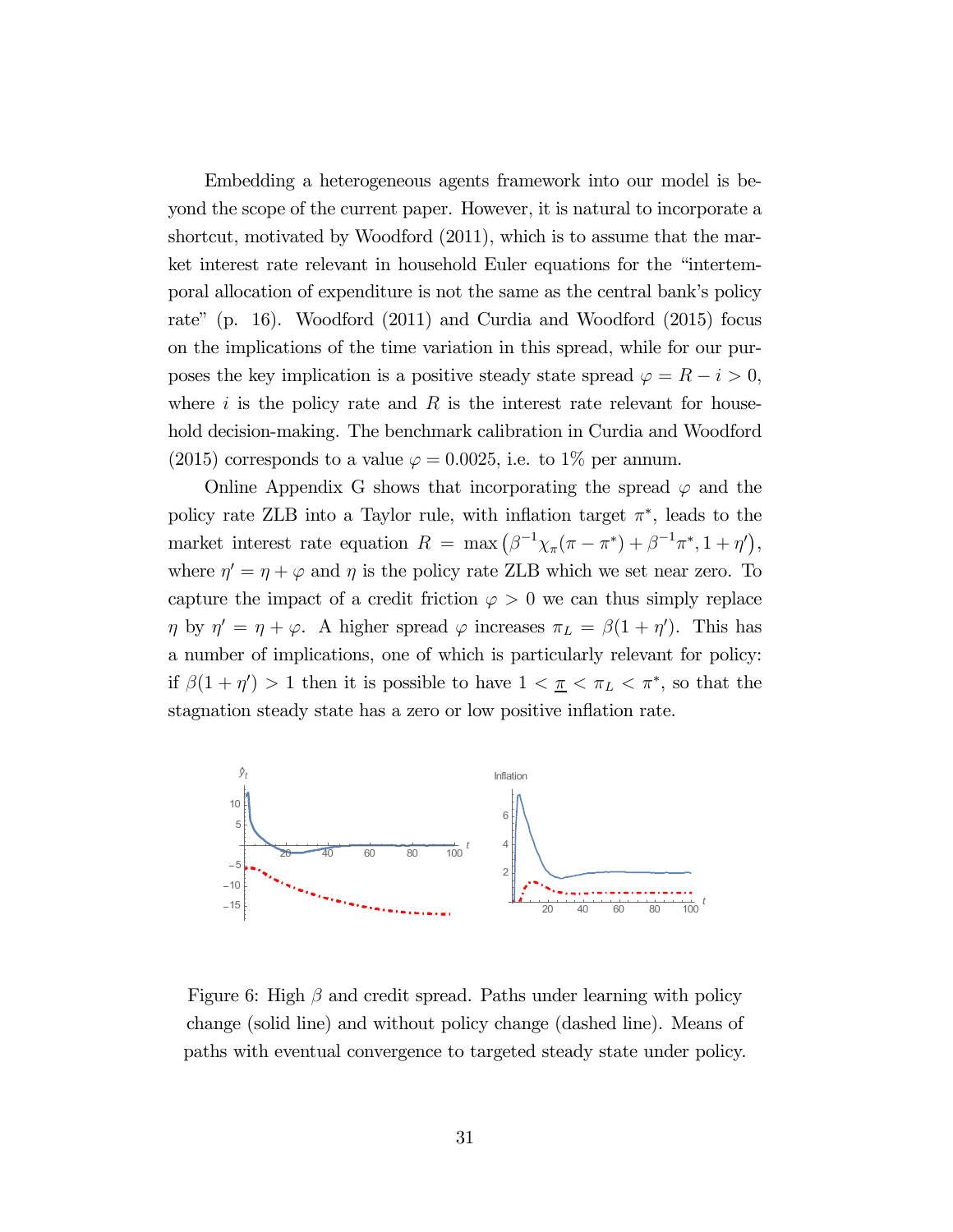Figure 6 gives simulation results using the higher discount factor of  $\beta = 0.9975$  and adding a credit friction corresponding to 1.08% annually (very slightly above the the benchmark rate used in Curdia and Woodford  $(2015)$ ). Here again  $\hat{y}$  denotes the output gap in percent and inflation is at annual rates. For these simulations we set  $\hat{\pi} = -0.0049$ , somewhat below the critical value, so that there are three steady states, including a low-level stagnation trap. This value of  $\hat{\pi}$  corresponds to  $\pi = 1.000755$ , yielding an inflation lower bound  $0.03\%$ , i.e. slightly above zero. Initial expectations following a presumed large pessimistic shock are set at  $\hat{\pi}^e$  = −0.0048 (expected inflation rate just under 0.1% per annum) and  $\hat{Y}^e$  = −005. For these initial expectations, there is a high likelihood, without a fiscal stimulus, of converging to the stagnation steady state.

We consider fiscal policies that increase G from 0.20 to 0.38 for  $T = 2$ periods, i.e. a very large, but short, fiscal stimulus. Based on  $10,000$ simulations, almost 86% of the with-policy simulations converged to the intended steady state, 11% eventually sank to the stagnation steady state, while approximately 3% had not yet converged. In sharp contrast, without policy change, 7366% of the simulations sink to the stagnation steady state, 2533% converge to the targeted steady state while the remaining 11% had not yet converged.<sup>25</sup> Figure 6 shows the mean paths of the 86% of simulations that under the policy converge to the intended steady state.<sup>26</sup> Online Appendix G, Figure E6, discusses the remaining paths and also the multipliers for the case of Figure 6.

In summary, credit frictions increase the critical inflation rate. This indicates an additional reason for concern if inflation and inflation expectations are persistently below the central bank target, especially if they are low and falling. Such circumstances raise the possibility of a path to stagnation and the potential need for aggressive macroeconomic policy.

## VI. Conclusions

Sluggish real economic performance at a long-lasting ZLB has made the possibility of secular stagnation a prominent topic of discussion. Our first objective in this paper was to extend a standard NK model in a way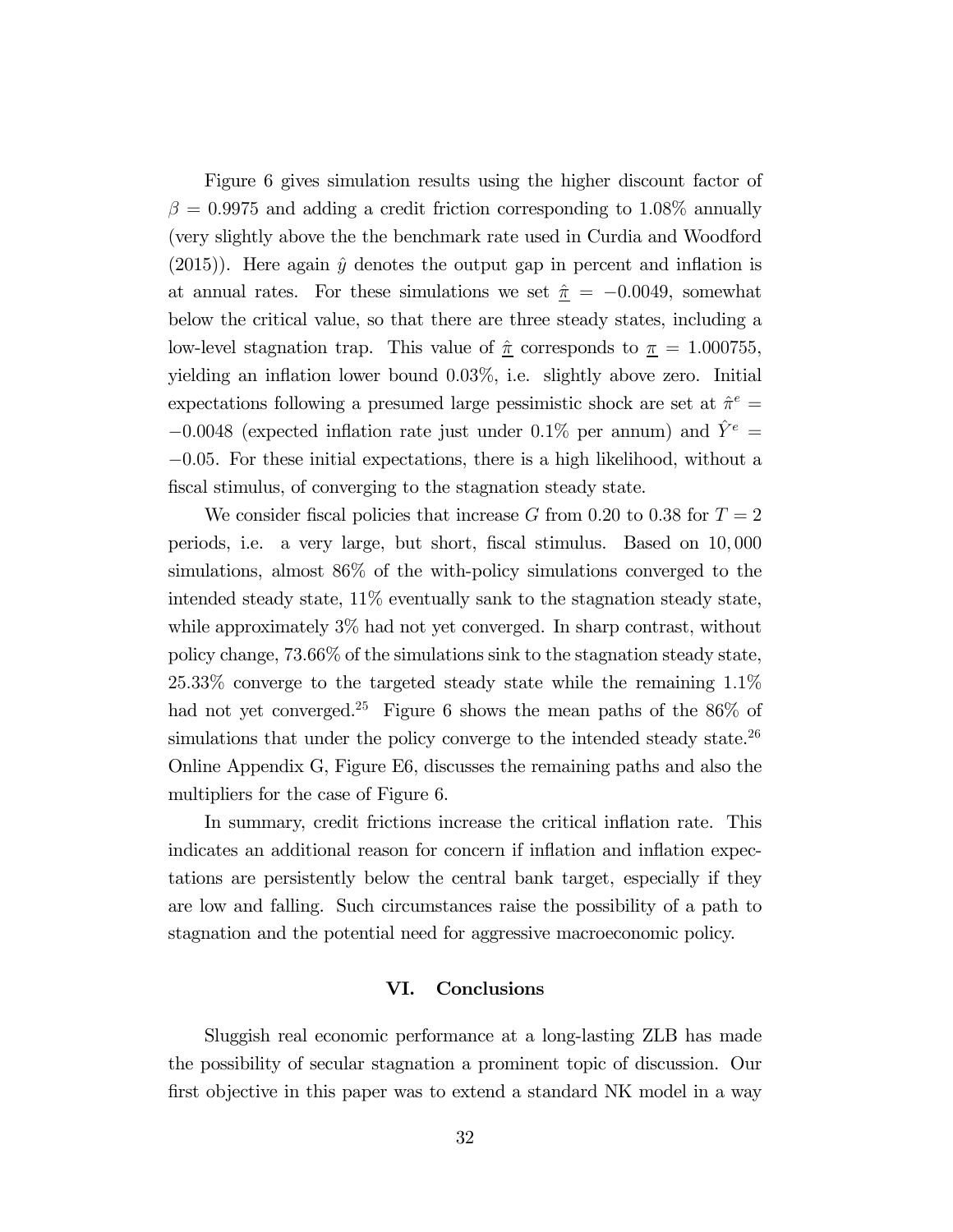that makes stagnation at the ZLB, with a low level of aggregate output, a possible steady state outcome for the economy. The model can have three steady states, with stagnation arising when economic agents have pessimistic expectations concerning future inflation and aggregate output. We show that both the targeted and stagnation steady states are locally stable under AL (adaptive learning), while the third steady state is unstable under learning.

A second objective of our paper has been to consider the impact of fiscal policy. Under AL agents take account of the direct effects of the announced policy, but use learning rules to forecast future values of inflation and aggregate output. A large pessimistic expectation shock (due, say, to a recent financial crisis) can push the economy to the ZLB and along a path to steady state stagnation and deflation. In this setting a fiscal stimulus can be particularly potent. A sufficiently large temporary increase in government spending can increase output and inflation enough to prevent the economy being pulled into deflation and stagnation. The chances of policy success are significantly greater if the policy is implemented early, before expectations deteriorate greatly. However, even if expectations have adapted to the stagnation trap, a large temporary fiscal stimulus can dislodge the economy from a stagnation trap.

The existence of a stagnation steady state arises if the inflation lower bound is below a critical rate. If the discount factor is near one and there are significant credit frictions then the critical rate can be high enough so that the stagnation state has zero or even positive inflation. Thus positive but low and declining inflation and inflation expectations raise the possibility of the economy entering a stagnation trap. The speed with which the economy returns to the targeted steady state can depend on the size and duration of a fiscal stimulus and whether the stimulus is implemented early or later.

From these observations it can be seen that the framework of this paper can encompass a wide range of outcomes arising from a large pessimistic shock to expectations. Using this framework to explain recent (and future) events for the different major economies in the wake of the 2007-9 financial crisis is reserved for future research.27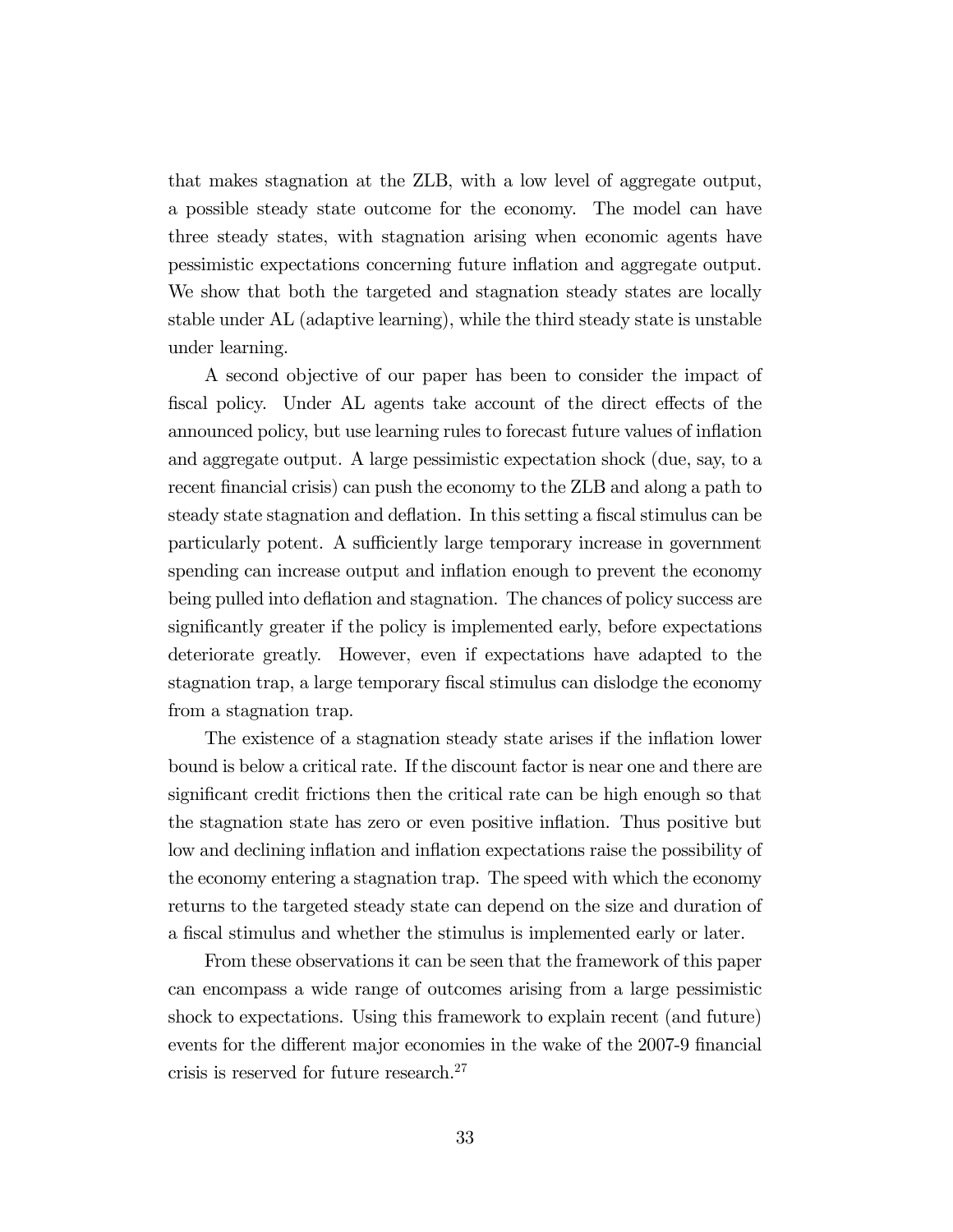#### Notes

1For different arguments and explanations for long-lasting stagnation see, for example, Summers (2013), Teulings and Baldwin (2014), Eggertsson and Mehrotra (2014) and Benigno and Fornaro (2015).

<sup>2</sup>There is also an issue with existence of a rational expectations solution when the probability of the shock ending is too small. A related issue for calibrated models is the length of time that Japan has been at the ZLB.

3See Online Appendix A for details of data used in Figures 1 and 2.

<sup>4</sup>Our stability results bear some similarities to other macroeconomic learning models with multiple steady states, e.g. Marcet and Nicolini (2003) and Evans, Honkapohja, and Romer (1998). The former examines policies to avoid hyperinflation in seigniorage models of inflation. The latter demonstrates the possibilitity of self-fulfilling cycles between high and low growth rates.

<sup>5</sup>The Great Recession and the ZLB have led to renewed interest in fiscal policy and a fairly voluminous recent literature; see, e.g., Ramey (2011), Leeper, Traum, and Walker (2011) and Coenen et al. (2012).

<sup>6</sup>Thus agents immediately know the full tax impact of changes in fiscal policy. One could instead assume agents forecast future taxes using AL; in an RBC model Mitra, Evans, and Honkapohja (2016) found this slightly strengthened fiscal multipliers.

7We are assuming that households forecast their own future incomes when making consumption decisions, as in Eusepi and Preston (2010) and Eusepi and Preston (2012). An advantage of our approach is that it yields a consumption function close to traditional formulations based on the permanent income and life-cycle models. An alternative approach is that agents forecast wage rates and their share of profits. For this approach see Online Appendix F.

8Benhabib, Schmitt-Grohe, and Uribe (2001b) and Benhabib and Eusepi (2005) use this formulation in the context of the utility loss of householdfirms. Eusepi and Preston (2010) also use this formulation with  $\pi^* = 1$ .

 $9$ See Christiano, Eichenbaum, and Rebelo (2011) and Woodford (2011). On this approach global indeterminacy isssues are often not addressed.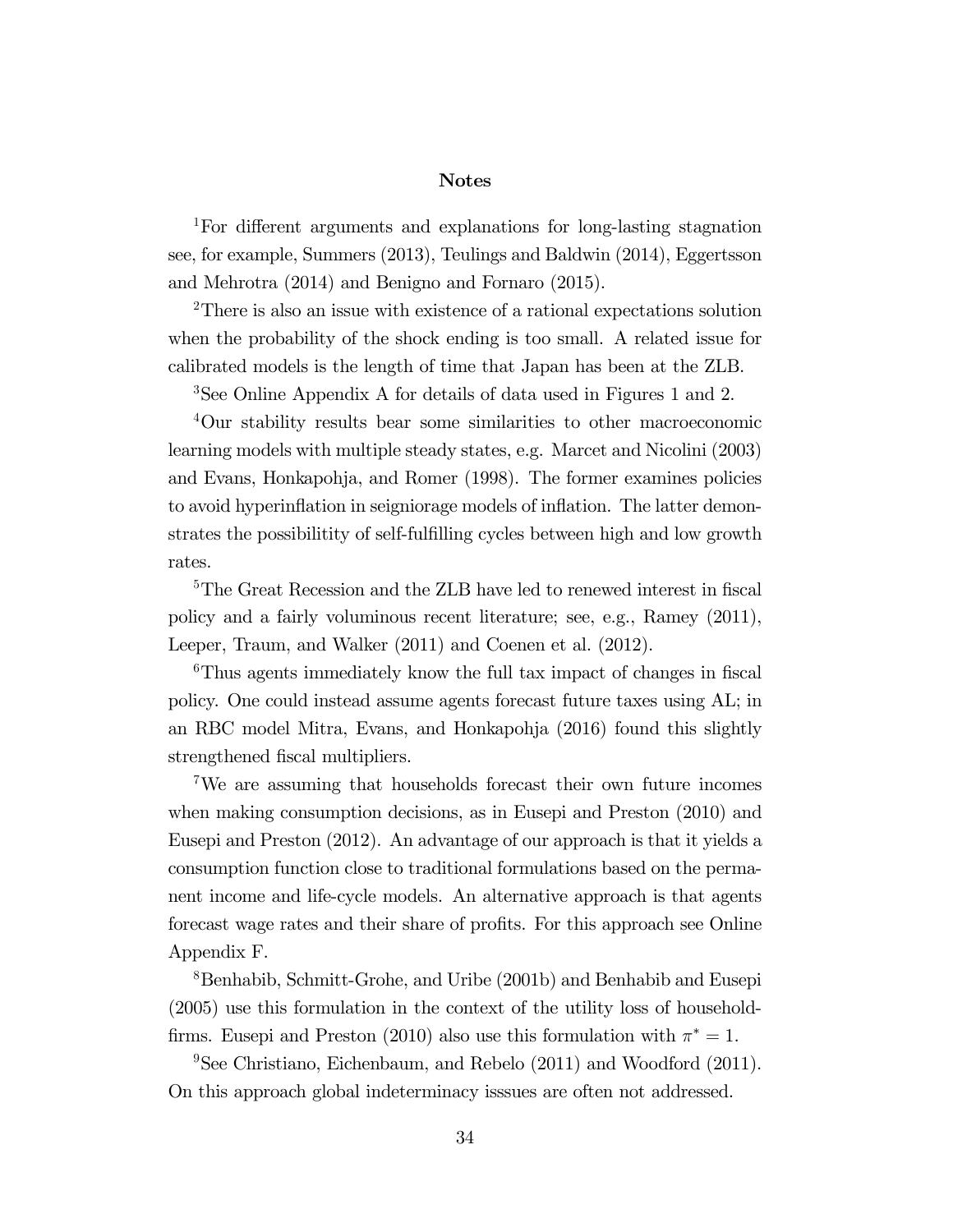<sup>10</sup>Arias, Erceg, and Trabandt  $(2016)$  and Milani  $(2011)$  consider expectation shocks in other settings.

 $11$ An alternative empirical explanation in the Great Recession, e.g. Coibion and Gorodnichenko (2015), is that inflation expectations stayed above actual experience. We want to allow for expected inflation to adapt to observed inflation in the long run. For the Great Depression, Eggertsson (2008) argues that New Deal policies generated positive wage and price inflation wedges.

<sup>12</sup>One can justify  $\underline{\pi}$  formally by introducing an asymmetry into the inflation adjustment cost term: see Benhabib, Evans, and Honkapohja (2014). If nominal wage rigidity were explicitly modeled, the bound could be on wage deflation.

<sup>13</sup>Our procedure for incorporating the consumption lower bound differs somewhat from using Stone-Geary preferences, but is convenient given our treatment of the two other lower bounds. Because the key property is a positive lower bound to consumption, it is clear that changing to Stone-Geary preferences would yield very similar qualitative results.

<sup>14</sup>See Honkapohja (2016) for an example in a variant of the current model. <sup>15</sup>In further work it would be of interest to introduce alternative fiscal frameworks with distortionary taxes and/or public debt.

 $16$ Mitra, Evans, and Honkapohja (2016) found in an RBC model that including nonlinear temporary equilibrium equations made little difference, even when the shocks were large or steady states were changed. However, the computations were 150 times slower.

<sup>17</sup>In our simulations we continue to use the linearized model, for the reasons given earlier, but now the relevant equations are subject to the lower bounds on the interest rate, inflation and consumption.

<sup>18</sup>In the US Great Depression, deflation rates of about  $10\%$  per year were observed during 1931-2, but from 1933 deflation became less severe or nonexistent. Several explanations are possible. New Deal policies were introduced specifically to limit wage and price decreases. In addition, a version of our model with a lower bound on wage inflation is consistent with temporarily high price deflation rates associated with reductions in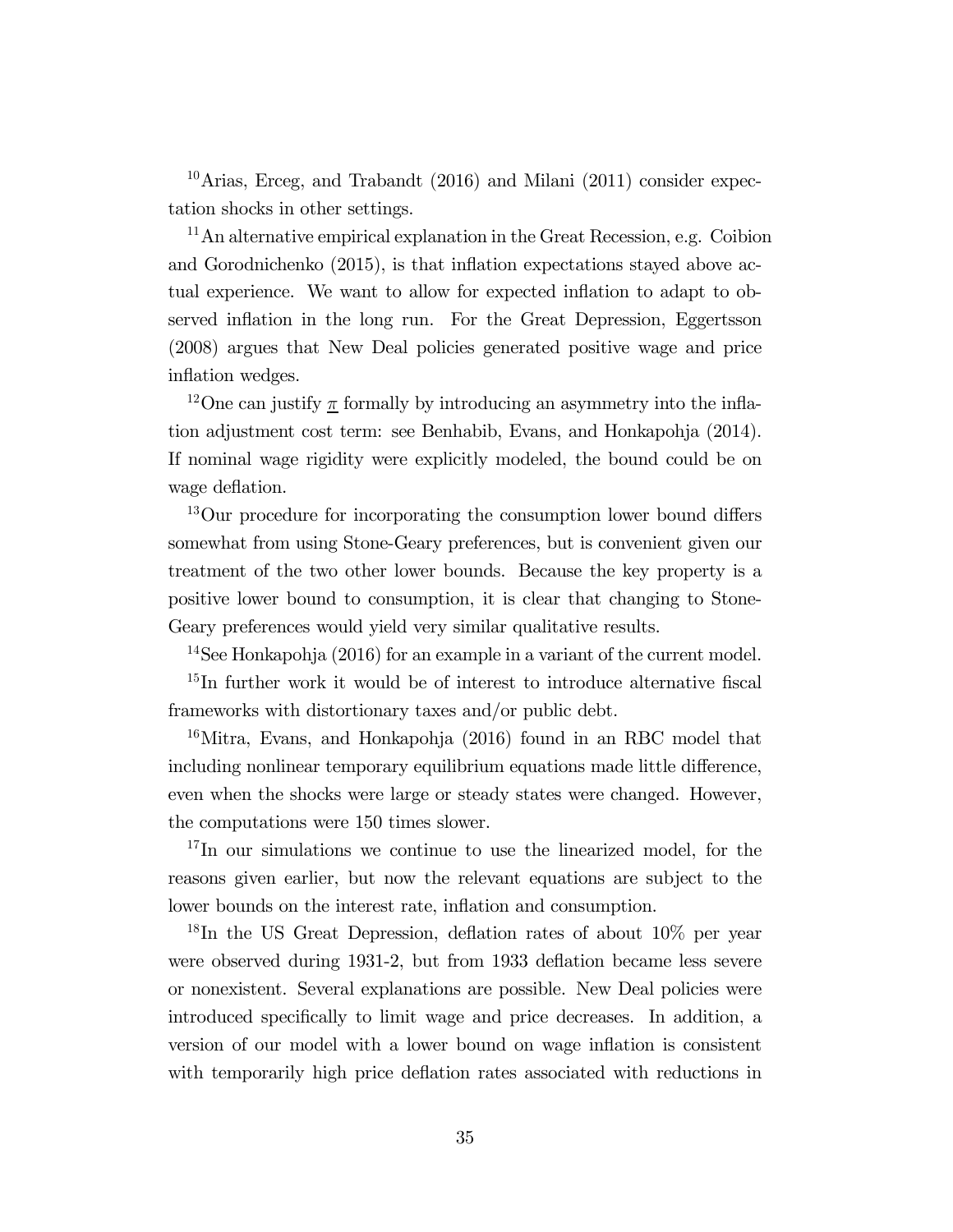aggregate output that ease bottlenecks.

<sup>19</sup>The qualitative features are fairly robust to the value of the learning gain parameter  $\kappa$ , but quantitative results may be affected by  $\kappa$ .

<sup>20</sup>In order to focus on the impact of pessimistic expectations we have not explicitly included these shocks. Introducing them would clearly allow us to generate suitable initial expectations.

 $21$ These results are based on 100 simulations for each cell. The extreme value  $G = 1.0$  and extended lengths of  $T = 20$  and 40 are included only for purposes of comparison. In the Online Appendix Table E1 gives the corresponding cumulative multipliers as of  $t = 40$  i.e. 10 years after the policy has been implemented.

 $22$ We remark that for our calibration of exogenous shocks, with expectations initially at the targeted steady state, deflation is rarely observed — less than once every two hundred periods. Increasing the variances of the shocks, or increasing their serial correlation holding the unconditional variances constant, makes the results more stochastic.

 $23$ There is no reason a priori to restrict the fiscal stimulus to be of fixed size over time until termination. We have not studied other time profiles.

<sup>24</sup>We note that Eggertsson (2010) uses a calibration of  $\beta = 0.997$  in a model of the US economy during the Great Depression. During the Great Depression deflation reached 10% per year during the trough.

<sup>25</sup>The smaller difference between  $\pi^*$  and  $\pi_L$ , when  $\beta$  and  $\varphi$  are high, increases the importance of the sequence of random shocks in determining the asymptotic path.

<sup>26</sup>Note that the mean without policy path shown in Figure 6 includes some paths that do not converge to the stagnation state.

<sup>27</sup>As we have emphasized, our results have been obtained through an extension of the basic standard New Keynesian model; this facilitates understanding of the key forces at work. For serious applied work it would, of course, be important to incorporate many features found in more elaborate models, including investment and capital, separate wage and price frictions, habit persistence, distortionary taxes, and an explicit financial sector.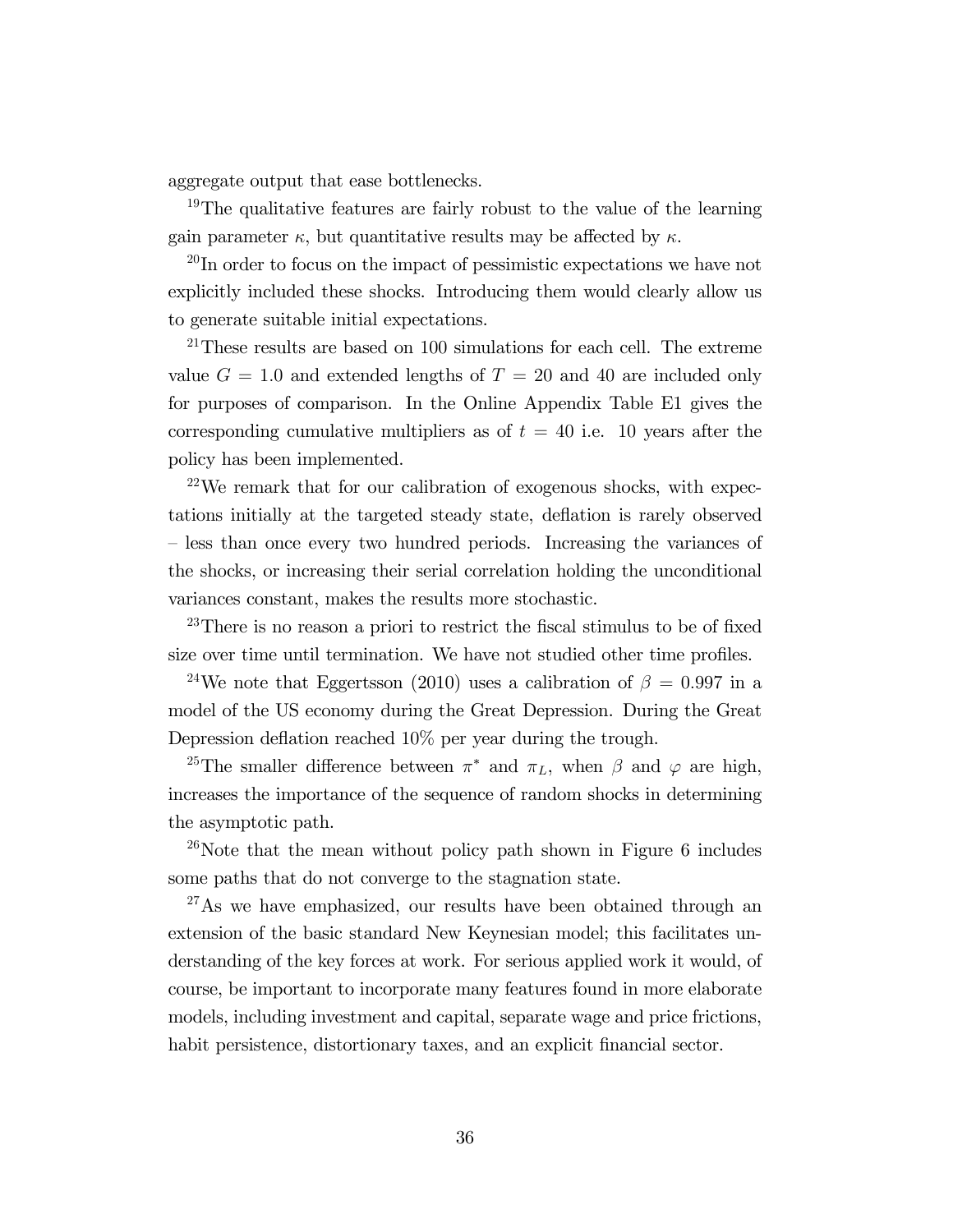#### REFERENCES

Akerlof, G. A., and W. T. Dickens (2007): "Unfinished Business in the Macroeconomics of Low Inflation: A Tribute to George and Bill by Bill and George," Brookings Papers on Economic Activity, pp. 31—48.

AKERLOF, G. A., AND R. J. SHILLER (2009): Animal Spirits. Princeton University Press, Princeton, NJ.

ARIAS, J. E., C. ERCEG, AND M. TRABANDT (2016): "The Macroeconomic Risks of Undesirably Low Inflation," European Economic Review, in press.

ARUOBA, S. B., P. CUBA-BORDA, AND F. SCHORFHEIDE (2014): "Macroeconomic Dynamics Near the ZLB: A Tale of Two Countries," Working paper.

BALL, L., AND S. MAZUMDER (2011): "Inflation Dynamics and the Great Recession," Brookings Papers on Economic Activity, pp. 337—381.

BENHABIB, J., AND S. EUSEPI (2005): "The Design of Monetary and Fiscal Policies: A Global Perspective," Journal of Economic Theory, 123, 40—73.

BENHABIB, J., G. W. EVANS, AND S. HONKAPOHJA (2014): "Liquidity Traps and Expectation Dynamics: Fiscal Stimulus or Fiscal Austerity?," Journal of Economic Dynamics and Control, 45, 220—238.

BENHABIB, J., S. SCHMITT-GROHE, AND M. URIBE (2001a): "Monetary Policy and Multiple Equilibria," American Economic Review, 91, 167—186.

(2001b): "The Perils of Taylor Rules," Journal of Economic Theory, 96, 40—69.

BENIGNO, G., AND L. FORNARO (2015): "Stagnation Traps," mimeo., London School of Economics.

BULLARD, J. (2010): "Seven Faces of The Peril," Federal Reserve Bank of St. Louis Review, 92, 339—352.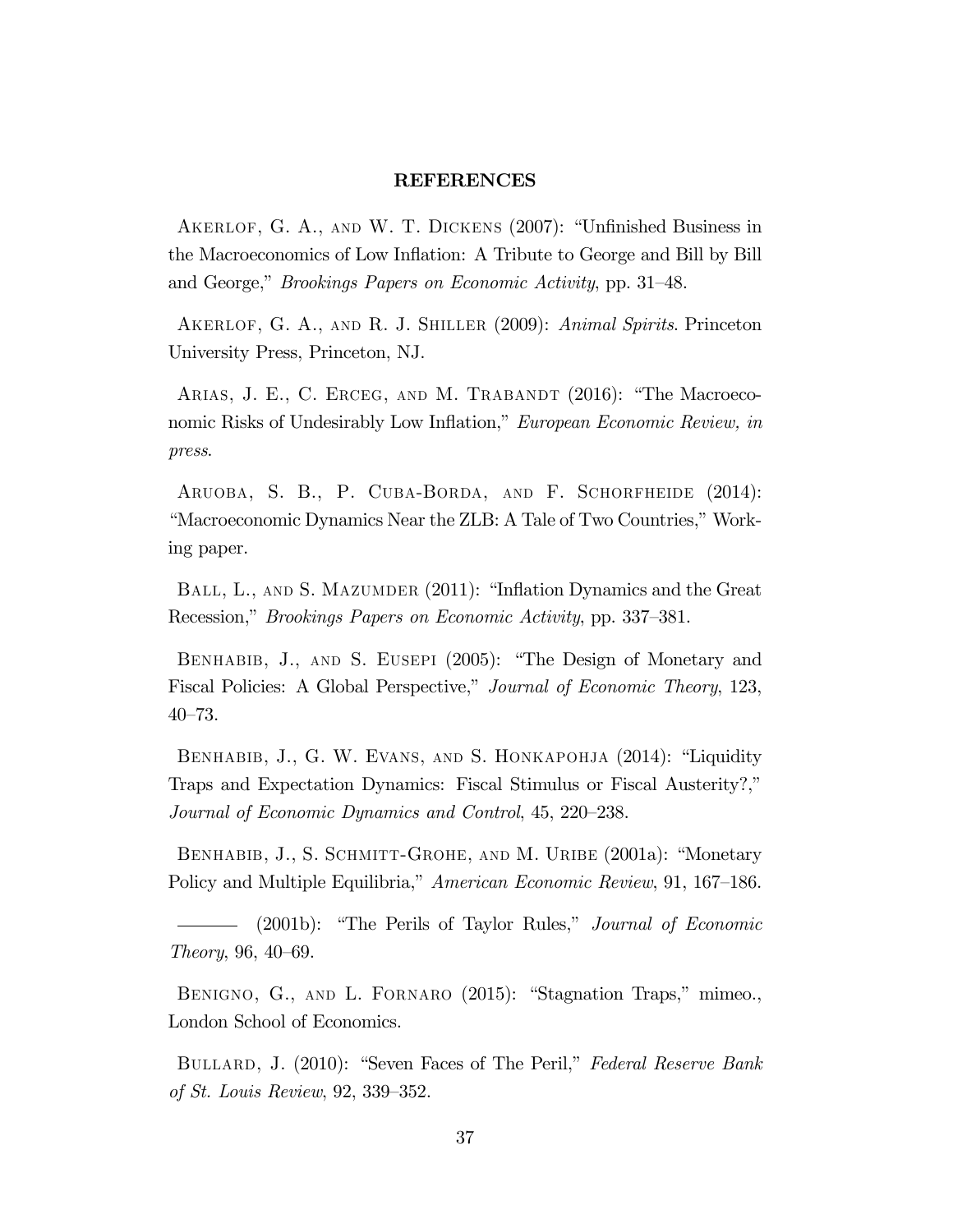Christiano, L., M. Eichenbaum, and S. Rebelo (2011): "When is the Government Spending Multiplier Large?," Journal of Political Econ $omy$ , 119, 78–121.

COENEN, G., ET AL. (2012): "Effects of Fiscal Stimulus in Structural Models," American Economic Journal: Macroeconomics, 4, 22—68.

Coibion, O., and Y. Gorodnichenko (2015): "Is the Phillips Curve Alive and Well After All? Inflation Expectations and the Missing Disinflation," American Economic Journal: Macroeconomics, 7, 197—232.

Corsetti, G., K. Kuester, A. Meier, and G. J. Muller (2010): "Debt Consolidation and Fiscal Stabilization of Deep Recessions," American Economic Review: Papers and Proceedings, 100, 41—45.

CURDIA, V., AND M. WOODFORD (2010): "Credit Spreads and Monetary Policy," Journal of Money, Credit and Banking, 42, S3—S35.

(2015): "Credit Frictions and Optimal Monetary Policy," Working paper, Federal Reserve Bank of San Francisco.

EGGERTSSON, G. B. (2008): "Was the New Deal Contractionary?," Working paper.

(2010): "What Fiscal Policy is Effective at Zero Interest Rates," NBER Macroeconomics Annual 2010, 25, 59—112.

EGGERTSSON, G. B., AND N. R. MEHROTRA (2014): "A Model of Secular Stagnation," Working paper nr. 20574, NBER.

EGGERTSSON, G. B., AND M. WOODFORD (2003): "The Zero Bound on Interest Rates and Optimal Monetary Policy," Brookings Papers on Economic Activity, (1), 139—233.

Eusepi, S., and B. Preston (2010): "Central Bank Communication and Expectations Stabilization," American Economic Journal: Macroeconomics, 2, 235—271.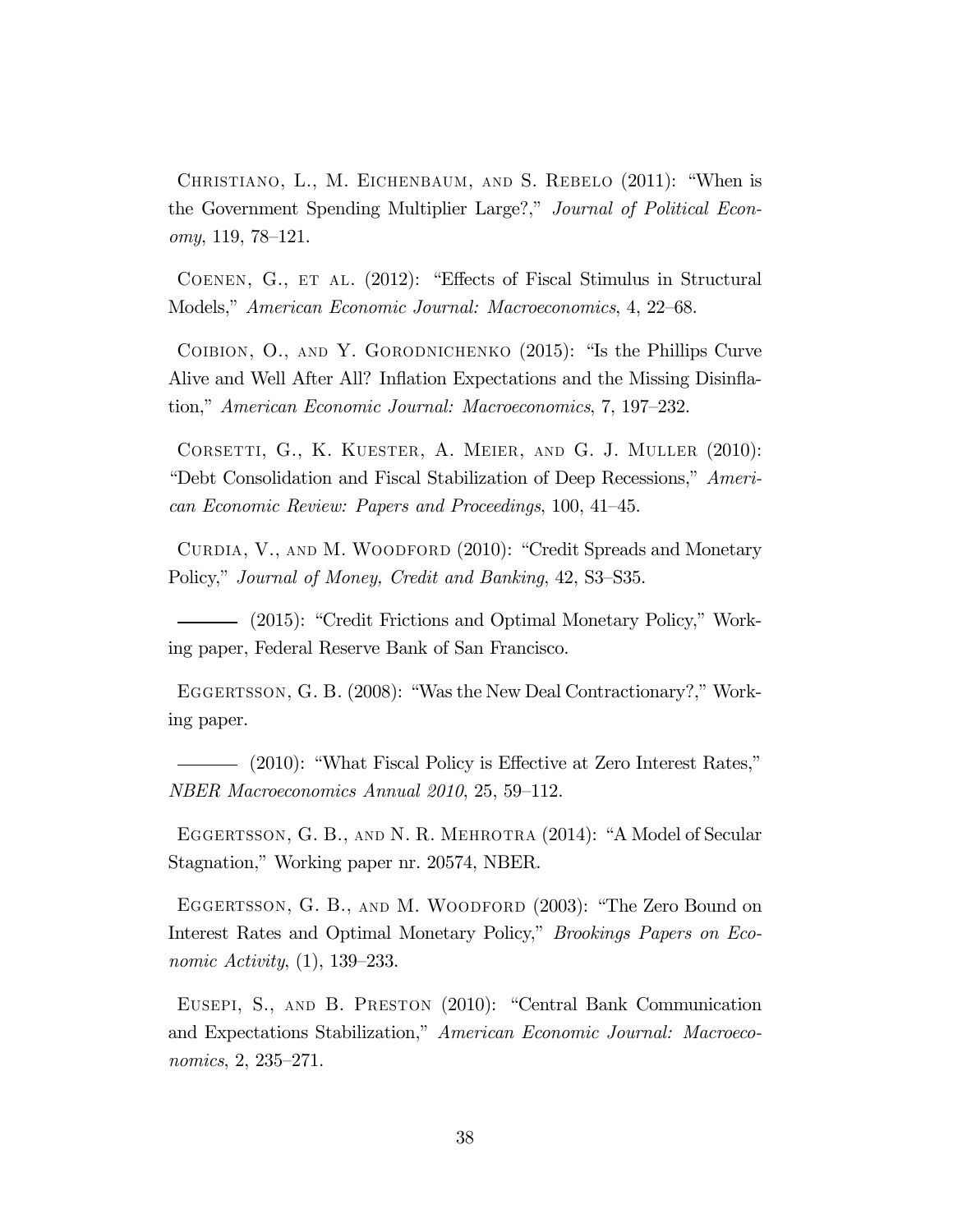(2012): "Debt, Policy Uncertainty and Expectations Stabilization," Journal of the European Economic Association, 10, 860—886.

Evans, G. W., E. Guse, and S. Honkapohja (2008): "Liquidity Traps, Learning and Stagnation," European Economic Review, 52, 1438—1463.

EVANS, G. W., AND S. HONKAPOHJA (2001): Learning and Expectations in Macroeconomics. Princeton University Press, Princeton, New Jersey.

Evans, G. W., S. Honkapohja, and K. Mitra (2009): "Anticipated Fiscal Policy and Learning," Journal of Monetary Economics, 56, 930—953.

(2016): "Expectations, Stagnation and Fiscal Policy," Discussion paper 11428, CEPR.

Evans, G. W., S. Honkapohja, and P. Romer (1998): "Growth Cycles," American Economic Review, 88, 495—515.

Gasteiger, E., and S. Zhang (2014): "Anticipation, Learning and Welfare: the Case of Distortionary Taxation," Journal of Economic Dynamics and Control, 49, 113—126.

HONKAPOHJA, S. (2016): "Monetary Policy to Counter the Zero Interest Rate: an Overview of Research," Empirica, 43, 235—256.

IMF (2013): World Economic Outlook, April 2013. IMF Publication Services, Washington, D.C.

Keen, B., and Y. Wang (2007): "What Is a Realistic Value for Price Adjustment Costs in New Keynesian Models?," Applied Economics Letters, 11, 789—793.

King, R. G., and S. T. Rebelo (1993): "Transitional Dynamics and Economic Growth in the Neoclassical Model," American Economic Review, 83, 908—931.

Leeper, E. M., N. Traum, and T. B. Walker (2011): "Clearing Up the Fiscal Multiplier Morass," NBER working paper 17444.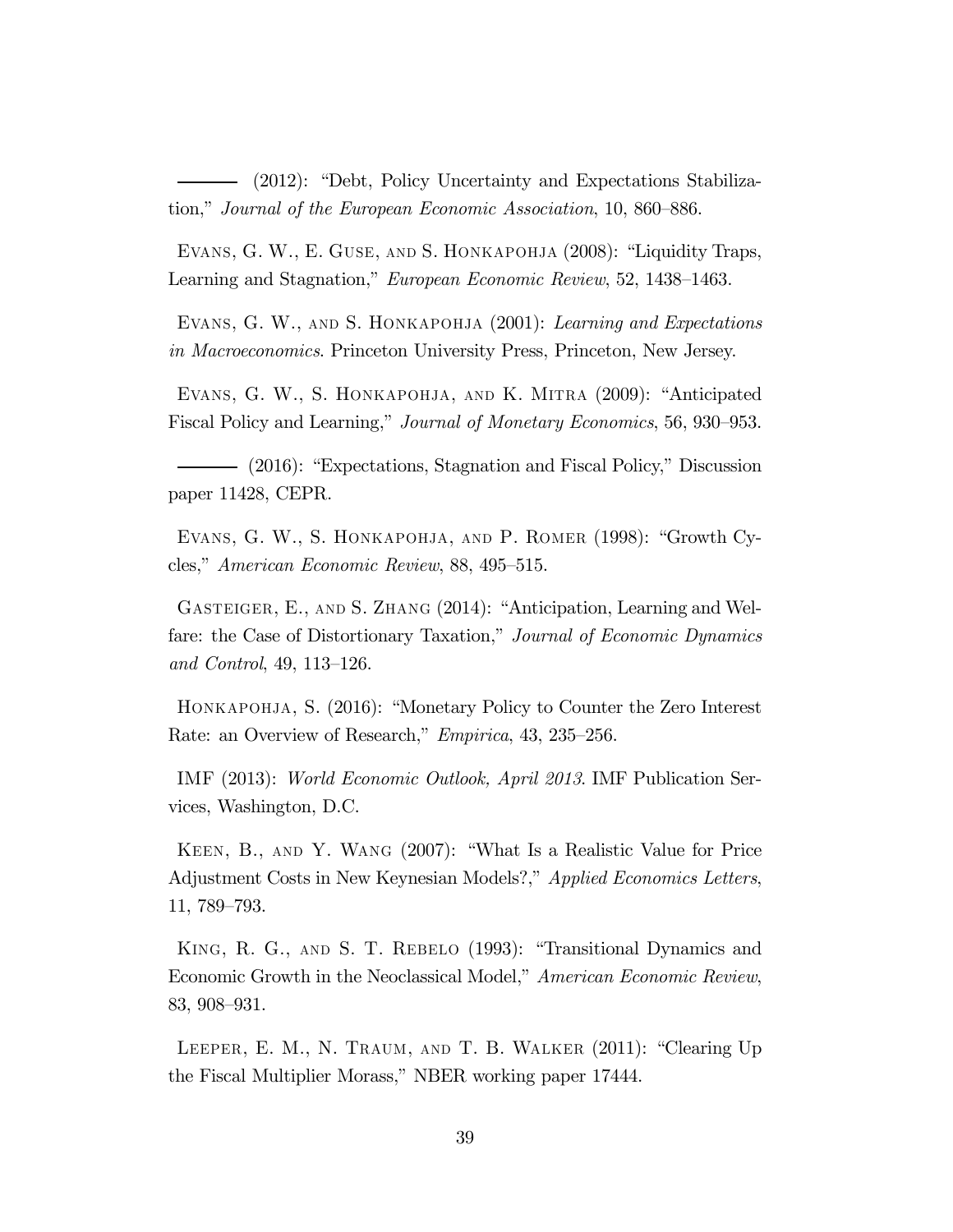MARCET, A., AND J. P. NICOLINI (2003): "Recurrent Hyperinflations and Learning," American Economic Review, 93, 1476—1498.

Mertens, K., and M. O. Ravn (2014): "Fiscal Policy in an Expectation Driven Liquidity Trap," Review of Economic Studies, 81, 1637–1667.

Milani, F. (2011): "Expectation Shocks and Learning as Drivers of the Business Cycle," Economic Journal, 121, 379—401.

Mitra, K., G. W. Evans, and S. Honkapohja (2013): "Policy Change and Learning in the RBC Model," Journal of Economic Dynamics and Control, 37, 1947—1971.

(2016): "Fiscal Policy Multipliers in an RBC Model with Learning," Macroeconomic Dynamics, forthcoming.

Preston, B. (2005): "Learning about Monetary Policy Rules when Long-Horizon Expectations Matter," International Journal of Central Banking, 1, 81—126.

Ramey, V. A. (2011): "Can Government Purchases Stimulate the Economy?," Journal of Economic Literature, 49, 673—685.

RAVN, MORTEN, O., S. SCHMITT-GROHE, AND M. URIBE (2008): "Macroeconomics of Subsistence Points," Macroeconomic Dynamics , Supplement 1, 12, 136—147.

SUMMERS, L.  $(2013)$ : "Why stagnation might prove to be the new normal," Financial Times.

TEULINGS, C., AND R. BALDWIN (eds.) (2014): Secular Stagnation: Facts, Causes and Cures. CEPR Press, London.

WOODFORD, M. (2011): "Simple Analytics of the Government Expenditure Multiplier," American Economic Journal: Macroeconomics, 3, 1—35.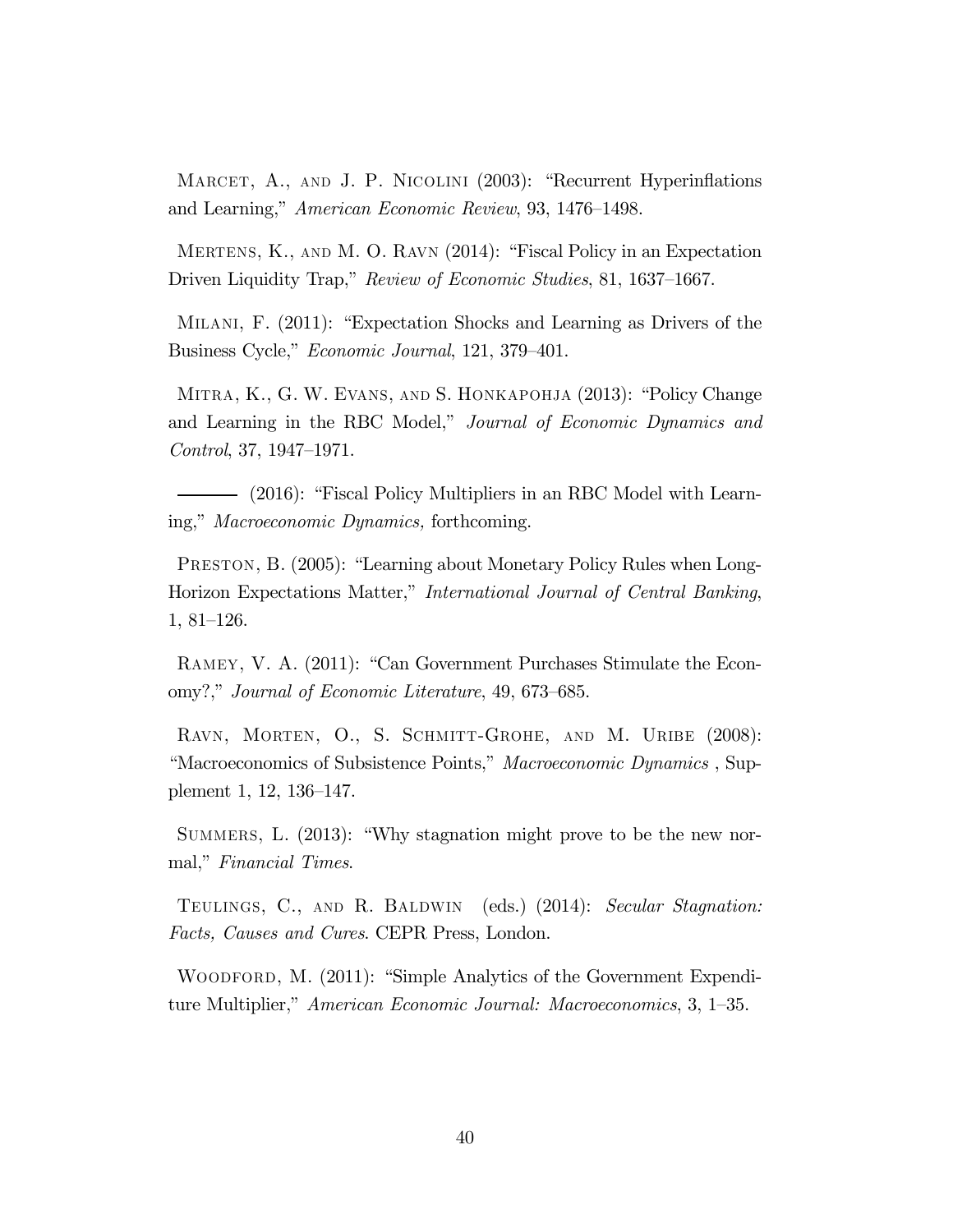# Appendix for Online Publication

### <sup>A</sup> Data

Figure 1: The interest-rate rule curve takes the form  $\mathcal{I} = A * \exp(B\Pi)$ , where  $\Pi$  denotes net inflation and  $\mathcal I$  denotes the net interest rate. Japan switched the policy target in 2013 to monetary base.

Figure 2: Data are from Macrobond data base which in turn utilizes standard data sources. GDP data is volume data with 2010 as reference year and in local currency. GDP data is annualized. This was specifically done for the Euro area by multiplying quarterly data by 4. Population data is total population and it is interpolated for quarters.

## B Model Details

We develop here the model outlined in Section II. following the analysis of Eusepi and Preston (2010).

#### Consumers

There is a static FOC for the household concerning labor-leisure choice, which is

$$
\frac{W_t}{P_t} = \gamma h_{t,i}^{\varepsilon} C_{t,i}.
$$

To derive the linearized consumption function, we first linearize the Euler equation

(B2) 
$$
C_{t,i}^{-1} = \beta R_t \hat{E}_{t,i} \left( \pi_{t+1}^{-1} C_{t+1,i}^{-1} \right)
$$

to get

(B3) 
$$
\tilde{C}_{t,i} = \hat{E}_{t,i}\tilde{C}_{t+1,i} - \beta \bar{C}\hat{E}_{t,i}\tilde{r}_{t+1},
$$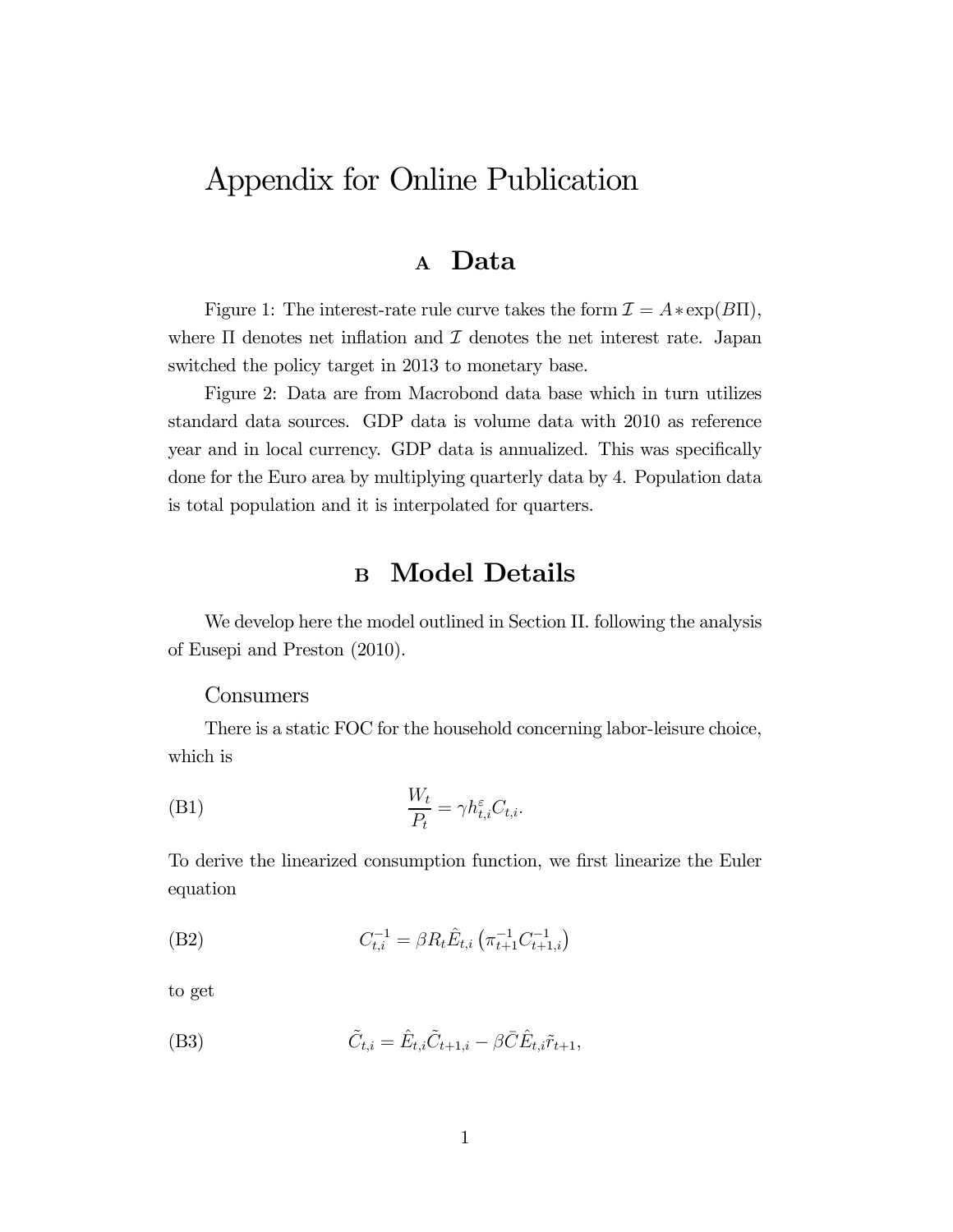where tilde indicates deviation from the steady state, e.g.  $\tilde{C}_{t,i} = C_{t,i} - \bar{C}$ , and the bar denotes the deterministic steady state. Here

$$
r_{t+1} \equiv \frac{R_t}{\pi_{t+1}}.
$$

The next step is iterate the linearized Euler equation forward. We have

$$
\tilde{C}_{t,i} = \hat{E}_{t,i}\tilde{C}_{t+s,i} - \beta \bar{C}\hat{E}_{t,i} \sum_{i=1}^{s} \tilde{r}_{t+i},
$$

where  $\tilde{C}_{t,i} = C_{t,i} - \bar{C}$  and  $\tilde{r}_{t+i} = r_{t+i} - \bar{r}$ . This can also be written as

$$
\hat{C}_{t,i} = \hat{E}_{t,i}\hat{C}_{t+1,i} - \hat{E}_{t,i}\hat{r}_{t+1},
$$

$$
\hat{C}_{t,i} = \frac{C_{t,i} - \bar{C}}{\bar{C}}
$$
 and  $\hat{r}_{t+1} = \frac{r_{t+1} - \bar{r}}{\bar{r}},$ 

which yields

(B4) 
$$
\hat{C}_{t,i} = \hat{E}_{t,i}\hat{C}_{t+s,i} - \hat{E}_{t,i}\sum_{i=1}^{s}\hat{r}_{t+i},
$$

where we have used  $\beta^{-1} = \bar{r}$ .

Next use the flow budget constraint and the NPG (no Ponzi game) condition to obtain an intertemporal budget constraint. Write

(B5) 
$$
b_{t,i} = r_t b_{t-1,i} + \zeta_{t,i},
$$

where  $r_t = R_{t-1}/\pi_t$  and

$$
\zeta_{t,i} = Y_{t,i} - C_{t,i} - G_{t,i}.
$$

In (B5) consumers are assumed to know that the government will run a balanced budget policy. Iterate (B5) forward and impose

(B6) 
$$
\lim_{s \to \infty} \hat{E}_{t,i}(D_{t,t+s})^{-1} b_{t+s,i} = 0,
$$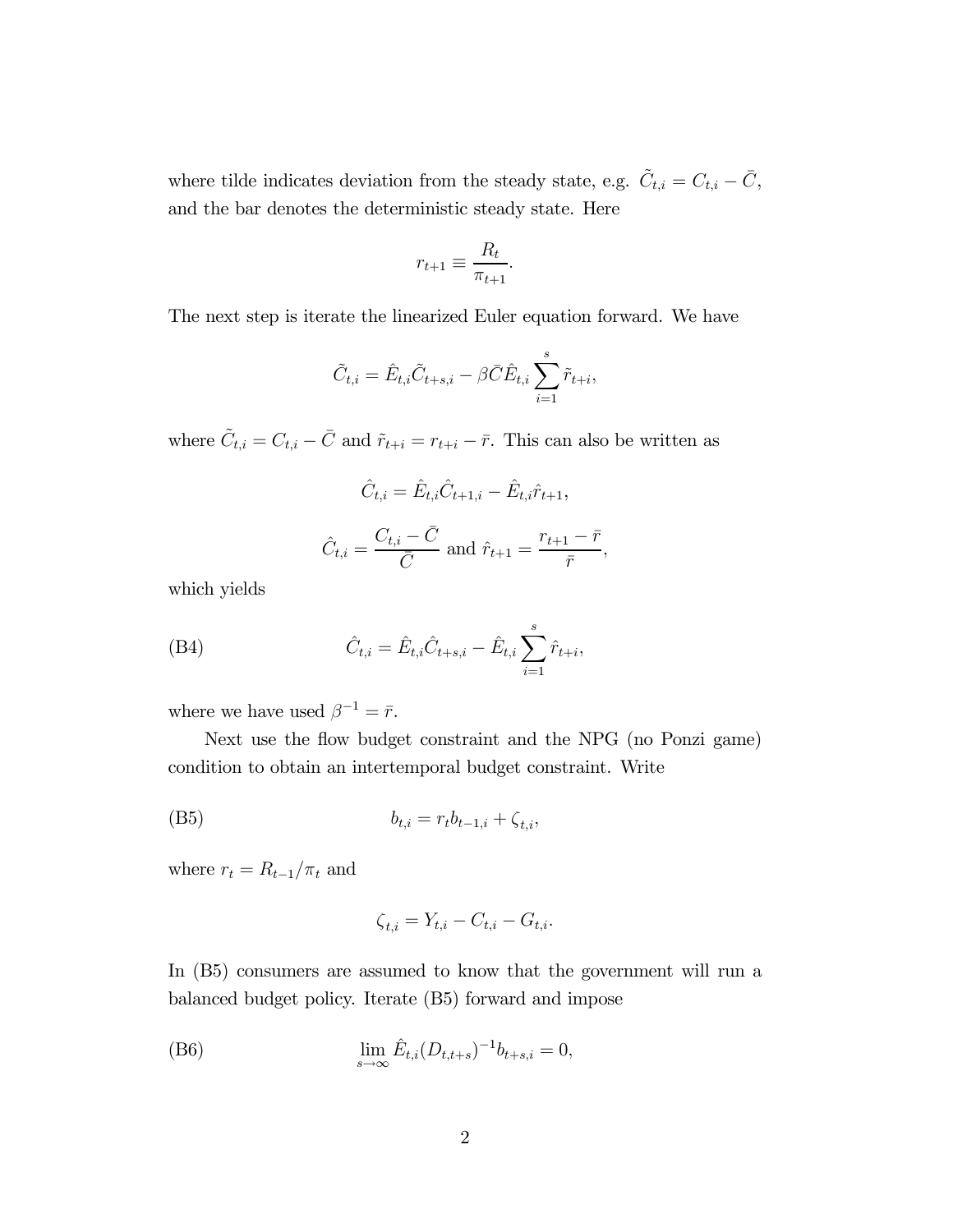where

$$
D_{t,t+s} = \prod_{i=1}^{s} r_{t+i},
$$

with  $r_{t+s} = R_{t+s-1}/\pi_{t+s}$ . We obtain the life-time budget constraint of the household

$$
0 = \Delta_{t-1,i} + \zeta_{t,i} + \sum_{s=1}^{\infty} \hat{E}_t(D_{t,t+s})^{-1} \zeta_{t+s,i},
$$

where  $\Delta_{t-1,i} = r_t b_{t-1,i}$  and

(B7) 
$$
\zeta_{t+s,i} = Y_{t+s,i} - C_{t+s,i} - G_{t+s,i}.
$$

Because there is zero net government debt and we have representative agents, it follows that  $\Delta_{t-1,i} = b_{t-1,i} = 0$  for all agents. Thus

(B8) 
$$
0 = \zeta_{t,i} + \sum_{s=1}^{\infty} \hat{E}_t (D_{t,t+s})^{-1} \zeta_{t+s,i},
$$

Linearizing (B8) we have

$$
0 = \tilde{\zeta}_{t,i} + \sum_{s=1}^{\infty} \beta^s \tilde{\zeta}_{t+s,i} - \bar{\zeta} \sum_{s=1}^{\infty} \beta^{s+1} \sum_{i=1}^s \tilde{r}_{t+i},
$$
  

$$
\tilde{\zeta}_{t+s,i} = \tilde{Y}_{t+s,i} - \tilde{C}_{t+s,i} - \tilde{G}_{t+s,i},
$$

where tilde denotes deviation from the non-stochastic steady state for each variable, for example,  $\tilde{Y}_{t+s,i} = Y_{t+s,i} - \bar{Y}$ . Note that here  $\bar{\zeta} = 0$  by market clearing. Thus, using also  $\tilde{G}_{t+s,i} = \tilde{G}_{t+s}$  for all i, the linearized lifetime budget constraint of the household is

(B9) 
$$
\sum_{s=0}^{\infty} \beta^s \tilde{C}_{t+s,i} = \sum_{s=0}^{\infty} \beta^s (\tilde{Y}_{t+s,i} - \tilde{G}_{t+s}).
$$

Here  $G_t$  is the level of government purchases, assumed exogenous, and we are assuming Ricardian households with identical taxes so that for each agent we may set  $\Upsilon_t = G_t$ . (For explanation of the terms Ricardian and non-Ricardian households in this context see Benhabib, Evans, and Honkapohja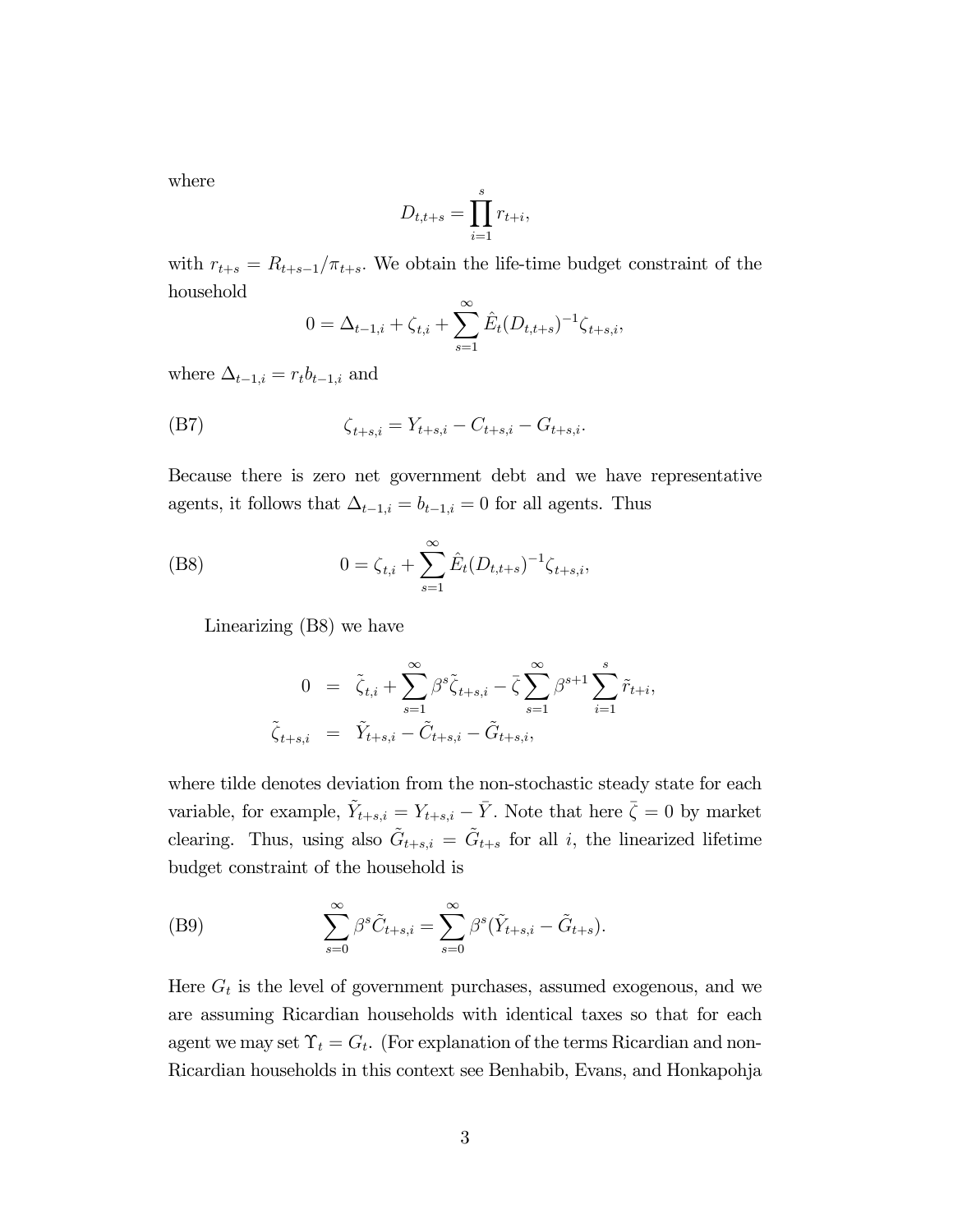$(2014).$ 

Combining (B4) with the linearized budget constraint in expectational form we get:

$$
0 = \tilde{Y}_{t,i} - \tilde{C}_{t,i} - \tilde{G}_{t,i} + \sum_{s=1}^{\infty} \beta^s \hat{E}_{t,i} (\tilde{Y}_{t+s,i} - \tilde{G}_{t+s,i}) - \sum_{s=1}^{\infty} \beta^s \tilde{C}_{t,i} - \beta \bar{C} \sum_{s=1}^{\infty} \beta^s \hat{E}_{t,i} \sum_{i=1}^s \tilde{r}_{t+i}.
$$

This yields the consumption function for consumer  $i$ 

$$
\tilde{C}_{t,i} = (1 - \beta) [\tilde{Y}_{t,i} - \tilde{G}_{t,i} + \sum_{s=1}^{\infty} \beta^s \hat{E}_{t,i} (\tilde{Y}_{t+s,i} - \tilde{G}_{t+s,i})]
$$

$$
-\beta \bar{C} \hat{E}_{t,i} \sum_{s=1}^{\infty} \beta^s \tilde{r}_{t+s}.
$$

This can also be written in proportional form yielding

$$
\hat{C}_t = (1 - \beta) \left[ \frac{\hat{Y}_t}{(\bar{C}/\bar{Y})} - \frac{\hat{G}_t}{(\bar{C}/\bar{G})} + \sum_{s=1}^{\infty} \beta^s \hat{E}_t \left( \frac{\hat{Y}_{t+s}}{(\bar{C}/\bar{Y})} - \frac{\hat{G}_{t+s}}{(\bar{C}/\bar{G})} \right) \right]
$$

$$
-\hat{E}_t \sum_{s=1}^{\infty} \beta^s \hat{r}_{t+s},
$$

which is  $(3)$  making use of the representative agent assumption.

#### Firms

The first-order condition for the firm's choice of  $P_{t,j}$  is given by

(B10) 
$$
0 = (1 - \tau)(1 - \theta_t) \left(\frac{P_{t,j}}{P_t}\right)^{-\theta_t} Y_t + S_{t,j} Y_t \theta_t \left(\frac{P_{t,j}}{P_t}\right)^{-\theta_t - 1} - \psi \frac{P_t}{P_{t-1,j}} \left(\frac{P_{t,j}}{P_{t-1,j}} - \pi^*\right) + \hat{E}_{t,j} Q_{t,t+1} \frac{P_t}{P_{t,j}} \psi \frac{P_{t+1,j}}{P_{t,j}} \left(\frac{P_{t+1,j}}{P_{t,j}} - \pi^*\right).
$$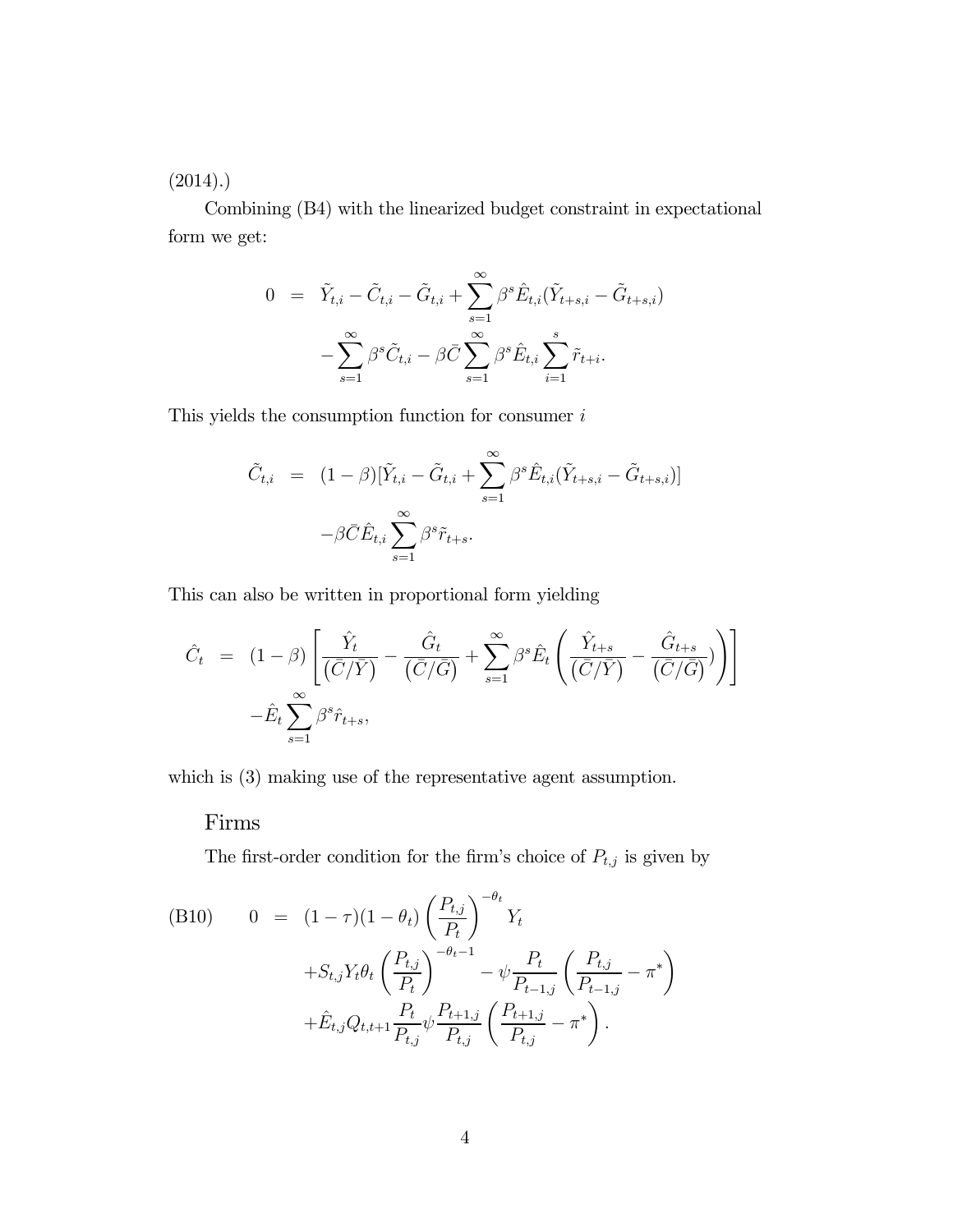Here we use  $Q_{t,t} = 1$  and

$$
\text{(B11)} \qquad \qquad S_{t,j} = \frac{W_t/P_t}{\partial Y_{t,j}/\partial h_{t,j}} = \frac{W_t/P_t}{\alpha A_t h_{t,j}^{\alpha - 1}}
$$

is the real marginal cost. It's useful to define the mark-up  $\mu$  by

$$
\mu_t = \frac{\theta_t}{\theta_t - 1}.
$$

The steady state at  $\pi^*$  satisfies

$$
(1 - \tau)(1 - \theta) + \overline{S}\theta = 0.
$$

In the steady state, of course,  $\mu = \theta(\theta - 1)^{-1}$ . From above steady state real marginal cost is

(B13) 
$$
\bar{S} = \frac{(\theta - 1)(1 - \tau)}{\theta} = (1 - \tau)\mu^{-1}.
$$

The steady-state NK Phillips curve (10) is obtained from the relationship (B10), setting  $P_{t,j} = P_t$ ,  $S_{t,j} = S$ ,  $Y_t = Y$ ,  $h_t = h$ ,  $\theta_t = \theta$ ,  $P_{t+1}/P_t =$  $\pi, A_t = A$  and  $Q_{t,t+1} = \beta/\pi$ . This gives

$$
0 = (1 - \tau)(1 - \theta)Ah^{\alpha} + SAh^{\alpha}\theta - \psi\pi(\pi - \pi^{*}) + \beta\psi\pi(\pi - \pi^{*})
$$

Using (B1) and (B11) gives  $S = \alpha^{-1} \gamma A^{-1} h^{1+\epsilon-\alpha} C$ , which leads to (10).

We remark that the steady-state Phillips curve equation here differs somewhat from the one in Evans, Guse, and Honkapohja (2008). The latter paper uses a representative household-firm in which the price-adjustment costs are quadratic in utility. In the current set-up households and firms are distinct. With utility  $log(C)$  this leads to a multiplicative factor C on the right-hand side of (10) not present in Evans, Guse, and Honkapohja (2008).

We make the assumption that the target inflation rate is  $P_t/P_{t-1} =$  $\pi^* \geq 1$ , i.e. the net inflation rate may be positive. As discussed above, price adjustment costs are assumed to be quadratic in terms of the deviation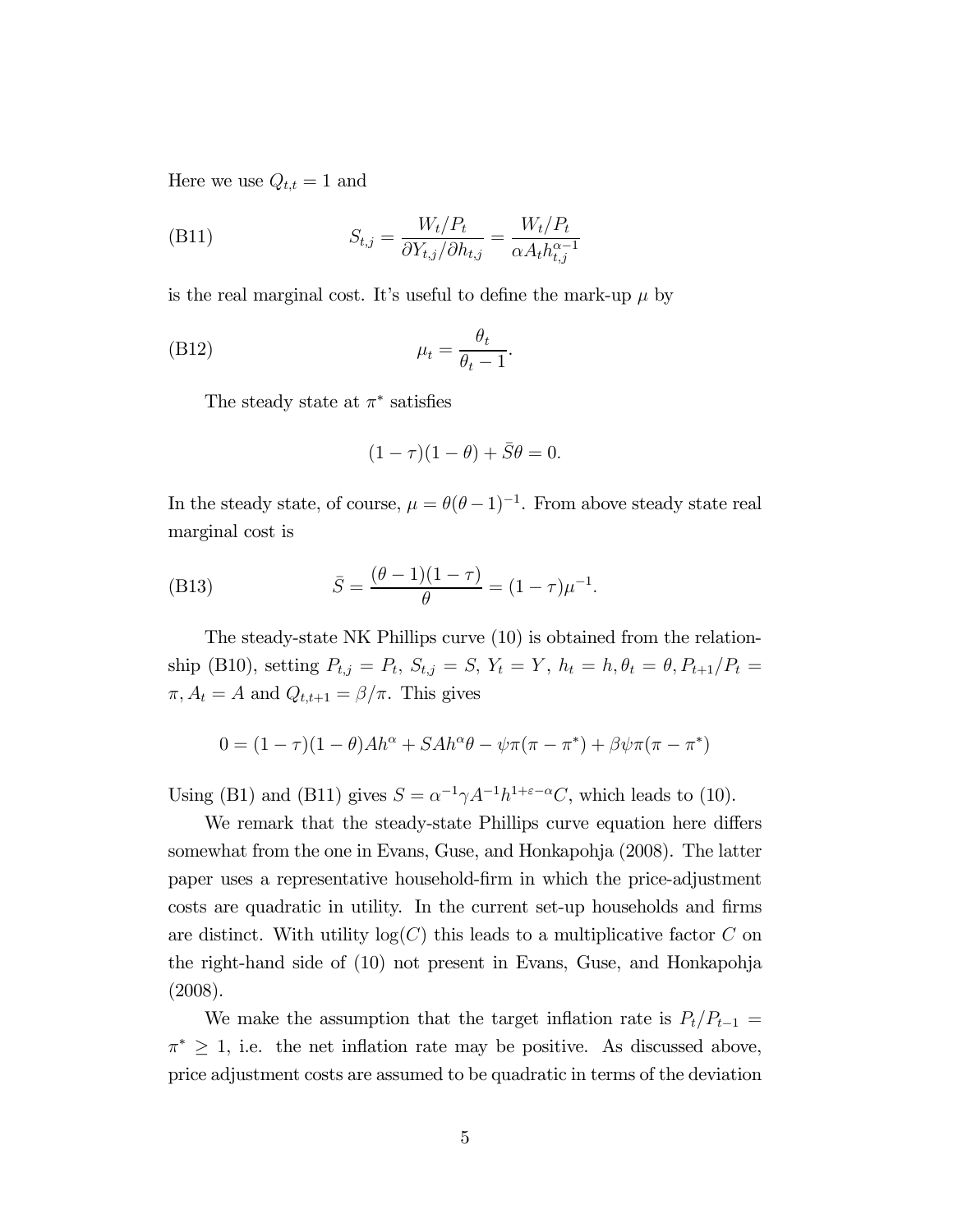from the target inflation rate and this is also analytically convenient. The market clearing condition is

(B14) 
$$
Y_t = C_t + G_t + \frac{1}{2}\psi(\pi_t - \pi^*)^2.
$$

We need to linearize around the steady state  $\pi^*, \bar{Y}, \bar{S}, \bar{C}, \bar{Q}, \bar{h}$ . Clearly  $\bar{Q}$  =  $\beta/\pi^*$  is the steady state value of  $Q_{t,t+1}$  and  $\overline{S}$  is given above. From (B14) with  $\pi_t = \pi^*$  we have  $\bar{Y} = \bar{C} + \bar{G}$ . Finally, in a steady state (B11) and (B1) can be combined to give

(B15) 
$$
\bar{S} = \gamma \alpha^{-1} A^{-1} \bar{h}^{1+\varepsilon-\alpha} \bar{C}.
$$

Equation (B15) together with the steady-state production function  $\bar{Y} =$  $A\overline{h}^{\alpha}$ , market-clearing  $\overline{Y} = \overline{C} + \overline{G}$  and (B13) determines steady values of  $\bar{Y}, \bar{S}, \bar{C}, \bar{h}$  at the targeted steady state  $\pi^*$ .

We need to linearize around steady state  $\bar{Y}, \bar{S}, \pi^*, \bar{Q}$  where  $\bar{Q}$  is the steady state value of  $Q_{t,t+1}$ . Note that  $\overline{Q} = \beta/\pi^*$ . It is useful to define the mark-up  $\mu$  by equation (B12). In the steady state  $\mu = \theta(\theta - 1)^{-1}$ . Log-linearizing (B12) gives

$$
\hat{\mu}_t = -(\theta - 1)^{-1} \hat{\theta}_t.
$$

From above the mean real marginal cost is

$$
\bar{S} = \frac{(\theta - 1)(1 - \tau)}{\theta} = (1 - \tau)\mu^{-1}.
$$

Next, we linearize (B10) and obtain

$$
0 = (1 - \tau)(1 - \theta)\tilde{Y}_t - (1 - \tau)(1 - \theta)\theta\overline{Y}\left(\frac{P_{t,j}}{P_t} - 1\right) - (1 - \tau)\overline{Y}\tilde{\theta}_t + \theta\overline{Y}\tilde{S}_{t,j} + \overline{S}\theta\tilde{Y}_t - \overline{S}\overline{Y}\theta(1 + \theta)\left(\frac{P_{t,j}}{P_t} - 1\right) + \overline{S}\overline{Y}\tilde{\theta}_t - \pi^*\psi\left(\frac{P_{t,j}}{P_{t-1,j}} - \pi^*\right) + (\pi^*)^2\hat{E}_{t,j}\left[\overline{Q}\psi\left(\frac{P_{t+1,j}}{P_{t,j}} - \pi^*\right)\right].
$$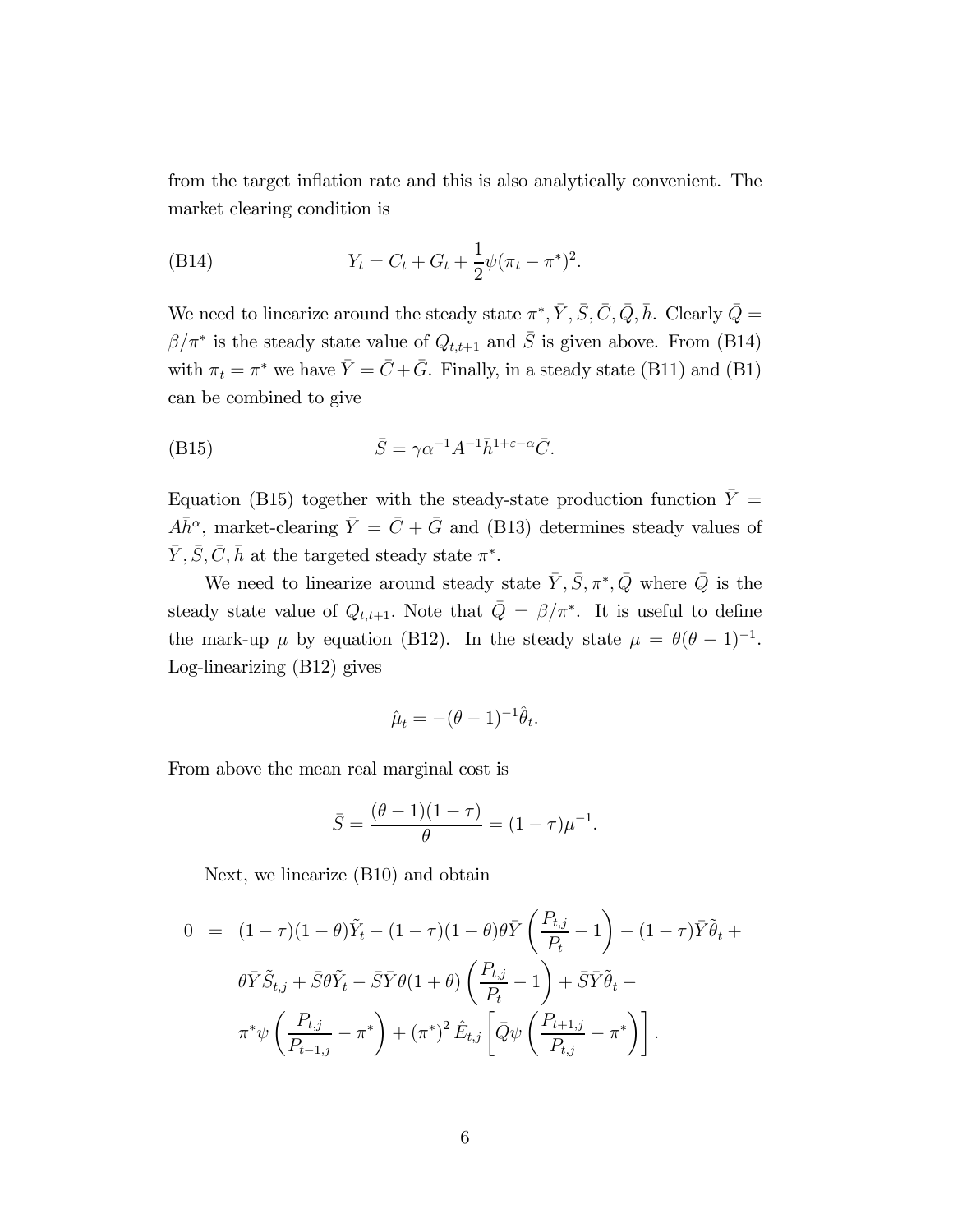where  $\tilde{\theta}_t = \theta_t - \theta, \, \tilde{Y}_t = Y_t - \bar{Y},$  etc. Also, to the first order

$$
\frac{P_{t+1,j}}{P_{t,j}} - 1 = \tilde{p}_{t+1,j} - \tilde{p}_{t,j},
$$

where  $\tilde{p}_t \equiv \ln P_t - (\pi^* - 1)t$  and  $\tilde{p}_{t,j} \equiv \ln P_{t,j} - (\pi^* - 1)t$ . Note that  $(1 - \tau)(1 - \theta)\tilde{Y}_t = \overline{S}\theta \tilde{Y}_t$ , so these terms cancel. We must also take into account that  $S_{t,j}$  depends on endogenous variables. Write (B11) in the form

$$
\alpha A_t^{1/\alpha} Y_t^{(\alpha-1)/\alpha} \left(\frac{P_{t,j}}{P_t}\right)^{-\theta_t(\alpha-1)/\alpha} S_{t,j} = w_t
$$

which is linearized:

$$
\tilde{w}_t = \alpha A^{1/\alpha} Y^{(\alpha-1)/\alpha} \tilde{S}_{t,j} + A^{1/\alpha-1} Y^{(\alpha-1)/\alpha} \bar{S} \tilde{A}_t + \alpha A^{1/\alpha} Y^{-1/\alpha} \left(\frac{\alpha-1}{\alpha}\right) \bar{S} \tilde{Y}_t \n+ \alpha A^{1/\alpha} Y^{(\alpha-1)/\alpha} \bar{S} \left(\frac{-\theta(\alpha-1)}{\alpha}\right) \left(\frac{P_{t,j}}{P_t} - 1\right).
$$

Solve for  $\tilde{S}_{t,j}$  and use the approximation  $\frac{P_{t,j}}{P_t} - 1 = \tilde{p}_{t,j} - \tilde{p}_t$  from above to get

(B16) 
$$
\tilde{S}_{t,j} = \tilde{w}_t/(\alpha A^{1/\alpha} Y^{(\alpha-1)/\alpha}) - A^{-1} \bar{S} \alpha^{-1} \tilde{A}_t - \left(\frac{\alpha-1}{\alpha}\right) \bar{S} Y^{-1} \tilde{Y}_t - \bar{S} \left(\frac{-\theta(\alpha-1)}{\alpha}\right) (\tilde{p}_{t,j} - \tilde{p}_t).
$$

It follows that

$$
0 = -(1 - \tau)\tilde{\theta}_t + \theta \left[ \bar{S}\hat{w}_t - \bar{S}\alpha^{-1}\hat{A}_t - \left(\frac{\alpha - 1}{\alpha}\right)\bar{S}\hat{Y}_t \right]
$$
  

$$
-\bar{S}\theta[1 - \frac{\theta(\alpha - 1)}{\alpha}](\tilde{p}_{t,j} - \tilde{p}_t) + \bar{S}\tilde{\theta}_t -
$$
  

$$
\pi^*\bar{Y}^{-1}\psi(\tilde{p}_{t,j} - \tilde{p}_{t-1,j}) + \hat{E}_{t,j}[\bar{Q}\bar{Y}^{-1}(\pi^*)^2\psi(\tilde{p}_{t+1,j} - \tilde{p}_{t,j})]
$$

 $\ddot{\phantom{0}}$ 

Then combine the terms involving  $\tilde{p}_{t,j} - \tilde{p}_t$  and rearrange the coefficients using the steady state relations. Also combine the terms involving  $\tilde{\theta}_t$  and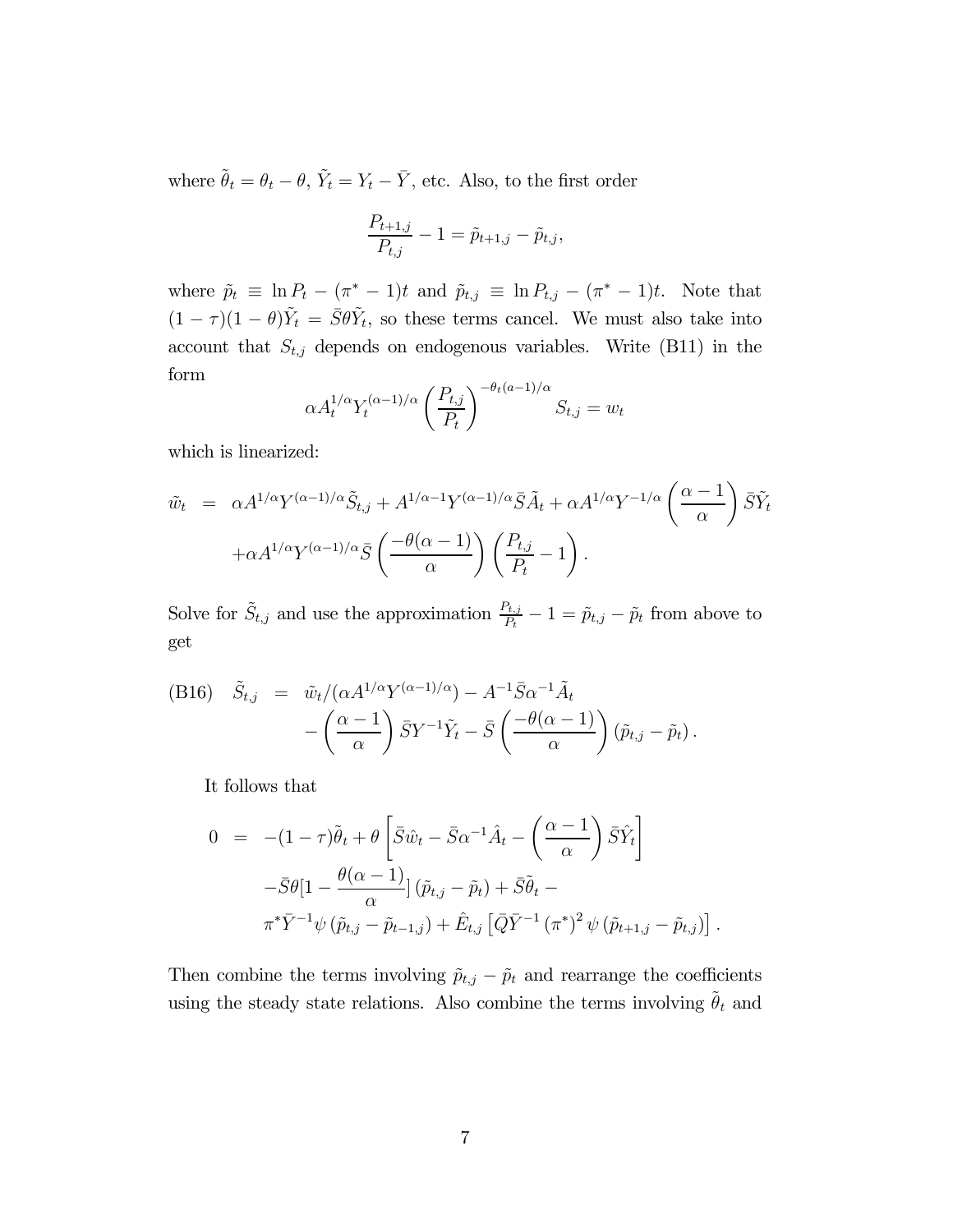use the log-linearization between  $\hat{\mu}_t$  and  $\hat{\theta}_t$ . This yields the result

(B17) 
$$
\tilde{p}_{t,j} - \tilde{p}_{t-1,j} = \beta \hat{E}_{t,j} (\tilde{p}_{t+1,j} - \tilde{p}_{t,j}) + \frac{\bar{\omega}}{\bar{\psi}} (\tilde{p}_t - \tilde{p}_{t,j}) + \frac{\theta \bar{Y} \bar{S}}{\bar{\psi}} [\hat{\mu}_t - \alpha^{-1} \hat{A}_t - \left(\frac{\alpha - 1}{\alpha}\right) \hat{Y}_t + \hat{w}_t].
$$

where  $\bar{\omega} = \theta \bar{Y} \bar{S} (1 - \theta(\alpha - 1)/\alpha)$  and  $\bar{\psi} = \psi \pi^*$ . Here

$$
\hat{\mu}_t = \frac{\mu_t - \mu}{\mu}.
$$

Next, we use the back-shift operator technique on (B17); see pp. 393-5 of Sargent (1987). Here  $B^{-1}E_{t-1}x_{t+j} = E_{t-1}x_{t+j+1}$ . As emphasized by Sargent, it is legitimate to operate on both sides of an equation by polynomials involving non-positive powers of B. Taking expectations  $E_{t,j}$  of (B17) and rearranging we get

$$
\begin{split}\n& \left[1 - \left(1 + \beta^{-1} + \frac{\bar{\omega}}{\beta \bar{\psi}}\right)B + \beta^{-1}B^2\right] \hat{E}_{t,j}\tilde{p}_{t+1,j} \\
& = \hat{E}_{t,j}\left[-\frac{\bar{\omega}}{\beta \bar{\psi}}\tilde{p}_t - \frac{\theta \bar{Y}\bar{S}}{\beta \bar{\psi}}(\hat{\mu}_t - \alpha^{-1}\hat{A}_t - \left(\frac{\alpha - 1}{\alpha}\right)\hat{Y}_t + \hat{w}_t)\right].\n\end{split}
$$

The quadratic in *B* can be factored into the product  $(1 - \gamma_1 B)(1 - \gamma_2 B)$ with roots  $0<\gamma_1<1<\gamma_2$  satisfying

$$
\gamma_1 \gamma_2 = \beta^{-1}
$$
 and  $\gamma_1 + \gamma_2 = \beta^{-1} (1 + \beta + \bar{\omega} \bar{\psi}^{-1}).$ 

We write

$$
(1 - \gamma_1 B)(1 - \gamma_2 B) E_{t,j} \tilde{p}_{t+1,j}
$$
  
=  $\hat{E}_{t,j} \left[ -\frac{\bar{\omega}}{\beta \bar{\psi}} \tilde{p}_t - \frac{\theta \bar{Y} \bar{S}}{\beta \bar{\psi}} (\hat{\mu}_t - \alpha^{-1} \hat{A}_t - \left(\frac{\alpha - 1}{\alpha}\right) \hat{Y}_t + \hat{w}_t) \right]$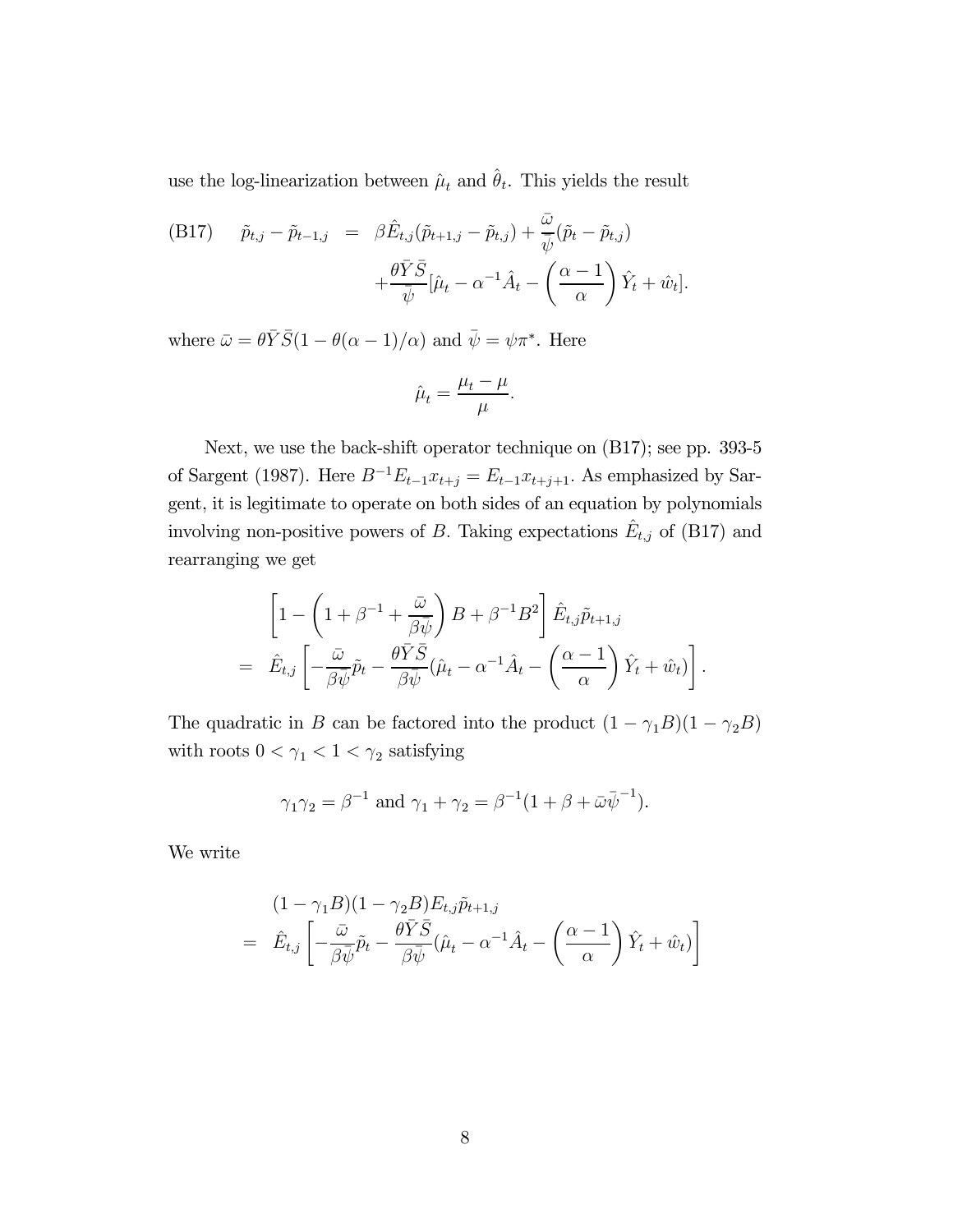$$
(B^{-1} - \gamma_1)(B^{-1} - \gamma_2)E_{t,j}\tilde{p}_{t-1,j}
$$
  
=  $\hat{E}_{t,j}\left[-\frac{\bar{\omega}}{\beta\bar{\psi}}\tilde{p}_t - \frac{\theta\bar{Y}\bar{S}}{\beta\bar{\psi}}(\hat{\mu}_t - \alpha^{-1}\hat{A}_t - \left(\frac{\alpha - 1}{\alpha}\right)\hat{Y}_t + \hat{w}_t)\right].$ 

Operating on both sides by  $(B^{-1}-\gamma_2)^{-1}$  we get

$$
(B^{-1} - \gamma_1) E_{t,j} \tilde{p}_{t-1,j}
$$
\n
$$
= \frac{1}{(B^{-1} - \gamma_2)} \hat{E}_{t,j} \left[ -\frac{\bar{\omega}}{\beta \bar{\psi}} \tilde{p}_t - \frac{\theta \bar{Y} \bar{S}}{\beta \bar{\psi}} (\hat{\mu}_t - \alpha^{-1} \hat{A}_t - \left(\frac{\alpha - 1}{\alpha}\right) \hat{Y}_t + \hat{w}_t) \right]
$$
\n
$$
= \frac{\gamma_2^{-1}}{(1 - \gamma_2^{-1} B^{-1})} \hat{E}_{t,j} \left[ \frac{\omega}{\beta \bar{\psi}} \tilde{p}_t + \frac{\theta \bar{Y} \bar{S}}{\beta \bar{\psi}} (\hat{\mu}_t - \alpha^{-1} \hat{A}_t - \left(\frac{\alpha - 1}{\alpha}\right) \hat{Y}_t + \hat{w}_t) \right].
$$

Writing  $(1 - \gamma_2^{-1}B^{-1})^{-1} = 1 + \gamma_2^{-1}B^{-1} + \gamma_2^{-2}B^{-2} + \dots$  and using  $\gamma_1 \gamma_2 = \beta^{-1}$ we obtain

$$
\tilde{p}_{t,j} = \gamma_1 \tilde{p}_{t-1,j} + \frac{\gamma_1}{\bar{\psi}} \times \n\text{(B18)} \quad \left( \sum_{s=0}^{\infty} \gamma_2^{-s} \hat{E}_{t,j} \left[ \bar{\omega} \tilde{p}_{t+s} + \theta \bar{Y} \bar{S} (\hat{\mu}_t - \alpha^{-1} \hat{A}_t - \left( \frac{\alpha - 1}{\alpha} \right) \hat{Y}_t + \hat{w}_t) \right] \right).
$$

as the evolution of the optimal price of firm  $j$ .

We now define  $\tilde{\pi}_t = \tilde{p}_t - \tilde{p}_{t-1}$ . Note that  $\tilde{\pi}_t$  is the rate of inflation net of the target rate  $\pi^*$ . Using

$$
\sum_{s=0}^{\infty} \gamma_2^{-s} \hat{E}_{t,j} \tilde{\pi}_{t+s} = \sum_{s=0}^{\infty} \gamma_2^{-s} \hat{E}_{t,j} \tilde{p}_{t+s} - \sum_{s=0}^{\infty} \gamma_2^{-s} \hat{E}_{t,j} \tilde{p}_{t+s-1}
$$

and

$$
\sum_{s=0}^{\infty} \gamma_2^{-s} \hat{E}_{t,j} \tilde{p}_{t+s-1} = \tilde{p}_{t-1} + \gamma_2^{-1} \sum_{s=0}^{\infty} \gamma_2^{-s} \hat{E}_{t,j} \tilde{p}_{t+s},
$$

we obtain

$$
\sum_{s=0}^{\infty} \gamma_2^{-s} \hat{E}_{t,j} \tilde{p}_{t+s} = (1 - \gamma_2^{-1})^{-1} \sum_{s=0}^{\infty} \gamma_2^{-s} \hat{E}_{t,j} \tilde{\pi}_{t+s} + (1 - \gamma_2^{-1})^{-1} \tilde{p}_{t-1}.
$$

or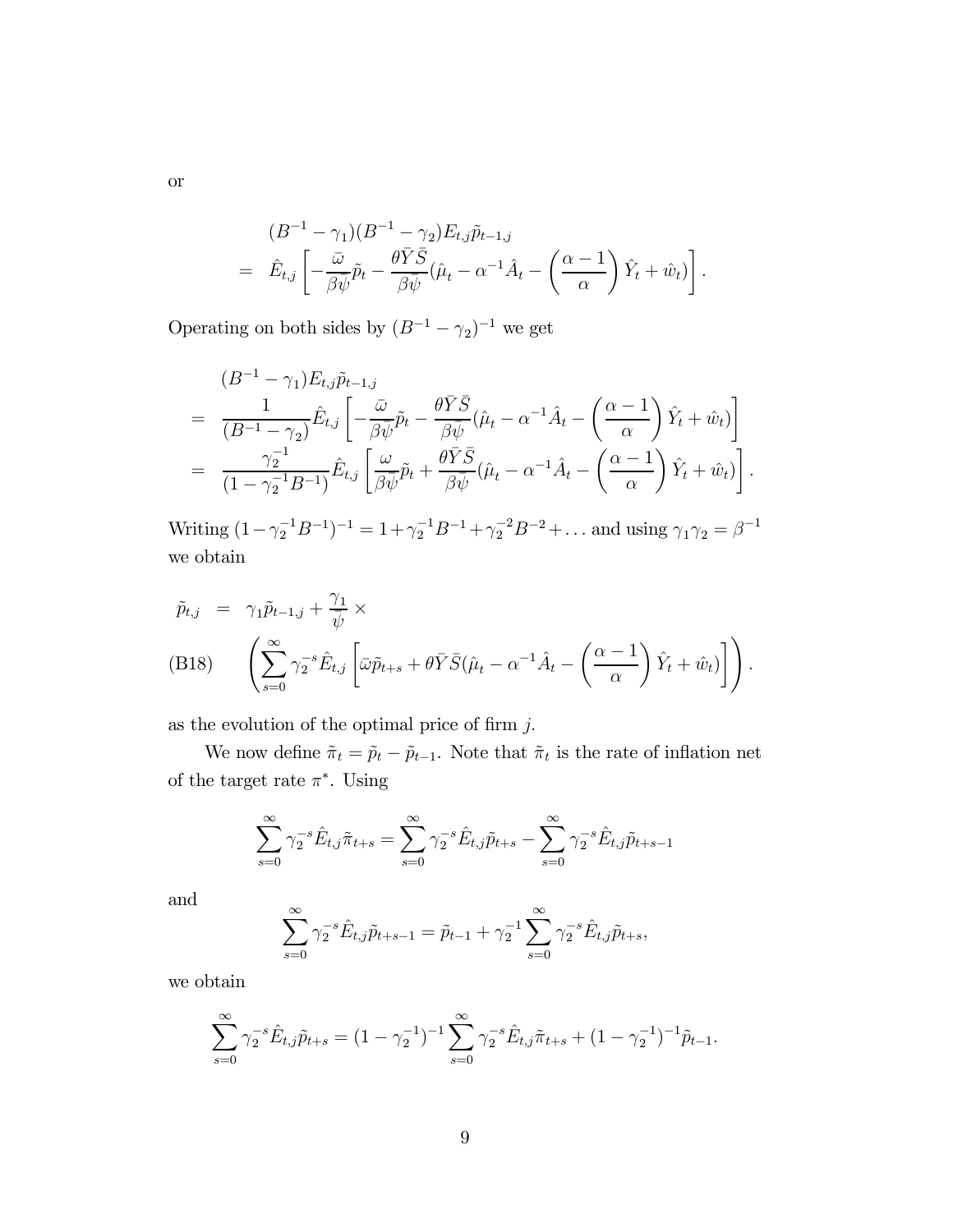Plugging into (B18) we obtain

$$
\tilde{p}_{t,j} = \gamma_1 \tilde{p}_{t-1,j} + \frac{\gamma_1 \bar{\omega}}{\bar{\psi}(1 - \beta \gamma_1)} \tilde{p}_{t-1} + \frac{\gamma_1 \bar{\omega}}{\bar{\psi}(1 - \beta \gamma_1)} \sum_{s=0}^{\infty} (\beta \gamma_1)^s \hat{E}_{t,j} \tilde{\pi}_{t+s} + \frac{\gamma_1 \theta \bar{Y} \bar{S}}{\bar{\psi}} \sum_{s=0}^{\infty} (\beta \gamma_1)^s \hat{E}_{t,j} (\hat{\mu}_{t+s} - \alpha^{-1} \hat{A}_{t+s} - \left(\frac{\alpha - 1}{\alpha}\right) \hat{Y}_{t+s} + \hat{w}_{t+s}).
$$

Subtracting  $\tilde{p}_{t-1,j}$  from both sides and collecting terms, and imposing the representative agent assumption, the coefficient of  $\tilde{p}_{t-1,j}$  becomes

$$
(\gamma_1 - 1) + \frac{\gamma_1 \bar{\omega}}{\bar{\psi}(1 - \beta \gamma_1)} = \frac{(\gamma_1 - 1)(1 - \beta \gamma_1) + (\bar{\omega}/\bar{\psi})\gamma_1}{1 - \beta \gamma_1}
$$
  
= 
$$
\frac{\gamma_1(\bar{\omega}/\bar{\psi} + \beta + 1 - \beta \gamma_1) - 1}{1 - \beta \gamma_1} = \frac{\gamma_1 \beta \gamma_2 - 1}{1 - \beta \gamma_1} = 0.
$$

Note that

(B19) 
$$
\gamma_1 = 1 - \frac{\gamma_1 \bar{\omega}}{\bar{\psi}(1 - \beta \gamma_1)}.
$$

Using the representative agent assumption the resulting equation becomes

$$
\tilde{\pi}_t = \frac{\gamma_1 \bar{\omega}}{\bar{\psi}(1 - \beta \gamma_1)} \sum_{s=0}^{\infty} (\beta \gamma_1)^s \hat{E}_t \tilde{\pi}_{t+s} +
$$
\n(B20) 
$$
\frac{\gamma_1 \theta \bar{Y} \bar{S}}{\bar{\psi}} \sum_{s=0}^{\infty} (\beta \gamma_1)^s \hat{E}_t (\hat{\mu}_{t+s} - \alpha^{-1} \hat{A}_{t+s} - \left(\frac{\alpha - 1}{\alpha}\right) \hat{Y}_{t+s} + \hat{w}_{t+s}).
$$

Next use the equation

$$
w_t = \gamma \left(\frac{Y_t}{A_t}\right)^{\varepsilon/\alpha} C_t
$$

to obtain

(B21) 
$$
\hat{w}_t = \frac{\varepsilon}{\alpha} (\hat{Y}_t - \hat{A}_t) + (1 - \bar{g})^{-1} \hat{Y}_t - \frac{\bar{g}}{1 - \bar{g}} \hat{G}_t.
$$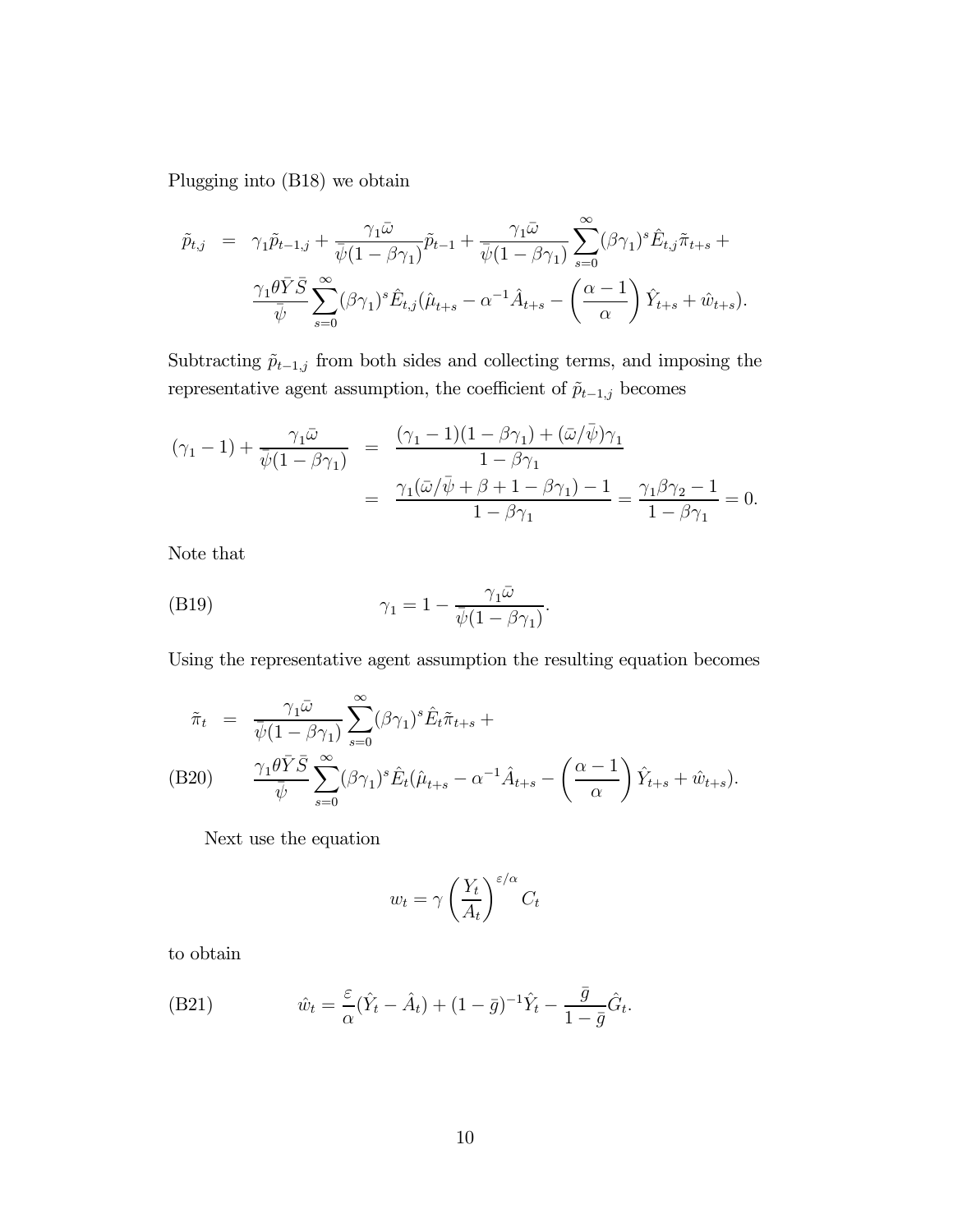At the targeted steady state  $\bar{Y} = \bar{C} + \bar{G}$  has the linear approximation

$$
\hat{Y}_t = (1 - \bar{g})\hat{C}_t + \bar{g}\hat{G}_t,
$$

where  $\bar{g} \equiv \frac{\bar{G}}{\bar{Y}}$  and  $\frac{\bar{C}}{\bar{Y}} = 1 - \bar{g}$ . We get

$$
\tilde{\pi}_t = \frac{\gamma_1 \bar{\omega}}{\bar{\psi}(1 - \beta \gamma_1)} \sum_{s=0}^{\infty} (\beta \gamma_1)^s \hat{E}_t \tilde{\pi}_{t+s} + \frac{\gamma_1 \theta \bar{Y} \bar{S}}{\bar{\psi}} \left[ \sum_{s=0}^{\infty} (\beta \gamma_1)^s \hat{E}_t [\hat{\mu}_{t+s} + (\beta 22) - (\frac{-1 - \varepsilon}{\alpha}) \hat{A}_{t+s} + (\frac{1 - \alpha}{\alpha} + \frac{\varepsilon}{\alpha} + (1 - \bar{g})^{-1}) \hat{Y}_{t+s} - \frac{\bar{g}}{1 - \bar{g}} \hat{G}_{t+s} \right].
$$

Letting  $\hat{\pi}_t \equiv \tilde{\pi}_t / \pi^*$  and substituting into (B20) we finally obtain the Phillips curve

$$
\hat{\pi}_t = a_1 \sum_{s=0}^{\infty} (\beta \gamma_1)^s \hat{E}_t \hat{\pi}_{t+s} + a_2 \sum_{s=0}^{\infty} (\beta \gamma_1)^s \hat{E}_t \hat{Y}_{t+s} - a_3 \sum_{s=0}^{\infty} (\beta \gamma_1)^s \hat{E}_t \hat{A}_{t+s}
$$
\n(B23) 
$$
+ a_4 \sum_{s=0}^{\infty} (\beta \gamma_1)^s \hat{E}_t \hat{G}_{t+s} + a_5 \sum_{s=0}^{\infty} (\beta \gamma_1)^s \hat{E}_t \hat{\mu}_{t+s}.
$$

where the coefficients  $a_i$  are defined as:

$$
a_1 = \frac{\bar{\omega}\gamma_1}{\bar{\psi}(1-\beta\gamma_1)}; a_2 = \frac{\gamma_1\theta\bar{Y}\bar{S}}{\bar{\psi}\pi^*} \left(\frac{1-\alpha}{\alpha} + \frac{\varepsilon}{\alpha} + (1-\bar{g})^{-1}\right);
$$
  

$$
a_3 = \frac{-\gamma_1\theta\bar{Y}\bar{S}}{\bar{\psi}\pi^*} \left(\frac{1+\varepsilon}{\alpha}\right); a_4 = \frac{-\gamma_1\theta\bar{Y}\bar{S}}{\bar{\psi}\pi^*} \frac{\bar{g}}{1-\bar{g}}; a_5 = \frac{\gamma_1\theta\bar{Y}\bar{S}}{\bar{\psi}\pi^*}.
$$

Note that by (B19) we have  $a_1 = 1 - \gamma_1$ . Rearrange the above equation to get (5). The interpretation of equation (5) is as follows. Higher expected future inflation, and higher current and expected future aggregate output lead to higher current inflation. Current inflation is also increased when future monopoly power is expected to be higher. Higher expected future productivity lowers expected future marginal costs and hence reduces inflation. Finally, conditional on expected future output, higher current and expected future government spending is associated with lower consumption, higher labor supply (conditional on real wages) and hence lower real wages, which leads to lower inflation.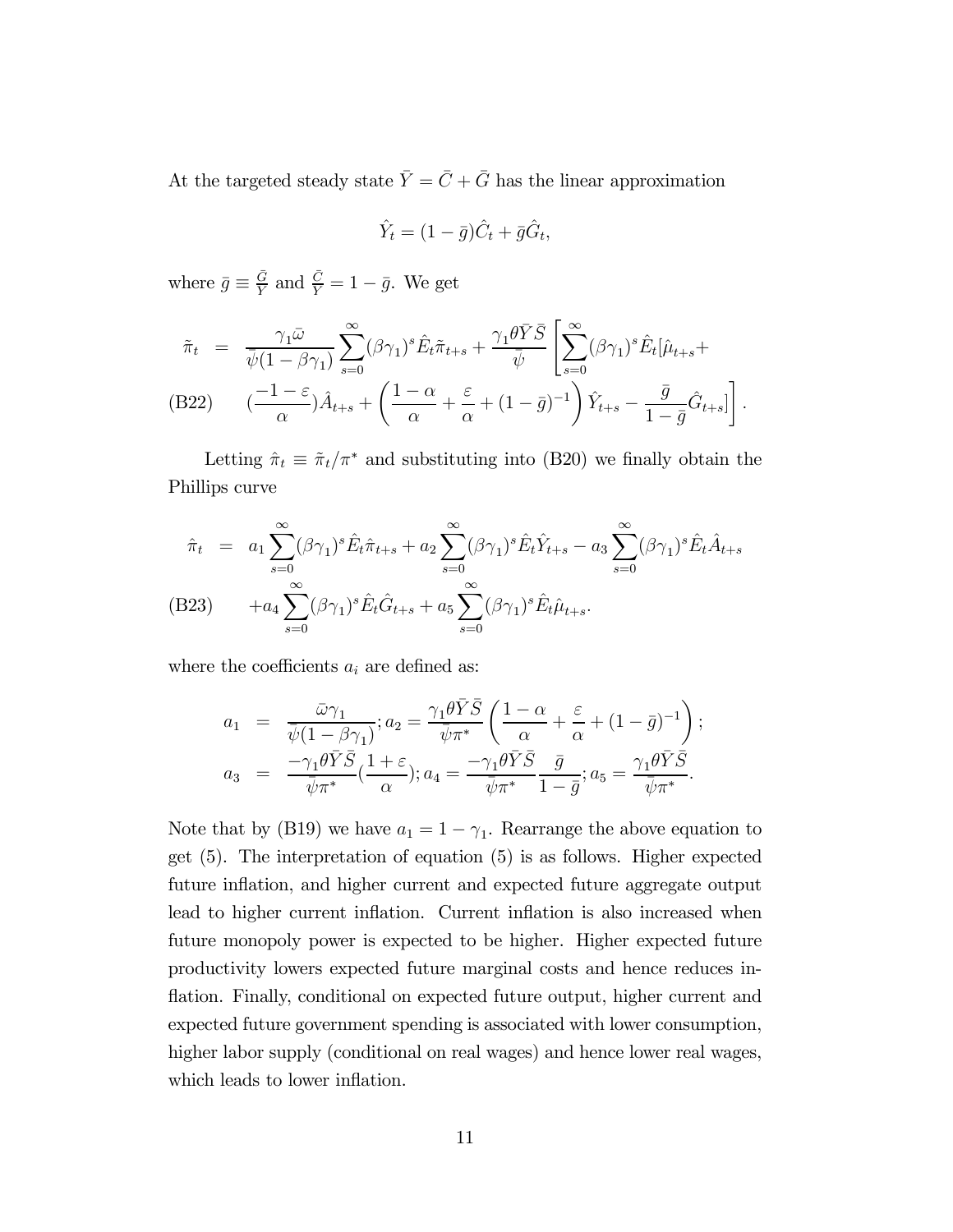Temporary equilibrium and learning

To get the IS curve, we combine the consumption function (3) with the linearized market clearing condition  $\hat{Y}_t = \frac{\bar{C}}{\bar{Y}} \hat{C}_t + \frac{\bar{G}}{\bar{Y}} \hat{G}_t$ , or

$$
\hat{Y}_t = (1 - \bar{g})\hat{C}_t + \bar{g}\hat{G}_t,
$$

where  $\bar{g} = \frac{\bar{G}}{Y}$ . (As in the Appendix to Eusepi and Preston (2010), the adjustment costs drop out from the log-linearized market clearing equation.) This yields

$$
\hat{Y}_t = \bar{g}\hat{G}_t + (1-\beta)\left[\hat{Y}_t - \bar{g}\hat{G}_t + \sum_{s=1}^{\infty} \beta^s \hat{E}_t \left(\hat{Y}_{t+s} - \bar{g}\hat{G}_{t+s}\right)\right] - (1-\bar{g})\hat{E}_t \sum_{s=1}^{\infty} \beta^s \hat{r}_{t+s}.
$$

Note that from  $r_{t+1} \equiv \frac{R_t}{\pi_{t+1}}$  we have

(B25) 
$$
\hat{r}_{t+1} = \hat{R}_t - \hat{\pi}_{t+1}.
$$

The market clearing condition is (B14) which at the targeted steady state  $\pi_t = \pi^*$  is

$$
\bar{Y} = \bar{C} + \bar{G}
$$

It follows that the linear approximation around the targeted steady state is

$$
\hat{Y}_t = (1 - \bar{g})\hat{C}_t + \bar{g}\hat{G}_t,
$$
\n
$$
\bar{g} \equiv \frac{\bar{G}}{\bar{Y}} \text{ and } \frac{\bar{C}}{\bar{Y}} = 1 - \bar{g}.
$$

We thus have

$$
\hat{C}_t = (1 - \beta)(1 - \bar{g})^{-1}\hat{Y}_t + (1 - \beta)(1 - \bar{g})^{-1}\sum_{s=1}^{\infty} \beta^s \hat{E}_t \hat{Y}_{t+s}
$$

$$
-(1 - \beta)\bar{g}(1 - \bar{g})^{-1}\hat{G}_t - (1 - \beta)\bar{g}(1 - \bar{g})^{-1}\sum_{s=1}^{\infty} \beta^s \hat{E}_t \hat{G}_{t+s}
$$
  
(B26) 
$$
-\beta \hat{R}_t - \beta \hat{E}_t \sum_{s=1}^{\infty} \beta^s \hat{R}_{t+s} + \hat{E}_t \sum_{s=1}^{\infty} \beta^s \hat{\pi}_{t+s}.
$$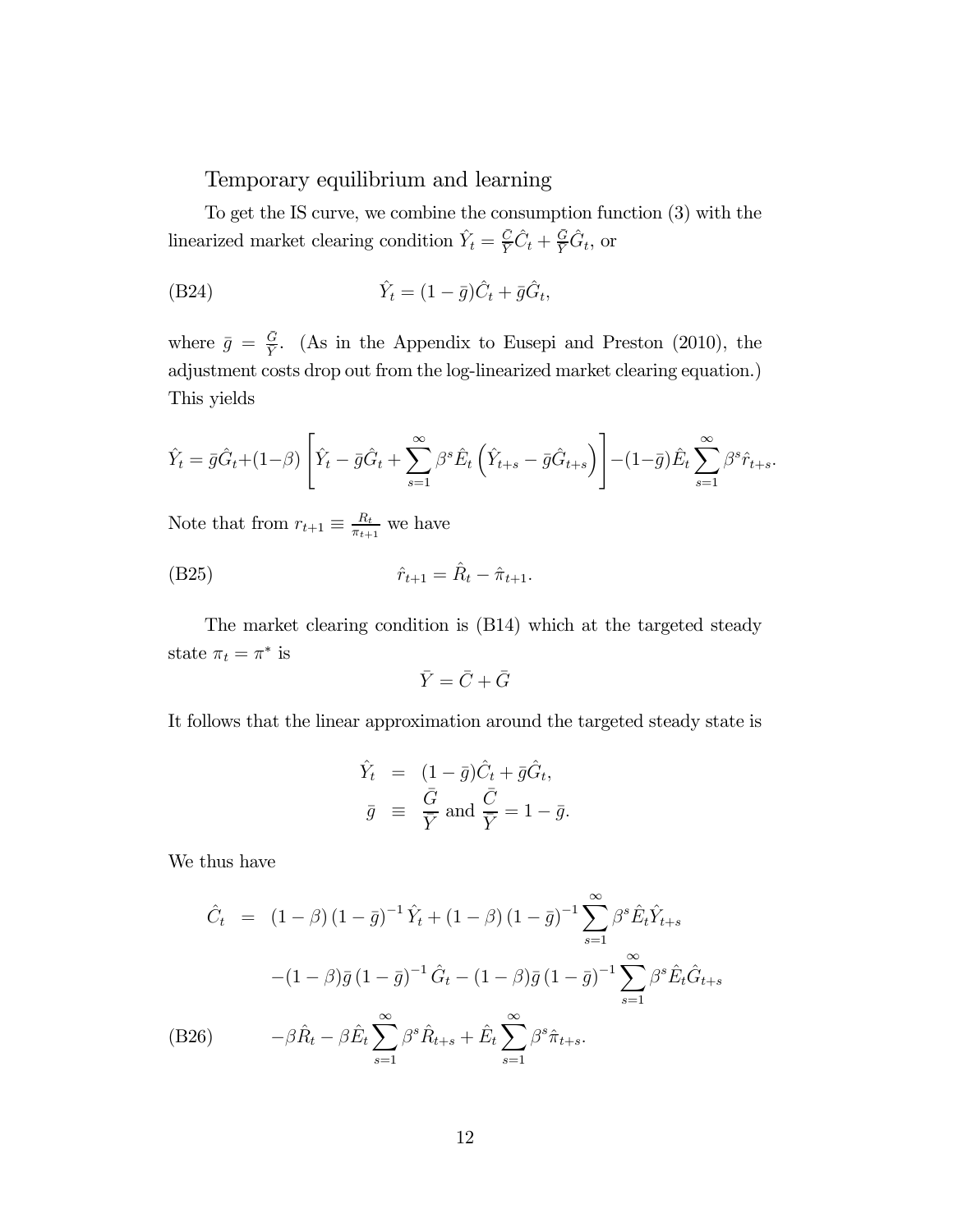For the contemporaneous interest rate rule  $\hat{R}_t = \chi_{\pi} \hat{\pi}_t + \chi_Y \hat{Y}_t$  we have

$$
\hat{C}_t = ((1 - \beta)(1 - \bar{g})^{-1} - \beta \chi_Y) \hat{Y}_t \n+ ((1 - \beta)(1 - \bar{g})^{-1} - \beta \chi_Y) \sum_{s=1}^{\infty} \beta^s \hat{E}_t \hat{Y}_{t+s} \n- \beta \chi_\pi \hat{\pi}_t + (1 - \beta \chi_\pi) \sum_{s=1}^{\infty} \beta^s \hat{E}_t \hat{\pi}_{t+s} - (1 - \beta)\bar{g}(1 - \bar{g})^{-1} \hat{G}_t \n(B27) \qquad -(1 - \beta)\bar{g}(1 - \bar{g})^{-1} \sum_{s=1}^{\infty} \beta^s \hat{E}_t \hat{G}_{t+s}
$$

Next, we describe the least-squares updating rule for the forecast rule coefficients of  $\hat{\pi}_t$  and  $\hat{Y}_t$ . Agents are assumed to use constant gain recursive least squares (RLS). The parameter estimates based on data through time t are  $\sim$ 

$$
\phi_{\pi,t} = \begin{pmatrix} f_{\pi,t} \\ d_{\pi A,t} \\ d_{\pi \mu,t} \end{pmatrix}, \phi_{Y,t} = \begin{pmatrix} f_{Y,t} \\ d_{YA,t} \\ d_{Y\mu,t} \end{pmatrix}, z_t = \begin{pmatrix} 1 \\ \hat{A}_t \\ \hat{\mu}_t \end{pmatrix}.
$$

The RLS formulae corresponding to estimates of equations (9) are

$$
\phi_{\pi,t} = \phi_{\pi,t-1} + \kappa \mathcal{R}_t^{-1} z_t (\pi_t - \phi_{\pi,t-1} z_t),
$$
  
\n
$$
\phi_{Y,t} = \phi_{Y,t-1} + \kappa \mathcal{R}_t^{-1} z_t (Y_t - \phi_{Y,t-1} z_t),
$$
  
\n
$$
\mathcal{R}_t = \mathcal{R}_{t-1} + \kappa (z_t z_t' - \mathcal{R}_{t-1}).
$$

Here  $0 < \kappa < 1$  is the "gain" parameter that discounts old data at rate  $1-\kappa$ per period (taken to be one quarter), to allow for adaptation of parameters to structural changes like policy changes. We assume that parameter estimates under learning are updated at the end of the period. Thus in time , when expectations are formed, agents observe the current value of the exogenous variables  $\hat{A}_t$  and  $\hat{\mu}_t$  but use estimates  $\phi_{\pi,t-1}, \phi_{y,t-1}$  in making forecasts. The initial values of all parameter estimates  $\phi$  and  $\mathcal R$  are set to the initial steady state values under RE.

#### Temporary equilibrium, further computations

The IS curve under the contemporaneous interest-rate rule is obtained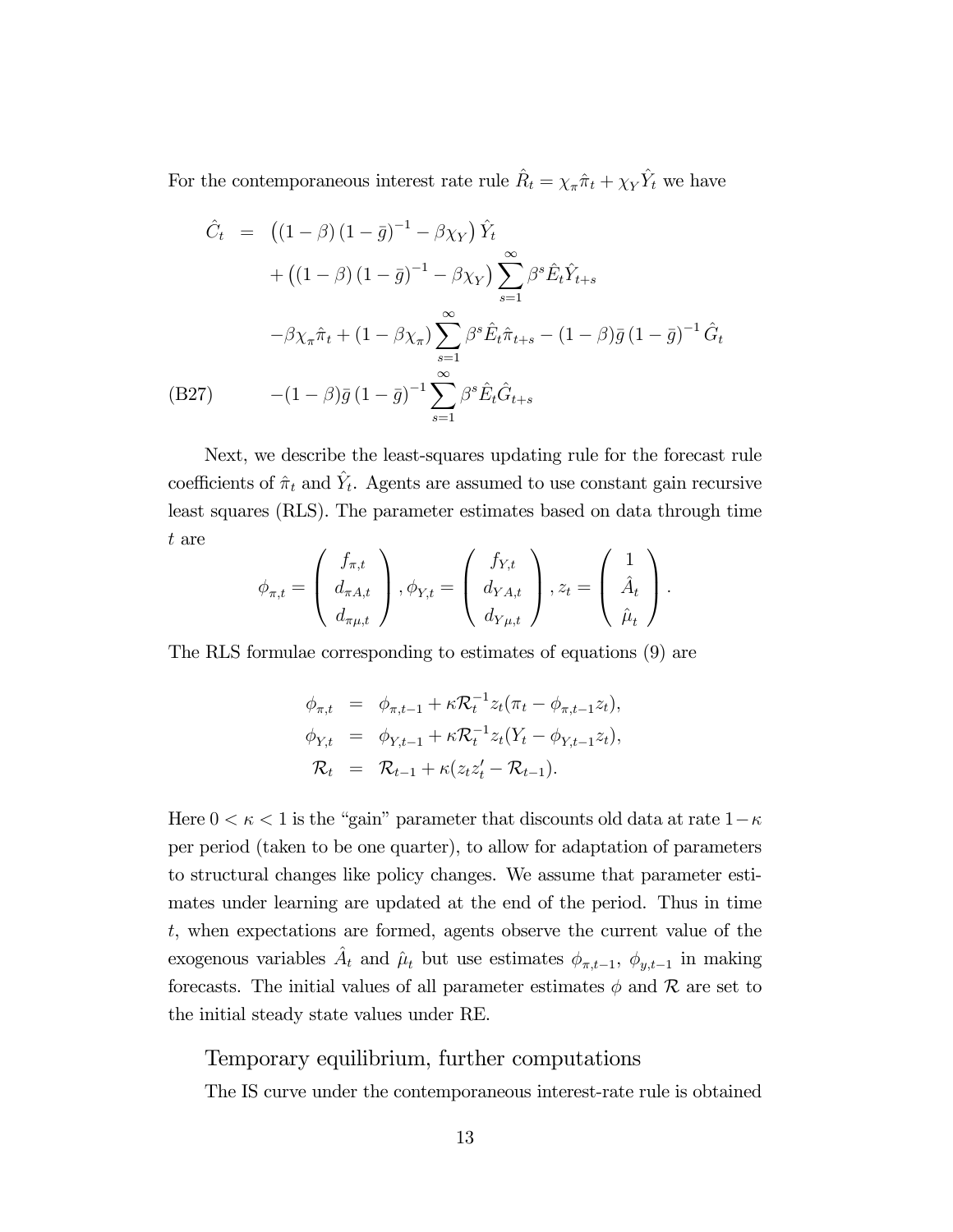from combining the consumption function (B27) with the market-clearing equation  $\hat{Y}_t = (1 - \bar{g})\hat{C}_t + \bar{g}\hat{G}_t$ . This yields

( B28)  
\n
$$
\beta(1 - \bar{g})\chi_{\pi}\hat{\pi}_t + (\beta + \beta(1 - \bar{g})\chi_Y)\hat{Y}_t = [(1 - \bar{g})(1 - \beta\chi_{\pi})] \sum_{s=1}^{\infty} \beta^s \hat{E}_t \hat{\pi}_{t+s} + [(1 - \beta) - (1 - \bar{g})\beta\chi_Y] \sum_{s=1}^{\infty} \beta^s \hat{E}_t \hat{Y}_{t+s} + \bar{g}\hat{G}_t - (1 - \beta)\bar{g} \sum_{s=0}^{\infty} \beta^s \hat{E}_t \hat{G}_{t+s}
$$

Henceforth, we use the following short-hand notation

$$
b_1 \equiv (1 - \bar{g})(1 - \beta \chi_{\pi}),
$$
  
\n
$$
b_2 \equiv (1 - \beta) - (1 - \bar{g})\beta \chi_Y.
$$

Let us now write the price setting equation  $(5)$  and the demand equation (B28) (under subjective expectations) in matrix form. Let

(B29) 
$$
M = \begin{pmatrix} 1 - a_1 & -a_2 \\ \beta(1 - \bar{g})\chi_{\pi} & \beta + \beta(1 - \bar{g})\chi_{Y} \end{pmatrix}
$$

Then

$$
M\begin{pmatrix} \hat{\pi}_t \\ \hat{Y}_t \end{pmatrix} = \sum_{s=1}^{\infty} \begin{pmatrix} a_1(\beta\gamma_1)^s & a_2(\beta\gamma_1)^s \\ b_1\beta^s & b_2\beta^s \end{pmatrix} \begin{pmatrix} \hat{E}_t\hat{\pi}_{t+s} \\ \hat{E}_t\hat{Y}_{t+s} \end{pmatrix} + \begin{pmatrix} -a_4 \\ \beta\bar{g} \end{pmatrix} \hat{G}_t + \sum_{s=0}^{\infty} \begin{pmatrix} -a_3(\beta\gamma_1)^s & a_5(\beta\gamma_1)^s \\ 0 & 0 \end{pmatrix} \begin{pmatrix} \hat{E}_t\hat{A}_{t+s} \\ \hat{E}_t\hat{\mu}_{t+s} \end{pmatrix} + \sum_{s=1}^{\infty} \begin{pmatrix} -a_4(\beta\gamma_1)^s \\ -(1-\beta)\bar{g}\beta^s \end{pmatrix} \hat{E}_t\hat{G}_{t+s}.
$$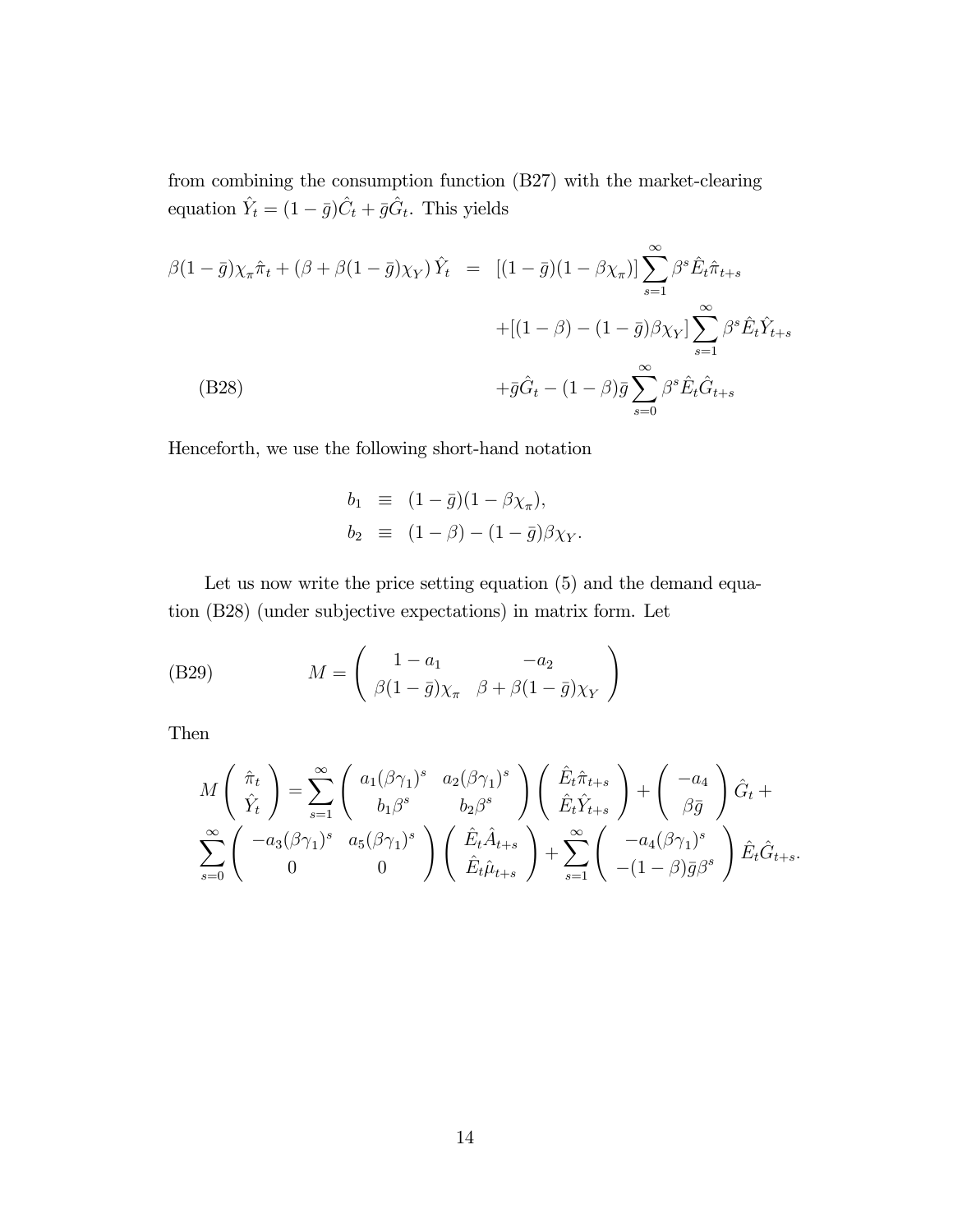For the shock terms above we get

$$
\sum_{s=0}^{\infty} \begin{pmatrix} -a_3(\beta\gamma_1)^s & a_5(\beta\gamma_1)^s \\ 0 & 0 \end{pmatrix} \begin{pmatrix} \rho_A^s \hat{A}_t \\ \rho_\mu^s \hat{\mu}_t \end{pmatrix}
$$
  
= 
$$
\begin{pmatrix} \sum_{s=0}^{\infty} \left( -a_3(\rho_A \beta\gamma_1)^s \hat{A}_t + a_5(\rho_\mu \beta\gamma_1)^s \hat{\mu}_t \right) \\ 0 \\ 0 \end{pmatrix}
$$
  
= 
$$
\begin{pmatrix} \sum_{s=0}^{\infty} \left( -a_3(\rho_A \beta\gamma_1)^s \hat{A}_t + a_5(\rho_\mu \beta\gamma_1)^s \hat{\mu}_t \right) \\ 0 \\ 0 \end{pmatrix}
$$
  
= 
$$
\begin{pmatrix} -a_3(1-\rho_A \beta\gamma_1)^{-1} \hat{A}_t + a_5(1-\rho_\mu \beta\gamma_1)^{-1} \hat{\mu}_t \\ 0 \end{pmatrix}.
$$

Consider a change in government spending that is known to be temporary. We assume that initially, at  $t = 0$ , we are in the steady state corresponding to  $G = \overline{G}$ , and consider the following policy experiment, assumed fully credible and announced at the start of period 1:

(B30) 
$$
G_t = \tau_t = \begin{cases} \bar{G}', t = 1, ..., T \\ \bar{G}, t \ge T + 1, \end{cases}
$$

i.e., government spending and taxes are changed in period  $t = 1$  and this change is reversed at a later period  $T+1$ . Thus, the experiment is one where the policy change is announced in period 1 to take place in the future for a fixed number  $T$  of periods. Denote the change in government spending by  $\Delta G$  (=  $\bar{G}'-\bar{G}$  ) so that

$$
\hat{G}_t = \begin{cases} \frac{\Delta G}{G}, t = 1, ..., T \\ 0, t \ge T + 1. \end{cases}
$$

We first consider the evolution of the learning economy during the period when the policy increase is in effect i.e. for periods  $t = 1, ..., T$ . Then we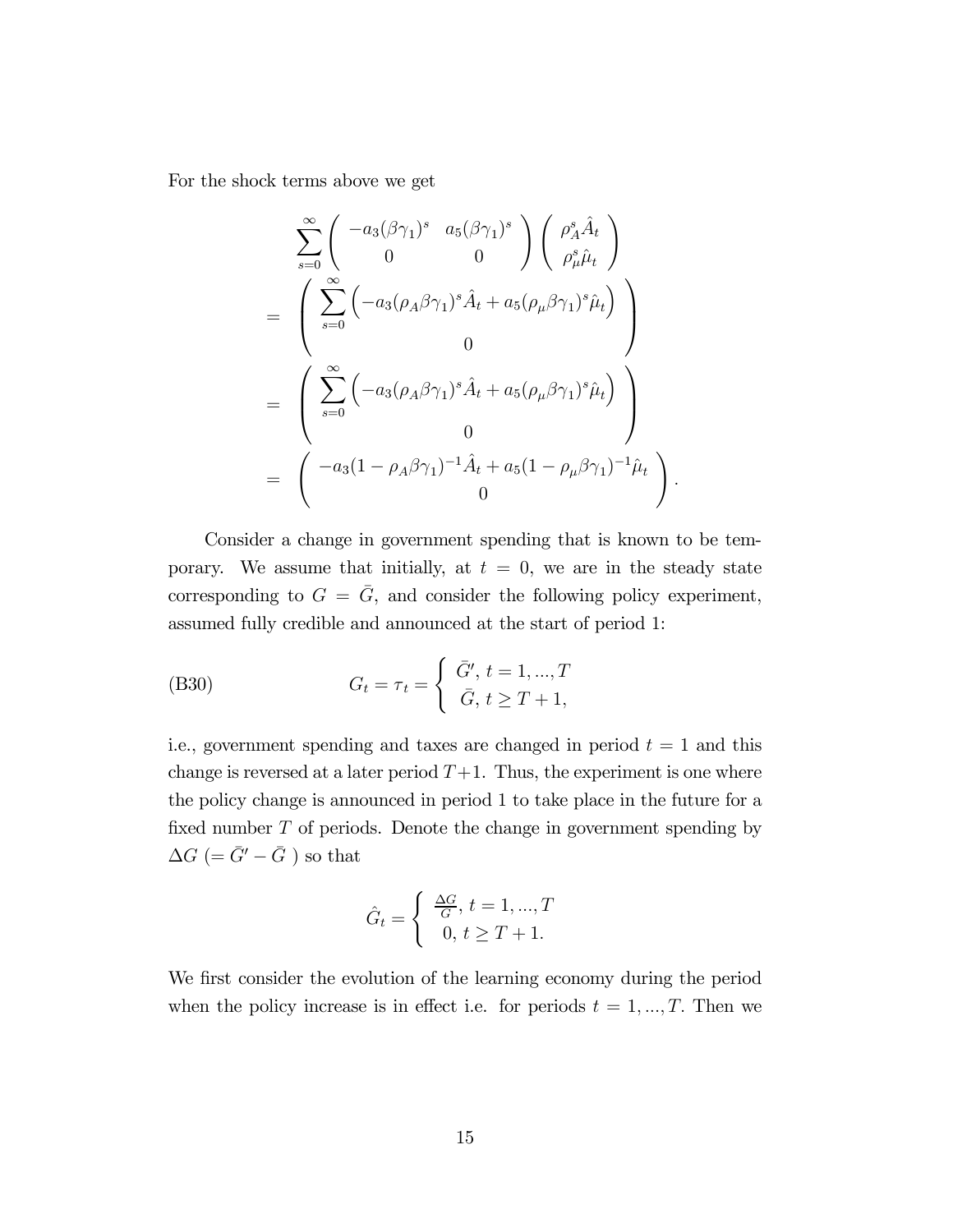have

$$
\sum_{s=1}^{\infty} \left( \begin{array}{c} -a_4(\beta \gamma_1)^s \\ -(1-\beta)\bar{g}\beta^s \end{array} \right) \hat{E}_t \hat{G}_{t+s} = \sum_{s=1}^{T-t} \left( \begin{array}{c} -a_4(\beta \gamma_1)^s \\ -(1-\beta)\bar{g}\beta^s \end{array} \right) \frac{\Delta G}{\bar{G}} =
$$

$$
\left( \begin{array}{c} -a_4 \sum_{s=1}^{T-t} (\beta \gamma_1)^s \\ -(1-\beta)\bar{g} \sum_{s=1}^{T-t} \beta^s \end{array} \right) \frac{\Delta G}{\bar{G}} = \left( \begin{array}{c} -a_4\beta \gamma_1 \frac{1-(\beta \gamma_1)^{T-t}}{1-\beta \gamma_1} \\ -\beta(1-\beta)\bar{g} \frac{1-\beta^{T-t}}{1-\beta} \end{array} \right) \frac{\Delta G}{\bar{G}}.
$$

Write the final form of the model when agents are learning in the following matrix form (which is true for  $1 \leq t \leq T$ )

$$
M\begin{pmatrix} \hat{\pi}_t \\ \hat{Y}_t \end{pmatrix} = \sum_{s=1}^{\infty} \begin{pmatrix} a_1(\beta\gamma_1)^s & a_2(\beta\gamma_1)^s \\ b_1\beta^s & b_2\beta^s \end{pmatrix} \begin{pmatrix} \hat{E}_t\hat{\pi}_{t+s} \\ \hat{E}_t\hat{Y}_{t+s} \end{pmatrix} + \begin{pmatrix} -a_3(1-\rho_A\beta\gamma_1)^{-1}\hat{A}_t + a_5(1-\rho_\mu\beta\gamma_1)^{-1}\hat{\mu}_t \\ 0 \end{pmatrix} + \begin{pmatrix} -a_4\beta\gamma_1\frac{1-(\beta\gamma_1)^{T-t}}{1-\beta\gamma_1} \\ -\beta(1-\beta)\bar{g}\frac{1-\beta^{T-t}}{1-\beta} \end{pmatrix} \frac{\Delta G}{\bar{G}} + \begin{pmatrix} -a_4 \\ \beta\bar{g} \end{pmatrix} \frac{\Delta G}{\bar{G}}.
$$

Note that when  $t > T$ , the model evolution under learning is governed by

$$
M\begin{pmatrix} \hat{\pi}_t \\ \hat{Y}_t \end{pmatrix} = \sum_{s=1}^{\infty} \begin{pmatrix} a_1(\beta\gamma_1)^s & a_2(\beta\gamma_1)^s \\ b_1\beta^s & b_2\beta^s \end{pmatrix} \begin{pmatrix} \hat{E}_t\hat{\pi}_{t+s} \\ \hat{E}_t\hat{Y}_{t+s} \end{pmatrix} +
$$
\n
$$
(B32) \qquad \begin{pmatrix} -a_3(1-\rho_A\beta\gamma_1)^{-1}\hat{A}_t + a_5(1-\rho_\mu\beta\gamma_1)^{-1}\hat{\mu}_t \\ 0 \end{pmatrix}.
$$

since  $\hat{G}_t = 0$  when  $t > T$ .

We consider PLMs of the same form as the standard minimal state variable (MSV) solution of the economy. One can solve the model under RE with fixed  ${\cal G}_t$  to get a stochastic steady state of the form

$$
\hat{\pi}_t = f_{\pi} + d_{\pi A} \hat{A}_t + d_{\pi \mu} \hat{\mu}_t,
$$
  

$$
\hat{Y}_t = f_Y + d_{YA} \hat{A}_t + d_{Y\mu} \hat{\mu}_t,
$$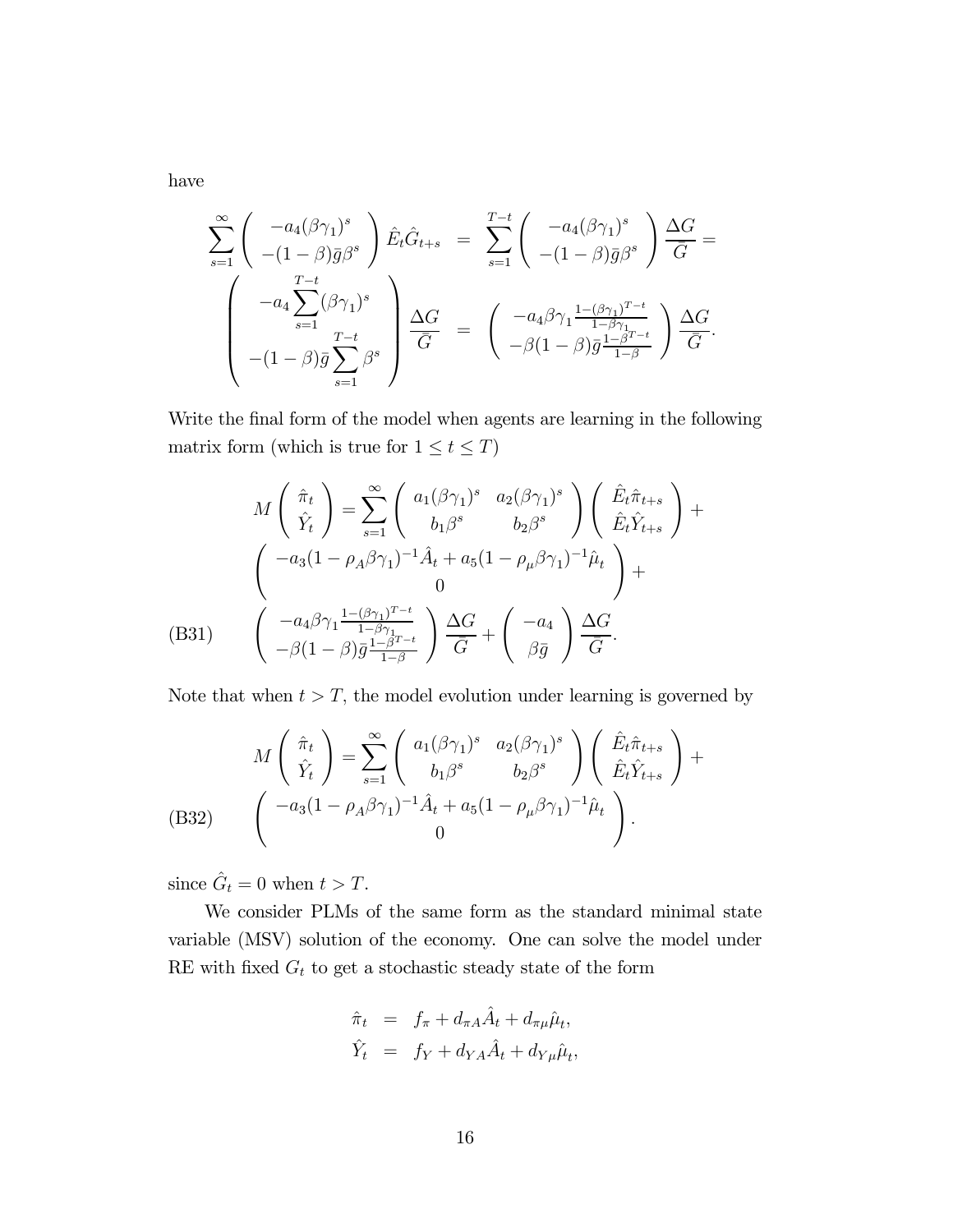where  $\hat{A}_t$ ,  $\hat{\mu}_t$  are observable processes (with known coefficients) given by (8). These can be used to construct forecasts  $\hat{E}_t \pi_{t+s}$  and  $\hat{E}_t \hat{Y}_{t+s}$  which are then inserted into the model (B31) to govern the evolution of the economy for the first  $T$  periods (and by (B32) for periods after  $T$ ).

Using the MSV form of the PLM we get

$$
\hat{E}_t \hat{\pi}_{t+s} = f_{\pi} + d_{\pi A} \hat{E}_t \hat{A}_{t+s} + d_{\pi \mu} \hat{E}_t \hat{\mu}_{t+s} \n= f_{\pi} + d_{\pi A} \rho_A^s \hat{A}_t + d_{\pi \mu} \rho_{\mu}^s \hat{\mu}_t.
$$

Similarly,

$$
\hat{E}_t \hat{Y}_{t+s} = f_Y + d_{YA} \rho_A^s \hat{A}_t + d_{Y\mu} \rho_\mu^s \hat{\mu}_t.
$$

Consider the term below that needs to be evaluated in the first row of (B31)

$$
a_1 \sum_{s=1}^{\infty} (\beta \gamma_1)^s \hat{E}_t \hat{\pi}_{t+s} + a_2 \sum_{s=1}^{\infty} (\beta \gamma_1)^s \hat{E}_t \hat{Y}_{t+s}
$$
  
\n
$$
= a_1 \sum_{s=1}^{\infty} (\beta \gamma_1)^s (f_{\pi} + d_{\pi A} \hat{E}_t \hat{A}_{t+s} + d_{\pi \mu} \hat{E}_t \hat{\mu}_{t+s})
$$
  
\n
$$
+ a_2 \sum_{s=1}^{\infty} (\beta \gamma_1)^s (f_Y + d_{YA} \rho_A^s \hat{A}_t + d_{Y\mu} \rho_{\mu}^s \hat{\mu}_t)
$$
  
\n
$$
= (a_1 f_{\pi} + a_2 f_Y) \frac{\beta \gamma_1}{1 - \beta \gamma_1} + (a_1 d_{\pi A} + a_2 d_{YA}) \frac{\rho_A \beta \gamma_1}{1 - \rho_A \beta \gamma_1} \hat{A}_t
$$
  
\n
$$
+ (a_1 d_{\pi \mu} + a_2 d_{Y\mu}) \frac{\rho_{\mu} \beta \gamma_1}{1 - \rho_{\mu} \beta \gamma_1} \hat{\mu}_t.
$$

Similarly consider the term below that is required to be evaluated in the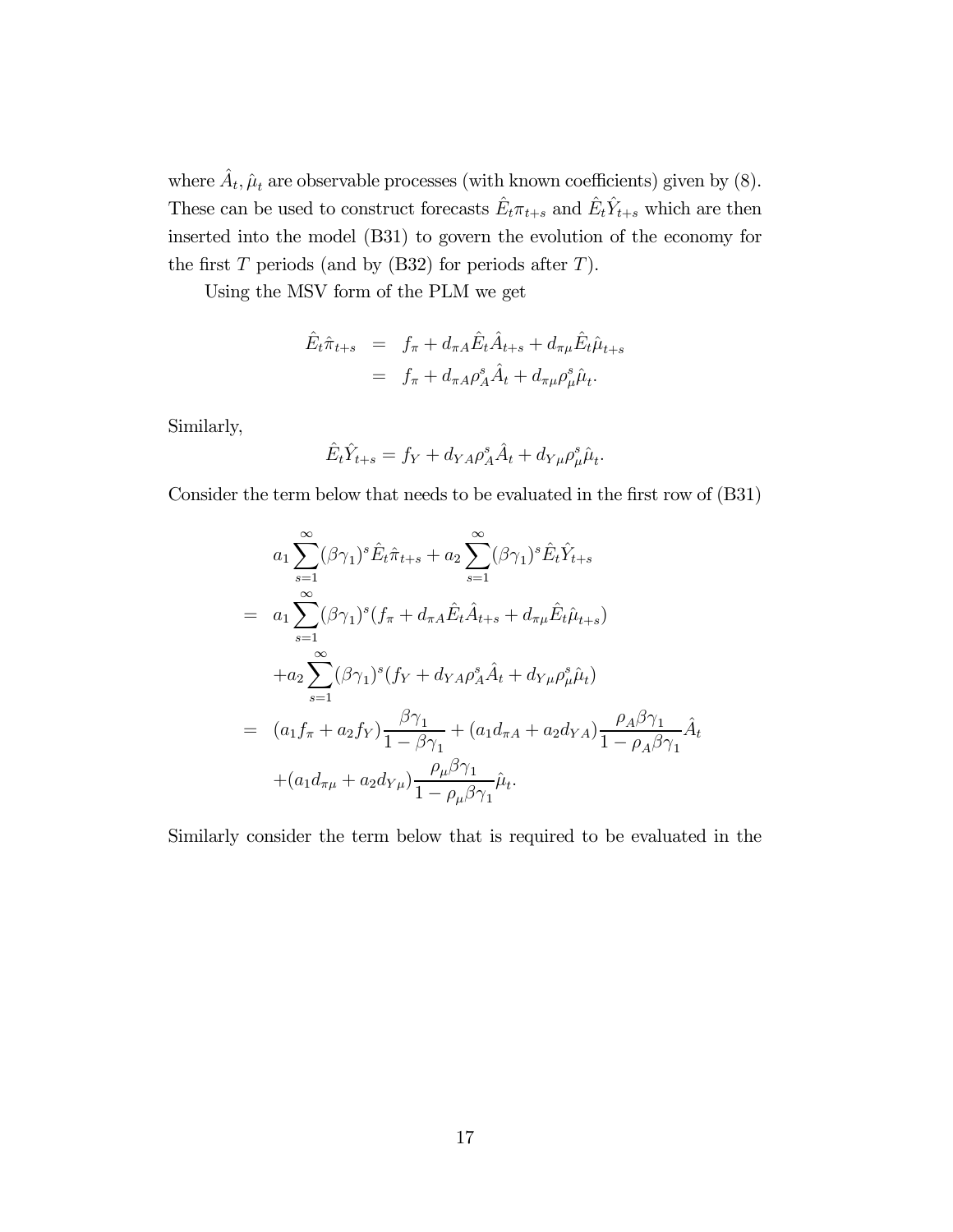second row of (B31)

$$
b_1 \sum_{s=1}^{\infty} \beta^s \hat{E}_t \hat{\pi}_{t+s} + b_2 \sum_{s=1}^{\infty} \beta^s \hat{E}_t \hat{Y}_{t+s}
$$
  
\n
$$
= b_1 \sum_{s=1}^{\infty} \beta^s (f_{\pi} + d_{\pi A} \hat{E}_t \hat{A}_{t+s} + d_{\pi \mu} \hat{E}_t \hat{\mu}_{t+s})
$$
  
\n
$$
+ a_2 \sum_{s=1}^{\infty} (\beta \gamma_1)^s (f_Y + d_{YA} \rho_A^s \hat{A}_t + d_{Y\mu} \rho_{\mu}^s \hat{\mu}_t)
$$
  
\n
$$
= (b_1 f_{\pi} + b_2 f_Y) \frac{\beta}{1-\beta} + (b_1 d_{\pi A} + b_2 d_{YA}) \frac{\rho_A \beta}{1-\rho_A \beta} \hat{A}_t
$$
  
\n
$$
+ (b_1 d_{\pi \mu} + b_2 d_{Y\mu}) \frac{\rho_{\mu} \beta}{1-\rho_{\mu} \beta} \hat{\mu}_t.
$$

We can obtain a mapping from the PLM to the ALM from (B31) for the first  $T$  periods (and from (B32) for periods after  $T$ ).

We now combine terms of the right hand side of (B31). The first row on the right hand side of (B31) is given by

$$
(a_1 f_\pi + a_2 f_Y) \frac{\beta \gamma_1}{1 - \beta \gamma_1} + (a_1 d_{\pi A} + a_2 d_{YA}) \frac{\rho_A \beta \gamma_1}{1 - \rho_A \beta \gamma_1} \hat{A}_t + (a_1 d_{\pi\mu} + a_2 d_{Y\mu}) \frac{\rho_\mu \beta \gamma_1}{1 - \rho_\mu \beta \gamma_1} \hat{\mu}_t - a_3 (1 - \rho_A \beta \gamma_1)^{-1} \hat{A}_t + a_5 (1 - \rho_\mu \beta \gamma_1)^{-1} \hat{\mu}_t - a_4 (\beta \gamma_1 \frac{1 - (\beta \gamma_1)^{T-t}}{1 - \beta \gamma_1} + 1) \frac{\Delta G}{\bar{G}}.
$$

The second row on the right hand side of (B31) is given by

$$
(b_1 f_\pi + b_2 f_Y) \frac{\beta}{1 - \beta} + (b_1 d_{\pi A} + b_2 d_{YA}) \frac{\rho_A \beta}{1 - \rho_A \beta} \hat{A}_t + (b_1 d_{\pi\mu} + b_2 d_{Y\mu}) \frac{\rho_\mu \beta}{1 - \rho_\mu \beta} \hat{\mu}_t - \beta \bar{g} [(1 - \beta) \frac{1 - \beta^{T-t}}{1 - \beta} - 1] \frac{\Delta G}{\bar{G}}.
$$

This process gives us the mapping for the T-map as below.

We collect the terms for the intercept in preceding two equations. This gives two equations (B33) and (B34) to solve for the T-map for the intercept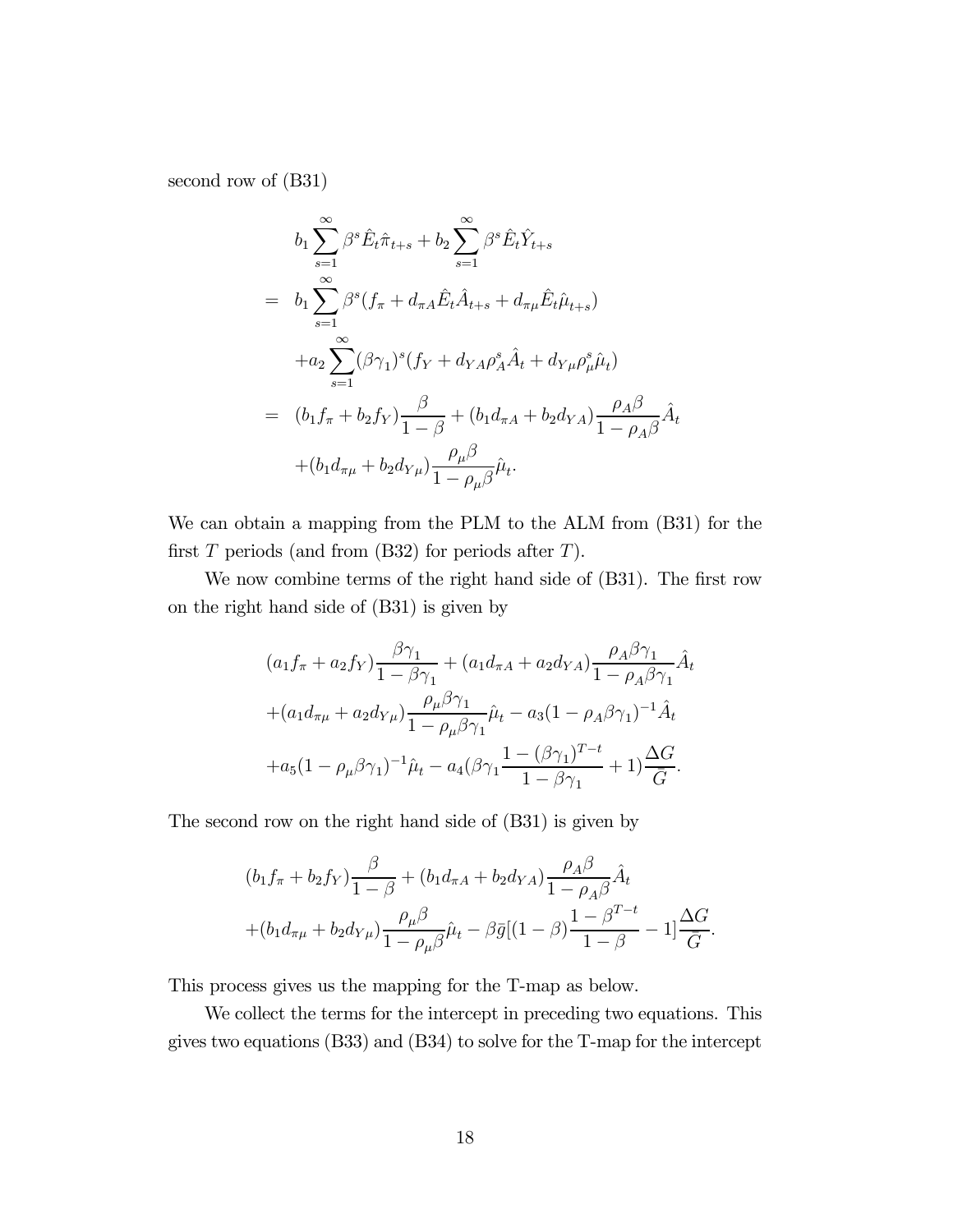terms  $T_{\pi}, T_{Y}$ :

(B33)  
\n
$$
(1 - a_1)T_{\pi} - a_2T_Y = (a_1f_{\pi} + a_2f_Y)\frac{\beta\gamma_1}{1 - \beta\gamma_1} -a_4(\beta\gamma_1\frac{1 - (\beta\gamma_1)^{T-t}}{1 - \beta\gamma_1} + 1)\frac{\Delta G}{\bar{G}},
$$

$$
\beta(1 - \bar{g})\chi_{\pi}T_{\pi} + (\beta + (1 - \bar{g})\chi_{Y})T_{Y} = (b_{1}f_{\pi} + b_{2}f_{Y})\frac{\beta}{1 - \beta} -\beta \bar{g}[(1 - \beta)\frac{1 - \beta^{T-t}}{1 - \beta} - 1]\frac{\Delta G}{\bar{G}}.
$$
\n(B34)

Similarly, consider the terms involving  $\hat{A}_t$ 

(B35) 
$$
(1-a_1)T_{\pi A} - a_2T_{YA} = (a_1d_{\pi A} + a_2d_{YA})\frac{\rho_A\beta\gamma_1}{1 - \rho_A\beta\gamma_1} - a_3(1-\rho_A\beta\gamma_1)^{-1},
$$

(B36) 
$$
\beta(1-\bar{g})\chi_{\pi}T_{\pi A} + (\beta + (1-\bar{g})\chi_{Y})T_{YA} = (b_{1}d_{\pi A} + b_{2}d_{YA})\frac{\rho_{A}\beta}{1-\rho_{A}\beta}.
$$

Equations (B35) and (B36) are solved for the coefficients  $T_{\pi A}$  and  $T_{YA}$ . Finally, consider terms involving  $\hat{\mu}_t$ 

(B37) 
$$
(1 - a_1)T_{\pi\mu} - a_2T_{Y\mu} = (a_1d_{\pi\mu} + a_2d_{Y\mu})\frac{\rho_\mu\beta\gamma_1}{1 - \rho_\mu\beta\gamma_1} + a_5(1 - \rho_\mu\beta\gamma_1)^{-1},
$$

(B38) 
$$
\beta(1-\bar{g})\chi_{\pi}T_{\pi\mu} + (\beta + (1-\bar{g})\chi_{Y})T_{Y\mu} = (b_{1}d_{\pi\mu} + b_{2}d_{Y\mu})\frac{\rho_{\mu}\beta}{1-\rho_{\mu}\beta}.
$$

and equations (B37)-(B38) are solved for the coefficients  $T_{\pi\mu}$  and  $T_{Y\mu}.$ 

These six equations (B33), (B34), (B35), (B36), (B37), and (B38) yield the mapping

$$
(f_{\pi}, f_Y, d_{\pi A}, d_{YA}, d_{\pi\mu}, d_{Y\mu}) \rightarrow (T_{\pi}, T_Y, T_{\pi A}, T_{YA}, T_{\pi\mu}, T_{Y\mu})
$$

from the PLM to the ALM in parameter space and the fixed points of the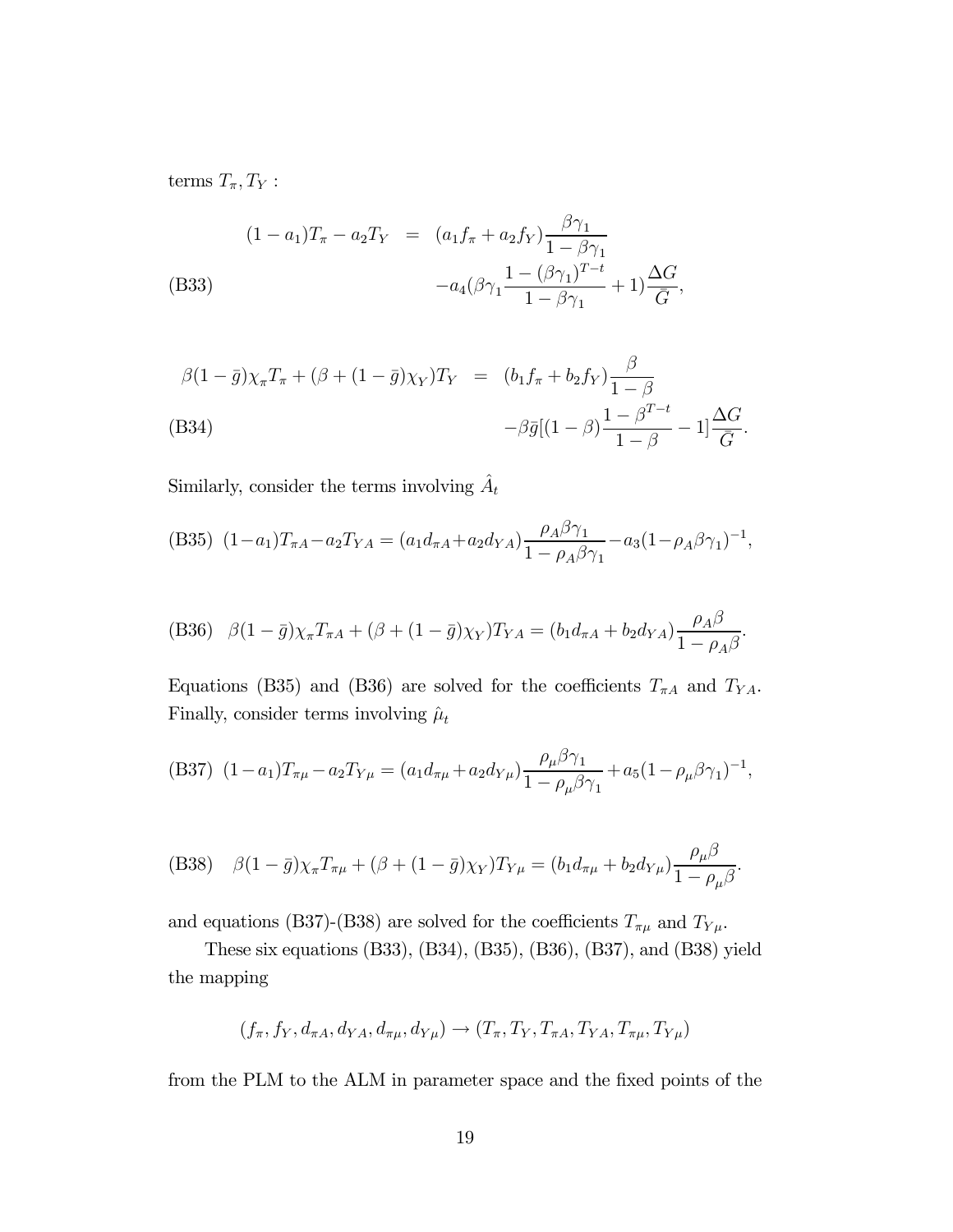map correspond to the MSV REE solution. This is the T-mapping for periods  $1, \ldots, T$ . For periods  $t > T$  the same equations, together with the requirement  $\Delta G = 0$ , give the T-map.

### RE Solution with policy change

We need to compute the RE solution when the fiscal policy changes. Computing the effect of policy changes under RE is somewhat simpler using the Euler equation approach. We first consider the IS curve equation. Imposing symmetry in equation (B3), we obtain

$$
\frac{C_t - \bar{C}}{\bar{C}} = E_t(\frac{C_{t+1} - \bar{C}}{\bar{C}}) - E_t(\frac{r_{t+1} - \bar{r}}{\beta^{-1}}),
$$

or in proportional deviation form

$$
\hat{C}_t = E_t \hat{C}_{t+1} - E_t \hat{r}_{t+1}
$$

where

$$
\hat{r}_{t+1} = \frac{r_{t+1} - \bar{r}}{\bar{r}}; \bar{r} = \beta^{-1}.
$$

Then using (B24), we obtain

(B39) 
$$
\hat{Y}_t = E_t \hat{Y}_{t+1} - \frac{\bar{C}}{\bar{Y}} E_t \hat{r}_{t+1} + \frac{\bar{G}}{\bar{Y}} \left( \hat{G}_t - E_t \hat{G}_{t+1} \right)
$$

as the IS curve in (proportional) deviation form. If we use the interest rate rule (6) in (B39) above we obtain

(B40) 
$$
(1 + \frac{\overline{C}}{\overline{Y}} \chi_Y) \hat{Y}_t + \frac{\overline{C}}{\overline{Y}} \chi_\pi \hat{\pi}_t = E_t \hat{Y}_{t+1} + \frac{\overline{C}}{\overline{Y}} E_t \hat{\pi}_{t+1} + \frac{\overline{G}}{\overline{Y}} \left( \hat{G}_t - E_t \hat{G}_{t+1} \right)
$$

Since

$$
\frac{\bar{C}}{\bar{Y}} = 1 - \frac{\bar{G}}{\bar{Y}} \equiv 1 - \bar{g},
$$

we can rewrite (B40) as

(B41)  
\n
$$
(1 + (1 - \bar{g})\chi_Y)\hat{Y}_t + (1 - \bar{g})\chi_{\pi}\hat{\pi}_t = E_t\hat{Y}_{t+1} + (1 - \bar{g})E_t\hat{\pi}_{t+1} + \bar{g}\left(\hat{G}_t - E_t\hat{G}_{t+1}\right)
$$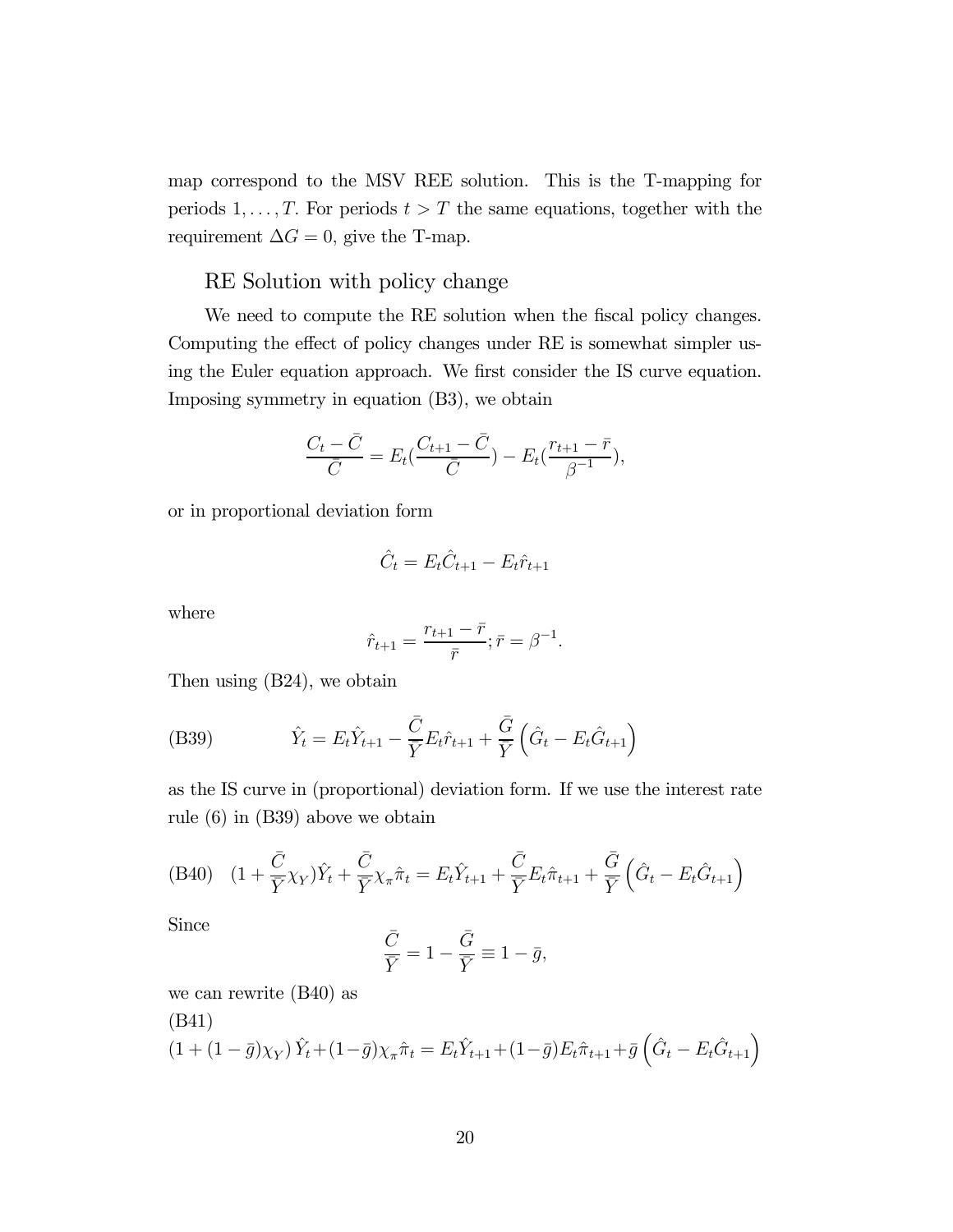We now compute the one-step forward looking Phillips curve. Imposing symmetry, we obtain from (B17)

$$
\hat{\pi}_t = \beta E_t \hat{\pi}_{t+1} + \frac{\theta \bar{Y} \bar{S}}{\bar{\psi}} (\hat{\mu}_t - \alpha^{-1} \hat{A}_t - \left(\frac{\alpha - 1}{\alpha}\right) \hat{Y}_t + \hat{w}_t).
$$

Substituting in (B21)  $\hat{w}_t = \frac{\varepsilon}{\alpha} (\hat{Y}_t - \hat{A}_t) + (1 - \bar{g})^{-1} \hat{Y}_t - \frac{\bar{g}}{1 - \bar{g}} \hat{G}_t$  this becomes (B42)

$$
\hat{\pi}_t = \beta E_t \hat{\pi}_{t+1} + \frac{\theta \bar{Y} \bar{S}}{\bar{\psi}} \left[ \left( \frac{1+\varepsilon}{\alpha} + \frac{\bar{g}}{1-\bar{g}} \right) \hat{Y}_t + (\hat{\mu}_t - (\frac{1+\varepsilon}{\alpha}) \hat{A}_t) - \frac{\bar{g}}{1-\bar{g}} \hat{G}_t \right].
$$

Writing (B41) and (B42) in matrix form we get

$$
\begin{pmatrix}\n1 & -\frac{\theta \bar{Y} \bar{S}}{\bar{\psi}} \left( \frac{1+\varepsilon}{\alpha} + \frac{\bar{g}}{1-\bar{g}} \right) \\
(1-\bar{g})\chi_{\pi} & 1+(1-\bar{g})\chi_{Y}\n\end{pmatrix}\n\begin{pmatrix}\n\hat{\pi}_{t} \\
\hat{Y}_{t}\n\end{pmatrix}\n= \n\begin{pmatrix}\n\beta & 0 \\
1-\bar{g} & 1\n\end{pmatrix}\n\begin{pmatrix}\nE_{t}\hat{\pi}_{t+1} \\
E_{t}\hat{Y}_{t+1}\n\end{pmatrix} + \n\begin{pmatrix}\n\frac{\theta \bar{Y}\bar{S}}{\psi} & -\frac{(1+\varepsilon)\theta \bar{Y}\bar{S}}{\alpha \bar{\psi}} \\
0 & 0\n\end{pmatrix}\n\begin{pmatrix}\n\hat{\mu}_{t} \\
\hat{A}_{t}\n\end{pmatrix}\n+ \n\begin{pmatrix}\n-\frac{\theta \bar{Y}\bar{S}}{\psi} & \bar{g} \\
\bar{g} \left( \hat{G}_{t} - E_{t}\hat{G}_{t+1} \right)\n\end{pmatrix}.
$$

Note that  $\frac{\theta \bar{Y}\bar{S}}{\psi} = \frac{(\theta-1)\bar{Y}(1-\tau)}{\psi}$  which is denoted by  $\xi$  (with  $\tau = 0$ ) in Eusepi-Preston  $(2010)$  and is set equal to 0.06 in footnote 11, p. 243, of their paper.

Inverting the matrix on the left hand side of the above system we can obtain the system

(B43) 
$$
\begin{pmatrix} \hat{\pi}_t \\ \hat{Y}_t \end{pmatrix} = \Psi \begin{pmatrix} E_t \hat{\pi}_{t+1} \\ E_t \hat{Y}_{t+1} \end{pmatrix} + \mathcal{F} \begin{pmatrix} \hat{\mu}_t \\ \hat{A}_t \end{pmatrix} + \Gamma \begin{pmatrix} -\frac{\theta \bar{Y} \bar{S}}{\psi} \frac{\bar{g}}{1 - \bar{g}} \hat{G}_t \\ \bar{g} \left( \hat{G}_t - E_t \hat{G}_{t+1} \right) \end{pmatrix},
$$

which can used to compute numerically the RE solution with the fiscal policy change. Thus, (B43) gives the system under RE when the Taylor rule (6) is followed. We will be using this system to compute the RE solution when there is a change in government purchases (and a balanced budget).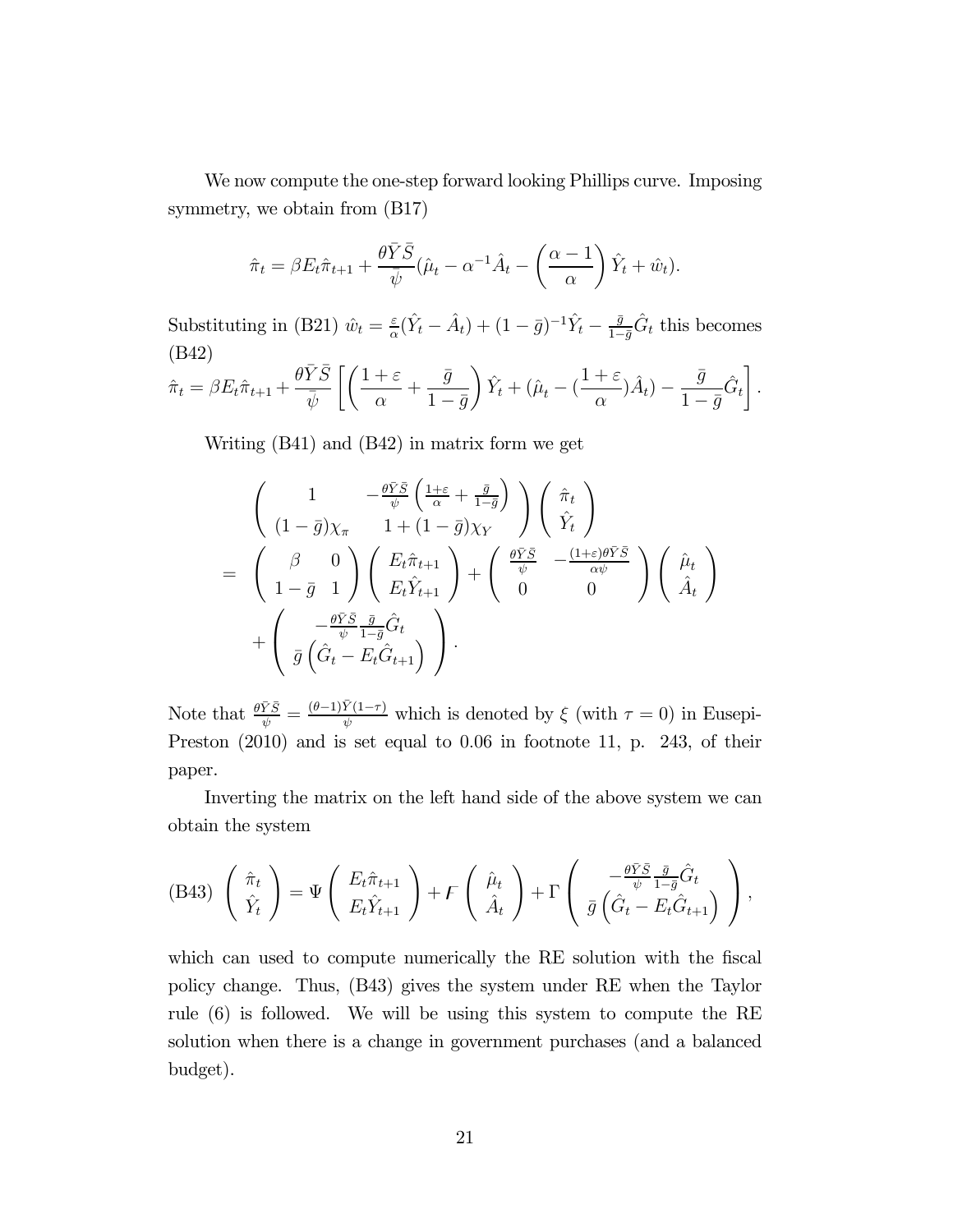Solving this equation forward yields

$$
\begin{pmatrix}\n\hat{\pi}_t \\
\hat{Y}_t\n\end{pmatrix} = \sum_{i=0}^{\infty} \Psi^i \left( F E_t \begin{pmatrix} \hat{\mu}_{t+i} \\
\hat{A}_{t+i} \end{pmatrix} + \Gamma H_{t+i} \right), \text{ where}
$$
\n
$$
H_t = \begin{pmatrix}\n-\frac{\theta \bar{Y} \bar{S}}{\psi} \frac{\bar{g}}{1 - \bar{g}} \hat{G}_t \\
\bar{g} \left( \hat{G}_t - E_t \hat{G}_{t+1} \right)\n\end{pmatrix},
$$

which can be written as

(B44) 
$$
\begin{pmatrix} \hat{\pi}_t \\ \hat{Y}_t \end{pmatrix} = \sum_{i=0}^{\infty} \Psi^i F \begin{pmatrix} \rho_{\mu} & 0 \\ 0 & \rho_A \end{pmatrix}^i \begin{pmatrix} \hat{\mu}_t \\ \hat{A}_t \end{pmatrix} + \sum_{i=0}^{\infty} \Psi^i \Gamma H_{t+i}.
$$

The first term on the right-hand side of (B44) is the MSV solution when government spending is constant. This takes the form

$$
\begin{pmatrix} \hat{\pi}_t \\ \hat{Y}_t \end{pmatrix}_{MSV} = \begin{pmatrix} \bar{d}_{\pi A} \\ \bar{d}_{YA} \end{pmatrix} \hat{A}_t + \begin{pmatrix} \bar{d}_{\pi\mu} \\ \bar{d}_{Y\mu} \end{pmatrix} \hat{\mu}_t,
$$

where

$$
\begin{pmatrix}\n\bar{d}_{\pi A} \\
\bar{d}_{YA}\n\end{pmatrix} = (M - N_A)^{-1} cons_A,
$$
\n
$$
\begin{pmatrix}\n\bar{d}_{\pi\mu} \\
\bar{d}_{Y\mu}\n\end{pmatrix} = (M - N_{\mu})^{-1} cons_{\mu},
$$

and

$$
\begin{array}{lll} N_A&=&\left(\begin{array}{cc} a_1\frac{\rho_A\beta\gamma_1}{1-\rho_A\beta\gamma_1} & a_2\frac{\rho_A\beta\gamma_1}{1-\rho_A\beta\gamma_1}\\ b_1\frac{\rho_A\beta}{1-\rho_A\beta} & b_2\frac{\rho_A\beta}{1-\rho_A\beta} \end{array}\right),\,cons_A=\left(\begin{array}{c} -a_3(1-\rho_A\beta\gamma_1)^{-1}\\ 0 \end{array}\right),\\ N_\mu&=&\left(\begin{array}{cc} a_1\frac{\rho_\mu\beta\gamma_1}{1-\rho_\mu\beta\gamma_1} & a_2\frac{\rho_\mu\beta\gamma_1}{1-\rho_\mu\beta\gamma_1}\\ b_1\frac{\rho_\mu\beta}{1-\rho_\mu\beta} & b_2\frac{\rho_\mu\beta}{1-\rho_\mu\beta} \end{array}\right),\,cons_\mu=\left(\begin{array}{c} a_5(1-\rho_\mu\beta\gamma_1)^{-1}\\ 0 \end{array}\right). \end{array}
$$

The second term gives the modification due to changes in government spend-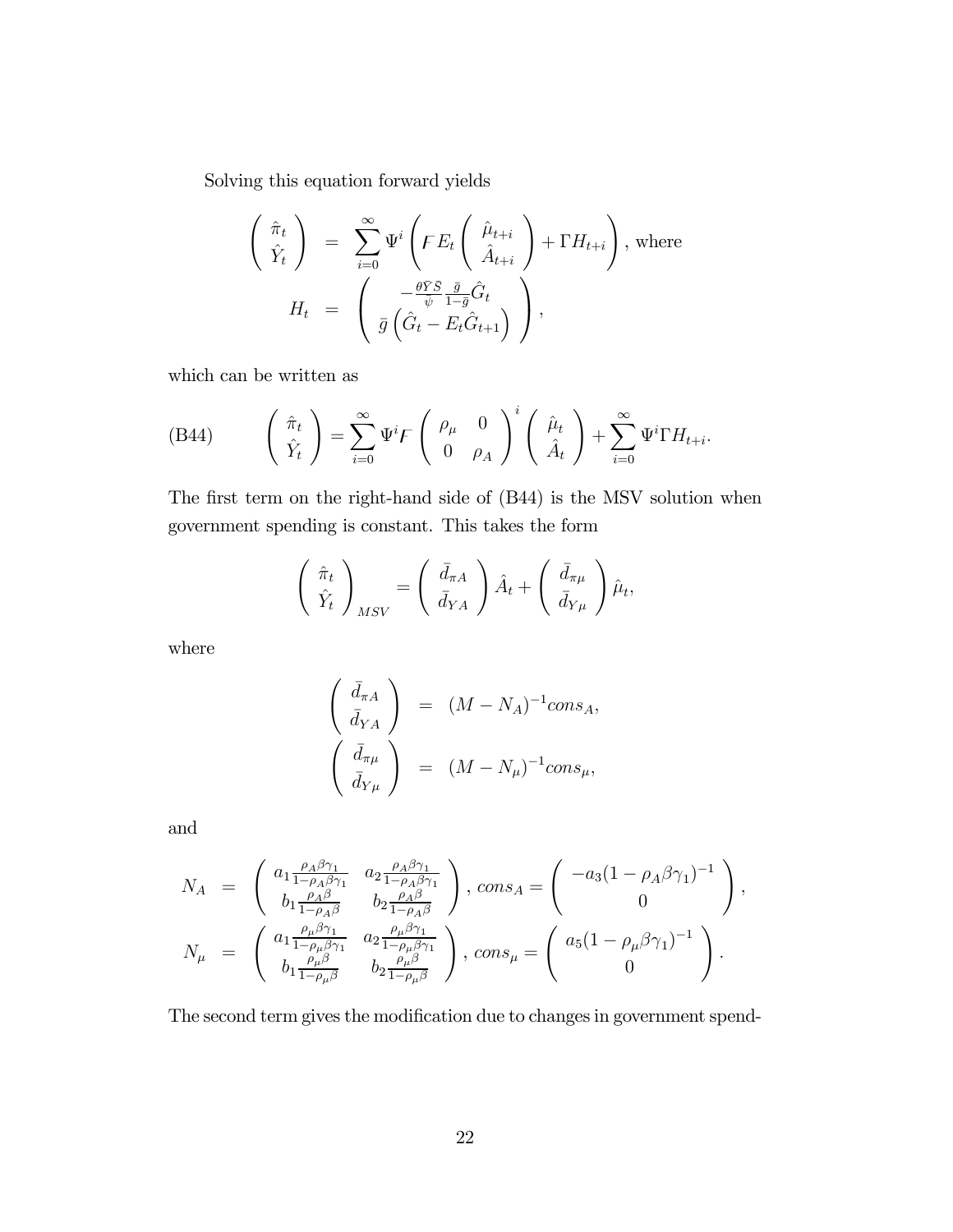ing and it is calculated as follows. For  $t = 1$  we have

$$
HRE_1 \equiv \sum_{s=0}^{\infty} \Psi^i \Gamma H_{1+i} = \sum_{s=0}^{T-2} \Psi^i \Gamma \bar{H}_1 + \Psi^{T-1} \Gamma \bar{H}_2
$$
  
\n
$$
= (1 - \Psi^{T-1})(1 - \Psi)^{-1} \bar{H}_1 + \Psi^{T-1} \Gamma \bar{H}_2, \text{ where}
$$
  
\n
$$
\bar{H}_1 = \begin{pmatrix} -\frac{\theta \bar{Y} \bar{S}}{\psi} \frac{\Delta G}{1 - \bar{g}} \\ 0 \end{pmatrix} \text{ and } \bar{H}_2 = \begin{pmatrix} -\frac{\theta \bar{Y} \bar{S}}{\psi} \frac{\Delta G}{1 - \bar{g}} \\ -\Delta G \end{pmatrix}.
$$

In general,

$$
HRE_t = (1 - \Psi^{T-t})(1 - \Psi)^{-1}\bar{H}_1 + \Psi^{T-t}\Gamma\bar{H}_2
$$

for  $t = 1, \ldots, T - 1$ . For  $t = T$  we have

$$
HRE_T=\Gamma \bar H_2
$$

and

$$
HRE_t=\left(\begin{array}{c}0\\0\end{array}\right)
$$

for  $t\geq T+1.$ 

In total, the RE solution is the sum of the MSV solution with constant government spending plus the term  $HRE_t$ .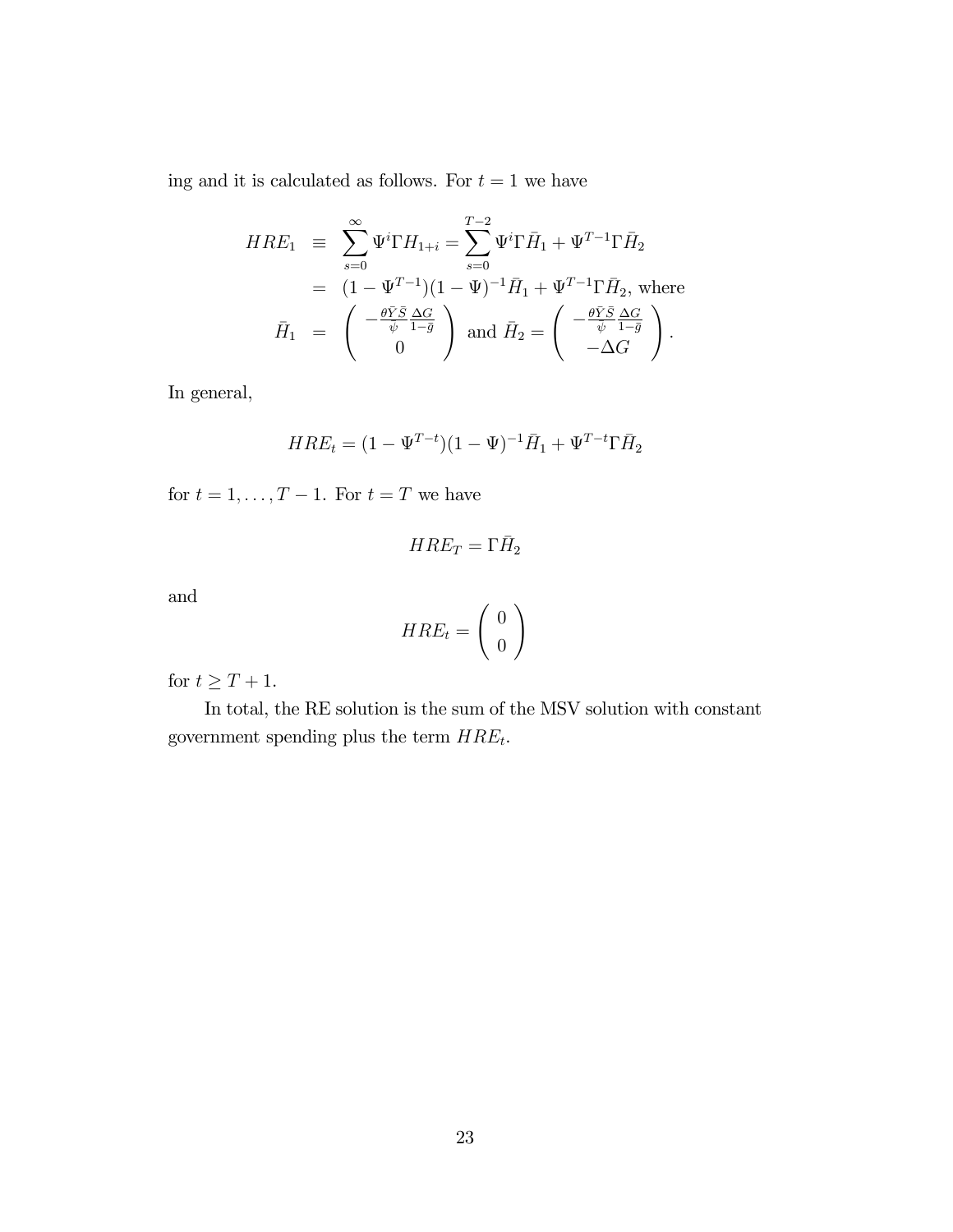### <sup>C</sup> Details of model with lower bounds

Proofs of Propositions

The more complete version of Proposition 1 is the following:

**Proposition 3.** Suppose that  $\pi < \pi_L$ . Then for  $\psi > 0$  sufficiently small, there are exactly three steady states (i)  $\pi = \pi^*$ , with  $R = \beta^{-1} \pi^*$  and C uniquely determined by (10) and (11), (ii)  $\pi = \pi_L$ , with  $R = 1 + \eta$  and C uniquely determined by (10) and (11), (iii)  $\pi = \pi$ , with  $R = 1 + \eta$  and  $C = C$ . If  $\pi_L < \pi < \pi^*$  then there is a unique steady state at  $\pi = \pi^*$ , with  $R = \beta^{-1}\pi^*$  and C uniquely determined by (10)-(11). If  $\pi = \pi_L$  then for  $\psi > 0$  sufficiently small there is a steady state at  $\pi = \pi^*$ , with  $R = \beta^{-1}\pi^*$  and C uniquely determined by (10)-(11) and a continuum of steady states at  $\pi = \pi_L$ , with  $R = 1 + \eta$  and with C satisfying  $\underline{C} \leq C \leq C_L$ , where  $C_L$  is uniquely determined by (10)-(11).

The proof of the Proposition 3 uses the following result:

Lemma 4. Let

$$
\xi(C; \pi, \psi, G) = C\gamma A^{-(1+\varepsilon)/\alpha} \left( C + G + \frac{\psi}{2} (\pi - \pi^*)^2 \right)^{(1+\varepsilon)/\alpha}
$$

$$
-\alpha (1-\tau)(1-\theta^{-1}) \left( C + G + \frac{\psi}{2} (\pi - \pi^*)^2 \right).
$$

Let  $\underline{G} = ((\alpha A/\gamma)(1-\tau)(1-\theta^{-1}))^{\frac{\alpha}{1+\epsilon}}$ . Then provided  $G > \underline{G}$ , there exists  $\check{\psi} > 0$  such that for all  $0 < \psi < \check{\psi}$  the function  $\xi(C; \pi, \psi, G)$  is strictly monotonically increasing in C and for given  $\pi, \psi < \psi$  and  $G > G$  we have  $\lim_{C\to\infty} \xi(C; \pi, \psi, G) = +\infty.$ 

**Proof of Lemma 4:** Computing the derivative we have

$$
\left. \frac{d\xi}{dC} \right|_{\psi=0} = \gamma C \frac{1+\varepsilon}{\alpha A} \left( A^{-1}(C+G) \right)^{\frac{1+\varepsilon}{\alpha}-1} + \gamma A^{-1}(C+G)^{\frac{1+\varepsilon}{\alpha}}
$$

$$
-\alpha (1-\tau)(1-\theta^{-1}).
$$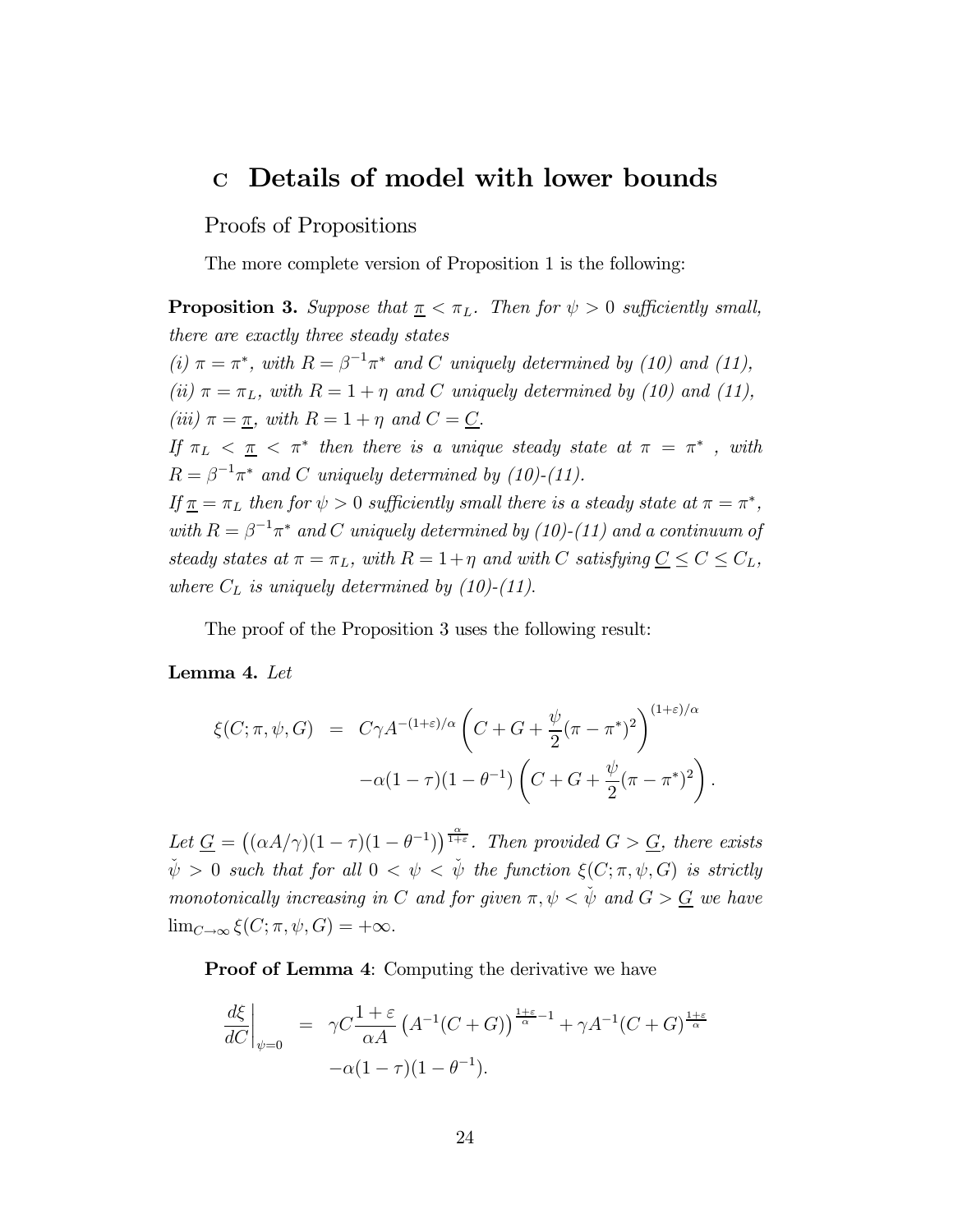If  $G > \underline{G}$  then  $\frac{d\xi}{dC}\Big|_{\psi=0} > 0$  for all  $C \geq 0$ . Since  $d\xi/dC$  is continuous in  $\psi$ , then result follows.  $\blacksquare$ 

Proof of Proposition 3: First suppose the inflation lower bound satisfies  $\pi < \pi_L$ . (i)  $\pi = \pi^*$ , with  $R = \beta^{-1}\pi^*$  satisfy (12) and (14). From (10) and (11) we have  $0 = \xi(C; \pi^*, \psi, G)$ . We have  $\xi(0; \pi^*, \psi, G) = -\alpha(1 \tau$ )(1− $\theta^{-1}$ ) $G < 0$ . Since we are assuming  $G > \underline{G}$  it follows from the Lemma that there is a unique  $C = \overline{C}$  that solves (10) and (11).

(ii)  $\pi = \pi_L$ , with  $R = 1 + \eta$  satisfy (12) and (14). From (10) and (11) we have  $(\pi_L - 1)\pi_L(1 - \beta)\alpha \psi \theta^{-1} = \xi(C; \pi_L, \psi, G)$ . For  $\psi$  sufficiently small the term  $(\pi_L - 1)\pi_L(1 - \beta)\alpha \psi \theta^{-1}$  can be made arbitrarily close to zero. Since  $\xi(0; \pi_L, \psi, G) = -\alpha(1-\tau)(1-\theta^{-1}) \left( G + \frac{\psi}{2} (\pi_L - \pi^*)^2 \right) < 0$ , the Lemma again applies and there is a unique  $C = C_L$  that solves (10) and (11).

(iii)  $\pi = \underline{\pi}$  with  $R = 1 + \eta$  satisfy (12) and (14) provided  $C = \underline{C}$ . We thus need to establish that (13) holds with strict inequality, i.e. that

$$
(\underline{\pi} - 1)\underline{\pi}(1 - \beta)\alpha\psi\theta^{-1} > \xi(\underline{C}; \underline{\pi}, \psi, G).
$$

As in part (ii) the Lemma implies that, given  $G > G$  and  $\psi$  sufficiently small, there exists  $\tilde{C} > 0$  such that

$$
(\underline{\pi} - 1)\underline{\pi}(1 - \beta)\alpha\psi\theta^{-1} = \xi(\tilde{C}; \underline{\pi}, \psi, G).
$$

Thus for consumption lower bound  $C < \tilde{C}$  (13) holds with strict inequality.

It is straightforward to see that there is no other steady state. Suppose first that there is a steady state at  $\pi$  with  $\pi < \pi < \pi_L$  or  $\pi > \pi^*$ . Then  $R > \beta^{-1}\pi$ . By (12) this implies  $C = \underline{C}$ . But there exists  $C_{\pi}$  such that (10) is satisfied and since we can assume  $C < C_{\pi}$  it follows from the Lemma that (13) holds with strict inequality. However this implies  $\pi = \pi$ , which contradicts our assumption. If instead  $\pi_L < \pi < \pi^*$ . Then  $R < \beta^{-1}\pi$ . But this contradicts (12).

Next, suppose  $\pi_L < \pi < \pi^*$ . By (13) there cannot be a steady state at  $\pi < \underline{\pi}$ . Clearly there is again a steady state at  $\pi = \pi^* \geq 1$ . This is the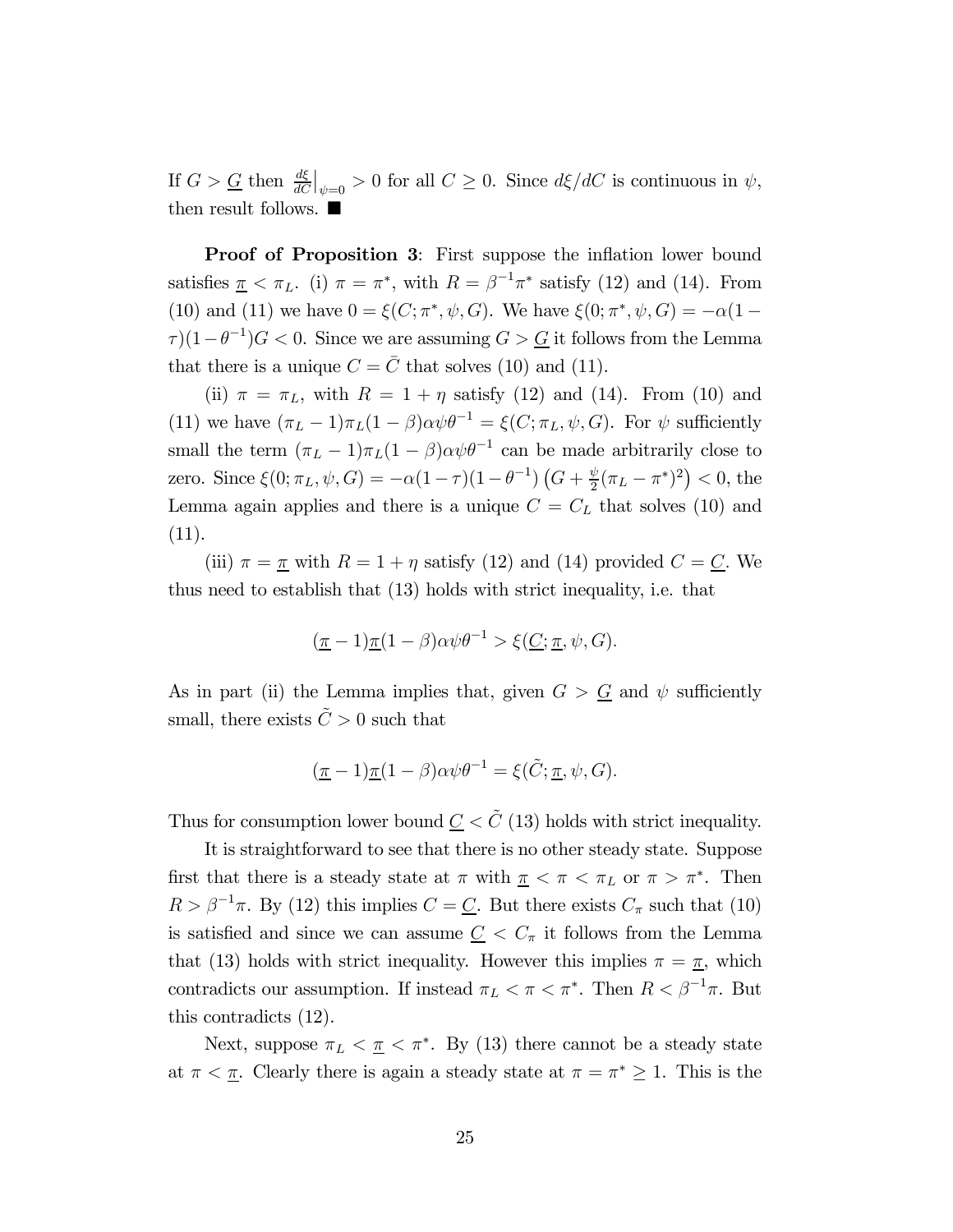unique steady state since steady states  $\pi$  with  $\pi < \pi < \pi^*$  or  $\pi > \pi^*$  can be ruled out using the above arguments.

If  $\pi_L = \underline{\pi} \, < \pi^*$  the steady state at  $\pi^*$  again exists. Any other steady state satisfies  $C \geq \underline{C}$  and by (iii)  $\underline{C}$  is a steady state. We also have  $(\underline{\pi} 1)\pi(1 - \beta)\alpha\psi\theta^{-1} = \xi(C_L; \pi, \psi, G)$  from part (ii) above. Then select  $\check{C} \in$  $(C, C<sub>L</sub>)$ . As the function  $\xi(C; \underline{\pi}, \psi, G)$  is strictly increasing in C according to the Lemma, we have  $(\underline{\pi}-1)\underline{\pi}(1-\beta)\alpha\psi\theta^{-1} > \xi(\check{C};\underline{\pi},\psi,G)$  so that (13) holds with strict inequality. It follows that  $\check{C}$  is a steady state.

**Proof of Proposition 2:** For the consumption function we employ equation (B26), which with  $G_{t+s}$ , held constant can be written in the form

$$
\hat{C}_t = \left(\frac{1-\beta}{1-\bar{g}}\right) \left[ \hat{Y}_t + \sum_{s=1}^{\infty} \beta^s \hat{E}_t \hat{Y}_{t+s} \right] - \left[ \beta \hat{R}_t + \beta \sum_{s=1}^{\infty} \beta^s \hat{E}_t \hat{R}_{t+s} \right] + \left[ \sum_{s=1}^{\infty} \beta^s \hat{E}_t \hat{\pi}_{t+s} \right]
$$

 $\ddot{\phantom{0}}$ 

Assuming steady-state learning, we have  $\hat{E}_t \hat{Y}_{t+s} = f_Y$  and  $\hat{E}_t \hat{\pi}_{t+s} = f_{\pi}$ . With the forward looking interest rate rule  $\hat{R}_t = \chi_{\pi} \hat{E}_t \hat{\pi}_{t+1}$  we also have  $\hat{R}_t = \hat{E}_t \hat{R}_{t+s} = \chi_{\pi} f_{\pi}$  for all  $s$  locally near the targeted steady state. Thus near the targeted steady state

$$
\text{(C1)}\quad \hat{C}_t = \left(\frac{1-\beta}{1-\bar{g}}\right) \left(\hat{Y}_t + \frac{\beta}{1-\beta} f_Y\right) - \beta \chi_\pi f_\pi - \frac{\beta^2}{1-\beta} \chi_\pi f_\pi + \frac{\beta}{1-\beta} f_\pi.
$$

Assuming that government spending and the shocks are constant in equation (5), the Phillips curve is

$$
(1 - a_1)\hat{\pi}_t - a_2 \hat{Y}_t = a_1 \sum_{s=1}^{\infty} (\beta \gamma_1)^s \hat{E}_t \hat{\pi}_{t+s} + a_2 \sum_{s=1}^{\infty} (\beta \gamma_1)^s \hat{E}_t \hat{Y}_{t+s}
$$
  
=  $a_1 f_\pi \frac{\beta \gamma_1}{1 - \beta \gamma_1} + a_2 f_Y \frac{\beta \gamma_1}{1 - \beta \gamma_1}.$ 

The third equation is the linearized market-clearing condition (B24). It can be noted that at the steady state  $a_1 = 1 - \gamma_1$ . For steady state learning, the system giving the temporary equilibrium map  $(\hat{\pi}, \hat{Y}) = T(f_{\pi}, f_{Y})$  takes the linearized form with coefficient matrix  $DT$  at the targeted steady state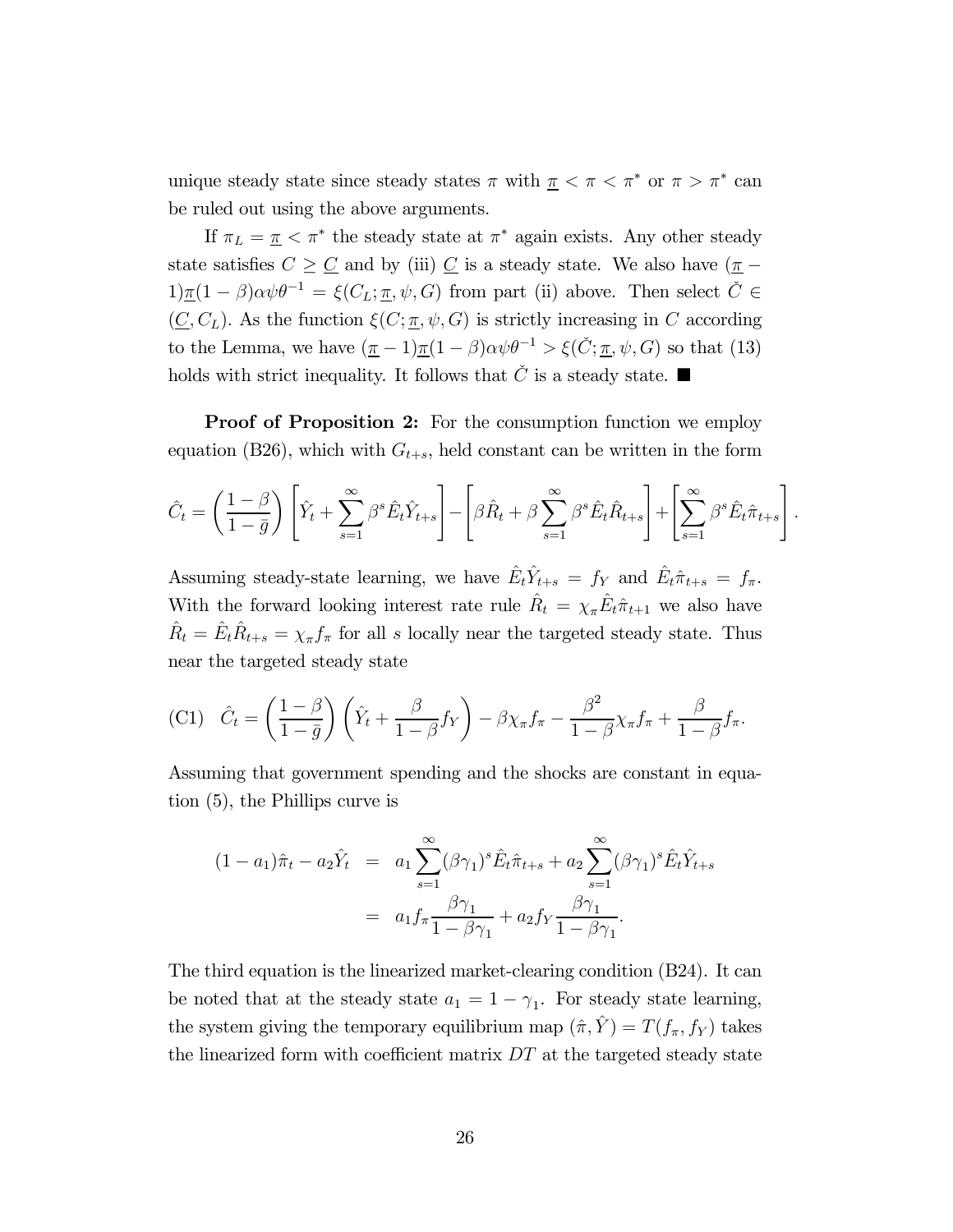given by (Mathematica routine for the details is available on request)

$$
\begin{pmatrix}\n\hat{\pi}_t \\
\hat{Y}_t\n\end{pmatrix} = DT \begin{pmatrix} f_{\pi} \\
f_{Y}\n\end{pmatrix}, \text{ where}
$$
\n
$$
DT = \begin{pmatrix}\n\frac{\beta(1-\gamma_1)}{1-\beta\gamma_1} + \frac{a_2(\chi_{\pi}-1)(\bar{g}-1)}{\gamma_1(1-\beta)} & \frac{a_2}{\gamma_1(1-\beta\gamma_1)} \\
\frac{(\chi_{\pi}-1)(\bar{g}-1)}{1-\beta} & 1\n\end{pmatrix}.
$$

E-stability is determined by the eigenvalues of  $DT-I$  and holds if these have negative real parts. It is easily verified that  $tr(DT - I) < 0$  and  $\det(DT - I) > 0$  when  $\chi_{\pi} > 1$  and  $\bar{g} < 1$ , implying E-stability of the targeted steady state.

Next, consider the steady state  $\pi_L$ . The lower bound on the interest rate is binding locally near  $\pi_L$ , so we impose the constraint  $\chi_{\pi} = 0$  and evaluate the other variables at their low steady state values and impose  $\psi =$ 0. Local stability of the low steady state is determined by the eigenvalues of  $DT$  at the steady state. It can be computed that

$$
DT = \begin{pmatrix} \frac{a_2(1-\bar{g})}{(1-\beta)(1-a_1)} + \frac{\beta \gamma_1 a_1}{(1-\beta \gamma_1)(1-a_1)} & \frac{a_2}{(1-\beta \gamma_1)(1-a_1)} \\ \frac{1-\bar{g}}{1-\beta} & 1 \end{pmatrix}
$$

and that  $\det(DT - I) < 0$  since  $a_2 > 0$  and  $0 < \beta, a_1, \gamma_1, \bar{g} < 1$ . By continuity of eigenvalues, it follows that the low steady state  $\pi_L$  is unstable also for sufficiently small  $\psi > 0$ .

Next, consider the trap steady state, where the bounds  $\underline{\pi}$  and  $\underline{C}$  are strictly binding as described in part (iii) of Proposition 3. Then, at the trap steady state values for  $f_{\pi}$  and  $f_Y$ , we have that the temporary equilibrium values for  $\hat{\pi}_t$  and  $\hat{Y}_t$  are equal to their bounds. Moreover, for sufficiently small variations in expectations  $f_{\pi}$  and  $f_{Y}$  the temporary equilibrium for  $\hat{\pi}_{t}$ and  $\hat{Y}_t$  remains at the bound values. It follows that  $\partial \hat{\pi}_t / \partial f_{\pi} = \partial \hat{\pi}_t / \partial f_Y = 0$ and  $\partial \hat{Y}_t / \partial f_\pi = \partial \hat{Y}_t / \partial f_Y = 0$  at the trap steady state which implies Estability of the steady state.  $\blacksquare$ 

We remark that  $\det(DT - I) < 0$  implies that the  $\pi_L$  steady state has local dynamics under learning that take the form of a saddle. Stability of the targeted steady state and instability of the  $\pi_L$  steady state have also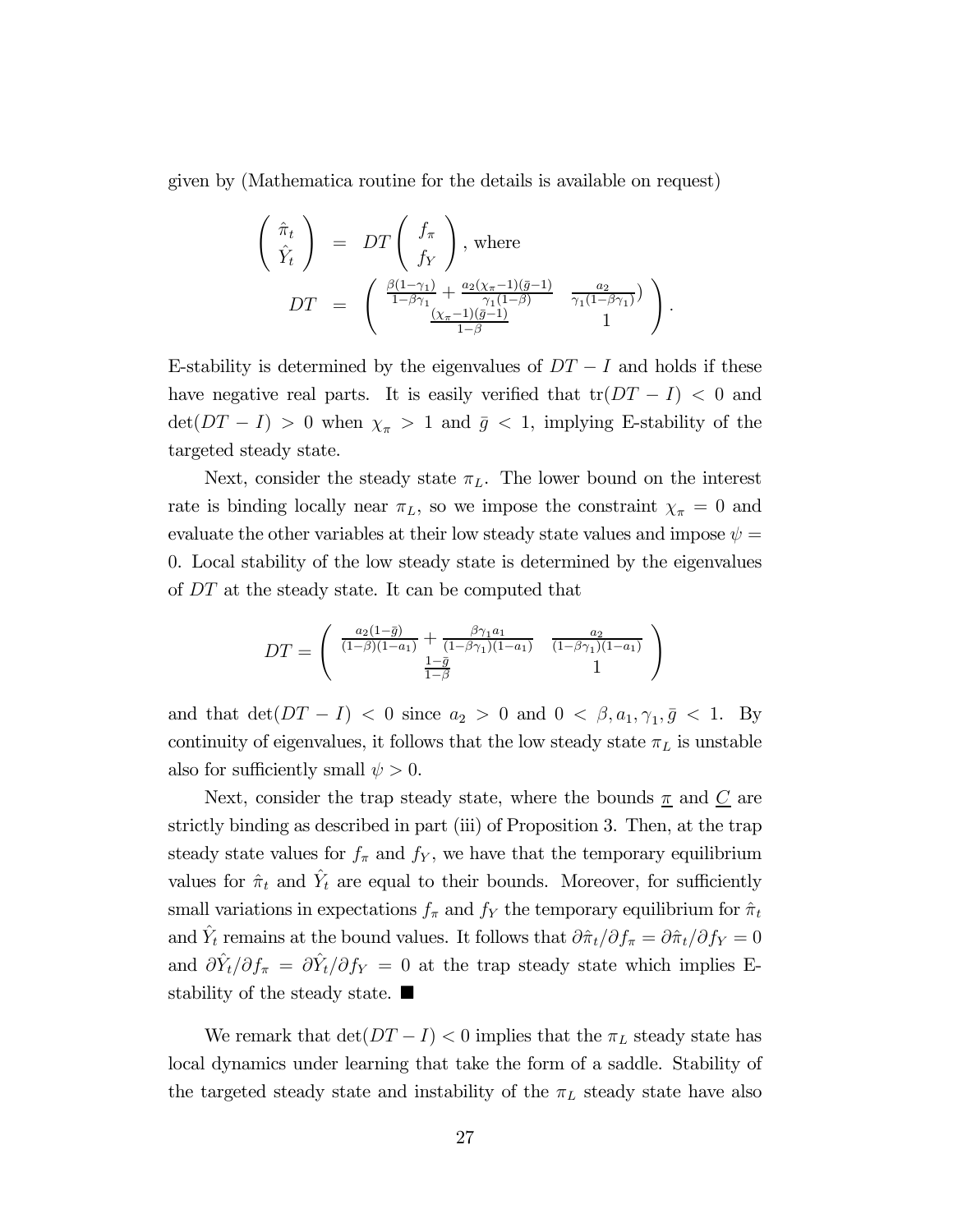been observed for the version of the model in which price adjustment costs are formulated in terms of utility losses. See, for example, Benhabib, Evans, and Honkapohja (2014).

Construction of Phase Diagram of Global E-stability Dynamics

In Figure C1 we use standard calibrated values for the structural parameters given below in Section E, and we set the interest rate rule parameters at  $\chi_{\pi} = 1.5, \eta = 0.0001$ . For convenience we set  $\pi^* = 1$ . Finally, we set the lower bound for consumption at 10% below the intended steady state and the lower bound for (net) inflation at  $-1.3\%$ , i.e.  $\hat{\tau} = -0.013$ . We also impose an upper bound to inflation to ensure existence of a temporary equilibrium. This is not needed in the linearized model with market clearing linearized around the targeted steady state.

The origin of Figure C1 represents the targeted steady state  $\hat{y} = \hat{\pi} = 0$ , i.e.  $y, \pi$  are in proportional deviation from targeted steady state form. The unintended low steady state has an output level very close to the targeted steady state; specifically, it is only  $-0.00040\%$  below the value of output at the targeted steady state. The corresponding (net) inflation rate at the unintended steady state is  $-0.9901\%$  i.e.  $\hat{\pi}_L = -0.01008$ . Finally the stagnation trap steady state, corresponding to  $\hat{\pi} = -0.013$ , has an output level equal to  $6.93\%$  below the value of output at the targeted steady state.

It can be seen that the intended steady state at  $\hat{\pi} = \hat{C} = 0$  is locally stable under learning (with the dynamics locally cyclical). The unintended steady state created by the ZLB is locally unstable (the dynamics are a saddle) and the stagnation steady state is locally stable. The downward sloping (almost straight line) curve through the middle steady state is the line separating the basins of attraction of the target and stagnation steady states. We refer to the latter domain as the "stagnation trap" or the "deflation trap" region. In Benhabib, Evans, and Honkapohja (2014) the basin of attraction of the targeted steady state was called the "corridor of stability" and the complement region containing explosive paths was called the "deflation trap."

We remark that if random productivity and mark-up shocks are intro-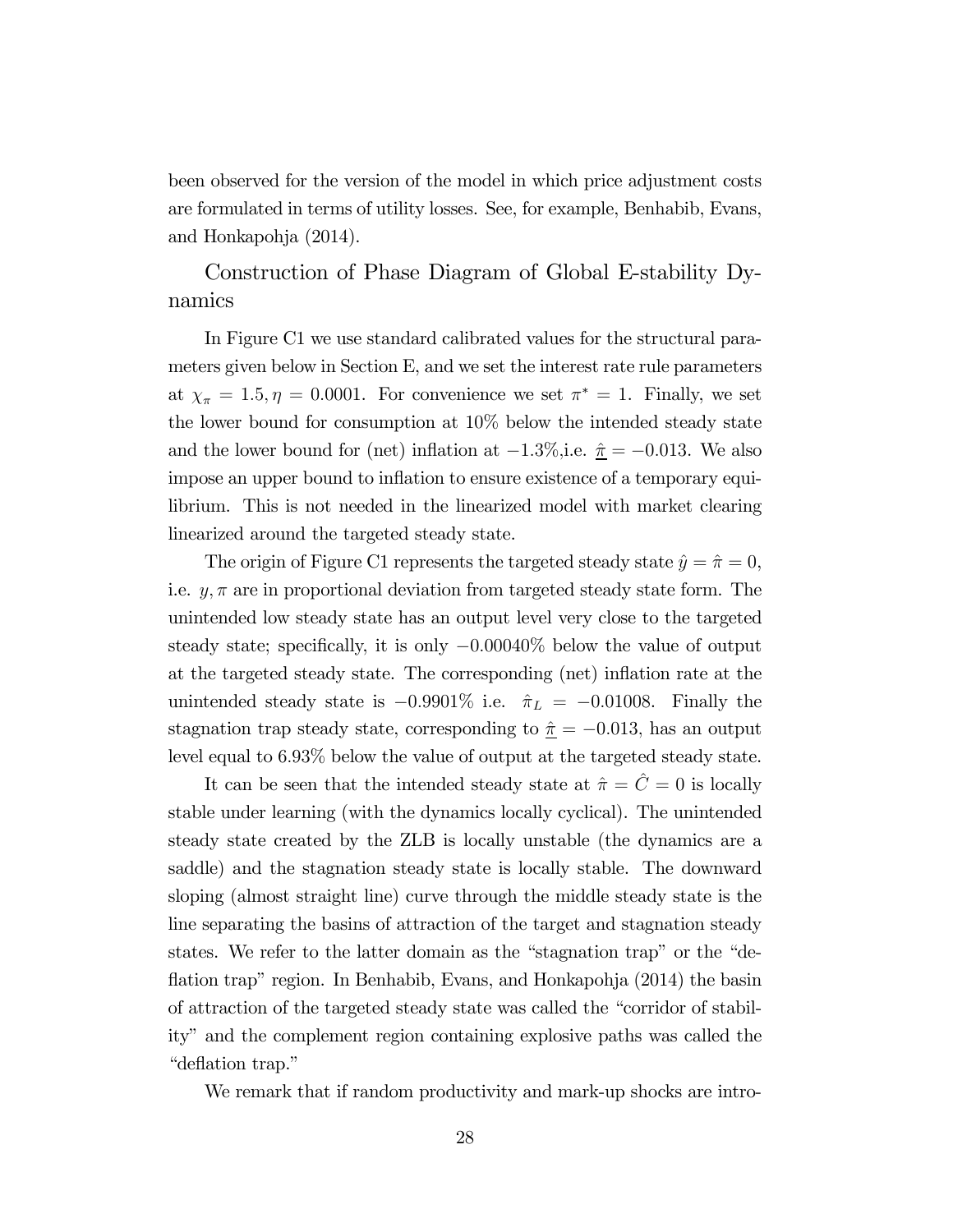duced, real-time learning can converge to an ergodic distribution around the two stable steady states. This requires a sufficiently large support for the random shocks. See Sections 14.3.1 - 14.3.2 of Evans and Honkapohja (2001) for this kind of phenomenon in a simple model.



Figure C1: E-stability dynamics with forward looking Taylor rule in the case of three steady states. Here  $y^e$  and  $\pi^e$  denote expectations as proportional deviations from the targeted steady state, i.e.  $\hat{Y}^e$  and  $\hat{\pi}^e$ .

We here give the additional details for constructing and interpreting Figure C1. In constructing this Figure we ignore the impact of exogenous shocks, so that we set  $\hat{A}_t = \hat{\mu}_t = 0$ . Consequently, the forecast rule coefficients  $\chi_{\pi}$  and  $\chi_{Y}$  consist only of the two intercepts  $f_{\pi}$  and  $f_{Y}$ , which allows us to illustrate global learning dynamics using a 2-dimensional figure. Under real-time learning the least-square updating equations at the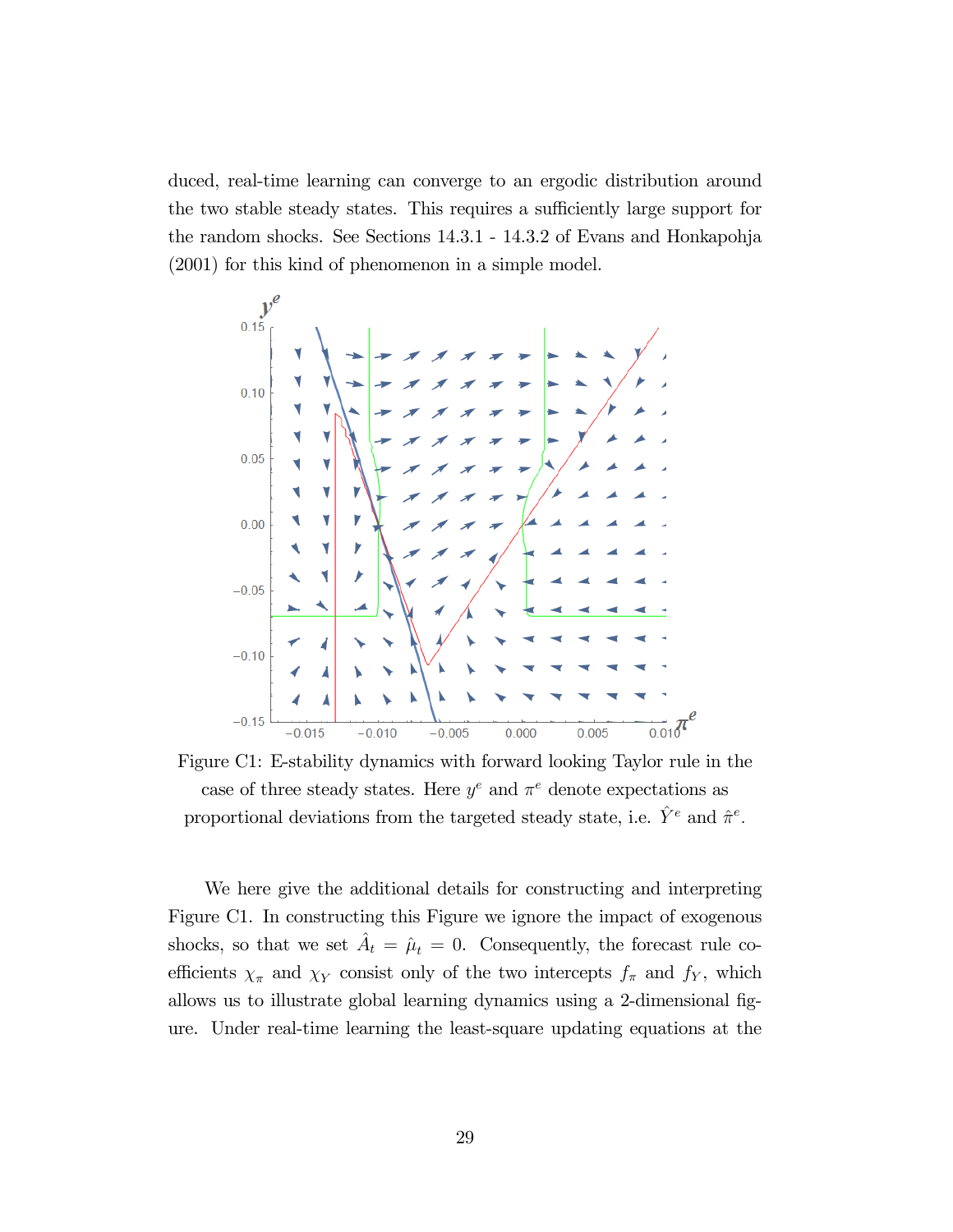end of Section C. simplify and are replaced by

$$
f_{\pi,t} = f_{\pi,t-1} + \kappa (\pi_t - f_{\pi,t-1})
$$
  
\n
$$
f_{Y,t} = f_{Y,t-1} + \kappa (Y_t - f_{Y,t-1}).
$$

It is know that these real-time learning dynamics are, for small gains  $\kappa > 0$ , approximated by the E-stability equations given below.

The nonlinear market-clearing equation, where variables are expressed in terms of proportional deviations from the targeted steady state, is given by

(C2) 
$$
\hat{Y}_t = (1 - \bar{g})\hat{C}_t + \frac{\psi}{2\bar{Y}}\hat{\pi}_t^2.
$$

We use this rather than the linearized market-clearing equation because we are looking at global dynamics that include regions around all three of the steady states. In Figure C1 we set  $\pi^* = 1$  and thus  $\hat{\pi}_t = \pi_t - 1$ . In the absence of lower bound constraints the temporary equilibrium equation for the Phillips curve is given by

(C3) 
$$
(1 - a_1)\hat{\pi}_t - a_2 \hat{Y}_t = (a_1 f_\pi + a_2 f_Y) \frac{\beta \gamma_1}{1 - \beta \gamma_1},
$$

where  $\hat{\pi}^e = f_{\pi}$  and  $\hat{Y}^e = f_y$ . The temporary equilibrium equation for consumption is given by (C1). We modify (C1) by incorporating the ZLB and the nonlinear market-clearing equation (C2) into it. This gives the aggregate demand function

(C4) 
$$
\hat{Y}_t = \frac{\psi}{2\bar{Y}\beta}\hat{\pi}_t^2 + f_Y - \frac{1-\bar{g}}{1-\beta}\max[\chi_{\pi}f_{\pi}, \beta - 1] + \frac{1-\bar{g}}{1-\beta}f_{\pi}
$$

$$
\equiv \frac{\psi}{2\bar{Y}\beta}\hat{\pi}_t^2 + F(f_Y, f_{\pi}).
$$

The temporary equilibrium for  $(\hat{Y}_t, \hat{\pi}_t)$  is given by equation (C3) and (C4), where the Phillips curve and the consumption function underlying the aggregate demand curve are interpreted as inequalities subject to lower bound constraints and holding with complementary slackness. That is, (C3) holds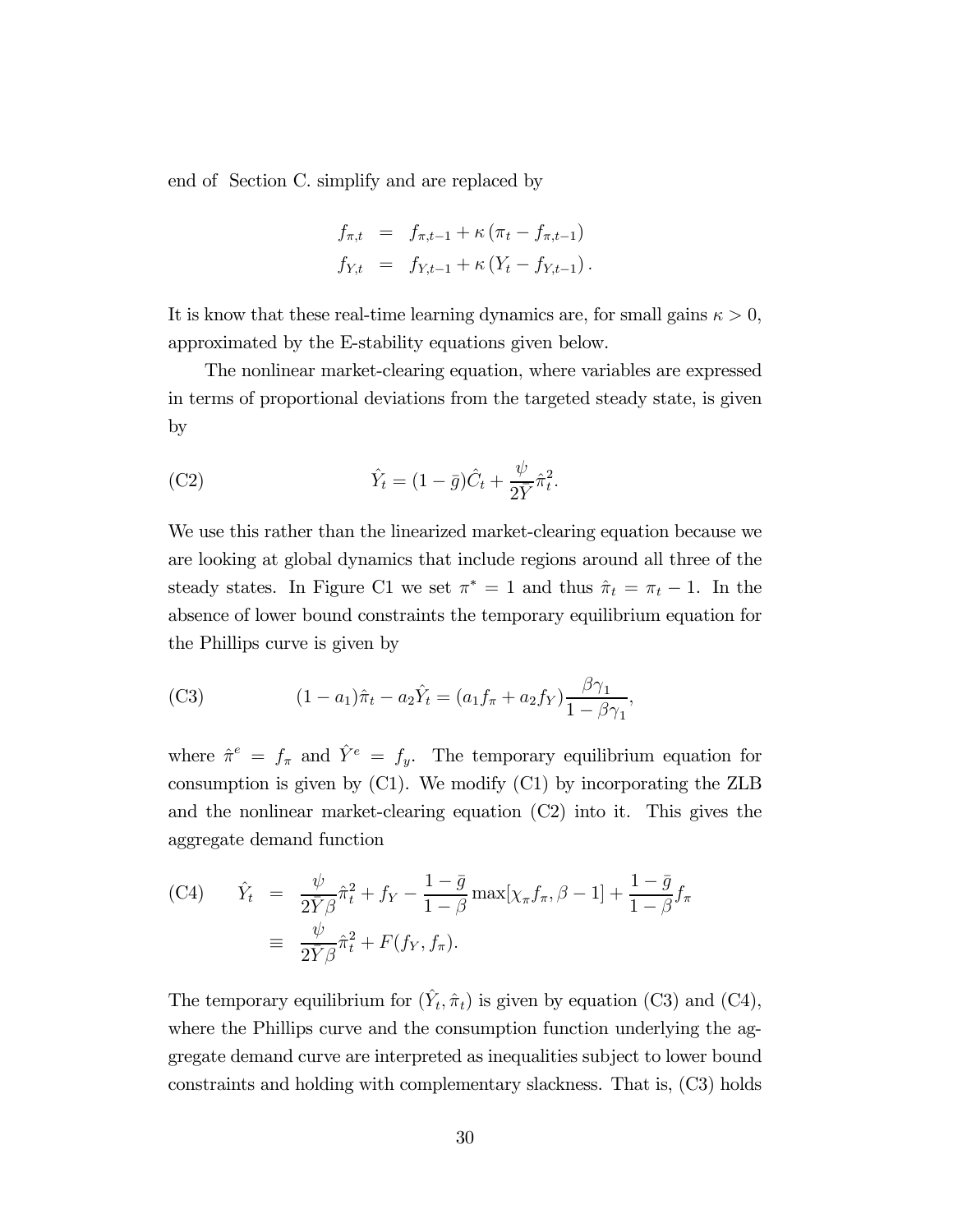unless  $\hat{\pi}_t < \underline{\pi}$ , in which case  $\hat{\pi}_t = \underline{\pi}$ , and (C4) holds unless  $\hat{C}_t < \underline{\hat{C}}$ , in which case  $\hat{C}_t = \hat{C}$ .

Substituting (C4) into (C3) gives

$$
\hat{\pi}_t = \gamma_1^{-1} a_2 \left[ \frac{\psi}{2\bar{Y}\beta} \hat{\pi}_t^2 + F(f_Y, f_\pi) \right] + \gamma_1^{-1} G(f_Y, f_\pi),
$$

where

$$
G(f_Y, f_\pi) = (a_1 f_\pi + a_2 f_Y) \frac{\beta \gamma_1}{1 - \beta \gamma_1}.
$$

This can be rearranged to

(C5) 
$$
\mathfrak{A}\hat{\pi}_t^2 - \hat{\pi}_t + \gamma_1^{-1}[a_2F(f_Y, f_\pi) + G(f_Y, f_\pi)] = 0,
$$

where

$$
\mathfrak{A=}\frac{\gamma_1^{-1}a_2\psi}{2\bar{Y}\beta}.
$$

This shows that for given  $\hat{\pi}^e$  there are two solutions to the quadratic (C5), provided  $\hat{Y}^e = f_Y$  is not too large, and we choose the one with the smaller inflation rate, which is the economically relevant solution: this is the solution in which higher  $\hat{Y}^e$  gives higher  $\hat{Y}_t$  and  $\hat{\pi}_t$ . If  $\hat{Y}^e$  is sufficiently large no temporary equilibrium solution exists to our equations. (We omit the formal details concerning existence of temporary equilibrium as they are not central to our analysis. To cover this case we replace (C3) with the common real part of the complex roots to (C5). This procedure means that the vector field in Figure C1 is continuous. This real part is in effect a maximum inflation rate, i.e. an upper bound to inflation. (Assuming instead for this case that inflation is given by a suitable fixed inflation upper bound gives similar results.)

This procedure defines the temporary equilibrium map

$$
\left(\hat{\pi},\hat{Y}\right)=T\left(\hat{\pi}^e,\hat{Y}^e\right)
$$

giving the realized values of  $\hat{\pi}_t$  and  $\hat{Y}_t$  for given expectations  $\hat{\pi}^e$  and  $\hat{Y}^e$ . The three steady states correspond to the fixed points of this map. E-stability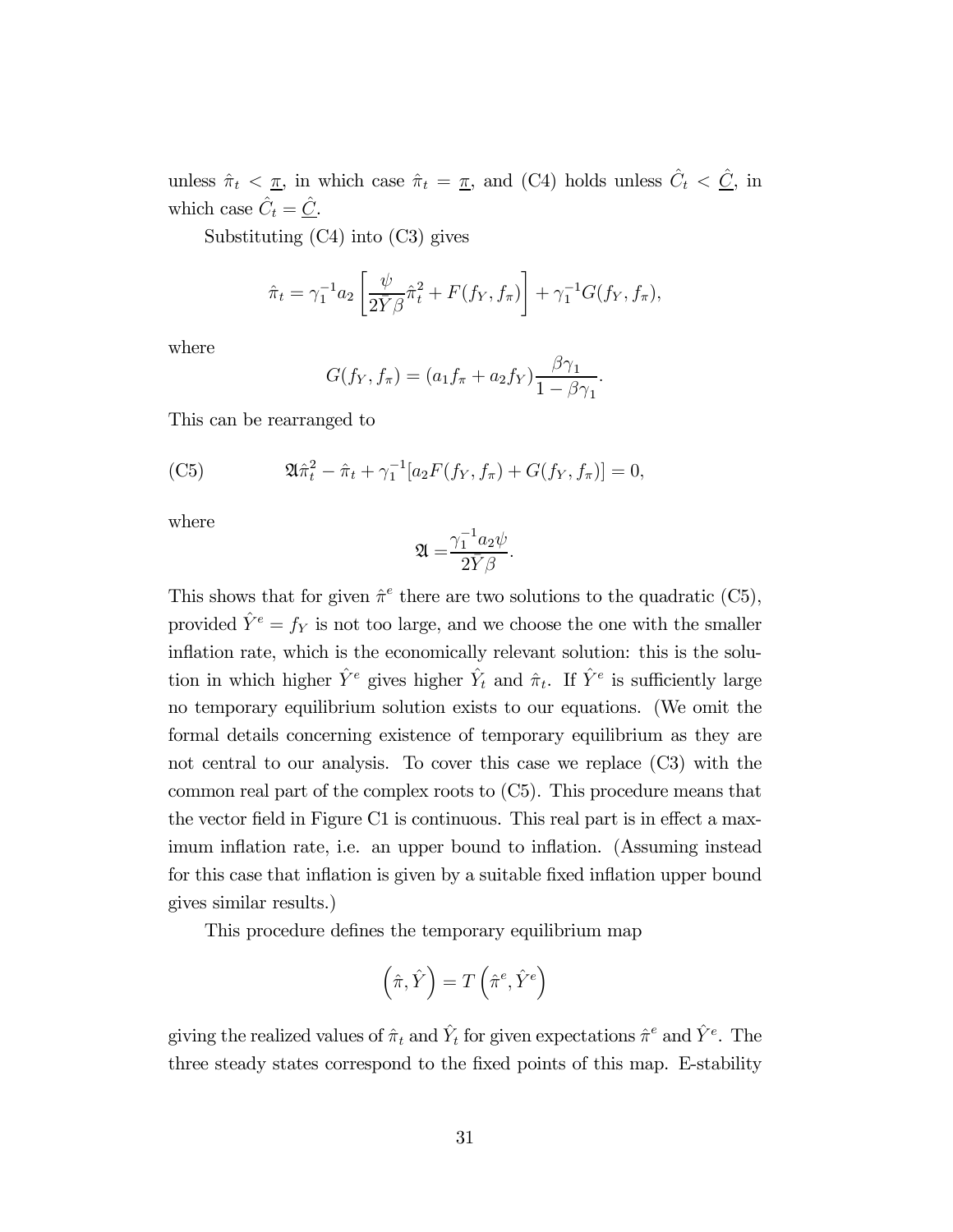dynamics are given by

$$
\frac{d}{d\tau}T\left(\hat{\pi}^e,\hat{Y}^e\right) = T\left(\hat{\pi}^e,\hat{Y}^e\right) - \left(\hat{\pi}^e,\hat{Y}^e\right),\,
$$

where  $\tau$  represents "notional" time, which can, however, be linked to real time t according to the equation  $\tau \approx \kappa t$ . Figure C1 plots the vector field generated by  $\overline{T}(\hat{\pi}^e, \hat{Y}^e)$ −  $(\hat{\pi}^e, \hat{Y}^e)$ . This vector field shows the paths of expectations  $(\hat{\pi}^e, \hat{Y}^e) = (f_{\pi}, f_{Y})$  under the simple learning rule given above.

To compute the curve separating the basins of attraction of the target and trap steady states one recalls that middle steady state is a saddle point, so that its one-dimensional stable manifold under the E-stability differential equation gives the boundary.

## <sup>D</sup> Temporary equilibria with lower bounds and fiscal policy

We here develop the model details when the economy with exogenous shocks is subject to interest rate, inflation and output lower bounds, and fiscal policy is included. We start by focusing on the interest rate lower bound (ZLB). The Phillips curve is unaffected by the ZLB. Using the calculations after (B32) in Appendix B we have, using the first row of (B31), the Phillips Curve

(1 - a<sub>1</sub>)
$$
\hat{\pi}_t
$$
 - a<sub>2</sub> $\hat{Y}_t$  =  $(a_1 f_\pi + a_2 f_Y) \frac{\beta \gamma_1}{1 - \beta \gamma_1}$   
+  $\left[ (a_1 d_{\pi A} + a_2 d_{YA}) \frac{\rho_A \beta \gamma_1}{1 - \rho_A \beta \gamma_1} - \frac{a_3}{1 - \rho_A \beta \gamma_1} \right] \hat{A}_t$   
(D1)  
+  $\left[ (a_1 d_{\pi\mu} + a_2 d_{Y\mu}) \frac{\rho_\mu \beta \gamma_1}{1 - \rho_\mu \beta \gamma_1} + \frac{a_5}{1 - \rho_\mu \beta \gamma_1} \right] \hat{\mu}_t$   
- a<sub>4</sub> $(\beta \gamma_1 \frac{1 - (\beta \gamma_1)^{T-t}}{1 - \beta \gamma_1} + 1) \frac{\Delta G}{\bar{G}},$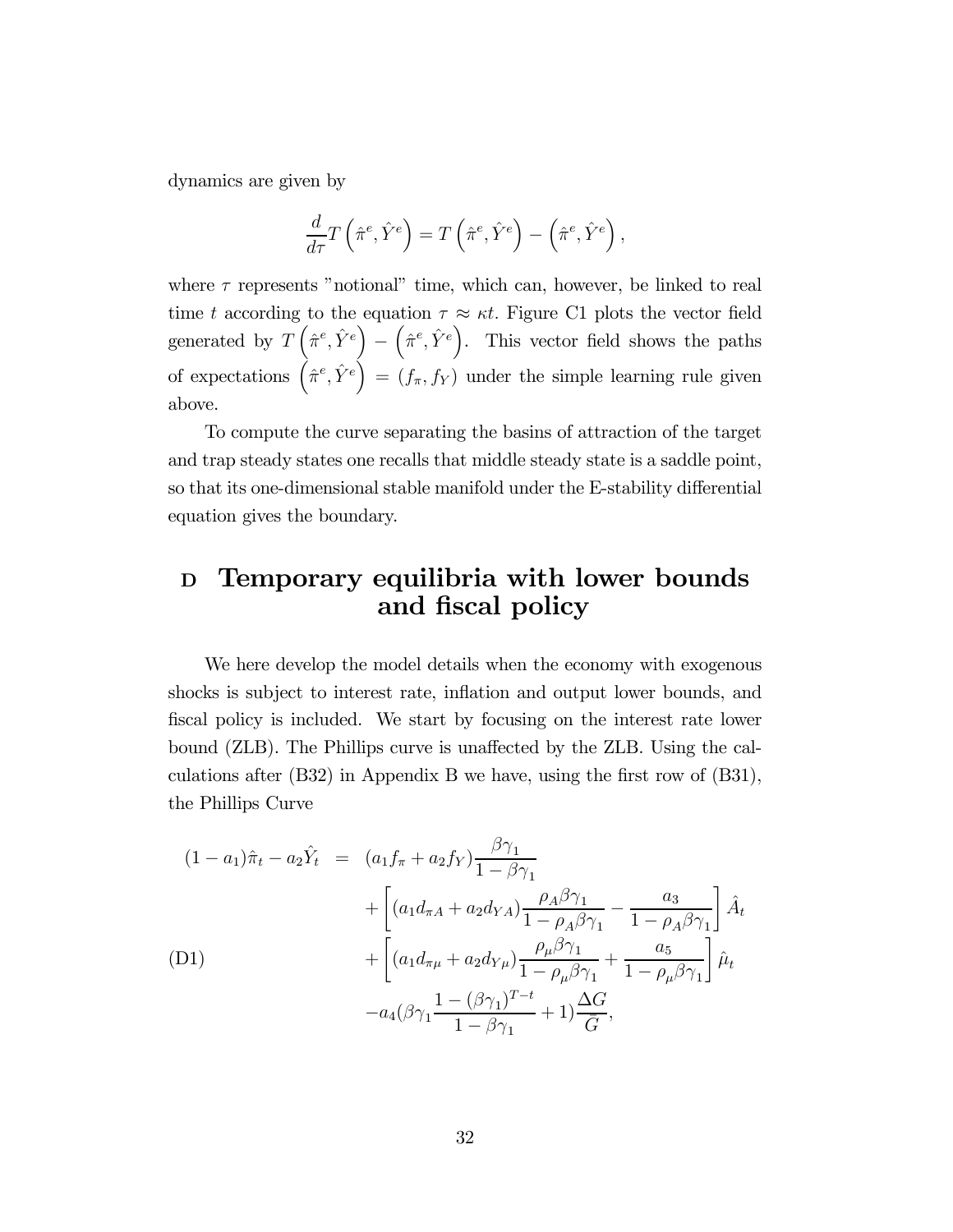where the term in  $\frac{\Delta G}{G}$  is set to zero for  $t > T$ . It is convenient to write this as

$$
(1 - a_1)\hat{\pi}_t - a_2 \hat{Y}_t = TPCfn(d, f, \hat{A}_t, \hat{\mu}_t, t)
$$

where  $d' = (d_{\pi A}, d_{YA}, d_{\pi \mu}, d_{Y\mu})$  and  $f' = (f_{\pi}, f_{Y}).$ 

For the IS curve we start by combining (B26) with  $\hat{Y}_t = (1-\bar{g})\hat{C}_t + \bar{g}\hat{G}_t$ , which yields

$$
\beta \hat{Y}_t = \bar{g}\hat{G}_t + (1 - \beta) \sum_{s=1}^{\infty} \beta^s \hat{E}_t \hat{Y}_{t+s} - (1 - \beta) \bar{g} \sum_{s=0}^{\infty} \beta^s \hat{E}_t \hat{G}_{t+s} \n- (1 - \bar{g}) \sum_{s=1}^{\infty} \beta^s \hat{E}_t (\hat{R}_{t+s-1} - \hat{\pi}_{t+s}).
$$

We write this as

(D2) 
$$
\beta \hat{Y}_t + (1 - \bar{g})\beta \hat{R}_t = ISG_t + ISPY_t + ISR_t,
$$

where

$$
ISPY_t = (1 - \beta) \sum_{s=1}^{\infty} \beta^s \hat{E}_t \hat{Y}_{t+s} + (1 - \bar{g}) \sum_{s=1}^{\infty} \beta^s \hat{E}_t \hat{\pi}_{t+s},
$$
  
\n
$$
ISG_t = \bar{g}\hat{G}_t - (1 - \beta)\bar{g} \sum_{s=0}^{\infty} \beta^s \hat{E}_t \hat{G}_{t+s},
$$
  
\n
$$
ISR_t = -(1 - \bar{g}) \sum_{s=2}^{\infty} \beta^s \hat{E}_t \hat{R}_{t+s-1}.
$$

 $ISPY_t$  and  $ISG_t$  are given by

$$
ISPY_{t} = \frac{\beta(1-\bar{g})}{1-\beta}f_{\pi} + \beta f_{Y} + ((1-\bar{g})d_{\pi A} + (1-\beta)d_{YA})\frac{\rho_{A}\beta}{1-\rho_{A}\beta}\hat{A}_{t}
$$

$$
+((1-\bar{g})d_{\pi\mu} + (1-\beta)d_{Y\mu})\frac{\rho_{\mu}\beta}{1-\rho_{\mu}\beta}\hat{\mu}_{t}
$$

and

$$
ISG_t = \begin{cases} \beta \Delta G - \beta (1 - \beta^{T-t}) \Delta G & \text{if } t \le T \\ 0 & \text{if } t \ge T + 1. \end{cases}
$$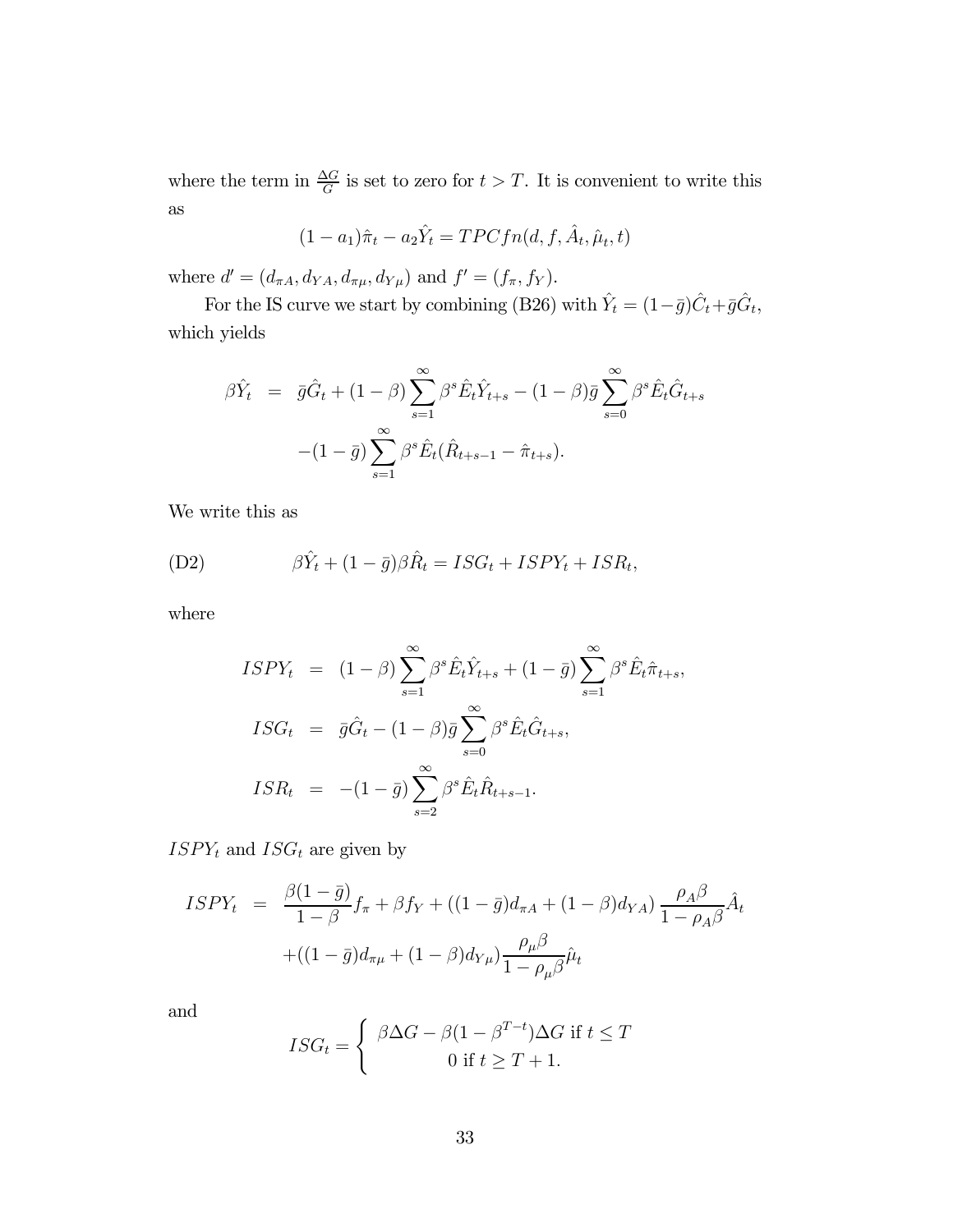For  $ISR_t$  we need to determine when agents expect the ZLB to apply in the future. For simplicity we assume  $\rho_A = \rho_\mu = \rho$  and  $0 \le \rho < 1$ . It then can be shown that there are four cases, depending on  $A_t$  and  $\hat{\mu}_t$ . Let

$$
K = \hat{A}_t(\chi_{\pi}d_{\pi A} + \chi_Y d_{YA}) + \hat{\mu}_t(\chi_{\pi}d_{\pi\mu} + \chi_Y d_{Y\mu})
$$
  

$$
L = \frac{\beta(1+\eta)}{\pi^*} - 1 - \chi_{\pi}f_{\pi} - \chi_Y f_Y.
$$

Note that K depends on  $\hat{A}_t$  and  $\hat{\mu}_t$  and that under learning both K and L depend on the PLM parameter estimates, which are evolving over time.

The ZLB  $R \geq 1 + \eta$  binds if and only if the forecasted interest rate based on the Taylor rule satisfies

$$
\hat{E}_t \hat{R}_{t+s}^* = \chi_\pi \hat{E}_t \hat{\pi}_{t+s} + \chi_Y \hat{E}_t \hat{Y}_{t+s} \le \frac{\beta(1+\eta)}{\pi^*} - 1.
$$

It is then easy to see that this holds when  $K\rho^s \leq L$ . There are four cases:

- 1. The ZLB never binds (in anticipation) if  $K\rho^s > L$ . This happens when  $K \geq 0, L < 0$  or if  $K, L < 0$  and  $\rho K > L$  or if  $K = 0, L \neq 0$  or if  $K > 0$  and  $L = 0$ .
- 2. The ZLB holds for all  $s \geq 1$  if  $K \leq 0, L \geq 0$  or  $K, L > 0, \rho K \leq L$ .
- 3. The ZLB holds for all  $s \geq \hat{s}$ , where  $\hat{s}$  is the smallest integer below  $\hat{s}^* = \ln(L/K)/\ln(\rho)$ , if  $K, L > 0, \rho K > L$ .
- 4. The ZLB holds for all  $1 \leq s \leq \hat{s}$  if  $K, L < 0, \rho K \leq L$ .

The value of  $ISR_t$  depends on the case. Let

$$
ISR_t = -(1 - \bar{g}) \times ISR_t \text{ in case } i = 1, 2, 3, 4.
$$

In case 1 we have

$$
ISR1_t = \frac{\beta \rho}{1 - \beta \rho} \left[ \hat{A}_t(\chi_{\pi} d_{\pi A} + \chi_Y d_{YA}) + \hat{\mu}_t(\chi_{\pi} d_{\pi \mu} + \chi_Y d_{Y\mu}) \right]
$$

$$
+ (\chi_{\pi} f_{\pi} + \chi_Y f_Y) \frac{\beta^2}{1 - \beta}.
$$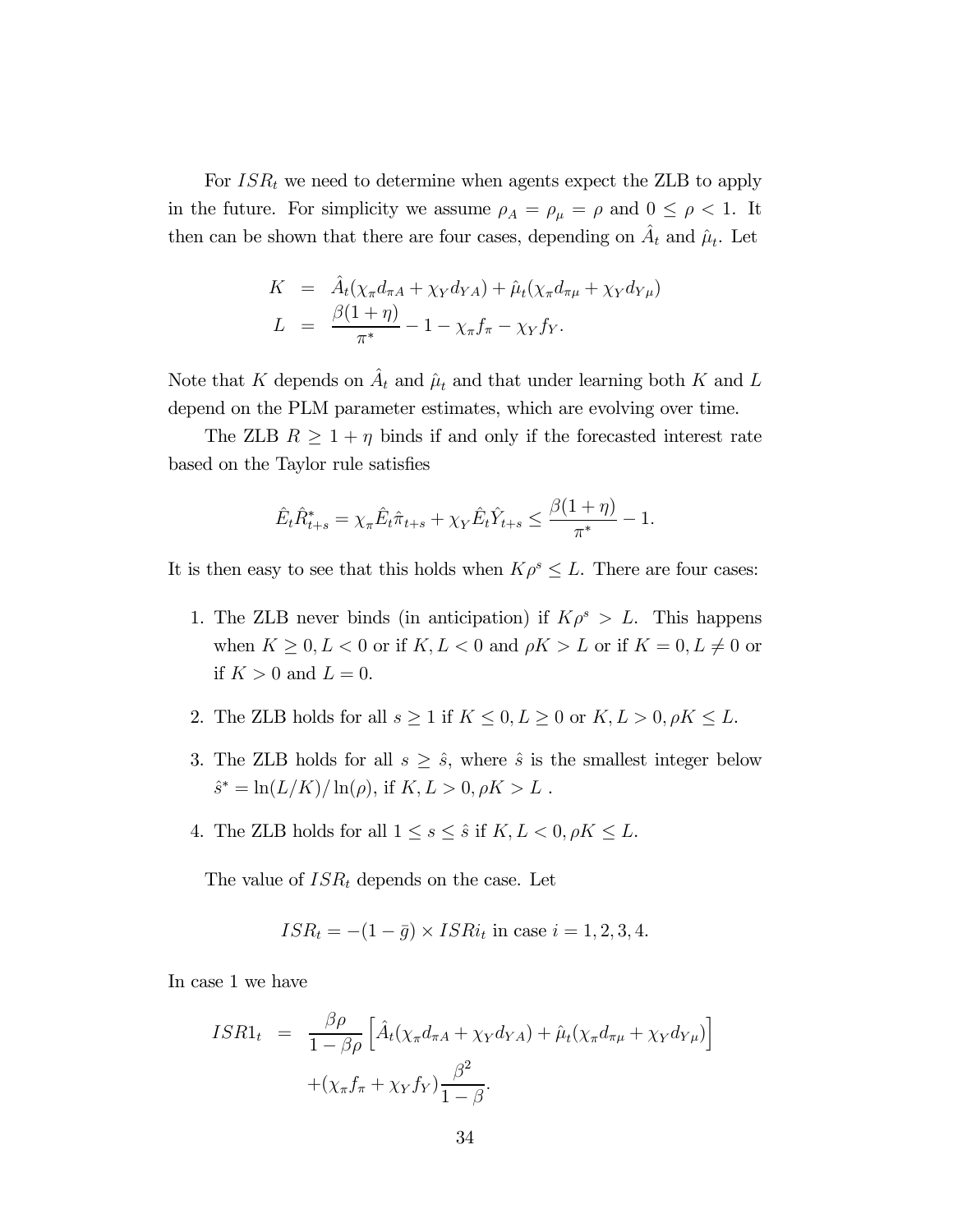In case 2 we have

$$
ISR2_t = \frac{\beta^2}{1-\beta} \left( \beta \frac{(1+\eta)}{\pi^*} - 1 \right).
$$

In case 3 we have

$$
ISR3_t = \frac{\beta^2 \rho \left(1 - (\beta \rho)^{\hat{s}-1}\right)}{1 - \beta \rho} \left[ \hat{A}_t(\chi_{\pi} d_{\pi A} + \chi_Y d_{YA}) + \hat{\mu}_t(\chi_{\pi} d_{\pi \mu} + \chi_Y d_{Y\mu}) \right] + (\chi_{\pi} f_{\pi} + \chi_Y f_Y) \frac{\beta (1 - \beta^{\hat{s}-1})}{1 - \beta} + \left( \beta \frac{(1 + \eta)}{\pi^*} - 1 \right) \frac{\beta^{\hat{s}+1}}{1 - \beta}.
$$

In case 4 we have

$$
ISR4_t = \frac{\beta(\beta \rho)^{\hat{s}}}{1 - \beta \rho} \left[ \hat{A}_t(\chi_{\pi} d_{\pi A} + \chi_Y d_{YA}) + \hat{\mu}_t(\chi_{\pi} d_{\pi \mu} + \chi_Y d_{Y\mu}) \right] + (\chi_{\pi} f_{\pi} + \chi_Y f_Y) \frac{\beta^{\hat{s}+1}}{1 - \beta} + \frac{\beta^2}{1 - \beta} \left( \beta \frac{(1 + \eta)}{\pi^*} - 1 \right) (1 - \beta^{\hat{s}-1}).
$$

We can now solve for the tentative temporary equilibrium values  $\hat{\pi}^{tent}_t, \hat{Y}^{tent}_t$ for  $\hat{\pi}_t$ ,  $\hat{Y}_t$  that would obtain if none of the lower bounds at time t apply. These are given by

$$
(1 - a_1)\hat{\pi}_t^{tent} - a_2 \hat{Y}_t^{tent} = TPC(d, f, \hat{A}_t, \hat{\mu}_t, t)
$$

$$
(1 - \bar{g})\beta \chi_{\pi} \hat{\pi}_t^{tent} + \beta (1 + \chi_Y(1 - \bar{g})) \hat{Y}_t^{tent} = TIS(d, f, \hat{A}_t, \hat{\mu}_t, t)
$$

where  $TIS(d, f, \hat{A}_t, \hat{\mu}_t, t) = ISSG_t + ISPY_t + ISR_t$  and  $ISR_t = ISRn_t$  for case  $n = 1, 2, 3, 4$ . Under real-time learning we use the time t estimates of  $d, f.$ 

We next need to incorporate the lower bounds on inflation, consumption and interest rate in the time  $t$  temporary equilibrium. The consumption lower bound gives an output lower bound. In proportional terms the lower bound  $\underline{C}$  is  $\underline{\hat{C}} = \frac{\underline{C} - \bar{C}}{\bar{C}}$ . From  $\hat{Y} = (1 - \bar{g})\hat{C} + \bar{g}\hat{G}$  this gives the lower bound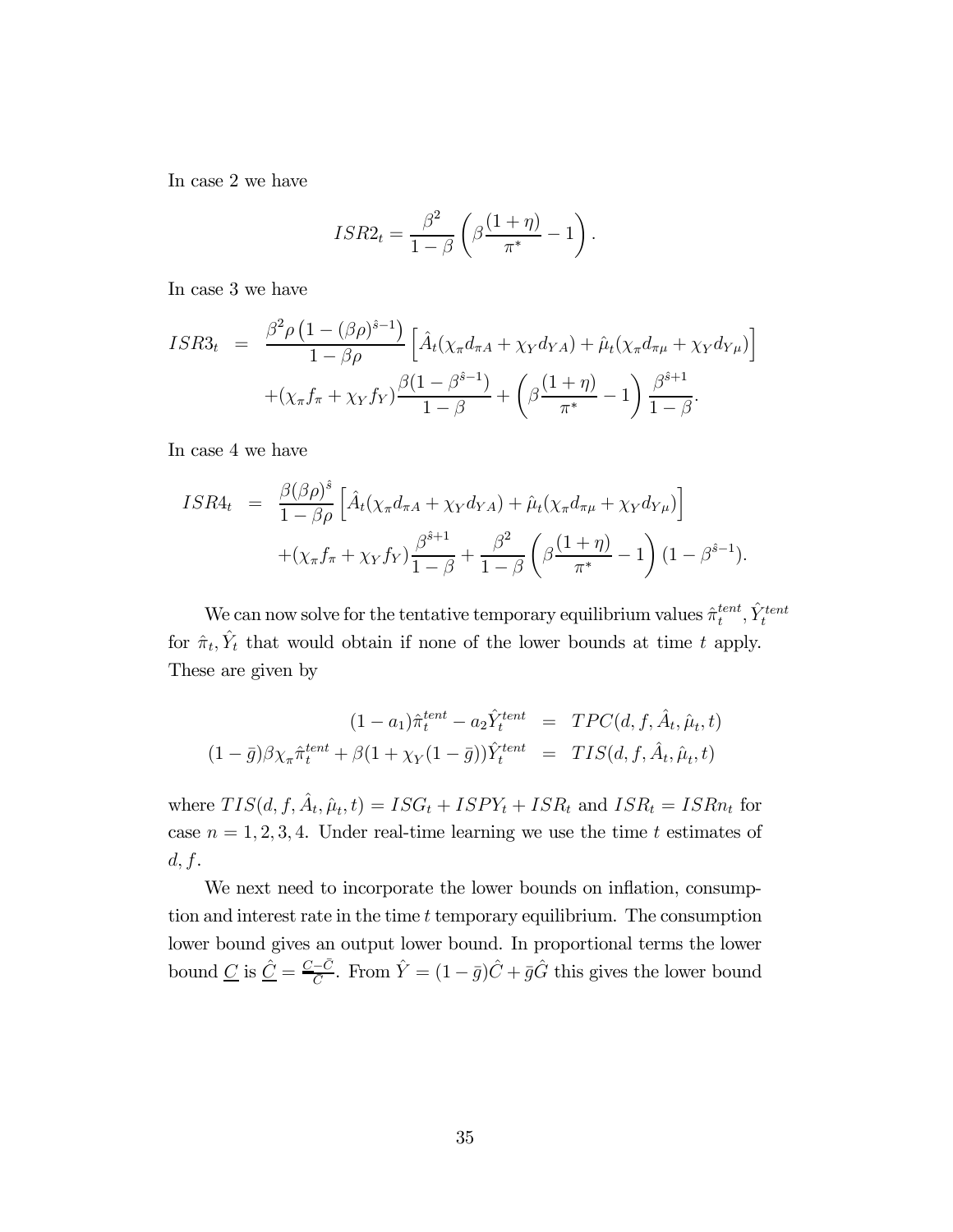on  $\hat{Y}$  of

$$
\frac{\hat{Y}}{\hat{Y}}_t = (1 - \bar{g})\hat{\underline{C}} + \bar{g}\hat{G}_t, \text{ or} \n\frac{\hat{Y}}{\hat{Y}}_t = (1 - \bar{g})\hat{\underline{C}} + \frac{G_t - \bar{G}}{\bar{Y}}.
$$

Note that  $\hat{Y}_t = (1 - \bar{g})\hat{C}$  after the fiscal policy stimulus has ended.

First we check for the ZLB at time t. Assuming  $\chi_{\pi} \hat{\pi}^{tent}_t + \chi_Y \hat{Y}^{tent}_t \geq$  $\beta(1 + \eta) - 1$  so that the ZLB at t does not bind then set  $\pi \pi_t = \hat{\pi}_t^{tent}$ ,  $YY_t = \hat{Y}_t^{tent}$  and  $RR_t = \chi_{\pi} \hat{\pi}_t^{tent} + \chi_Y \hat{Y}_t^{tent}$ . If instead  $\chi_{\pi} \hat{\pi}_t^{tent} + \chi_Y \hat{Y}_t^{tent} <$  $\beta(1 + \eta) - 1$  then we set  $RR_t = \beta(1 + \eta) - 1$  and set  $YY_t$  and  $\pi \pi_t$  to solve

(D3) 
$$
(1 - a_1)\pi\pi_t - a_2YY_t = TPC(d, f, \hat{A}_t, \hat{\mu}_t, t)
$$

(D4) 
$$
(1 - \bar{g})\beta (\beta (1 + \eta) - 1) + \beta Y Y_t = TIS(d, f, \hat{A}_t, \hat{\mu}_t, t).
$$

Next, if  $\pi \pi_t < \pi$  ("situation 1") then we calculate  $YYnew_t$  and  $RRnew_t$ by simultaneously solving (D2) with  $\hat{Y}_t = YYnew_t$  and  $RRnew_t = \chi_{\pi} \pi +$  $\chi_Y Y Y new_t$ . If  $RRnew_t > \beta(1 + \eta) - 1$  then the situation 1 step has ended and we set  $\pi \pi_t = \pi$ ,  $YY_t = YY new_t$  and  $RR_t = RRnew_t$ . If instead  $RRnew_t \leq \beta(1 + \eta) - 1$  then set  $\pi \pi_t = \pi$ ,  $YY_t$  is set to solve (D4), and  $RR_t = \beta(1 + \eta) - 1$ . If now  $YY_t < \hat{Y}_t$  then  $\pi \pi_t = \pi$ ,  $YY_t = \hat{Y}_t$  and  $RR_t = \max(\chi_{\pi} \underline{\pi} + \chi_Y \underline{\hat{Y}}_t, \beta(1 + \eta) - 1).$ 

It remains to consider situation 2 in which  $\pi \pi_t \geq \pi$  and  $YY_t < \hat{Y}_t$ . It is assumed below that  $a_2 > 0$  and  $0 < a_1 < 1$ . This is satisfied in the calibrated cases and ensures that  $\pi \pi_t > \underline{\pi}$ . We set  $YY_t = \underline{\hat{Y}}_t$ ,  $\pi \pi_t$  to solve (D3) with  $YY_t = \hat{\underline{Y}}_t$ , and  $RR_t = \max(\chi_{\pi} \pi \pi_t + \chi_Y \hat{\underline{Y}}_t, \beta(1 + \eta) - 1)$ .

The resulting values for  $YY_t$ ,  $\pi\pi_t$  and  $RR_t$  are the temporary equilibrium values for  $\hat{Y}_t$ ,  $\hat{\pi}_t$  and  $\hat{R}_t$ . We remark that we have not assumed that firms and households restrict forecasts to obey the consumption and inflation lower bounds. This seems natural since households may not be aware of these aggregate lower bound constraints. Under adaptive learning expectations of future inflation and output will have to eventually obey these lower bounds.

Consumption and output at the inflation lower-bound: If in-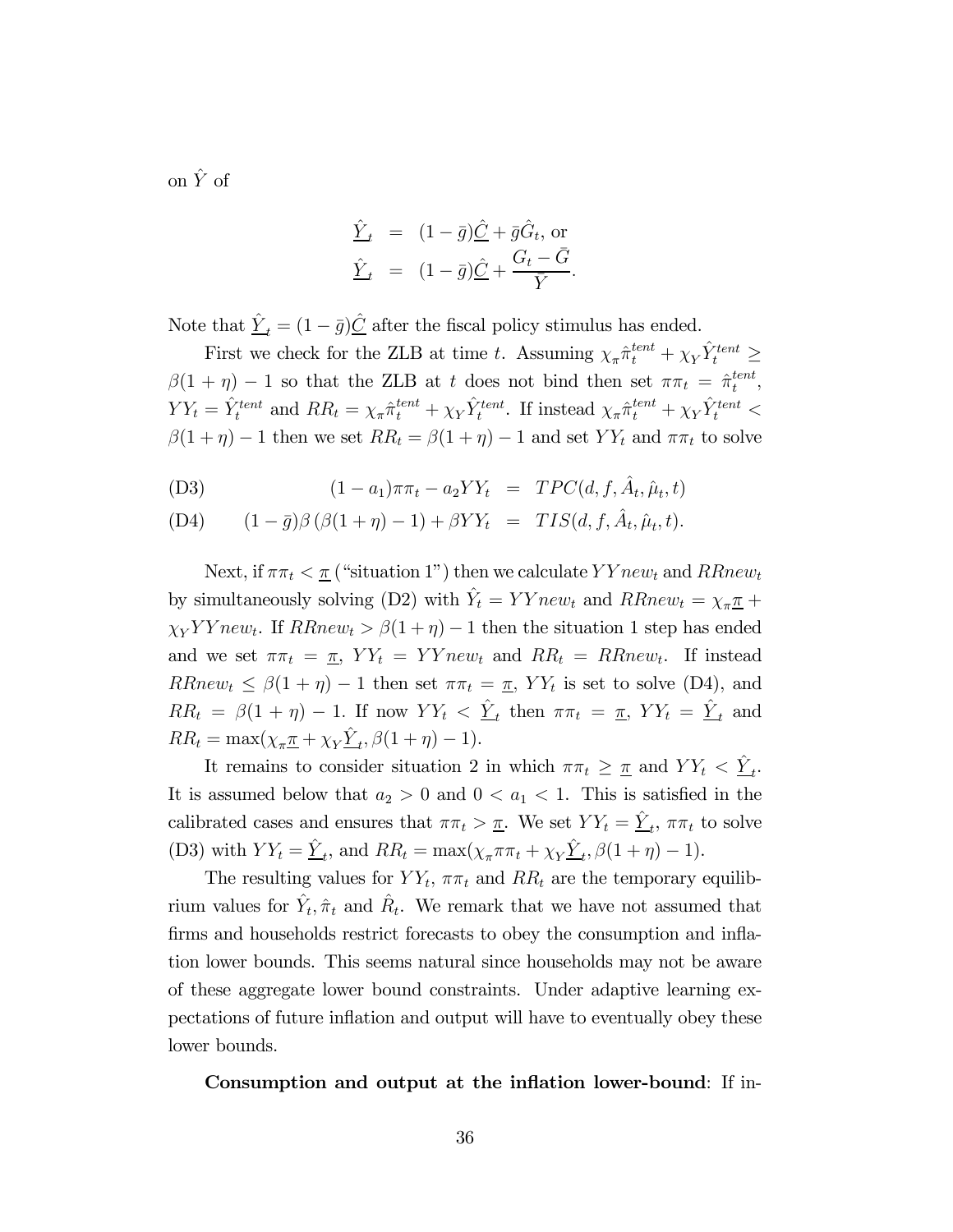flation and inflation expectations are at the inflation lower bound, i.e.  $\hat{\pi}_t = \hat{E}_t \hat{\pi}_{t+s} = \hat{\pi}$ , where  $\pi < \pi_L$ , then interest rates and expected interest rates are also at their lower bound, i.e.  $\hat{R}_t = \hat{E}_t \hat{R}_{t+s} = \frac{\beta(1+\eta)}{\pi^*} - 1 \equiv \hat{R}_{ZLB}$ . Inserting these into the consumption function (B26) we obtain

$$
(1 - g)\hat{C}_t = (1 - \beta)\hat{Y}_t + \beta f_{Y,t} - \frac{\beta(1 - \bar{g})}{1 - \beta}(\hat{R}_{ZLB} - \hat{\underline{\pi}}).
$$

Here we have simplified by ignoring the impact on expected output of the exogenous shocks  $\hat{A}_t$ ,  $\hat{\mu}_t$ , i.e. we are setting  $\hat{E}_t Y_{t+s} = f_{Y,t}$ . This approximation is reasonable since in the temporary equilibrium at the inflation lower bound the shocks do not affect output. Combining this equation with the linearized market-clearing equation  $\hat{Y}_t = (1 - \bar{g})\hat{C}_t$  gives

$$
\hat{Y}_t = f_{Y,t} - \frac{1 - \bar{g}}{1 - \beta} (\hat{R}_{ZLB} - \hat{\underline{\pi}}) \text{ where}
$$

$$
\hat{R}_{ZLB} - \hat{\underline{\pi}} = \frac{\beta(1 + \eta) - \underline{\pi}}{\pi^*} = \frac{\pi_L - \underline{\pi}}{\pi^*} > 0
$$

since we assume  $\pi < \pi_L$ .

# <sup>E</sup> Fiscal Policy Details and Further Simulations

Denoting the change in government spending by  $\Delta G$  (=  $\bar{G}'-\bar{G}$  ) we have

$$
\hat{G}_t = \begin{cases} \frac{\Delta G}{G}, t = 1, ..., T \\ 0, t \ge T + 1. \end{cases}
$$

It is straightforward to compute  $\sum_{s=0}^{\infty} (\beta \gamma_1)^s \hat{E}_t \hat{G}_{t+s}$  and  $\sum_{s=0}^{\infty} \beta^s \hat{E}_t \hat{G}_{t+s}$ , which will depend on calendar time, and include these terms in  $(5)$  and  $(7)$ when determining the temporary equilibrium.

It is useful to begin with looking at the fiscal multiplier in normal times, when the ZLB does not bind, and then move on to the more general case when the ZLB and the inflation and consumption lower bounds may be binding. In both cases we will provide information on the output multipliers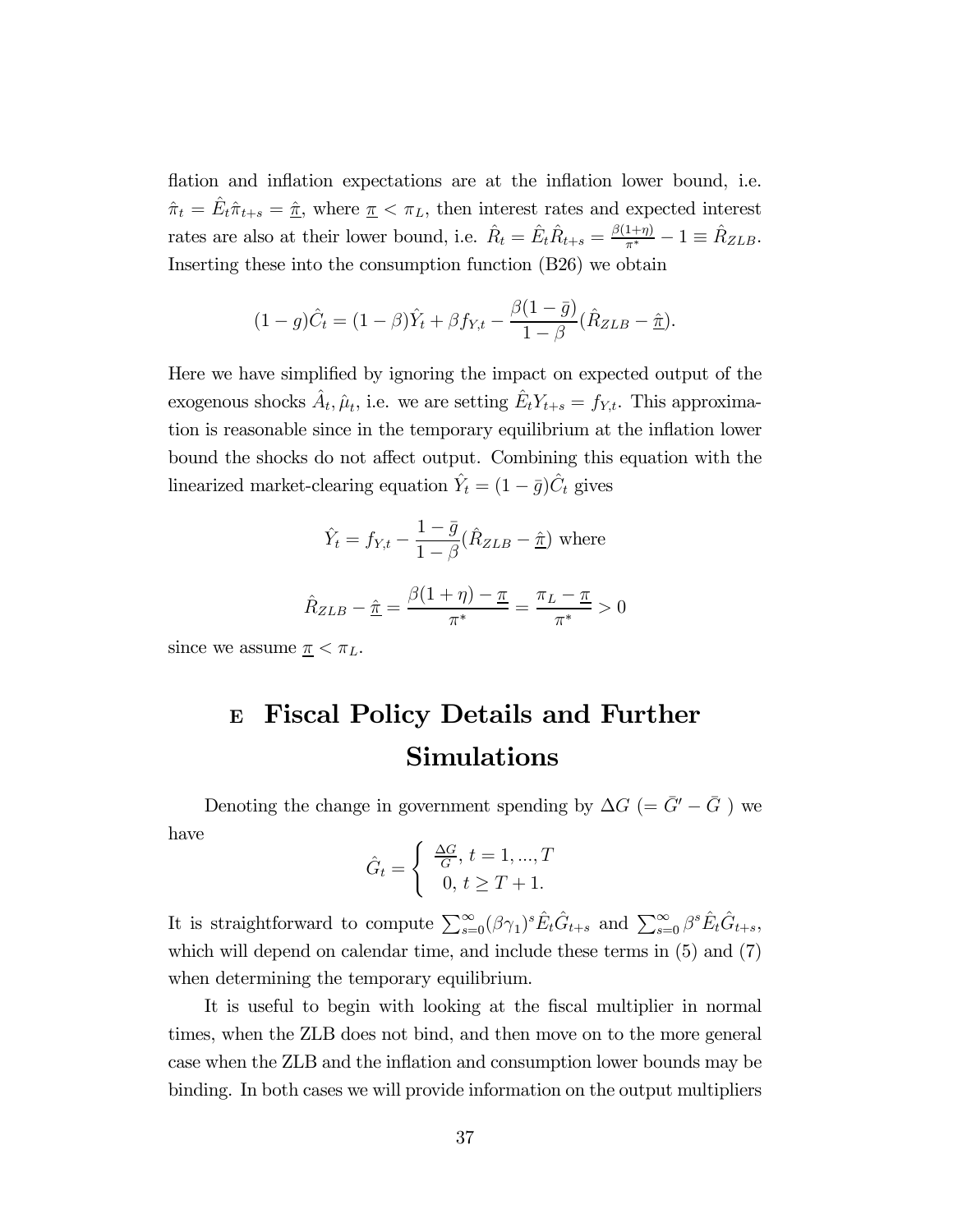for changes in government spending, and we show both the multiplier viewed as a distributed lag response and the cumulative multiplier over time. The cumulative multipliers are computed as a discounted sum using the discount factor  $\beta$ . Specifically, we compute

$$
ym_t = \frac{Y_t - Y_t^{np}}{(\bar{G}' - \bar{G})} \text{ and } ycm_t = \frac{\sum_{i=1}^t \beta^{i-1} (Y_i - Y_i^{np})}{(\bar{G}' - \bar{G}) \sum_{i=1}^T \beta^{i-1}}, \text{ for } t = 1, 2, 3, ...
$$

Because of discounting the cumulative multiplier will be finite even in those cases considered below in which policy leads to a permanent change in the level of output. In the formula above,  $Y_i^{np}$  denotes the level of output in period  $i$  in the absence of a policy change.

#### Fiscal policy in normal times

Here we use the set-up of Section II. and compute numerically government spending multipliers during normal times when the ZLB does not bind. To illustrate we consider the temporary policy change discussed above with  $T = 10$ .

In the examples we set  $\chi_Y = 0$  to prevent monetary policy from directly acting against the output effects of fiscal policy. However we set  $\chi_{\pi} > 1$  in line with the Taylor principle, in order to ensure both that the economy is determinate and that it is stable under least-squares learning. We set the values of  $\rho_A$ ,  $\rho_\mu$  and  $\sigma_A$ ,  $\sigma_\mu$  so that deflation is a very infrequent phenomenon in normal times and the ZLB is almost never reached. The gain parameter  $\kappa$  of agents is set equal to 0.04. Figure E1 shows the output and inflation paths under learning (solid line) and RE (dotted line) and the output multipliers (impact and cumulative) for a surprise temporary policy change with  $T = 10$ . Initial beliefs of agents and the values of the exogenous variables are at the steady state. For this example we set  $\chi_{\pi} = 1.5$ and  $\chi_Y = 0$  and consider an increase in G of 5%. The Figure shows the mean values of percent deviations of inflation and output from the steady state over 10 000 simulations. For this setting the ZLB is never violated.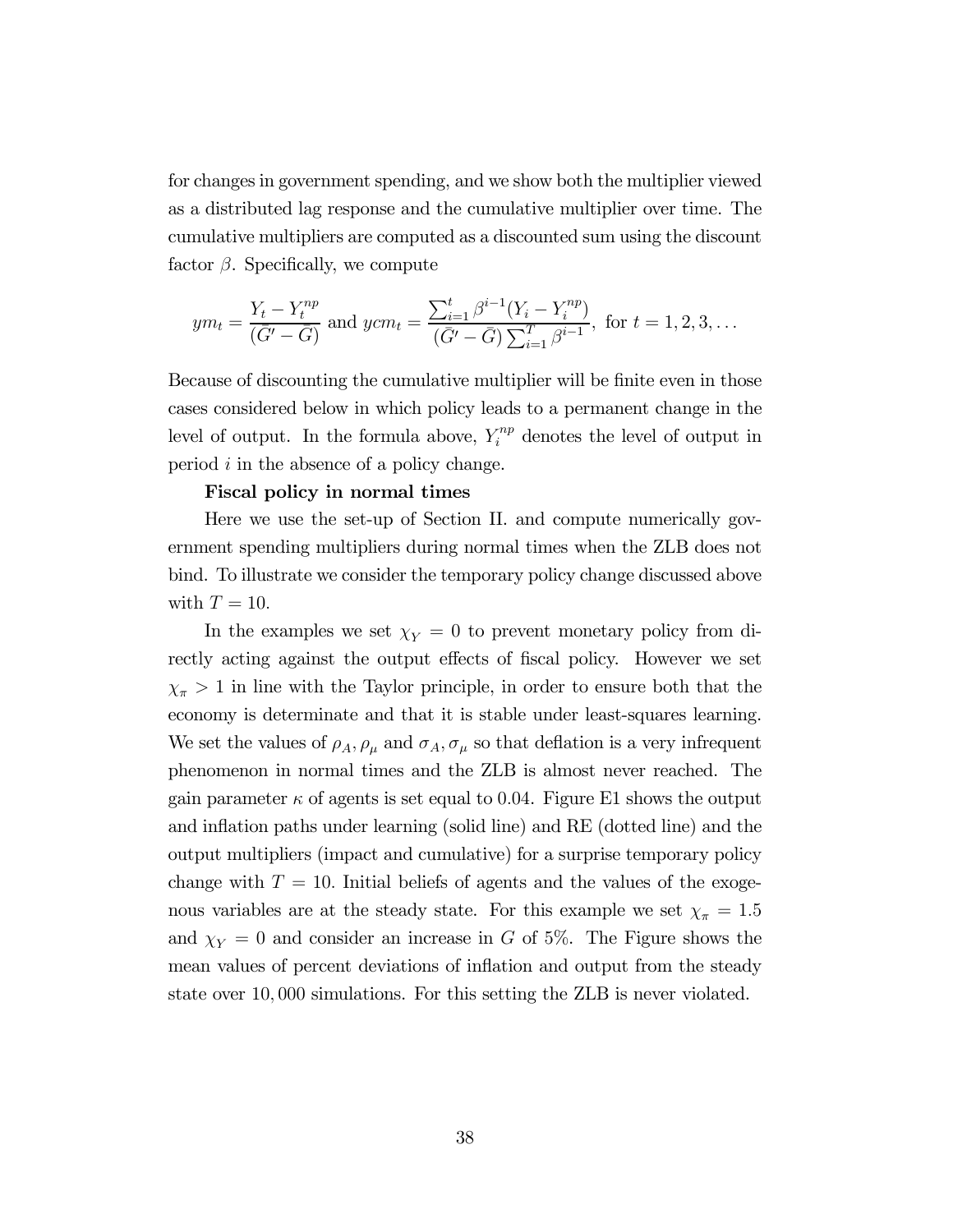

Figure E1: The upper panel shows the output and inflation paths under RE (dotted line), learning (solid line) for a temporary policy change with  $T = 10$  (inflation in this and all figures is the actual annualized inflation rate). The middle panel shows the paths of the corresponding consumption and *ex ante* one period real rate of interest  $(\hat{R}_t - \hat{E}_t \pi_{t+1})$ . The lower panel shows the distributed lag and cumulative output multipliers. Here and in subsequent figures  $\hat{y}_t$  is used for  $\hat{Y}_t$ .

The most notable results are that the output and multiplier effects are larger under learning in early periods of policy, compared to RE. Under learning the maximum positive output effect is at the beginning of the policy, while under RE the maximum effect is in the last period of policy. Once the policy ends, the output effects are reversed under learning, with negative deviations for several periods after the stimulus ends. This contraction is the result of the higher expected inflation of agents, developed during the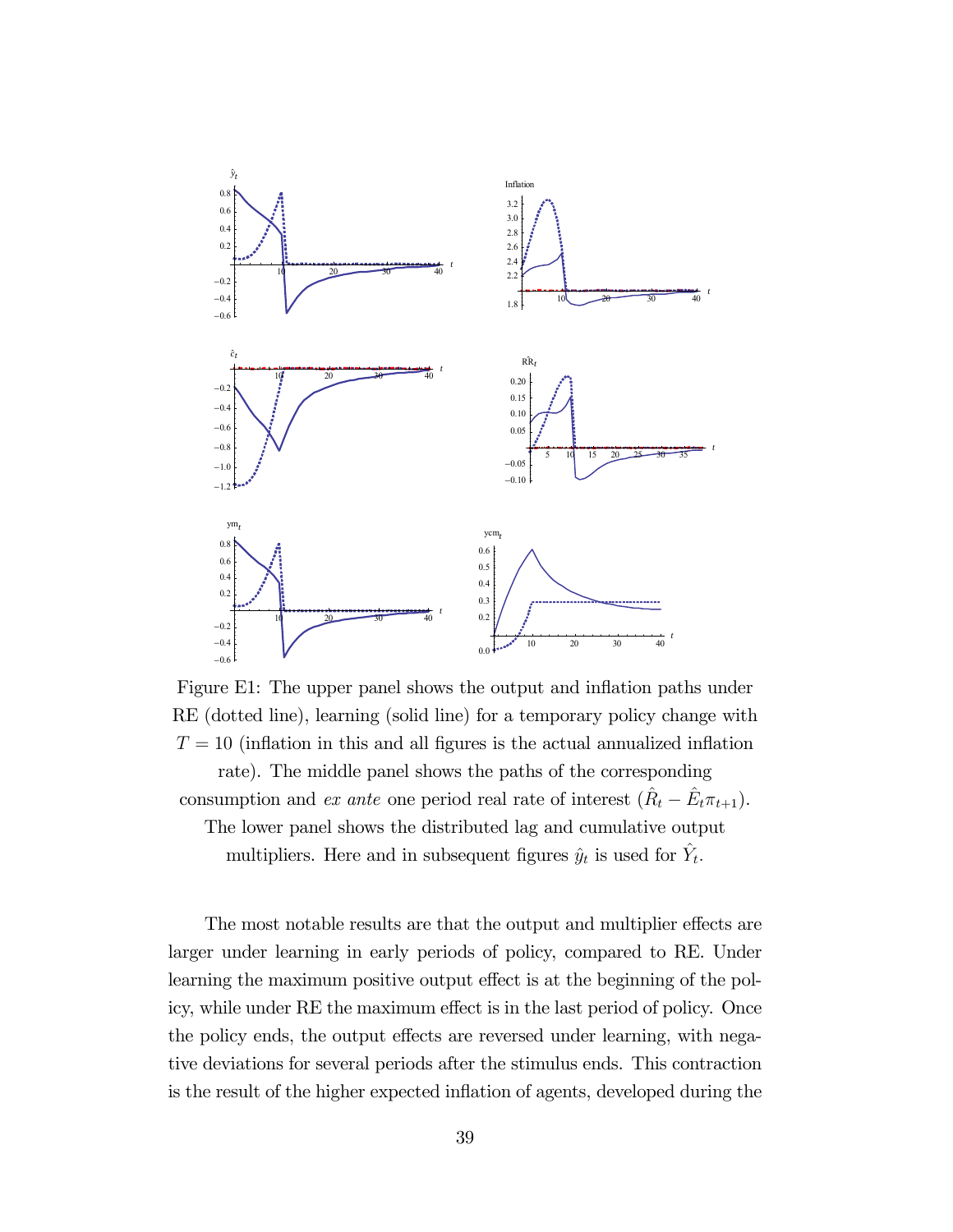policy implementation, which leads agents to anticipate higher future real interest rates in accordance with the active Taylor rule.

To understand these results, we first examine the path under RE, which is fairly complex, and best analyzed starting from the last period of the policy. From  $t = T + 1 = 11$ , because there are no endogenous predetermined state variables in the NK model, the economy will return to the initial RE stochastic steady state. Consider next the economy at  $t = T = 10$ . The extra government spending  $\Delta G$  at  $T = 10$  has an impact on aggregate demand that is much larger than the small reduction in consumption resulting from the corresponding one-period tax increase. Because of consumption smoothing the reduction in consumption at  $T = 10$  turns out to be relatively small. The high level of output and employment at  $t = 10$  leads to higher real wages, and thus higher marginal costs and higher inflation through the Phillips curve. This in turn leads to high nominal and real interest rates through the Taylor rule. Now consider the economy at earlier dates  $t < 10$ . The reduction in consumption is greater in earlier periods and largest at  $t = 1$ . This is because households anticipate both a longer period of higher taxes and a longer period of higher real interest rates. It follows that under RE the increase in output is smallest at  $t = 1$ , due to the crowding out, and also that the impact on inflation is low in early periods. Under RE the largest impact of fiscal policy is at the *end* of the period of increased government spending.

Consider in contrast the path under learning. This path is best understood beginning with the impact effect at  $t = 1$ . Households reduce consumption because of the foreseen period of temporary tax increases, but they do not foresee the sustained period of high real interest rates. The reduction in consumption is thus much smaller than under RE and there is a large increase in output and employment due to the additional government spending. Through the Phillips curve there is also an increase in inflation and interest rates. At  $t = 2$  expectations of future output and inflation will both be revised upward. Because higher expected inflation translates, into higher expected future nominal and real interest rates (since  $\chi_{\pi} > 1$  in the Taylor rule), consumption falls. For later periods with  $t < T$  increas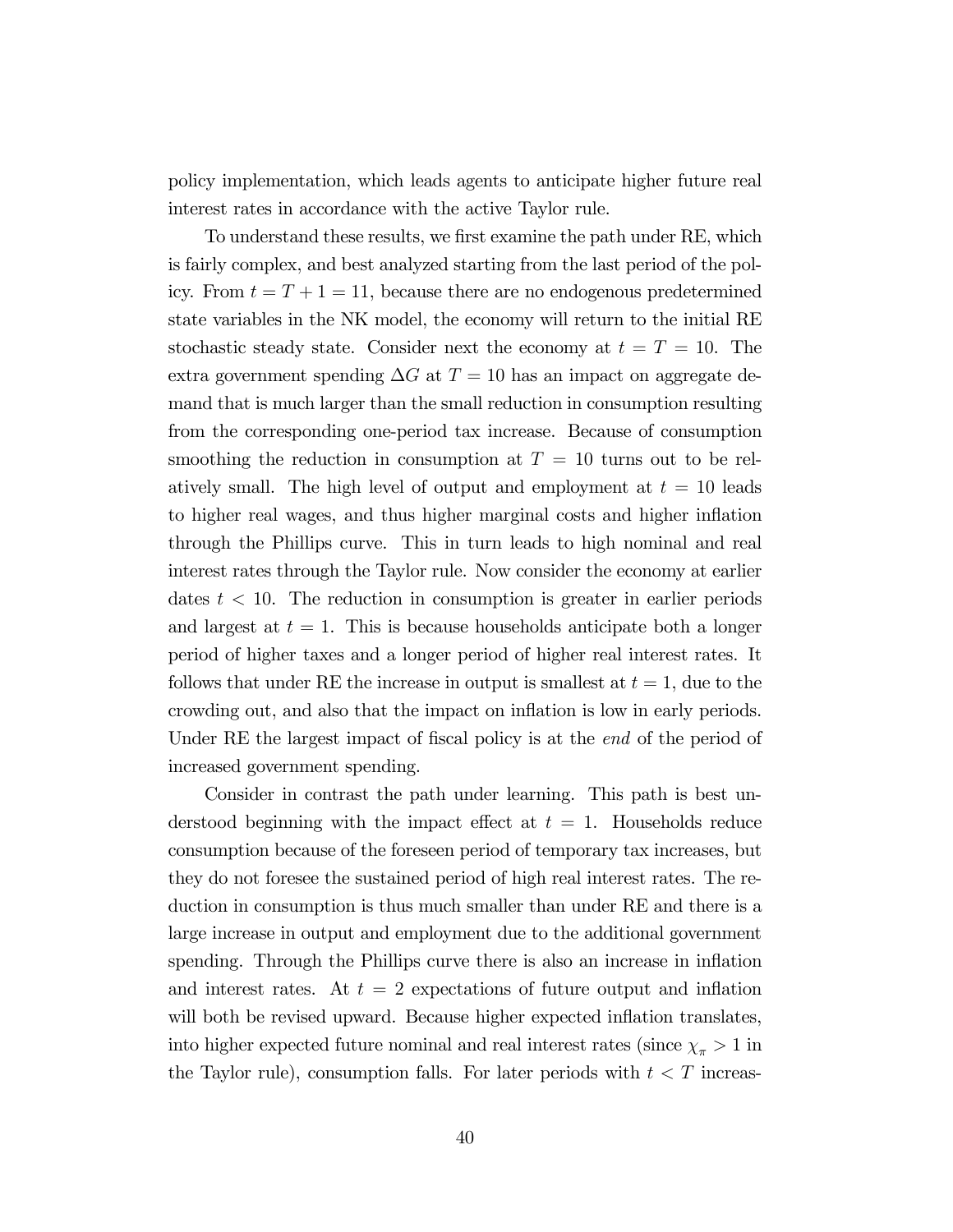ing expected inflation and real interest rates leads to further reductions in consumption and output, with continued moderate inflation. Finally, at  $t = 11$ , when the policy ends, there is a substantial drop in output because the reduction in government spending is not offset by an increase in consumption, which remains low due to continued high expected inflation and real interest rates under adaptive learning. The low output levels for  $t > 10$ continue for a period of time until inflation expectations, in response to observed low inflation rates, return to the steady state level. Thus under learning the largest impact of fiscal policy is at the start of the policy, and is partially offset following the end of the policy.

Similar results are obtained if, continuing to assume that the exogenous variables are initially at their steady state levels, one now assumes that initial beliefs of inflation and output are lower than steady state values, but not so low that the ZLB will ever be obtained. Simulation results (not reported) show that this alters the path of the economy, both with and without the change in fiscal policy, but the distributed lag and cumulative output multipliers are broadly similar. The cumulative output multipliers are higher under AL than under RE during the policy implementation period, with the impact, relative to RE, concentrated in the early part of the policy. The maximum output effect of the fiscal policy under learning is in the early part of the policy, while the maximum output effect under RE occurs as the policy ends. The additional output increase under learning during the policy period is offset by lower levels of output after the policy ends.

#### Fiscal policy when lower bounds may be binding

We now use the framework of Sections III. and IV.. Consider now the effectiveness fiscal policy when the ZLB can be binding. For the same initial expectations as used in Figure 5, the following Figure E2 shows the impact of a small fiscal stimulus with a duration of  $T = 40$  periods. Under a fiscal policy that increases G by 10%, from  $G = 0.2$  to  $G = 0.22$ , there are positive multipliers during the policy period, with a cumulative multiplier of around 11, after 100 periods, which is mostly reached by period 40. However, the economy sinks back into the deflation trap around period 40.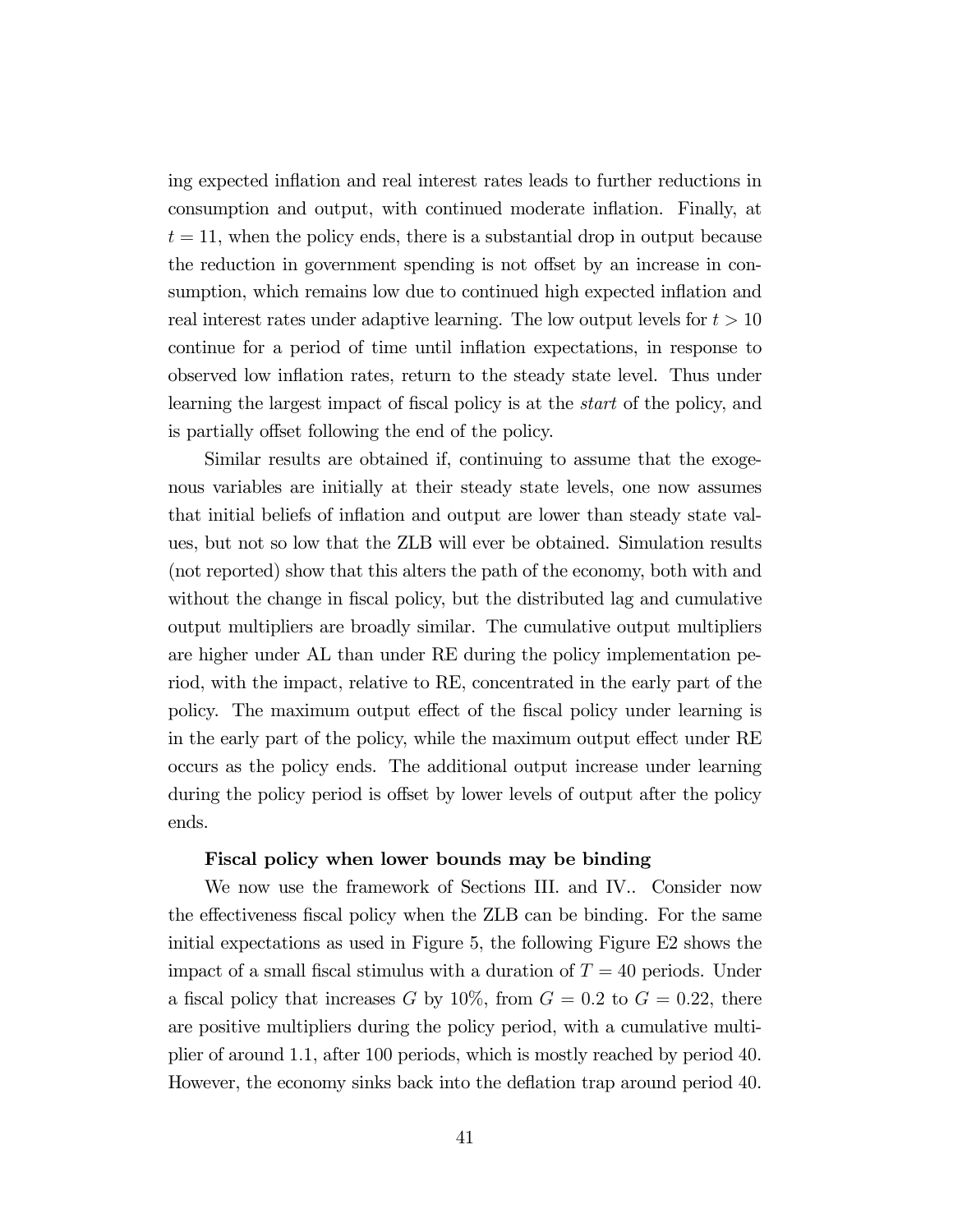

Figure E2: Small policy change. The upper panel shows the output and inflation paths under learning with policy change (solid line) and learning without policy change (dashed line) for a policy change with  $T = 40$ . The lower panel shows the distributed lag and cumulative output multipliers. All except one of the 10,000 replications converge to the stagnation state with policy change (all replications converge to the stagnation state

without policy change).

Results for large fiscal stimulus including multipliers were discussed in the main paper. See Figure 5. Here Figure E3 the has an added bottom panel showing the distributed lag and cumulative output multipliers averaged over all 10,000 simulations.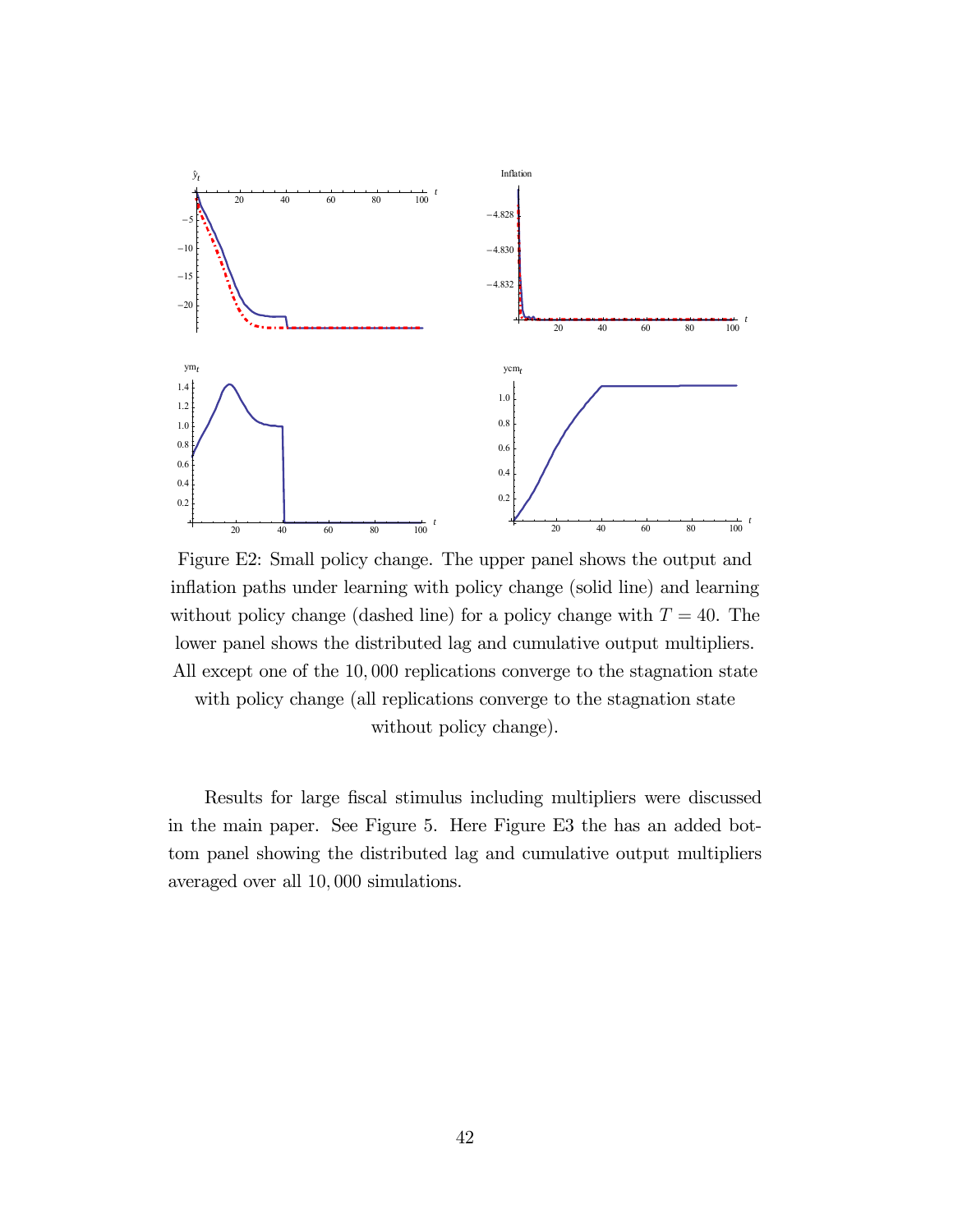

Figure E3: Large policy change. The top two panels show the output and inflation paths under learning with policy change (solid line) and without policy change (dashed line) for  $T = 4$ . Top panel: means of paths with convergence to targeted steady state under policy. Middle panel: means of paths with convergence to deflation trap despite policy. Bottom panel: distributed lag and cumulative output multipliers across all paths.

The following Table E1 gives the cumulative multipliers for the pessimistic initial expectations  $f_{\pi} = -0.0148$  and  $f_{Y} = -0.015$  used in Figure 5 and Table 1 of main text.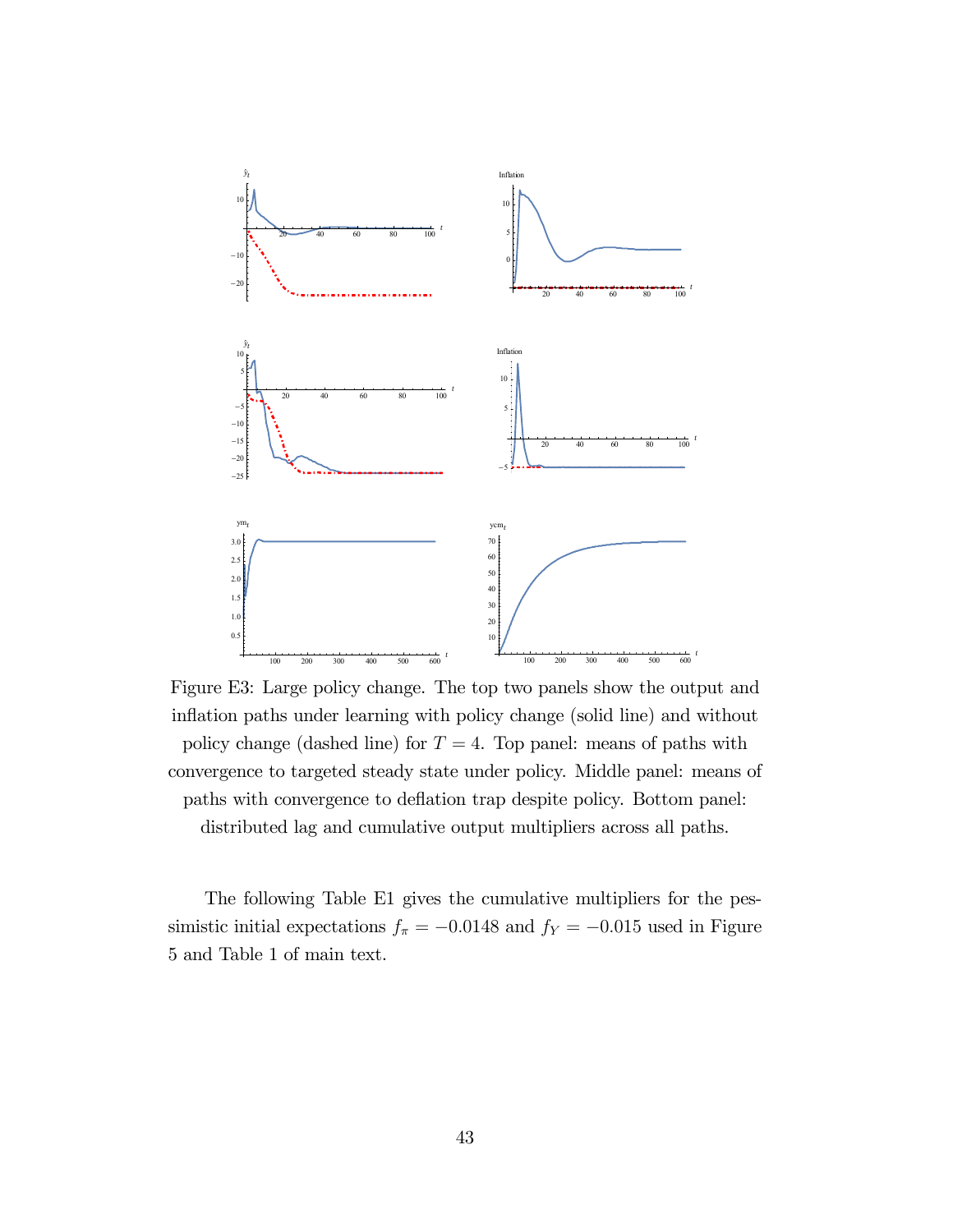| $G\backslash T$ | $\mathbf{1}$ | $\overline{2}$ | 3    | $\overline{4}$ | 5    | 10  | 20   | 40  |
|-----------------|--------------|----------------|------|----------------|------|-----|------|-----|
| 0.22            | 4.6          | 3.1            | 2.6  | 2.3            | 2.2  | 2.2 | 1.5  | 1.1 |
| 0.24            | 12.6         | 14.6           | 11.6 | 11.1           | 8.4  | 3.6 | 1.7  | 1.1 |
| 0.25            | 36.8         | 35.9           | 27.9 | 19.4           | 14.0 | 5.4 | 2.2  | 1.1 |
| 0.27            | 76.2         | 43.1           | 29.0 | 21.9           | 17.5 | 8.1 | 17.5 | 1.3 |
| 0.28            | 73.5         | 37.8           | 25.4 | 19.2           | 15.4 | 7.7 | 3.4  | 1.4 |
| 0.30            | 59.9         | 30.2           | 20.3 | 15.3           | 12.4 | 6.4 | 3.4  | 1.5 |
| 0.35            | 40.0         | 20.2           | 13.6 | 10.2           | 8.3  | 6.9 | 2.3  | 1.6 |
| 0.40            | 30.0         | 15.1           | 10.2 | 7.7            | 6.2  | 3.2 | 1.7  | 1.3 |
| 0.50            | 20.0         | 10.1           | 6.8  | 5.2            | 4.0  | 2.0 | 1.2  | 1.0 |
| 0.60            | 15.0         | 7.6            | 5.0  | 3.7            | 2.9  | 1.4 | 1.0  | 1.0 |
| 1.0             | 7.4          | 3.5            | 2.1  | 1.4            | 1.1  | 0.9 | 0.9  | 0.9 |
| 2.0             | 2.9          | 1.0            | 0.7  | 0.7            | 0.8  | 0.9 | 0.9  | 1.0 |

Table E1: Cumulative multipliers through  $t = 40$  for fiscal policies starting from pessimistic expectations. Based on 100 simulations for each cell.

#### Case of unique steady state.

In Figure E4 we consider the case in which the inflation lower bound is high enough so that there is a unique steady state. In this case the low level trap does not exist and the targeted steady state is unique. Initial pessimistic expectations can still lead to a very long transition to the targeted steady state and effectiveness of fiscal policy is of interest.

Figure E4 shows the impact on output and inflation of an increase in G from 0.20 to 0.24 for  $T = 40$  periods where agents continue to use a gain parameter of 10%. For these simulations we set  $\hat{\pi} = -0.01475$ , about 0.98% per quarter, i.e. just above the level needed to avoid the low-level trap. Initial expectations following a large pessimistic shock are set at  $\hat{\pi}^e = -0.0165$ (inflation around  $-1.2\%$  per quarter) and  $\hat{y}^e = -0.01$ . The results are reported on the basis of 6000 simulations. The cumulative multipliers here are smaller than the more dramatic values given in Table E1. However, they are substantially larger than those seen in Figure E1. This is because, although there is a unique steady state, the economy is initially in a liquid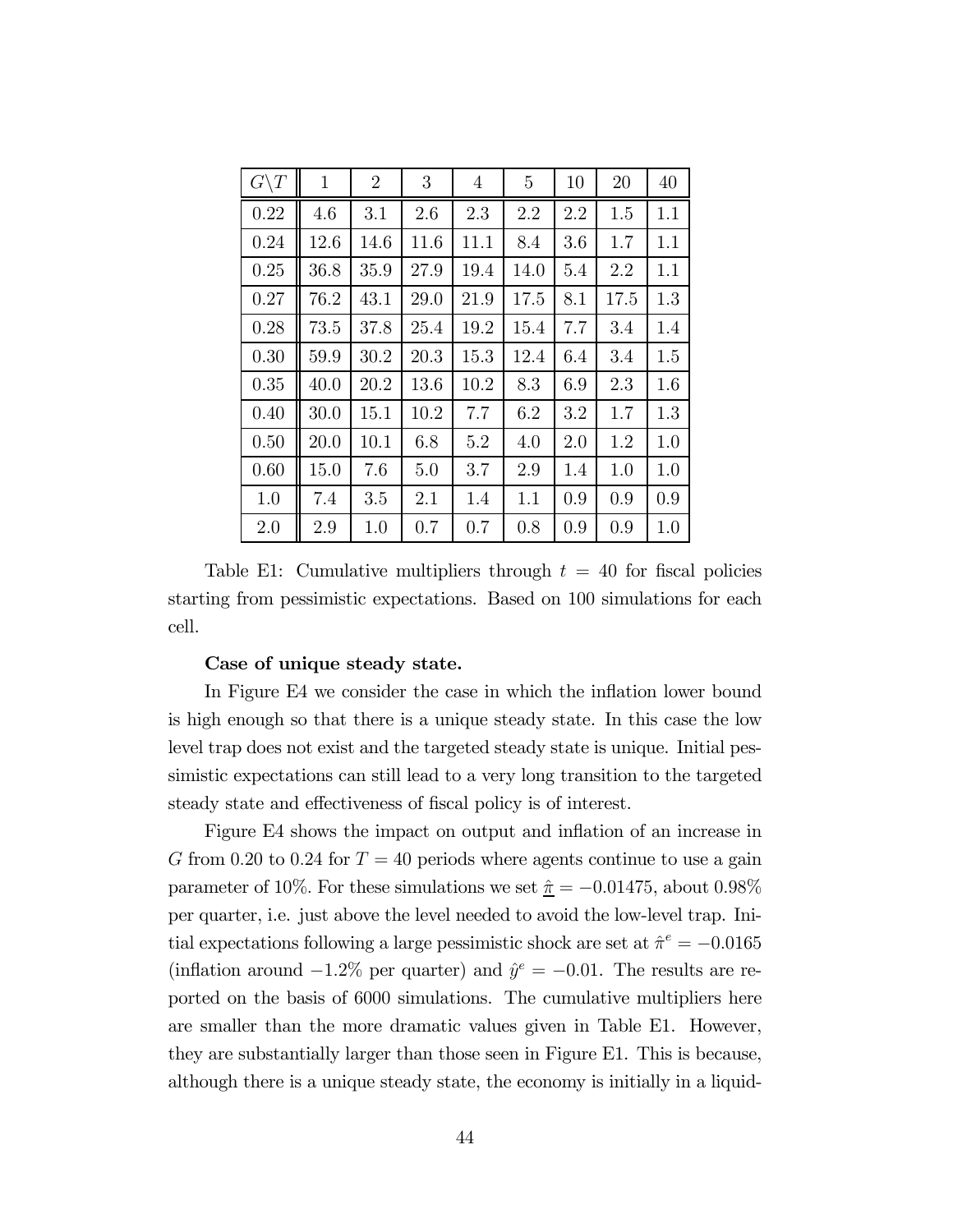ity trap. Consequently the multipliers are higher than when fiscal policy is conducted in normal times and lower bounds are not present. The relatively high values for the multipliers also in large part reflect the impact of the fiscal policy on expectations under learning: the sustained increases in output and inflation during the policy implementation period have positive impacts on inflation and output after the policy has ended due to improved expectations during the policy.



Figure E4: Policy change when there is a unique steady state with learning gain parameter equal to 10%. Top panel: output and inflation paths under learning with policy change (solid line) and without policy change (dashed line) for temporary policy change. Bottom panel: distributed lag and cumulative output multipliers.

#### Deflation and calibration of the discount factor

The results of Section V. emphasized the importance of the level of the inflation lower bound for the existence of a stagnation steady state and the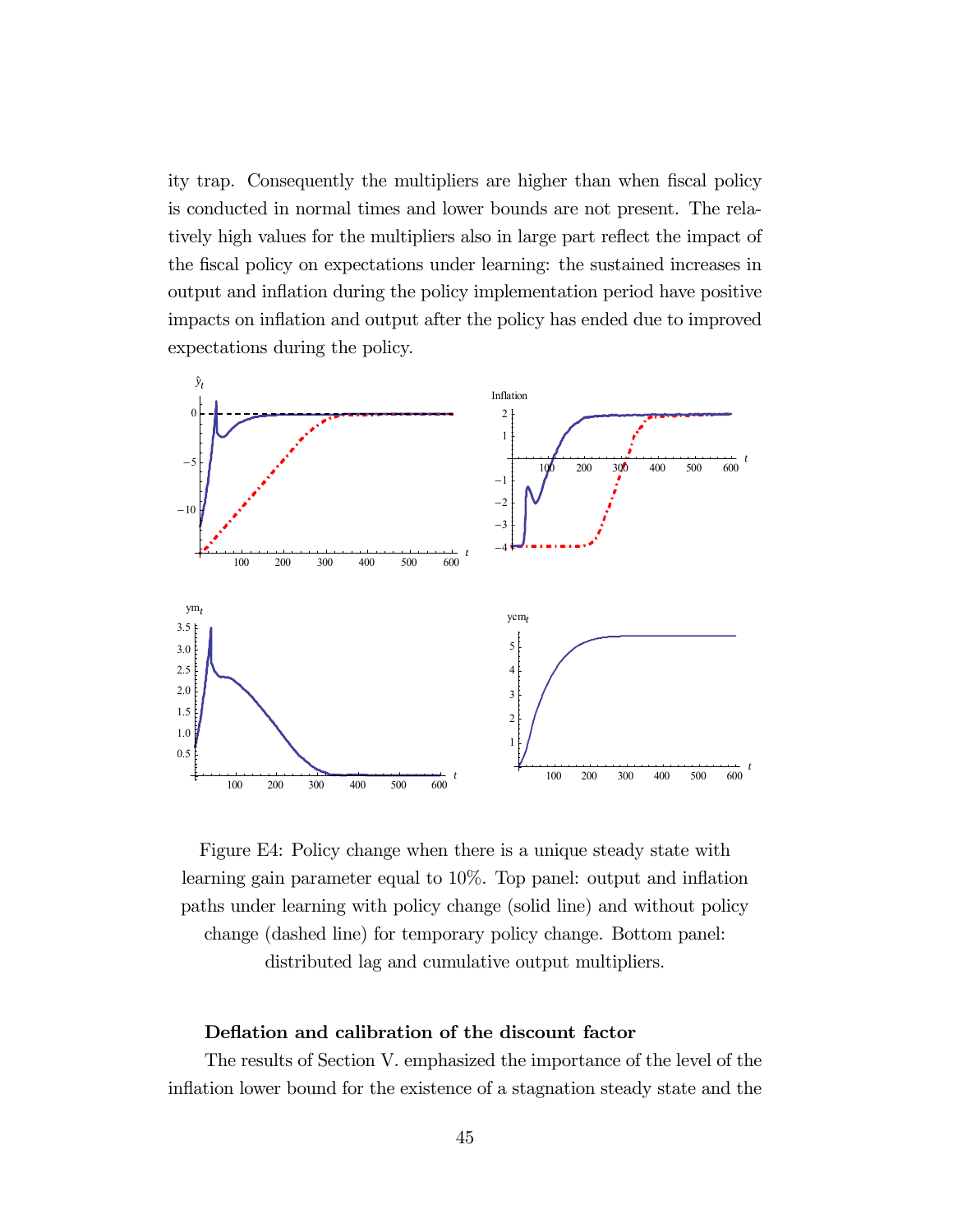how the critical inflation rate  $\pi_L$  depends upon both the discount factor  $\beta$ and the credit spread  $\varphi$ . The simulations there allowed simultaneously for both high  $\beta$  and  $\varphi > 0$ . To illustrate the separate effects we here look at the impact of high  $\beta$  with  $\varphi = 0$ .

For  $\beta = 0.99$  the critical  $\pi_L$ , when  $\eta = 0$ , corresponds to 1% deflation per quarter, i.e. to 4% per year Because the magnitude of deflation in Japan and Europe (as well as the US even in 2009-2010) has been below this value, this suggests either that the inflation lower bound  $\pi$  is above  $\pi_L$ or that policy has prevented inflation from falling below the critical level. On the other hand if  $\beta = 0.995$  or  $\beta = 0.9975$  is the appropriate value to use in the consumption Euler equation, then the critical deflation rate is only around 2% or 1% per year, in line with values that have occasionally been observed, e.g., in Japan in various periods since the 1990s. The possibility of deflation rates above these levels would appear to be a serious concern, for example, in at least some countries in Europe in 2016.

In Figure E5 we redo the simulations using the higher discount factor of  $\beta = 0.9975$ . We again assume agents use a gain parameter 10%. For these simulations we set  $\hat{\pi} = -0.0085$ , which is somewhat below the critical value, so that there are three steady states including a low-level trap. For this value of  $\hat{\pi}$  steady state quarterly inflation is 0.9964575 which corresponds to a deflation rate of about 14% per annum. As in Figures E1 and E2 (and Figure 5) we set  $\hat{\underline{C}} = -0.3$  which corresponds to a 30% reduction in consumption from the targeted steady state. Initial expectations following a presumed large pessimistic shock are set at  $\hat{\pi}^e = -0.0074$  (about  $-1\%$ ) per annum) and  $\hat{Y}^e = -0.025$ .

From Figure E5 one can see that in the absence of fiscal policy the economy would fall into a stagnation state with deflation. For these parameters a short but very aggressive fiscal stimulus is needed to avoid stagnation. In these simulations we consider an increase in  $G$  from 0.20 to 0.35 for  $T = 2$ periods.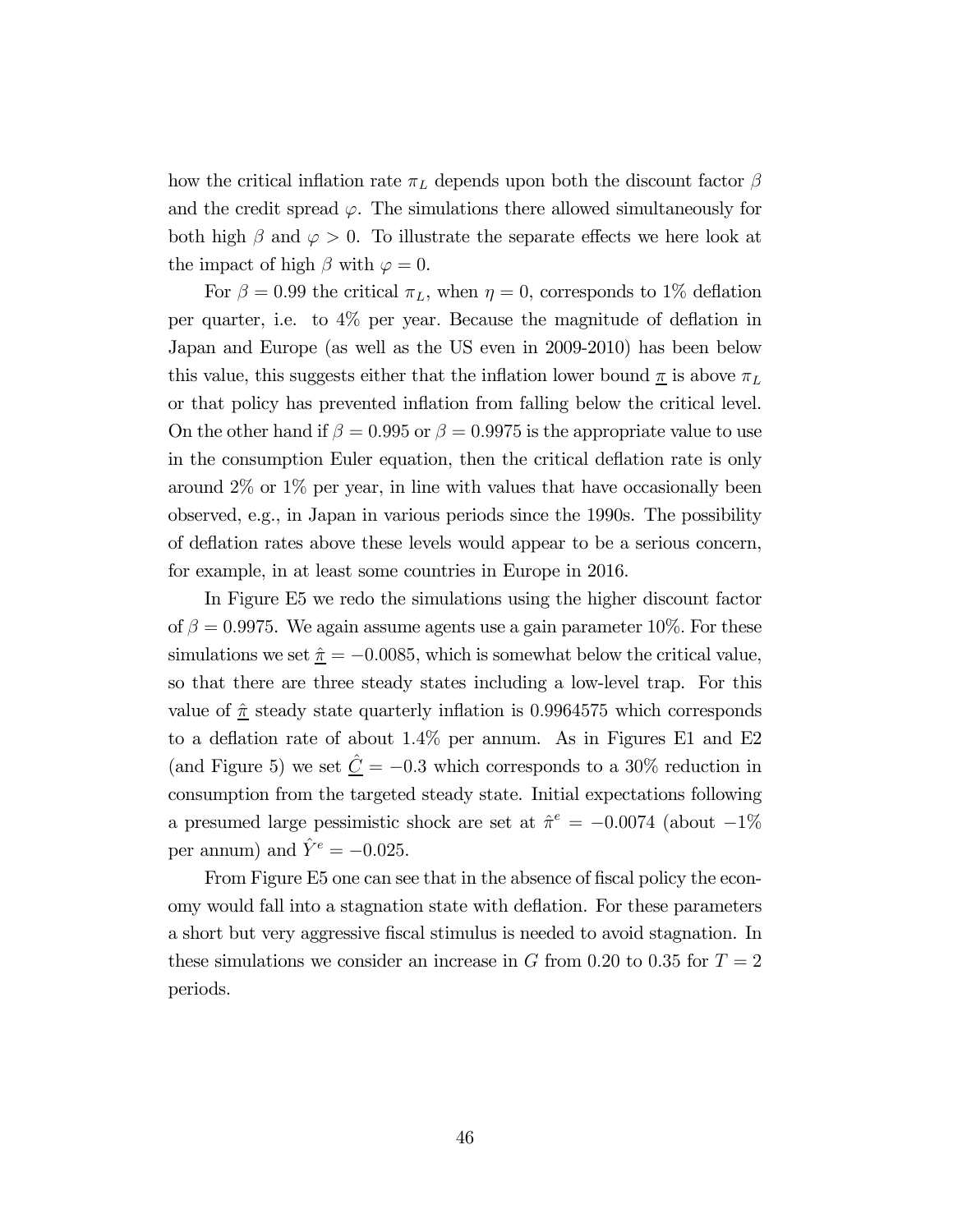

Figure E5: High discount factor,  $\beta = 0.9975$ . The top two panels show paths under learning with policy change (solid line) and without policy

change (dashed line). Top panel: means of paths with eventual convergence to targeted steady state under policy. Middle panel: mean paths with eventual convergence to deflation trap despite policy. Bottom panel: distributed lag and cumulative output multipliers across all paths.

Our fiscal policy almost guarantees that the stagnation state will be avoided since for these parameters, based on 10 000 simulations, 986% of the with-policy simulations converged to the intended steady state while 14% eventually sank to the stagnation steady state. In sharp contrast, without policy change, 953% of the simulations sink to the stagnation steady state and only the remaining 47% converge to the targeted steady state. In Figure E5 the top panel shows the mean paths of those simulations that under the policy converge to the intended steady state. The middle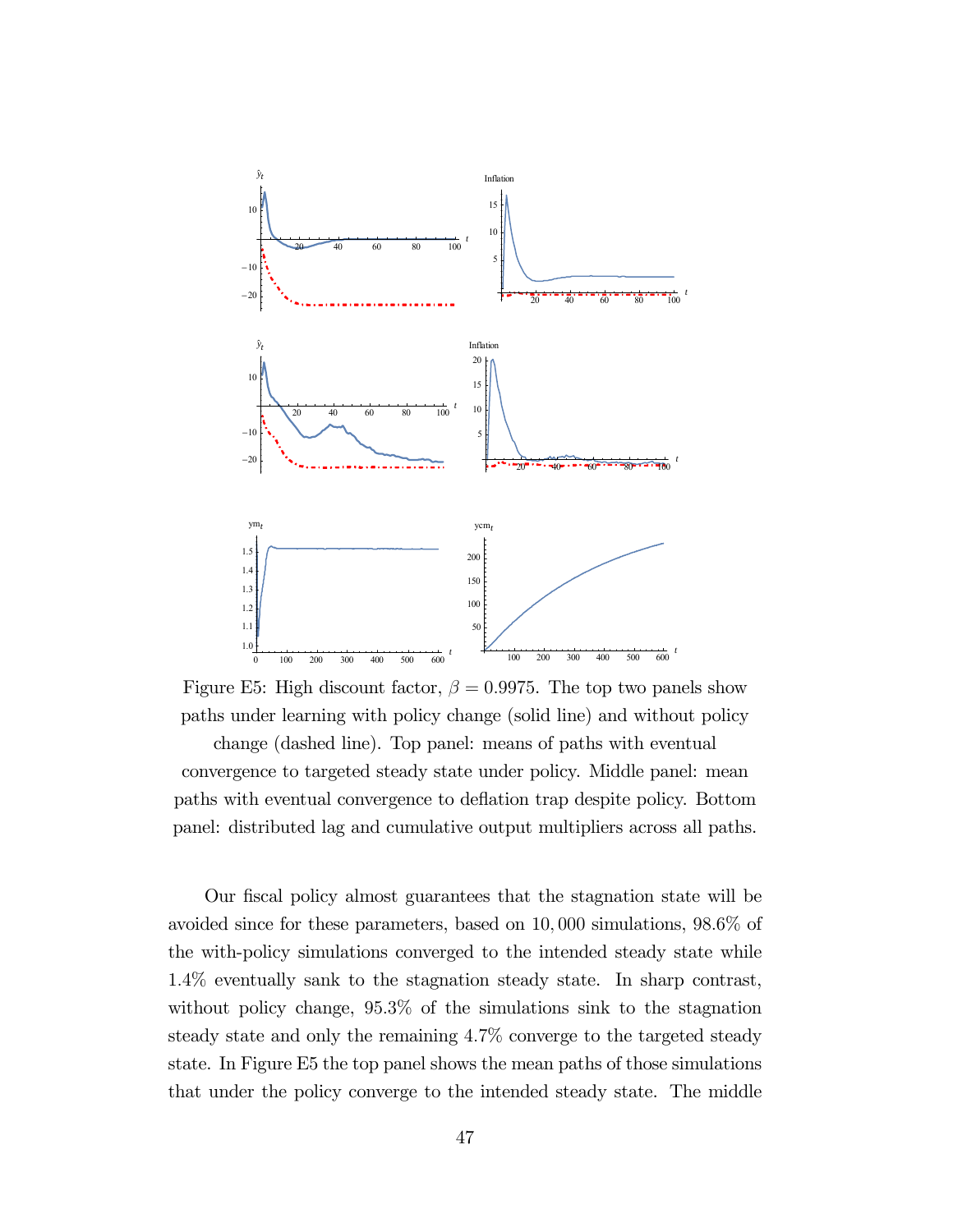panel shows the mean paths of those few paths that, despite policy, eventually converge to the stagnation steady state. For these cases we note that the process is typically very slow. The bottom panel shows the multipliers averaged over all simulations. We remark that the cumulative multipliers are very high, even though the policy does not guarantee escape from eventual stagnation and deflation. Finding a mix of policies that maximizes the chance of avoiding the stagnation trap would be useful to consider in future work.

# <sup>F</sup> Model with forecasting of wages and profits

We have assumed that households forecast their own income while making future decisions about their consumption as in Eusepi and Preston (2010) and Eusepi and Preston (2012). In this approach households directly forecast their period income which is the sum of wage income and profit (dividend) income. Since agents' wage income depends on their own labor supply choice, this approach has agents forecasting variables (income) that depend on endogenous variables like labor supply. This issue does not arise in the case of firms forecasting aggregate income since the latter is assumed to be exogenous to the firm's choice of price level while maximizing their own profits (however, see below). An advantage of our approach is that it yields a consumption function close to traditional formulations based on the permanent income and life-cycle models. Woodford (2013) also employs a consumption function based on current and expected income net of taxes and real interest rates.

Preston (2005), on the other hand, assumes that agents only forecast variables that are exogenous to their own decision problem. We now show that our results are robust when agents forecast in this fashion. This alternative approach is implemented by assuming that households forecast wage rates and profits, i.e. only variables that are exogenous to their decision problem (instead of their own income) as in Eusepi and Preston (2012b) and Eusepi, Giannoni and Preston (2012). To operationalize this approach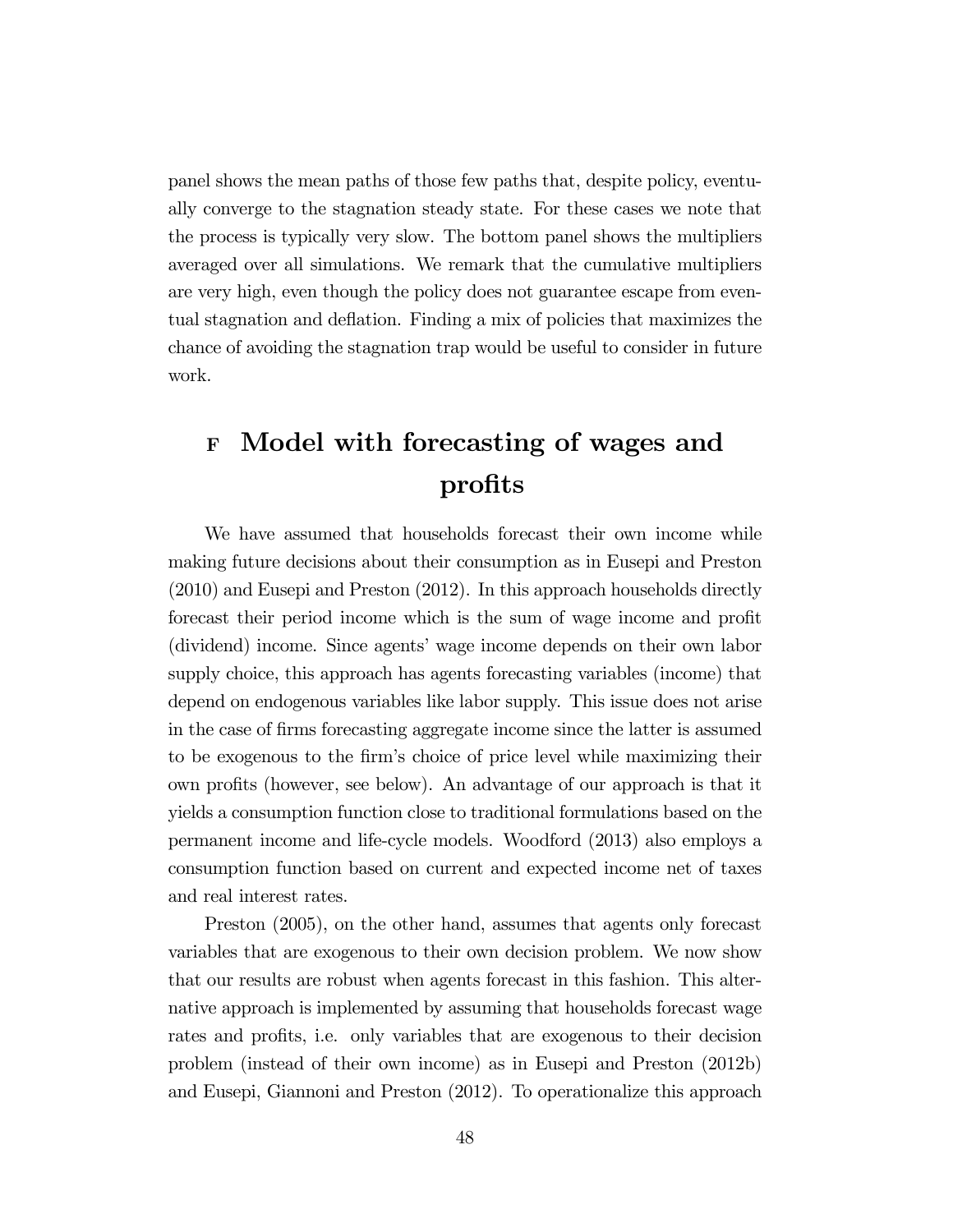households use a consumption function that depends on forecasts of wages and profits. The details of this approach are given below. Households use PLMs for wages and profits which take the same form as the minimal state variable solution and use constant gain learning of the same form used before. This affects the consumption function (see equation (F3) in this Online Appendix) and hence the aggregate demand equation of the model.

Firms take aggregate demand as exogenous when choosing their optimal price so their decision problem is unaffected and the Phillips curve stays the same as before. We remark, however, that there are potentially two ways of implementing the firms' forecasting problem. In one approach they are assumed to forecast future inflation, aggregate demand and wages (apart from the exogenous shocks); see equation (B20) in Online Appendix B. This approach is adopted in Eusepi and Preston (2012b) and Eusepi, Giannoni and Preston (2012). However, since these authors assume constant returns to scale in the production function, firms do not have to forecast future aggregate demand in their analysis. As we assume decreasing returns to scale, firms also have to forecast aggregate demand in equation (B20). Alternately, if firms make use of the labor supply schedule, the production function and the market clearing condition (i.e. use the three equations preceding equation (B22)) then they only need to forecast future inflation and aggregate demand as in equation (B22). We make use of this latter simplifying assumption in what follows.

We consider the case when fiscal policy changes in normal times i.e. in situations when the ZLB does not bind as in Section E. For illustrative purposes we consider the same policy change in Figure E1. We find that the qualitative dynamics illustrated in Figure E1 remain unchanged when households forecast wages and profits instead of income (including the dynamics of the distributed and cumulative lag output multipliers). The quantitative dynamics are also similar and only slightly different, e.g. consumption falls slightly more towards the end of the policy change when households forecast wages and profits compared to the situation in Figure E1 (for brevity, we do not present the figure here). This indicates that our results are robust to the alternative approach in which agents forecast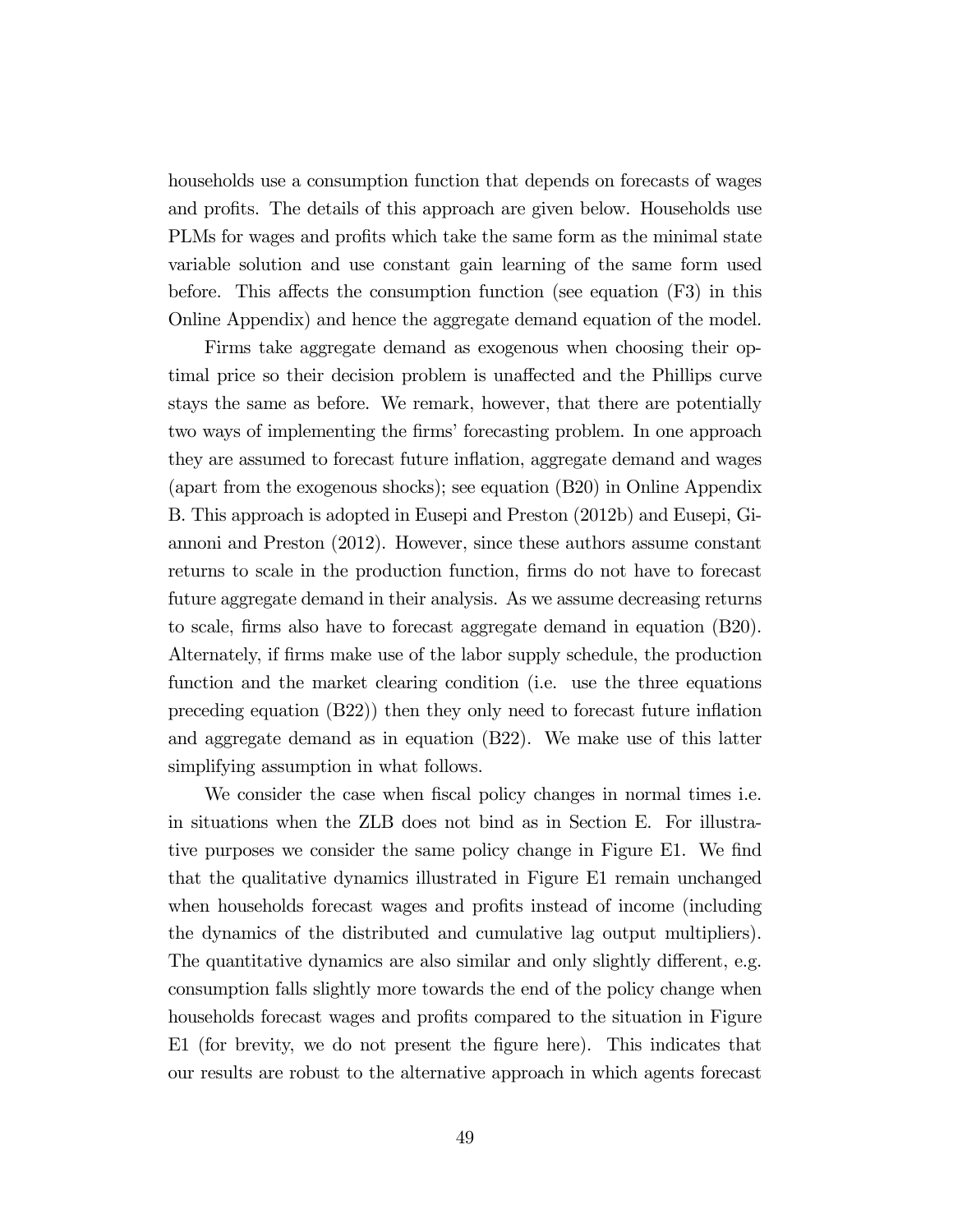wages and profits.

It can be noted that a similar phenomenon is observed in Kuang and Mitra (2015, 2016) in the context of the real business cycle model. The statistical results, impulse responses etc. are very similar in these two scenarios: compare Kuang and Mitra.

#### Formal details.

We now redo the consumption function when households forecast wages and profits. Refer to the linearized Euler equation and the lifetime budget constraint i.e. (B3) and (B9) and the definition of household period income which is

$$
Y_{t,i} = w_t h_{t,i} + \Omega_t^i.
$$

In deviation form, the previous equation is

(F1) 
$$
\tilde{Y}_{t,i} = \bar{w}\tilde{h}_{t,i} + \tilde{w}_t \bar{h} + \tilde{\Omega}_t^i.
$$

Since all households earn the same profits,  $\tilde{\Omega}_t^i = \tilde{\Omega}_t$ , and using the static linearized first order condition of the household i.e.

$$
\tilde{w}_t = \frac{\epsilon \bar{w}}{\bar{h}} \tilde{h}_{t,i} + \frac{\bar{w}}{\bar{c}} \tilde{c}_{t,i}
$$

we obtain (recall bars over variables indicate their steady state values)

$$
\bar{w}\tilde{h}_{t,i} = \bar{h}\epsilon^{-1}\tilde{w}_t - \bar{h}\epsilon^{-1}\bar{w}\bar{c}^{-1}\tilde{c}_{t,i}.
$$

Substituting this in (F1) we obtain

$$
\tilde{Y}_{t,i} = (1 + \epsilon^{-1})\bar{h}\tilde{w}_t - \bar{h}\bar{w}\epsilon^{-1}\bar{c}^{-1}\tilde{c}_{t,i} + \tilde{\Omega}_t.
$$

In turn substituting this equation into the linearized infinite horizon budget constraint we have

$$
\text{(F2)} \quad \sum_{s\geq 0} \beta^s \tilde{G}_{t+s} = \sum_{s\geq 0} \beta^s [(1+\epsilon^{-1})\bar{h}\tilde{w}_{t+s} + \tilde{\Omega}_{t+s} - (1+\bar{h}\epsilon^{-1}\bar{w}\bar{c}^{-1})\tilde{c}_{t+s,i}].
$$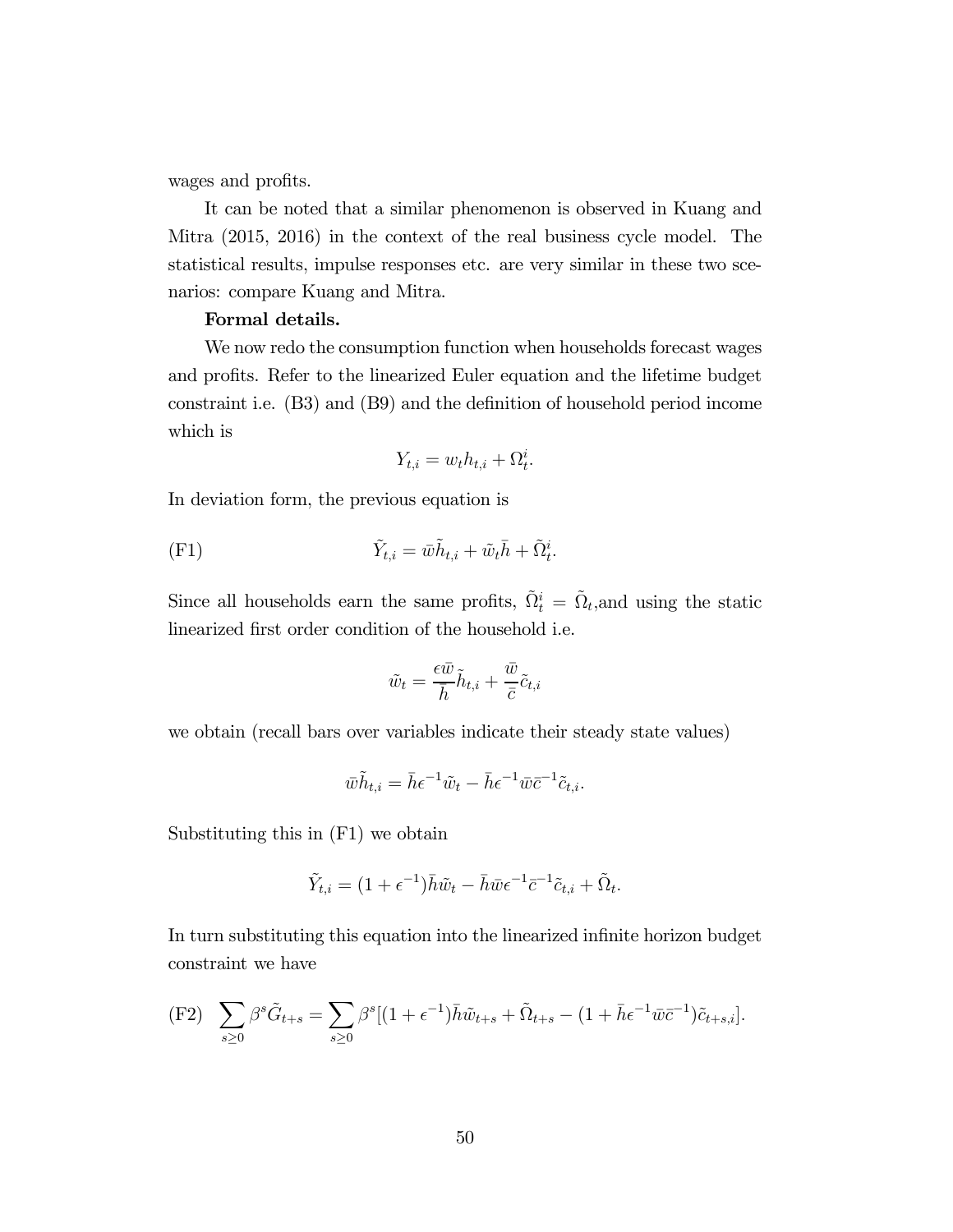Defining

$$
S\tilde{G}_t = \hat{E}_t \sum_{s=1}^{\infty} \beta^s \tilde{G}_{t+s},
$$
  
\n
$$
S\tilde{w}_t = \hat{E}_t \sum_{s=1}^{\infty} \beta^s \tilde{w}_{t+s},
$$
  
\n
$$
S\tilde{\Omega}_t = \hat{E}_t \sum_{s=1}^{\infty} \beta^s \tilde{\Omega}_{t+s}.
$$

and taking expectations at time  $t$  of equation (F2) we obtain the following

$$
\tilde{G}_t + S\tilde{G}_t = (1 + \epsilon^{-1})\bar{h}(\tilde{w}_t + S\tilde{w}_t) + \tilde{\Omega}_t + S\tilde{\Omega}_t - (1 + \bar{h}\bar{w}\epsilon^{-1}\bar{c}^{-1})\sum_{s=0}^{\infty} \hat{E}_{ti}\beta^s \tilde{c}_{t+s,i}.
$$

Using the one-step ahead consumption Euler equation we then obtain the following

$$
(1 + \bar{h}\bar{w}\epsilon^{-1}\bar{c}^{-1})(1 - \beta)^{-1}\tilde{c}_{t,i} = (1 + \epsilon^{-1})\bar{h}(\tilde{w}_t + S\tilde{w}_t) + \tilde{\Omega}_t + S\tilde{\Omega}_t
$$

$$
-(1 + \bar{h}\bar{w}\epsilon^{-1}\bar{c}^{-1})\beta\bar{c}\sum_{s=1}^{\infty}\beta^s\sum_{j=1}^s\hat{E}_{ti}\tilde{r}_{t+j}.
$$

Using

$$
\sum_{s=1}^{\infty} \beta^s \sum_{j=1}^{s} \hat{E}_{ti} \tilde{r}_{t+j} = (1 - \beta)^{-1} \sum_{j=1}^{\infty} \beta^j \hat{E}_{ti} \tilde{r}_{t+j}
$$

we get finally

$$
\tilde{c}_{t,i} = \frac{(1-\beta)}{(1+\bar{h}\bar{w}\epsilon^{-1}\bar{c}^{-1})}[(1+\epsilon^{-1})\bar{h}(\tilde{w}_t+S\tilde{w}_t)+\tilde{\Omega}_t+S\tilde{\Omega}_t-\tilde{G}_t-S\tilde{G}_t]
$$

$$
-\beta(1-\beta)\bar{c}(1-\beta)^{-1}\sum_{j=1}^{\infty}\beta^j\hat{E}_{ti}\tilde{r}_{t+j}.
$$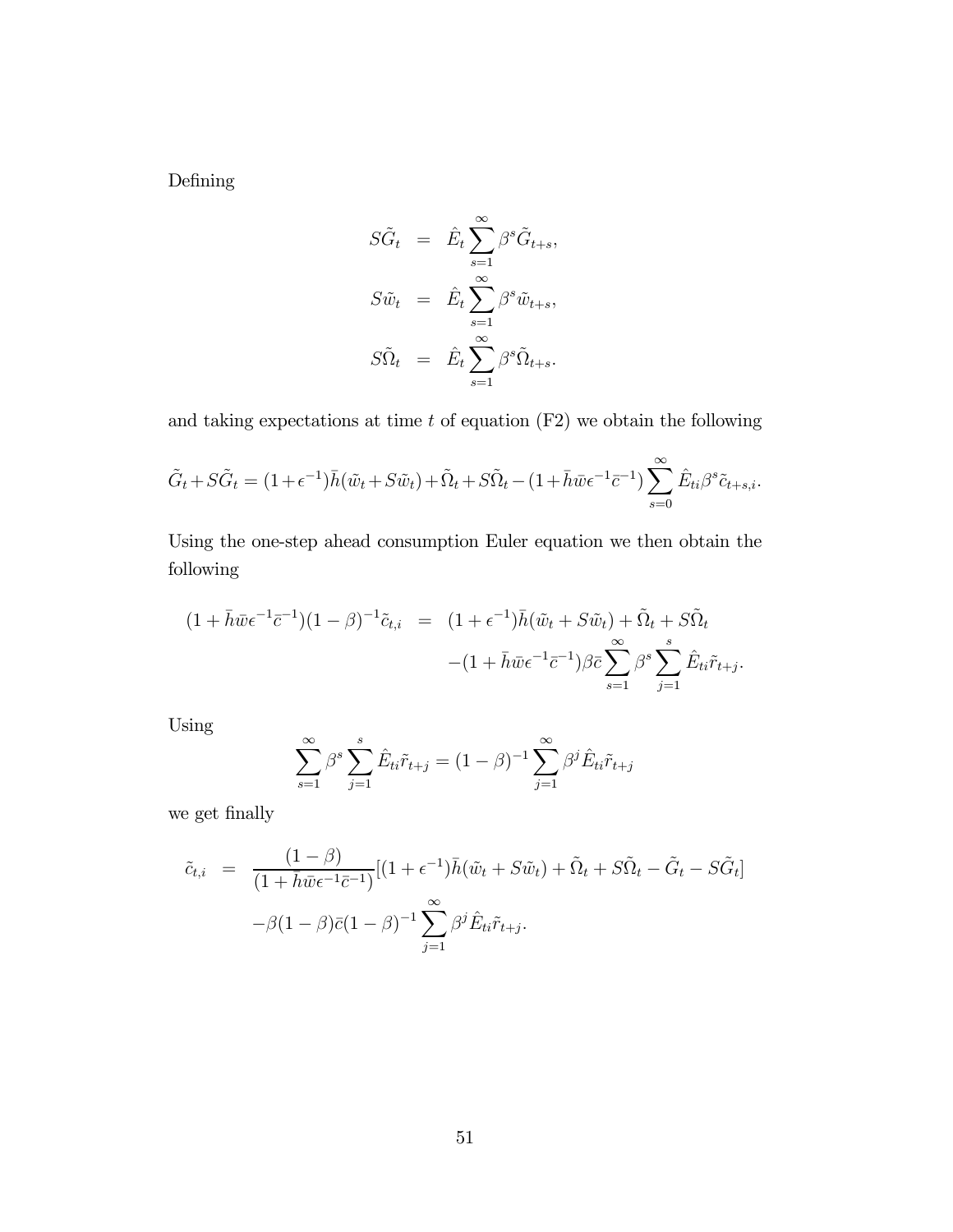In proportional deviation form, and dropping  $i$  (by symmetry),

$$
\hat{C}_t = \frac{(1-\beta)}{(\bar{c} + \bar{h}\bar{w}\epsilon^{-1})} [(1+\epsilon^{-1})\bar{w}\bar{h}(\hat{w}_t + S\hat{w}_t) + \bar{\Omega}(\hat{\Omega}_t + S\hat{\Omega}_t) - \bar{G}(\hat{G}_t + S\hat{G}_t)] - \hat{E}_t \sum_{j=1}^{\infty} \beta^j \hat{r}_{t+j}.
$$

Here  $\hat{r}_{t+j} = \beta \tilde{r}_{t+j}$ . Finally we obtain the consumption function of the representative household in the case when they forecast future wages and profits

$$
\hat{C}_t = \frac{(1-\beta)}{(\bar{c}+\bar{h}\bar{w}\epsilon^{-1})}[(1+\epsilon^{-1})\bar{w}\bar{h}(\hat{w}_t+S\hat{w}_t)+\bar{\Omega}(\hat{\Omega}_t+S\hat{\Omega}_t)]
$$
\n(F3)  
\n
$$
-\bar{G}(\hat{G}_t+S\hat{G}_t)] - \beta \hat{R}_t - \beta S \hat{R}_t+S\hat{\pi}_t,
$$
\n
$$
S\hat{R}_t = \hat{E}_t \sum_{s=1}^{\infty} \beta^s \hat{R}_{t+s}; S\hat{\pi}_t = \hat{E}_t \sum_{s=1}^{\infty} \beta^s \hat{\pi}_{t+s}.
$$

Since we only consider the case when the ZLB never binds, the interest rate rule (6) is then plugged into the consumption function.  $\hat{C}_t$  is thus determined based on  $\hat{w}_t, \hat{\Omega}_t, \hat{\sigma}_t, \hat{\pi}_t, \hat{Y}_t$  (if  $\chi_Y \neq 0$ ) and expectations of these variables.

In temporary equilibrium the following also hold

$$
\hat{w}_t = \epsilon \hat{h}_t + \hat{C}_t,
$$
  
\n
$$
\hat{Y}_t = (1 - \bar{g})^{-1} \hat{C}_t + \bar{g} \hat{G}_t,
$$
  
\n
$$
\hat{h}_t = \alpha^{-1} (\hat{Y}_t - \hat{A}_t),
$$
  
\n
$$
\bar{\Omega} \hat{\Omega}_t = \bar{Y} \hat{Y}_t - \bar{w} \bar{h} (\hat{h}_t + \hat{w}_t) = \bar{Y} (\hat{Y}_t - (1 - \bar{\Omega}) (\hat{h}_t + \hat{w}_t)).
$$

The above equations follow from the first order condition of the household, market clearing condition, the production function and (F1) respectively, all in proportional deviation from the targeted steady state. This gives the temporary equilibrium in terms of  $\hat{C}_t$  from (F3),  $\hat{w}_t$ ,  $\hat{Y}_t$ ,  $\hat{h}_t$ ,  $\hat{\Omega}_t$  from the previous four equations and  $\hat{\pi}_t$  from the original Phillips curve equation (which remains unchanged in this formulation).

To obtain  $S\hat{w}_t$ ,  $S\hat{\Omega}_t$  in (F3) we assume constant gain learning of  $\hat{\Omega}^e$ and  $\hat{w}^e$  by regression of  $\hat{\Omega}_t$  and  $\hat{w}_t$  on intercepts and on  $\hat{A}_t$  and  $\hat{\mu}_t$ . For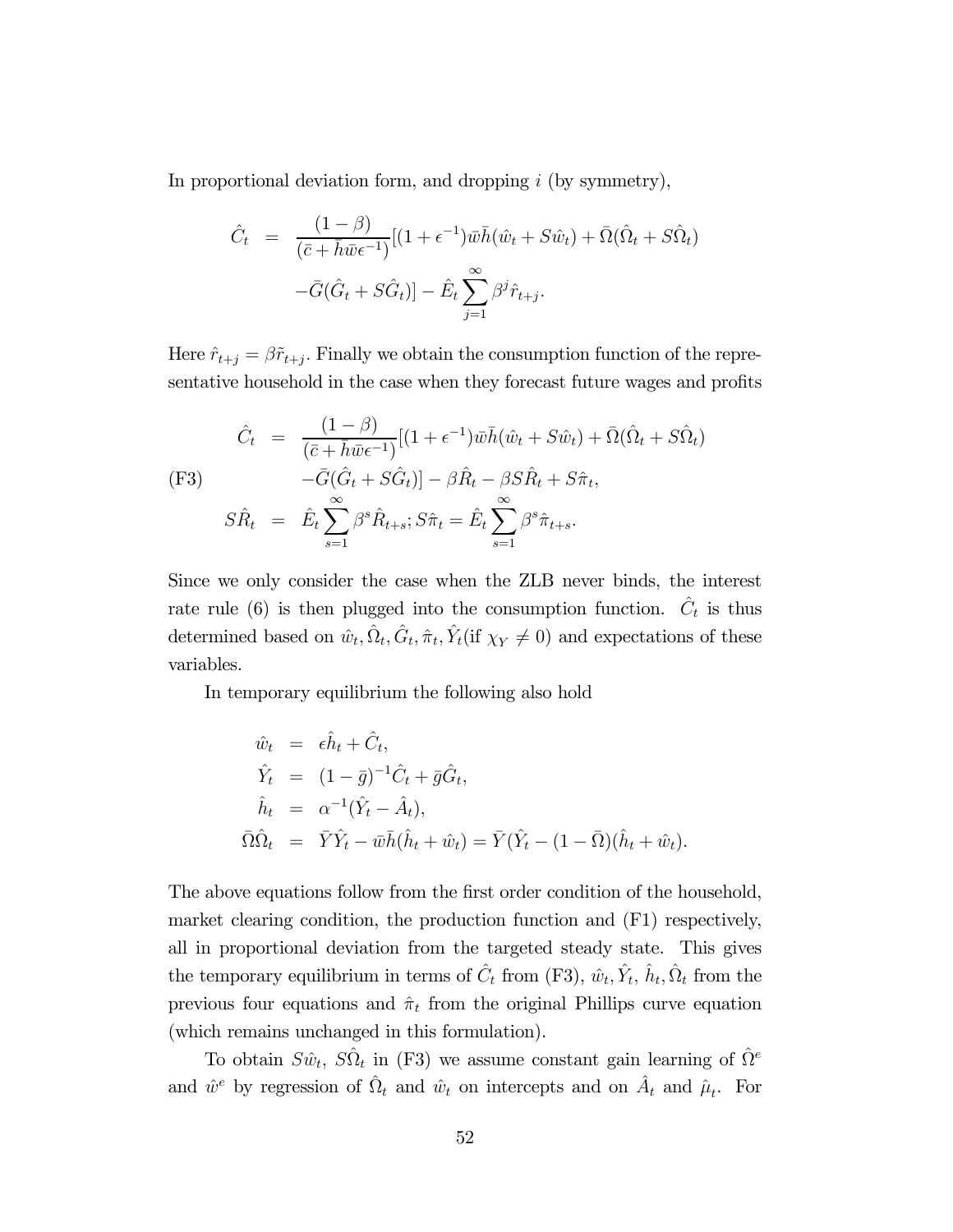our policy change and assumed learning forms, the infinite sums simplify further.  $S \hat{G}_t = 0$  for  $t \geq T$  while for  $1 \leq t \leq T-1$ 

$$
S\hat{G}_t = \frac{\beta(1 - \beta^{T-t})}{1 - \beta} \frac{\Delta G}{\bar{G}}.
$$

For  $S\hat{w}_t$  and  $S\hat{\Omega}_t$  we use the PLMs

$$
\begin{array}{rcl}\n\hat{w}_t &=& f_w + d_{wA}\hat{A}_t + d_{w\mu}\hat{\mu}_t, \\
\hat{\Omega}_t &=& f_{\Omega} + d_{\Omega A}\hat{A}_t + d_{\Omega \mu}\hat{\mu}_t.\n\end{array}
$$

As before, under adaptive learning, agents estimate the coefficients of the previous equations and given their time  $t$  estimates of the parameter coefficients, the forecasts  $\hat{E}_t \hat{w}_{t+s}$  and  $\hat{E}_t \hat{\Omega}_{t+s}$  are given by

$$
\hat{E}_t \hat{w}_{t+s} = f_w + d_{wA} \rho_A^s \hat{A}_t + d_{w\mu} \rho_\mu^s \hat{\mu}_t,
$$
  

$$
\hat{E}_t \hat{\Omega}_{t+s} = f_\Omega + d_{\Omega A} \rho_A^s \hat{A}_t + d_{\Omega \mu} \rho_\mu^s \hat{\mu}_t.
$$

Using these PLMs and continuing to use the same PLMs for  $\hat{\pi}_t$ ,  $\hat{Y}_t$  as before we obtain the following (the final line uses knowledge of the Taylor rule on the part of households)

$$
S\hat{w}_t = \hat{E}_t \sum_{s=1}^{\infty} \beta^s \hat{E}_t \hat{w}_{t+s} = \frac{\beta}{1-\beta} f_w + d_{wA} \frac{\beta \rho_A}{1-\beta \rho_A} \hat{A}_t + d_{w\mu} \frac{\beta \rho_{\mu}}{1-\beta \rho_{\mu}} \hat{\mu}_t,
$$
  
\n
$$
S\hat{\Omega}_t = \hat{E}_t \sum_{s=1}^{\infty} \beta^s \hat{E}_t \hat{\Omega}_{t+s} = \frac{\beta}{1-\beta} f_{\Omega} + d_{\Omega A} \frac{\beta \rho_A}{1-\beta \rho_A} \hat{A}_t + d_{\Omega \mu} \frac{\beta \rho_{\mu}}{1-\beta \rho_{\mu}} \hat{\mu}_t,
$$
  
\n
$$
S\hat{\pi}_t = \hat{E}_t \sum_{s=1}^{\infty} \beta^s \hat{E}_t \hat{\pi}_{t+s} = \frac{\beta}{1-\beta} f_{\pi} + d_{\pi A} \frac{\beta \rho_A}{1-\beta \rho_A} \hat{A}_t + d_{\pi \mu} \frac{\beta \rho_{\mu}}{1-\beta \rho_{\mu}} \hat{\mu}_t,
$$
  
\n
$$
S\hat{Y}_t = \frac{\beta}{1-\beta} f_Y + d_{\pi A} \frac{\beta \rho_A}{1-\beta \rho_A} \hat{A}_t + d_{\pi \mu} \frac{\beta \rho_{\mu}}{1-\beta \rho_{\mu}} \hat{\mu}_t,
$$
  
\n
$$
S\hat{R}_t = \chi_{\pi} S\hat{\pi}_t + \chi_Y S\hat{Y}_t.
$$

The Phillips curve continues to be given by equation (5) where the infinite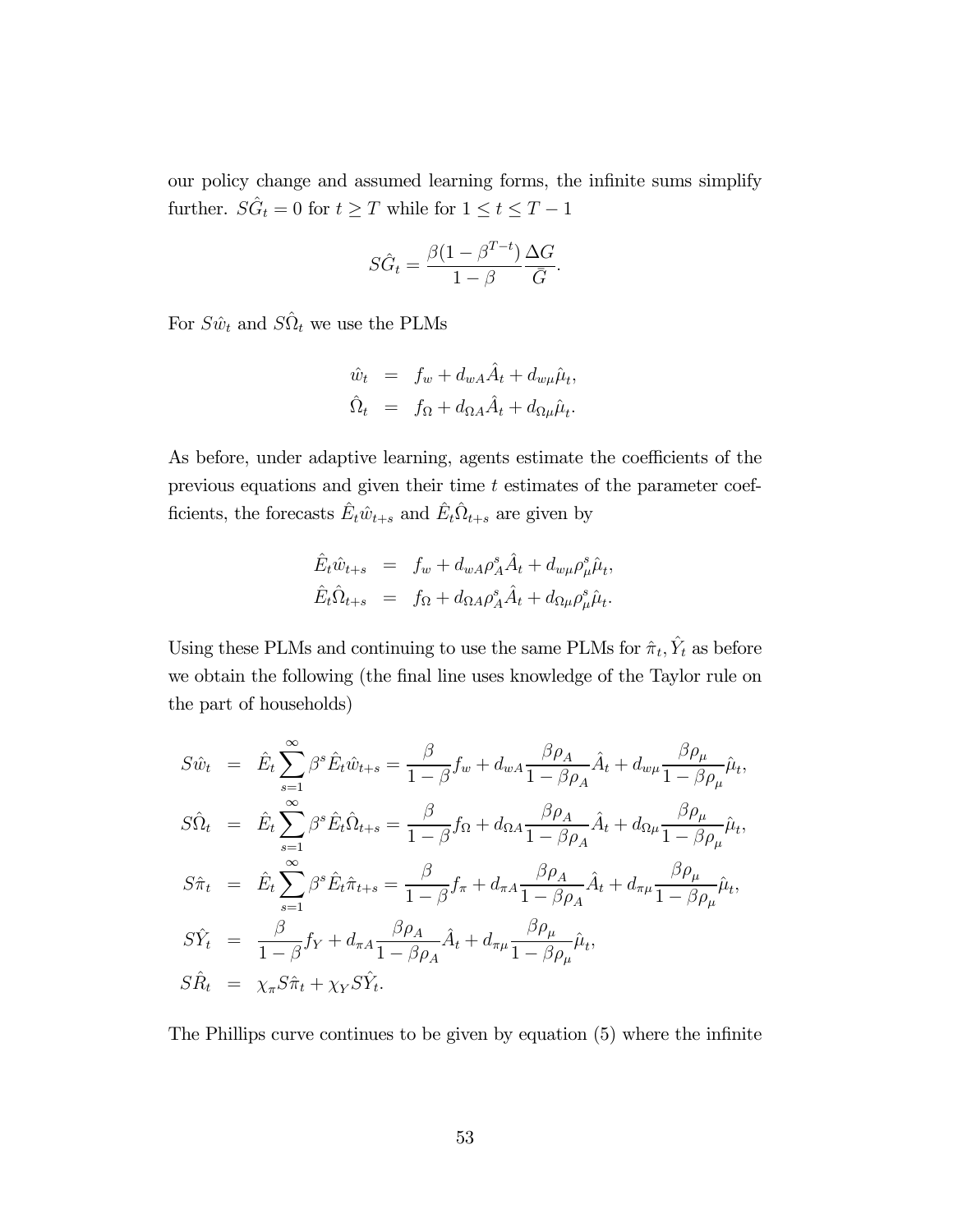sums simplify to

$$
\sum_{s=1}^{\infty} (\beta \gamma_1)^s \hat{E}_t \hat{\pi}_{t+s} = \frac{\beta \gamma_1}{1 - \beta \gamma_1} f_{\pi} + d_{\pi A} \frac{\beta \gamma_1 \rho_A}{1 - \beta \gamma_1 \rho_A} \hat{A}_t + d_{\pi \mu} \frac{\beta \gamma_1 \rho_{\mu}}{1 - \beta \gamma_1 \rho_{\mu}} \hat{\mu}_t,
$$
\n
$$
\sum_{s=1}^{\infty} (\beta \gamma_1)^s \hat{E}_t \hat{Y}_{t+s} = \frac{\beta \gamma_1}{1 - \beta \gamma_1} f_Y + d_{\pi A} \frac{\beta \gamma_1 \rho_A}{1 - \beta \gamma_1 \rho_A} \hat{A}_t + d_{\pi \mu} \frac{\beta \gamma_1 \rho_{\mu}}{1 - \beta \gamma_1 \rho_{\mu}} \hat{\mu}_t,
$$
\n
$$
\sum_{s=0}^{\infty} (\beta \gamma_1)^s \hat{E}_t \hat{A}_{t+s} = \sum_{s=0}^{\infty} (\beta \gamma_1 \rho_A)^s \hat{A}_t = \frac{1}{1 - \beta \gamma_1 \rho_A} \hat{A}_t,
$$
\n
$$
\sum_{s=0}^{\infty} (\beta \gamma_1)^s \hat{E}_t \hat{\mu}_{t+s} = \sum_{s=0}^{\infty} (\beta \gamma_1 \rho_{\mu})^s \hat{\mu}_t = \frac{1}{1 - \beta \gamma_1 \rho_{\mu}} \hat{\mu}_t,
$$

and finally for  $1 \le t \le T-1$ ,

$$
\sum_{s=0}^{\infty} (\beta \gamma_1)^s \hat{E}_t \hat{G}_{t+s} = \frac{1 - (\beta \gamma_1)^{T-t}}{1 - \beta \gamma_1} \frac{\Delta G}{\bar{G}}
$$

and the same sum is zero for  $t \geq T$ .

### <sup>G</sup> Model with Credit Frictions

Curdia and Woodford (2015) work explicitly through the aggregation problem and show that the aggregate implications correspond to interpreting  $\varphi$  as the average of i and the borrowing rate; the shortcut in our representative-agent setting is then simply to directly interpret the market interest rate for households as  $R_t = i_t + \varphi$ , where  $i_t$  is the interest rate set by policymakers. It is, of course, the policy interest rate that is subject to the lower bound. The benchmark calibration in Curdia and Woodford (2015) corresponds to a value  $\varphi = 0.0025$ , i.e. to 1\% per annum.

We next discuss the implications of including credit frictions. Incorporating an interest rate spread  $\varphi > 0$  is formally identical to our Section III. model without a credit friction, but in which the central bank places a floor to its policy rate at  $1 + \eta'$  where  $\eta' = \varphi > 0$ . To see this, note first that, in our current setting and with inflation target  $\pi^*$ , the steady state market interest rate R satisfies  $R = \beta^{-1}\pi^*$  and the cor-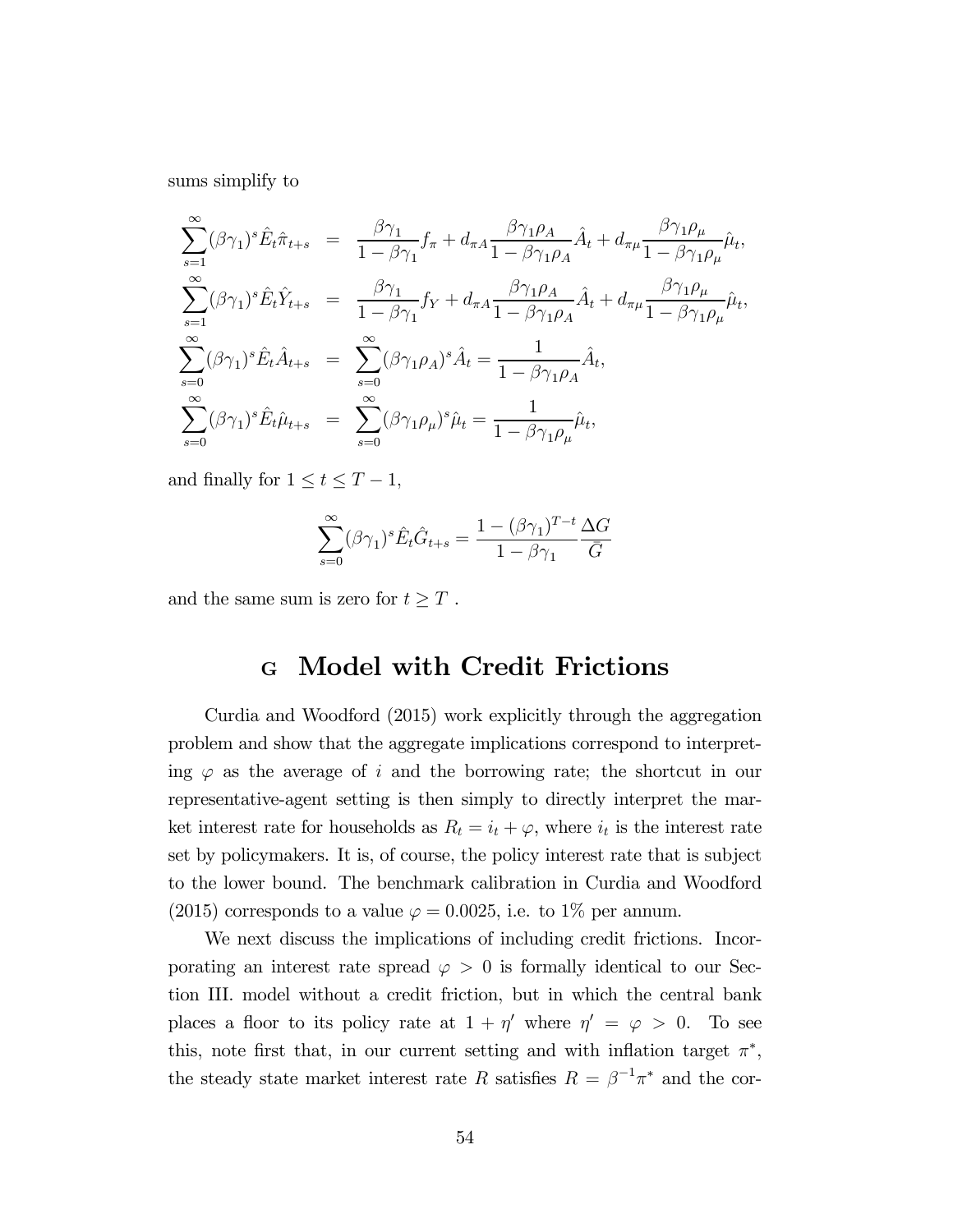responding policy rate with credit frictions is  $i = \beta^{-1}\pi^* - \varphi$ . The Taylor rule for the policy rate, subject to the  $1 + \eta$  lower bound, is given by  $i = \max(\beta^{-1}\chi_{\pi}(\pi - \pi^*) + \beta^{-1}\pi^* - \varphi, 1 + \eta)$ . Equivalently the market interest rate satisfies  $R = \max(\beta^{-1}\chi_{\pi}(\pi - \pi^*) + \beta^{-1}\pi^*, 1 + \eta')$ , where  $\eta' = \eta + \varphi$ . As in Section IV., under learning agents use knowledge of this relationship and forecasts of inflation to forecast future market interest rates. It follows that to capture the impact of a steady state credit friction  $\varphi > 0$  in our model we simply replace  $\eta$  by  $\eta' = \eta + \varphi$ .

Before turning to numerical simulations it is useful to reconsider Figure 3, showing the existence of multiple steady states. The variable  $R$  on the vertical axis has a lower bound of  $1+\eta'$  and is now interpreted as the market interest rate, not the policy rate. The corresponding unintended steady state is at  $\pi_L = \beta(1 + \eta')$ . Provided the inflation lower bound satisfies  $\pi < \pi_L$  there are three steady states as shown in Figure 3. For given  $\pi$ an increase in the credit spread  $\varphi$  increases  $\eta'$  leading to an increase in the (locally unstable) unintended steady state associated with  $\pi_L$ . This will increase the basin of attraction of the stagnation steady state and reduce the basin of attraction of the targeted steady state.

A new result of considerable practical significance arising from credit frictions is that if  $\beta(1 + \eta') > 1$  then it is possible to have  $1 < \underline{\pi} < \pi_L < \pi^*$ . Thus, not only does including a credit friction raise the critical inflation rate to a mild deflation level, but it is also possible for the critical inflation rate to be positive. In this case a stagnation steady state can correspond to a zero or low positive inflation rate. Another new phenomenon is that if  $\varphi$  is large enough then both the targeted steady state and the unintended steady state disappear and only the stagnation steady states remains.

Figure 6 of the main text looked at the case of high  $\beta$  and  $\varphi > 0$ , and showed the mean paths of those simulations that under the policy converge to the intended steady state. Figure E6 gives additional detail concerning the divergent paths and multipliers for this set of simulations. The top panel shows the mean dynamics for the convergent cases as in Figure 6. The middle panel shows the mean paths of those few paths that, despite policy, eventually converge to the stagnation steady state. For these cases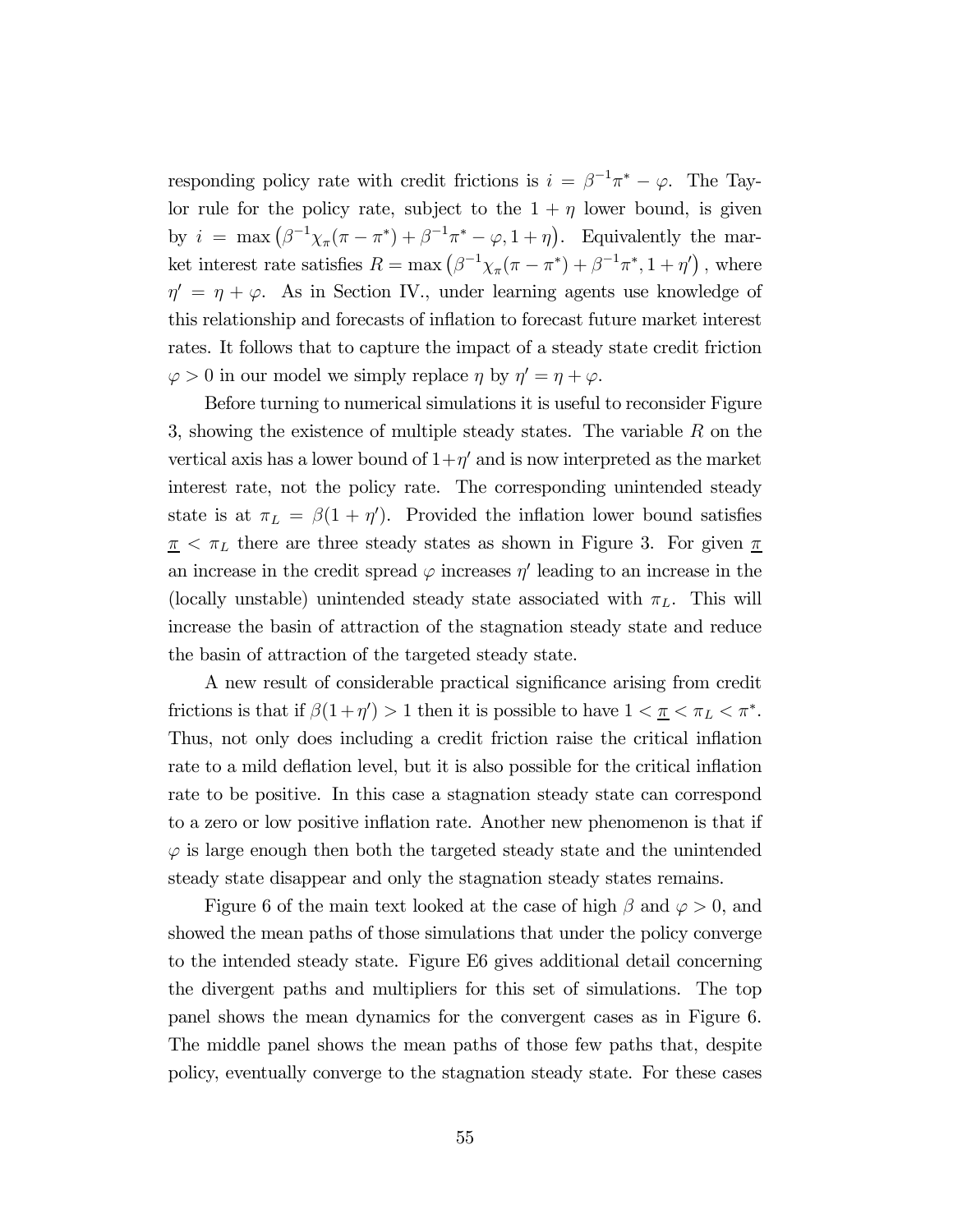we note that the process is typically very slow. The bottom panel shows the multipliers averaged over all simulations. We remark that the cumulative multipliers are very high, even though the policy does not guarantee escape from eventual stagnation and deflation. Finding a mix of policies that maximizes the chance of avoiding the stagnation trap would be useful to consider in future work.



Figure E6: High  $\beta$  and credit spread. The top two panels show paths under learning with policy change (solid line) and without policy change (dashed line). Top panel: means of paths with eventual convergence to targeted steady state under policy. Middle panel: mean paths with eventual convergence to deflation trap despite policy. Bottom panel: distributed lag and cumulative output multipliers across all paths.